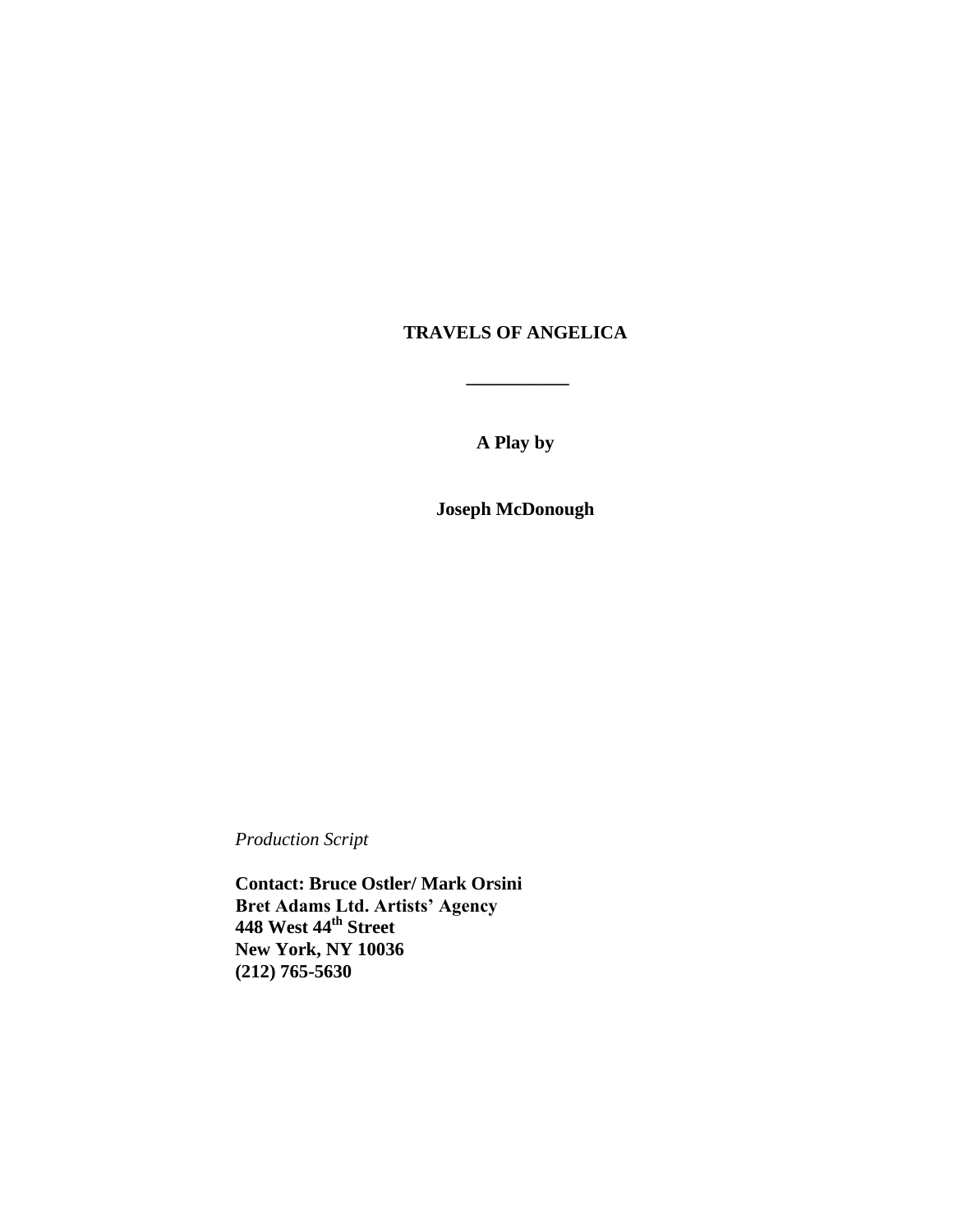# **CAST OF CHARACTERS**

(In order of appearance)

ALEXANDER CRUMPLER

LUCIA CRUMPLER

EMMA

MATTHEW

VINCENT PENNY

GABRIELLE PENNY

PODGE

# **SETTING**

LONDON, THEN COASTAL VIRGINIA

# **TIME**

Today and 1657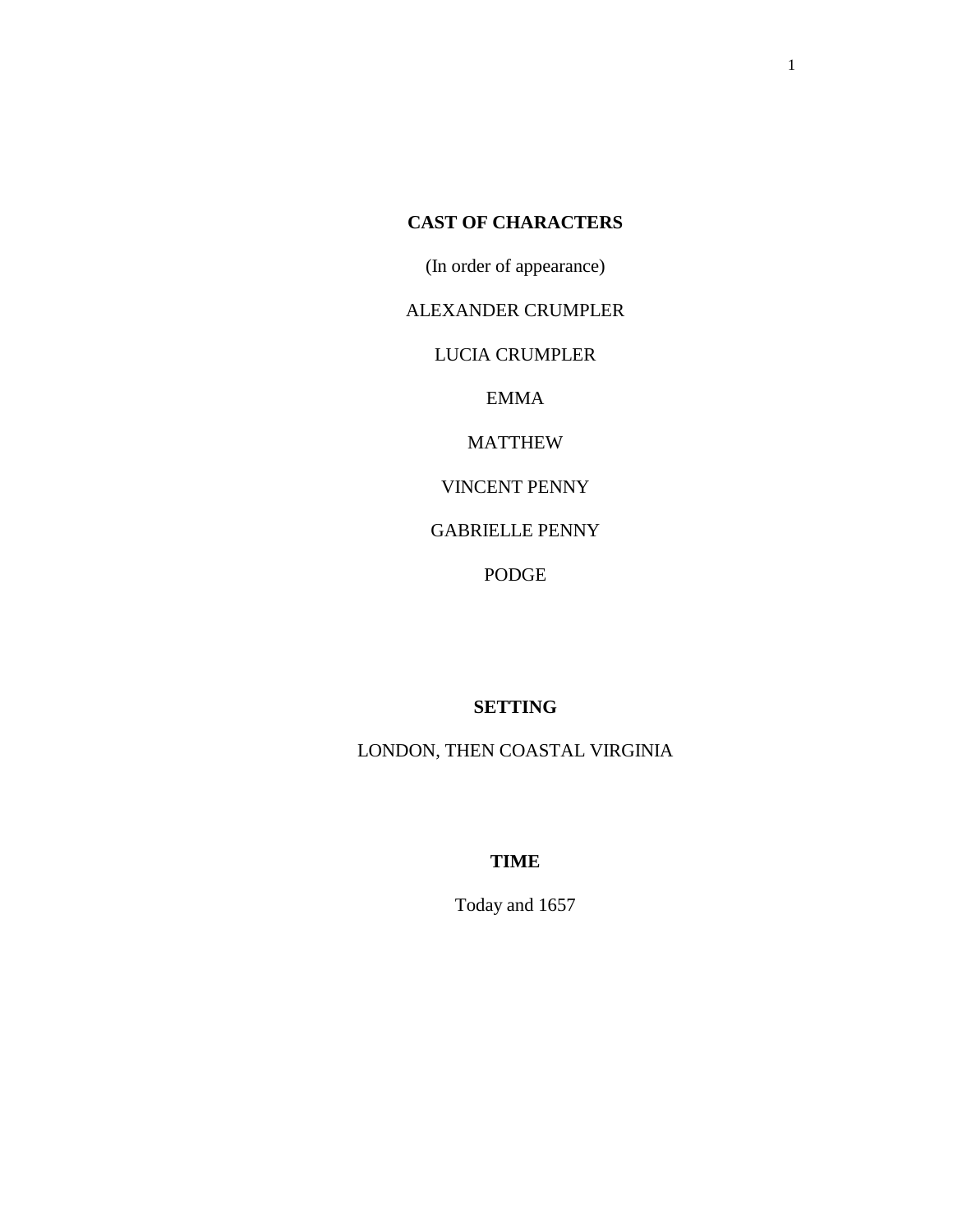# **TRAVELS OF ANGELICA**

# **By Joseph McDonough**

# **ACT ONE**

# **SCENE ONE: CRUMPLER'S LODGINGS. LONDON. 1657. EVENING.**

LUCIA CRUMPLER, 15, is sitting on the floor. She gently clutches a doll and and hums softly to it for several beats.

ALEXANDER CRUMPLER rushes into the room, quickly stuffing clothes and other items into a sack.

# LUCIA

Story, tonight?

# **CRUMPLER**

No time, no time!

(Pause)

# LUCIA

Story, Father?

**CRUMPLER** Not now, Lucia! Would you like to sail away on a ship . . . ?

# LUCIA

A ship? To where?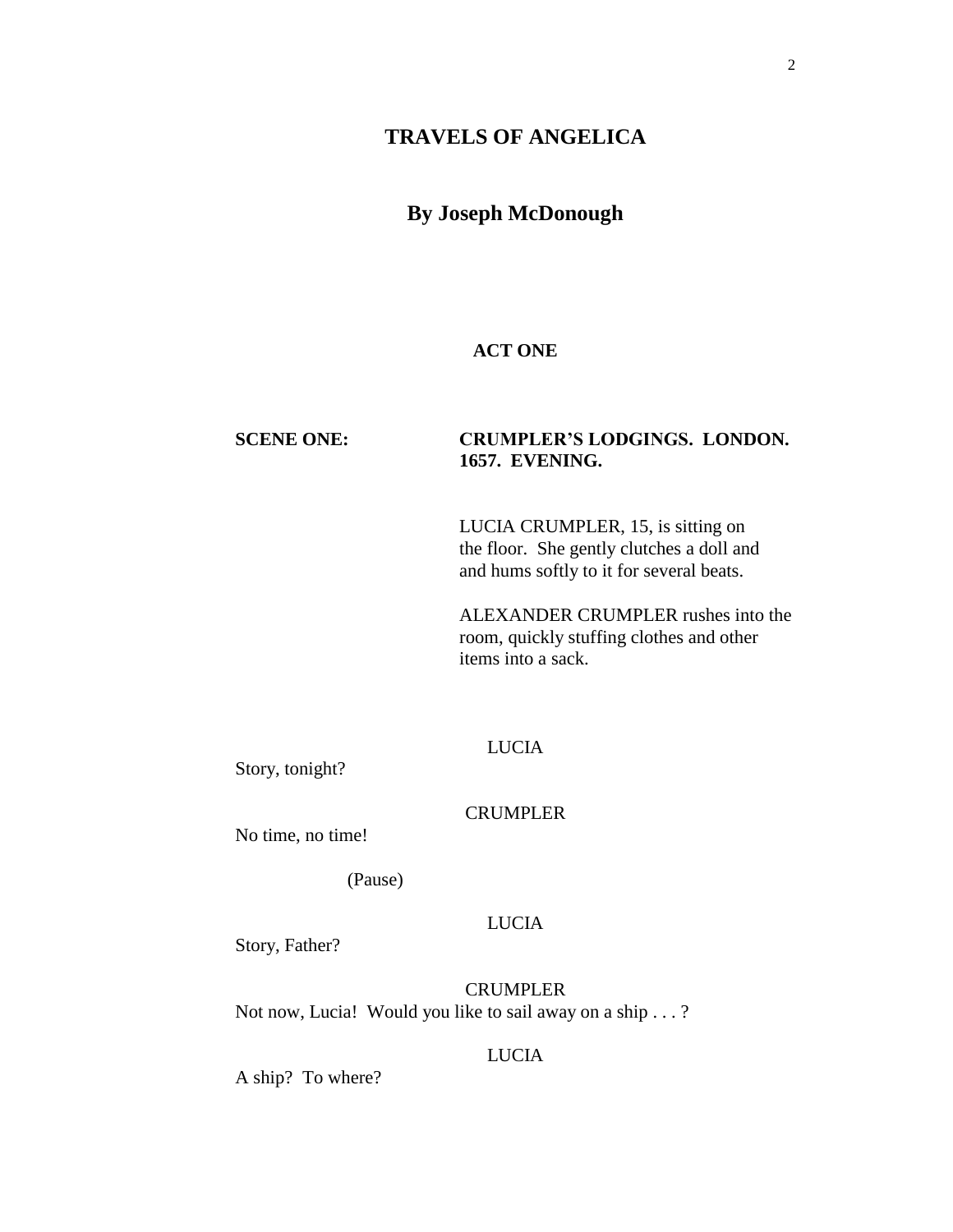# **CRUMPLER** Anywhere you want . . . an enchanted kingdom . . . ?

#### LUCIA

Oh, yes! Yes!

# CRUMPLER

So it shall be!

(LUCIA watches him run about.

Pause.)

# LUCIA

Will you sail with me, Father?

(CRUMPLER stops and smiles at her.)

# **CRUMPLER**

How could I not?

## LUCIA

Good—

# CRUMPLER

You'll let me go with you?

# LUCIA

(Laughing)

Yes! Yes!

#### CRUMPLER

Hurry now! Quickly! Help me gather a few things to take with us.

(She helps him pack. He doesn't stop working.)

# LUCIA

What shall we take?

#### CRUMPLER

Only what's essential . . . the rest will be sent to us later on the strong back of a laughing sea porpoise . . .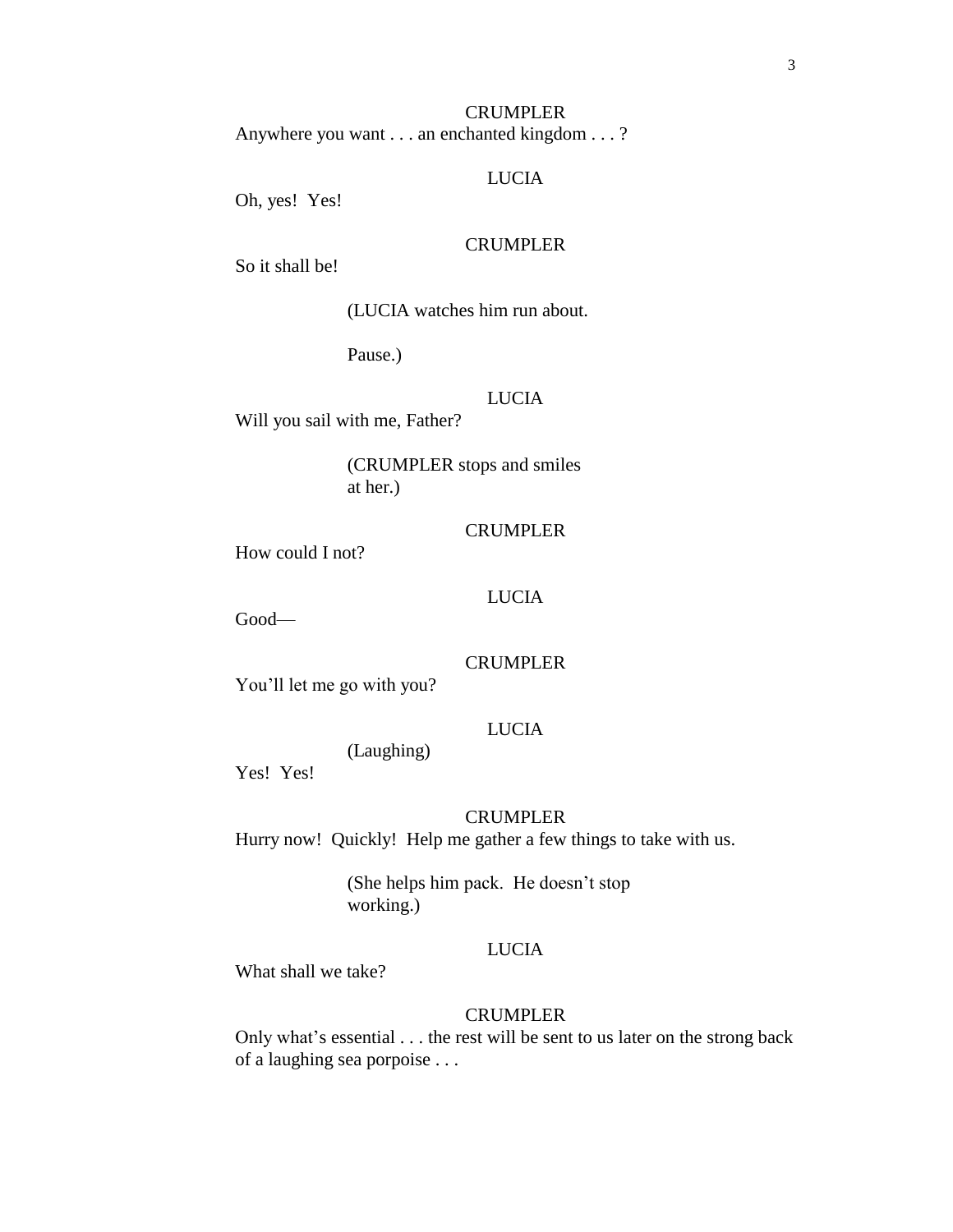# LUCIA

(Excited)

A porpoise?

# (LOUD VOICES are heard from outside.)

# LOUD VOICES

Alexander Crumpler! Over there! That's the place! He's inside! Crumpler! Traitor! Traitor!

(CRUMPLER quickly grabs LUCIA by the arm.)

# **CRUMPLER**

(Whispers) That's enough! Out the back way now!

# LOUD VOICES

It's locked! Break it down!

(There is a pounding at the door.

He pulls her away and toward a rear door.

She stops and points to a book across the room on a small table.)

# LUCIA

Father! Your book! Your book!

# **CRUMPLER**

Leave it. There's a world where books spring up from the ground like flowers . . .

(He pulls her out and they are gone.)

# **END OF SCENE**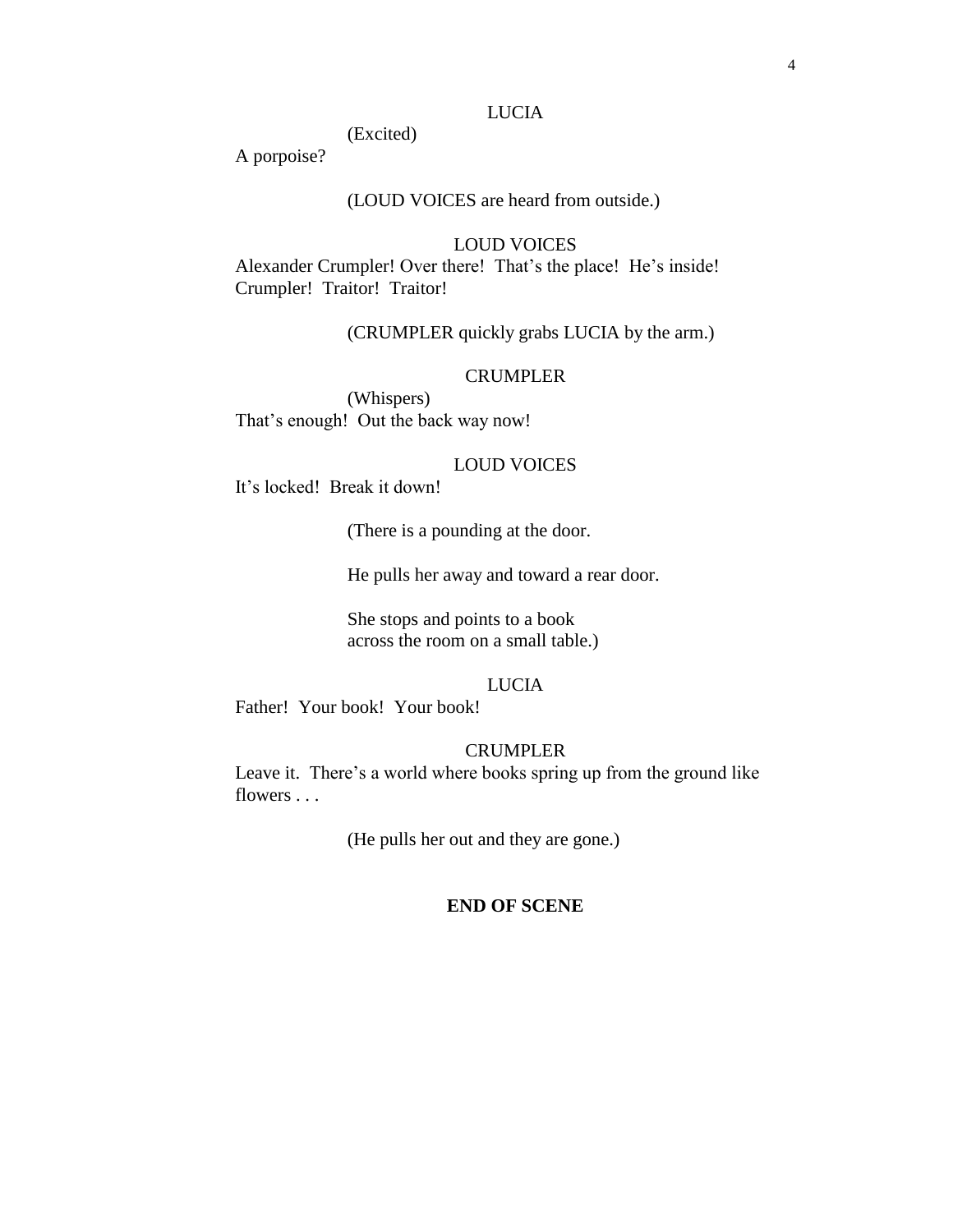# **SCENE TWO: THE BACKYARD OF AN OLD HOUSE IN COASTAL VIRGINIA. TODAY. SUMMER. LATE AFTERNOON.**

VINCENT PENNY, an old man, sits alone near a wooden table.

He holds an old broken weather vane.

He stares straight ahead, softly mouthing undecipherable words to himself.

There is the sound of car doors slamming shut, not far off.

EMMA and MATTHEW walk on quietly from around the house. EMMA carries a notebook.

MATTHEW sees VINCENT and stops.

# MATTHEW

Hey, here's somebody.

# (They go over to VINCENT.)

Excuse me.

(VINCENT doesn't answer.)

Excuse me. Sir? Hello?

# EMMA

(Louder)

Hello?

(VINCENT turns to them. He says nothing.)

Hi! Hope we're not bothering you.

(She smiles. No response.)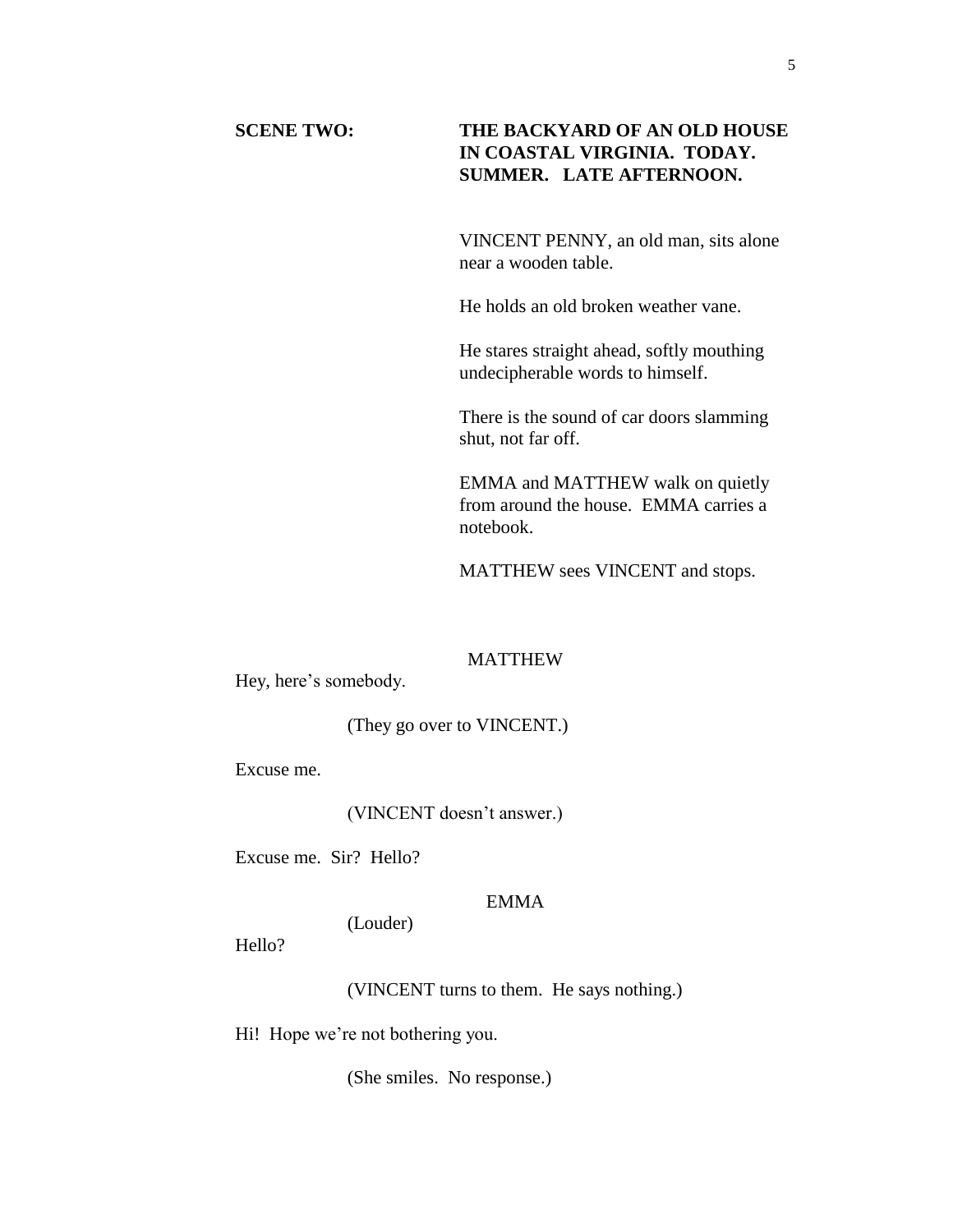#### MATTHEW

I'm doing some scholarly research. It'll only take a minute, sir. Thanks!

## (No response as VINCENT stares at them.)

Is that, by any chance, Old Crumpler Road? That gravel path leading up through the woods . . . to your house over there?

#### EMMA

There's no sign down by the main road.

#### MATTHEW

But if that's Chesapeake Bay way out there— and of course it is— and if we're one and a quarter miles north and two and a half miles east of where Killmarrock and Northumberland roads used to intersect—

## EMMA

What a view of the bay! Mmmm, I love the ... the smell of the water in the air. . .

(She closes her eyes and breathes in again.) Do we ever have to go home?

#### MATTHEW

Then approximately three hundred yards from the old water line somewhere right around here, should be the eastern end of Old Crumpler Road!

#### VINCENT

EMMA

You here to fix my dolphin?

| <b>ENIMA</b>   |
|----------------|
| <b>VINCENT</b> |

# MATTHEW

What's the matter with it?

VINCENT

It broke.

Your what?

My dolphin.

#### MATTHEW

Oh. Sorry to hear that.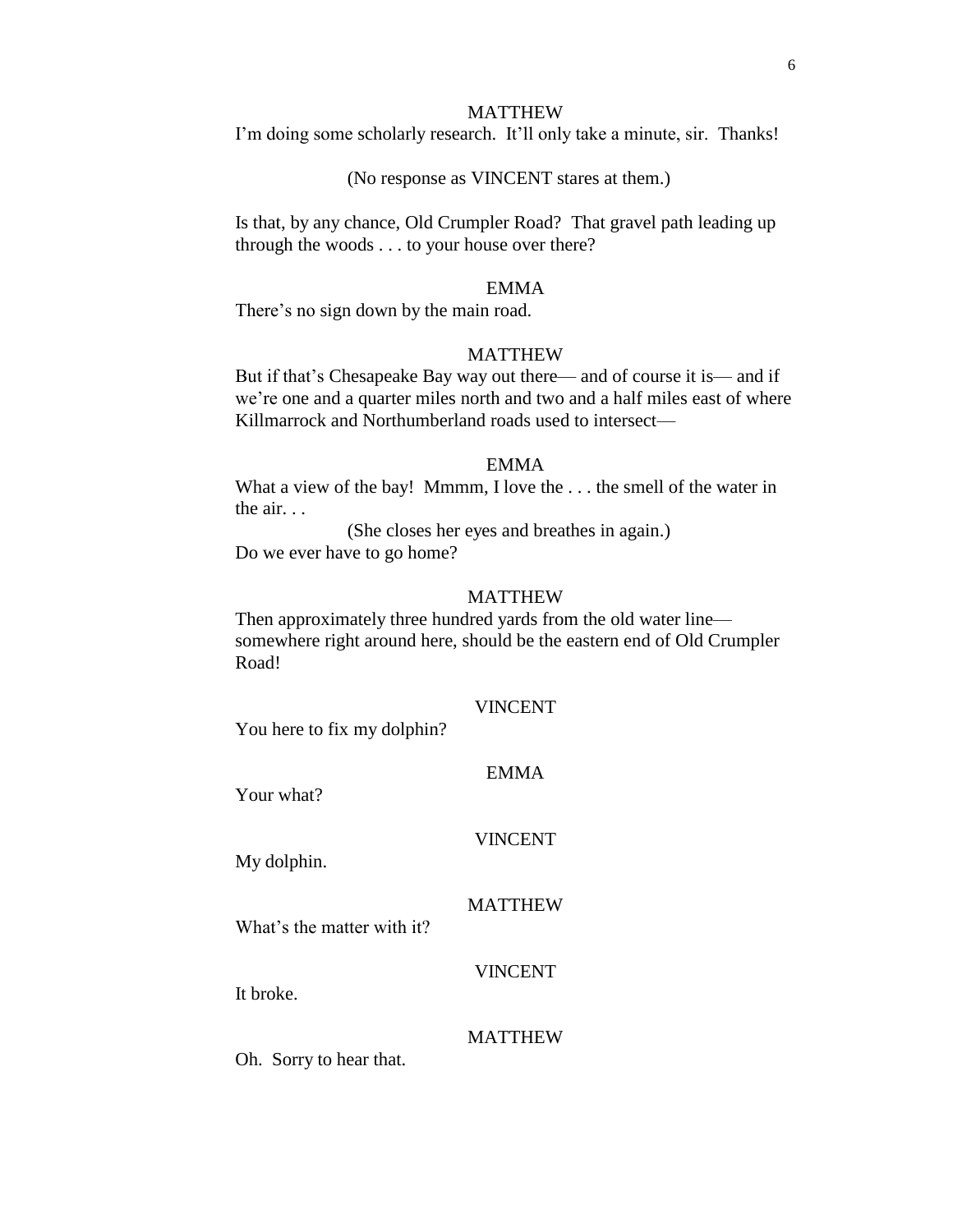(VINCENT holds the weather vane out to them.)

# VINCENT

I've been trying and trying to get the stupid thing fixed. The missus will want to see it in its proper spot when she gets home.

#### (EMMA holds it for a minute.)

# EMMA

It's a dolphin! It's cute!

#### MATTHEW

Cool. An old weathervane, isn't it?

(She examines it carefully.)

# EMMA

And there's a little man riding on its back. Holding on tight. Ohhh, he looks so scared. You can look right into his eyes . . . he's quivering . . .

#### VINCENT

You like it?

# EMMA

Yes. I do.

## (She gives it back to VINCENT.)

Thank you for sharing it. It probably goes way, way up—

MATTHEW On the very tip top of your house there, sir. Doesn't it?

#### VINCENT

Where the hell else would it go?

# MATTHEW

Oh, sorry—

# EMMA

We didn't mean to offend—

# VINCENT

It broke away in a storm. Big purple gust of wind swooped in and snapped it right off like a dead branch on a tree. Landed smack down here in the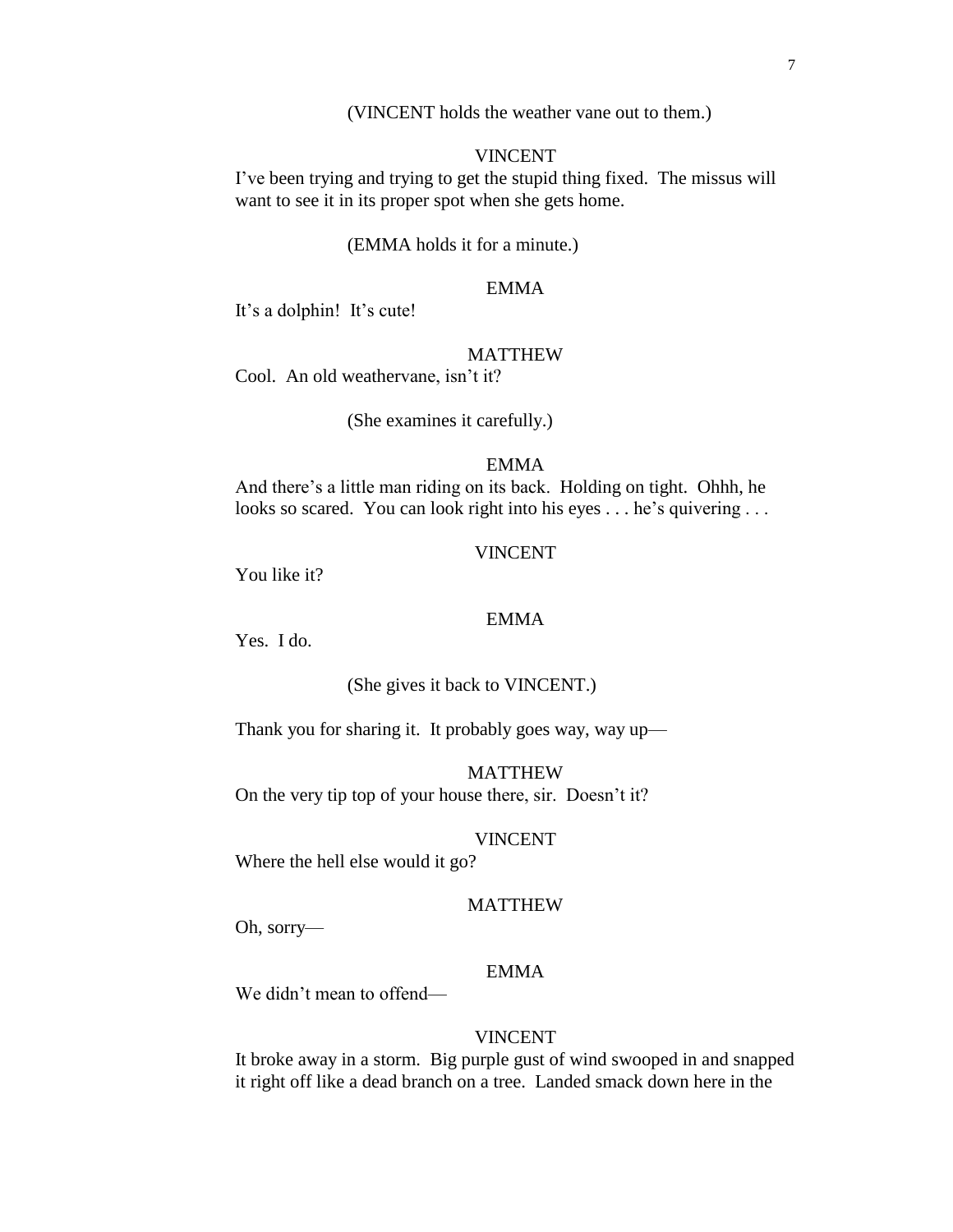yard with a terrible thump. Right where you're standing, boy. That's become a dangerous spot.

## (MATTHEW moves over a few steps.)

# EMMA

I hear you've had lots of thunderstorms this summer.

#### VINCENT

Eighteen years ago last April. I would've been knocked down dead if I was standing there. But fortunate for me, I was sitting over here. I don't go over there any more.

## EMMA

Good thinking. I like that.

# VINCENT

This is no cheap aluminum weather vane like you see today. It's part wrought iron. Solid. See for yourself.

(He shoves it to MATTHEW.)

## MATTHEW

Right . . . that's heavy, yeah . . . sir—?

#### VINCENT

(Quickly to EMMA) You want to be my daughter?

## EMMA

Your daughter?

## VINCENT

I could use a new one. You're not a waitress are you?

# EMMA

No, a writer—

## VINCENT

She's a waitress. But not much of one.

#### EMMA

I'm probably not much of a writer—

#### **MATTHEW**

No, you're a great writer—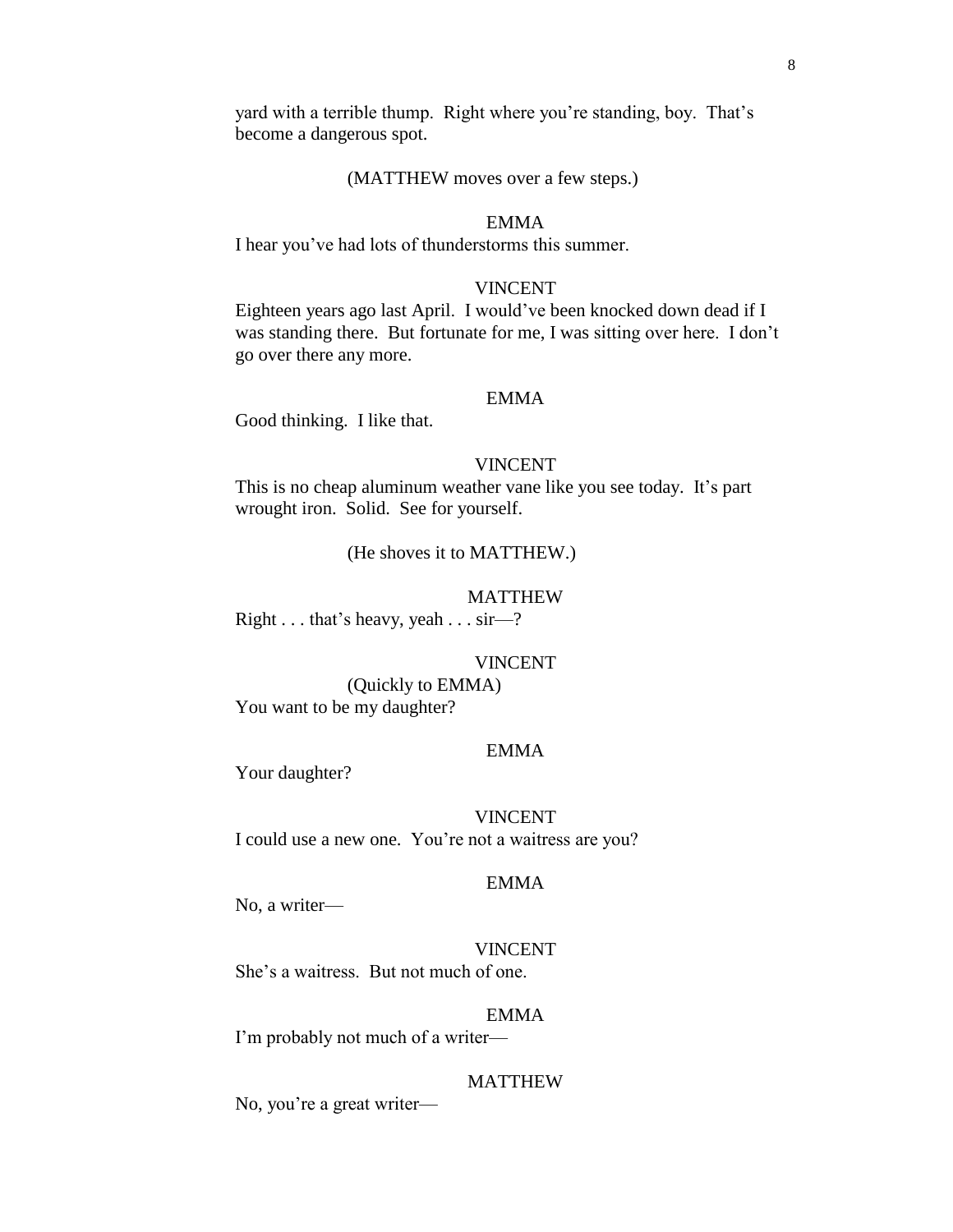## VINCENT

You be my daughter and we'll let him fix the dolphin.

# EMMA

That's nice of you. But he'd like to ask you some questions—

#### MATTHEW

Do you happen to know if a man named Alexander Crumpler—

# VINCENT

My other girl's a tramp. Every town's got one. Sneaking off with those loudmouthed boys who'll drink and drink until the local girls look pretty. Even Gabrielle. I'd be ashamed to be her father if I had any shame left in me. And her mother would be too to see how her only baby's turning out. Gabby thinks she's all grown up. She's got a ton of smarts, but not an ounce of charm. Turned mean and nasty on me, Gabby did. Don't you ever turn mean and nasty.

# EMMA

(Laughs) Me? How could I?

#### VINCENT

What's your name?

## EMMA

Emma.

#### MATTHEW

Sir, could we ask you—?

## VINCENT

Good simple name, Emma. Her mother wanted fancy old family names. It's a mother's job to pick the names for a girl. I gave in on that one. Gabrielle Angelica . . .

(GABRIELLE comes on from the house.

She is heavy-set and tough. She carries a drink for herself and a beer for VINCENT.)

#### GABRIELLE

Dad?

(She looks at EMMA and MATTHEW.

They are intimidated by her.)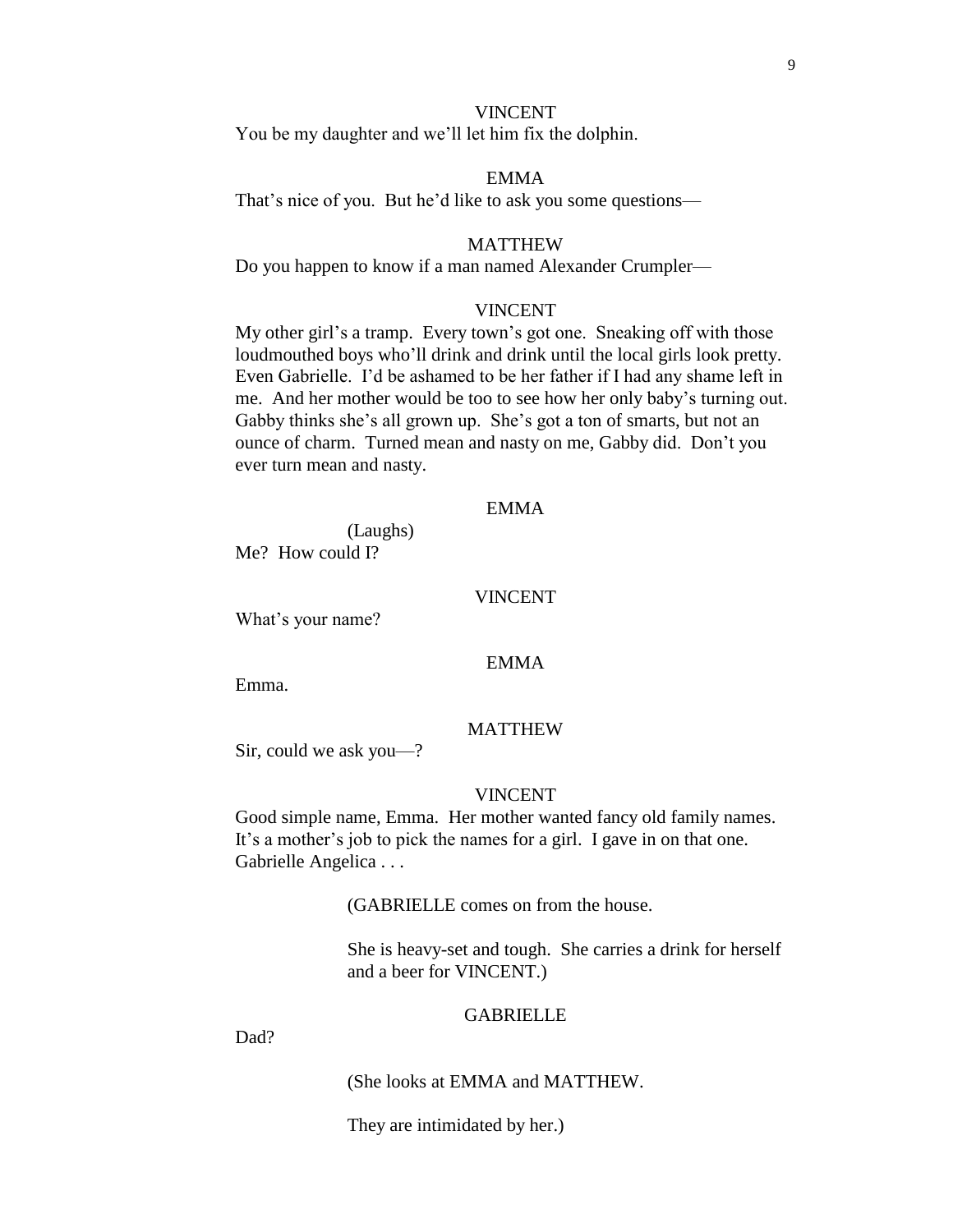Who . . . the hell are you?

She's your new sister.

EMMA

**GABRIELLE** 

VINCENT

Oh, no—

VINCENT

And he's fixing my dolphin.

Not actually—

GABRIELLE

MATTHEW

Are you selling something?

# EMMA & MATTHEW

No, no—

## GABRIELLE

We're not buying. We're too poor.

# MATTHEW

I'm not selling anything. I'd just like to ask you a couple research questions.

## GABRIELLE

No. I'm not in any kind of mood . . .

## EMMA

He doesn't mean any harm, ma'am. We're from Yale. University? And we're trying to determine—

# MATTHEW

Thanks, I can take it from here, Emma. I'm doing historical research, ma'am. Nothing at all personal. And very, very quickly . . .

# **GABRIELLE**

What the hell about?

# MATTHEW

Thank you. You're both extremely kind to help me out here—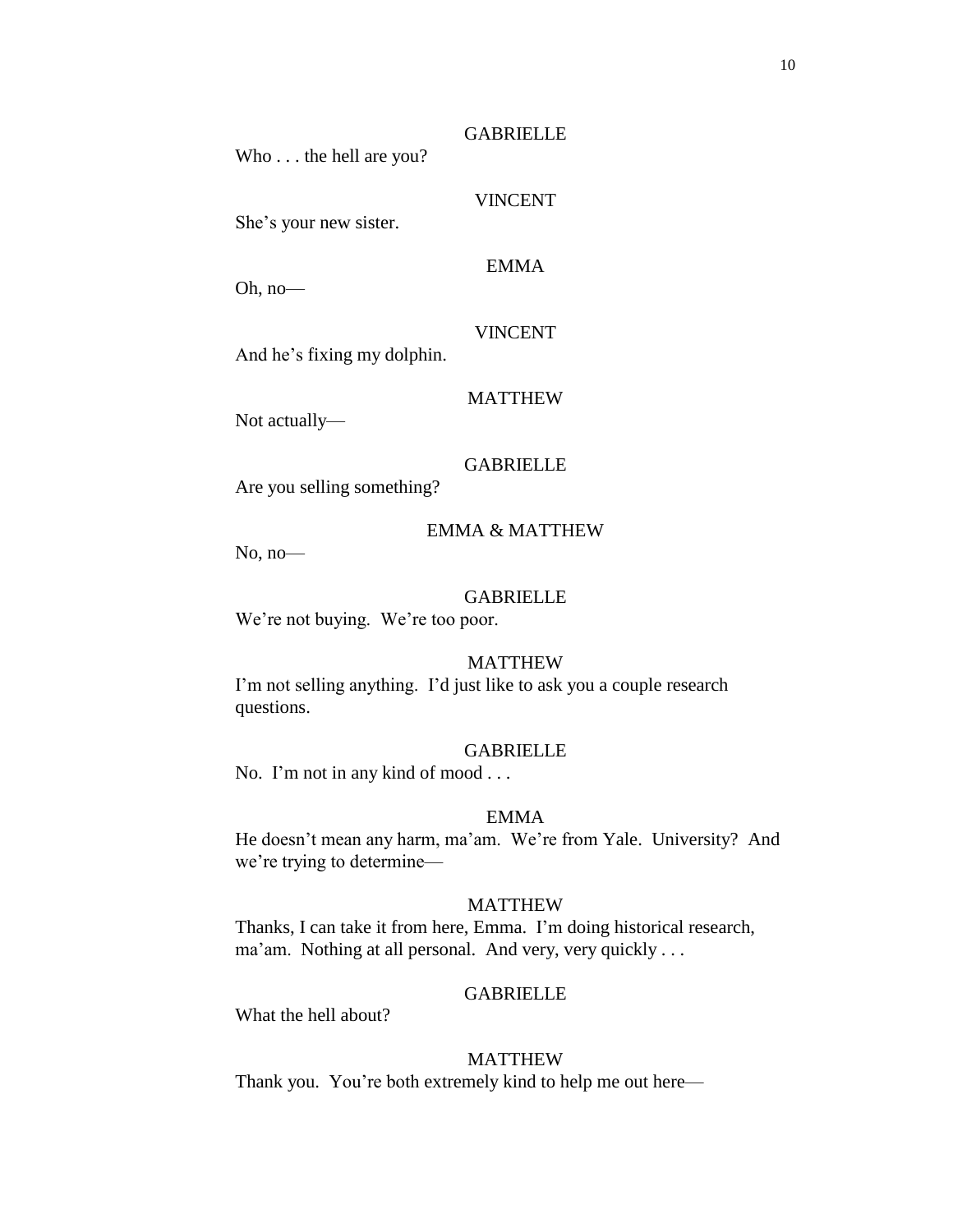# **GABRIELLE**

I didn't say I'd answer your stupid questions.

# VINCENT

Mean and nasty . . .

## MATTHEW

Well . . . I'll be exceedingly brief . . . have you ever heard of Old Crumpler Road?

## **GABRIELLE**

No.

#### MATTHEW

This map of late colonial Virginia plats says that your gravel path up through the woods over there was once called Old Crumpler Road.

## VINCENT

We never called it that.

GABRIELLE We've never called it anything. Why bother?

MATTHEW Have you ever heard of Alexander Crumpler?

# **GABRIELLE**

No.

#### VINCENT

Never.

#### EMMA

He's a wonderful writer— a budding poet and a playwright— I've been gaining an appreciation myself—

# MATTHEW

What about an Edward Blythebury?

## GABRIELLE

Don't know him neither.

#### MATTHEW

Many years ago an Edward Blythebury bought some property somewhere up here where the road ends. I stumbled across the land record when I Googled "Edward Blythebury." On the Internet? Later I saw "Old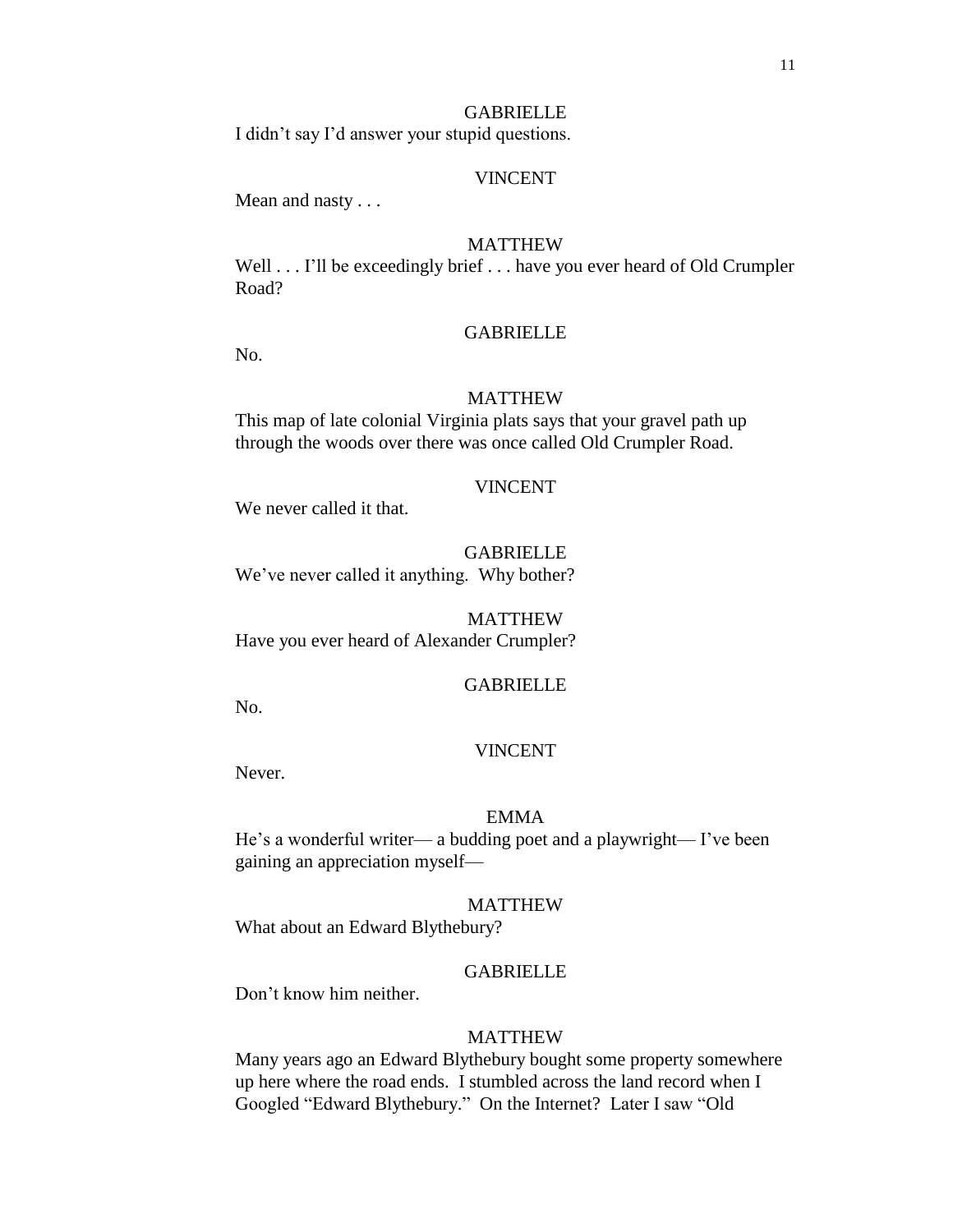Crumpler Road" at the same place on the map and I became pretty curious—

# EMMA

We freaked out—

# MATTHEW

I'm speculating that Alexander Crumpler and Edward Blythebury might have been the same guy.

# **GABRIELLE**

Go home.

#### VINCENT

Wait a minute! I knew him!

# **GABRIELLE**

Jesus . . .

## MATTHEW

(Laughs) Edward Blythebury? I really don't—

# VINCENT

Borrowed two dollars and thirty-five cents from me. So we could take the Saturday morning train to Baltimore and see the circus. Never paid me back.

# EMMA

Edward Blythebury lived in the seventeenth century—

# VINCENT

He teased me with all the amazing sights and sounds I had ahead of me!

#### **GABRIELLE**

Dad—

# VINCENT

But when we got there the circus was rained out. Too much wind for the tents. I cried and cried on the train all the way home. He was too brave to cry. So I cried for the both of us. Eddie got shot and killed in France by the Germans. I bet he didn't cry.

# MATTHEW

Well . . . .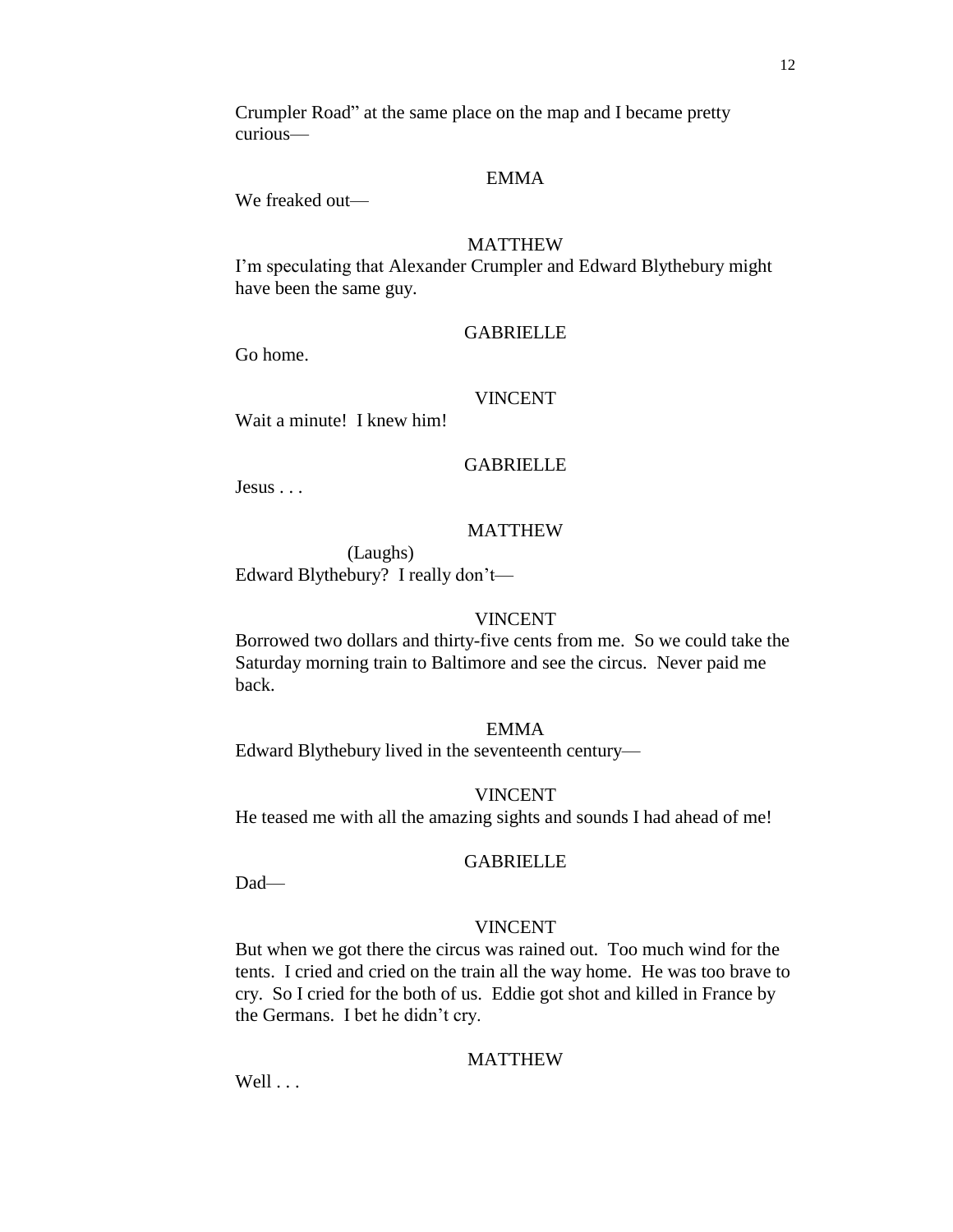EMMA Are there other Blythebury's who still live around here?

#### GABRIELLE

No.

## VINCENT

Marcie is a Blythebury!

# MATTHEW

Marcie?

# VINCENT

My wife. Haven't seen her out there have you?

#### EMMA

She's a Blythebury?

# VINCENT

Maybe gliding up the road? She's got the most perfect laughter in those eyes of hers.

## GABRIELLE

Dad—

# VINCENT

Don't give me that frown, you cow! She said she'd come back as soon as she was done. She looked at me straight and she told me!

#### GABRIELLE

We need to get you your supper. I'm going out . . . got a big night out tonight . . . I need to get ready.

## (VINCENT turns to EMMA.)

#### VINCENT

Marcie was born in the water. Even when we were kids, she loved to swim. Let out the secret joy in her. Set free her adventurous spirit.

#### GABRIELLE

Look, there aren't any more Blytheburys. The name died out a while ago. That's all I know. I never kept up on those old folks. Who's got the time for that crap?

#### VINCENT

. . . and it wasn't the saltwater like you'd think . . .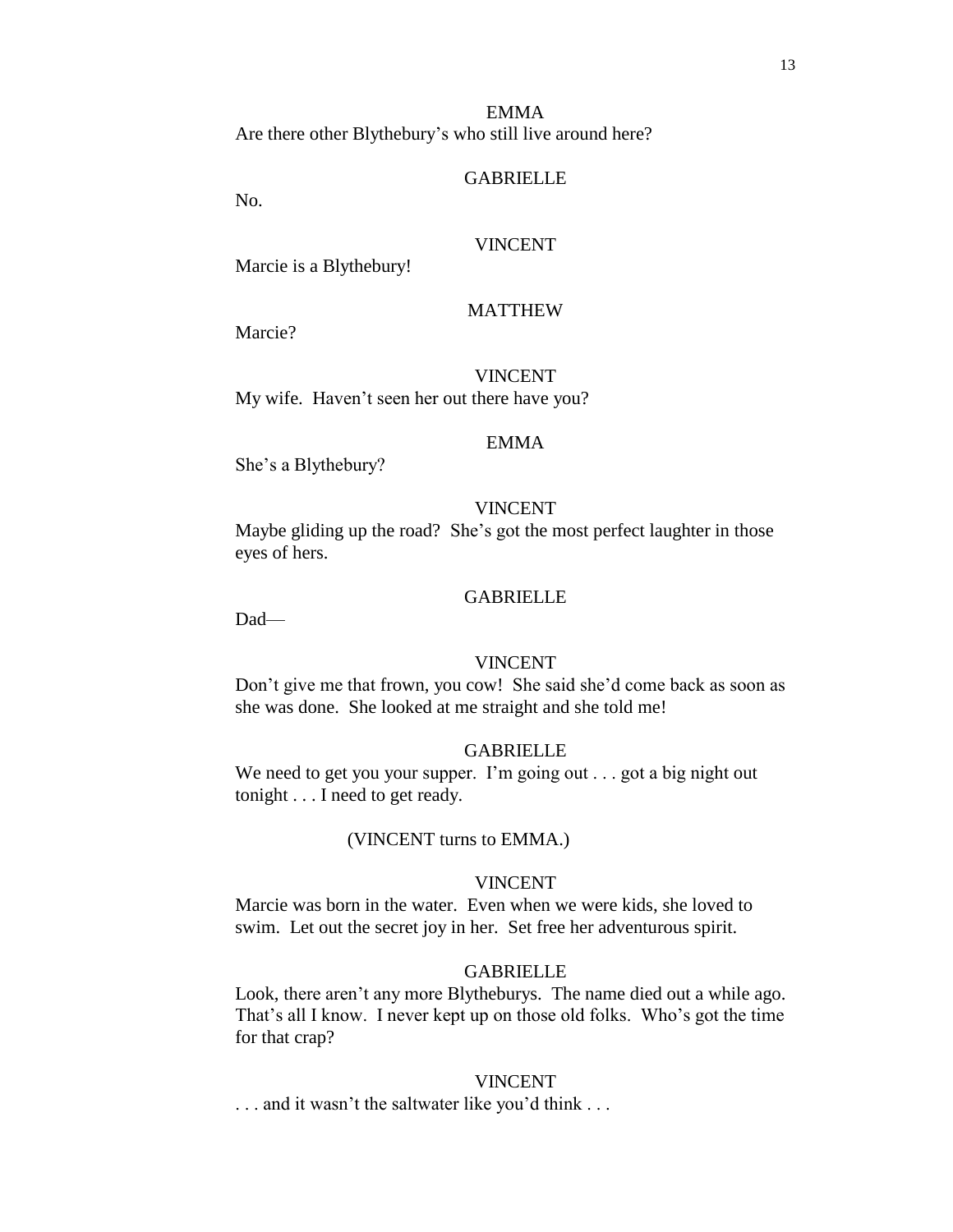# **GABRIELLE**

Back to your car—

## VINCENT

. . . she said it was the breath of the moon, and the kiss of the tides . . . kept her forever young. Like a sea goddess . . . I'd stand out on that cliff at night and watch her . . .

#### VINCENT

. . . Marcella the Mermaid! Half woman. Half fish. All angel!

# EMMA

Is your wife—

#### GABRIELLE

Look, we can't help you with your research! We don't know a thing about it!

# (MATTHEW and EMMA step back.)

Go back to Yale! University. Please . . . I'm going out . . .

## (GABRIELLE pulls VINCENT up.

He pulls out of her grasp.)

# VINCENT

I can walk for myself!

#### (He stares at GABRIELLE.)

Marcie went swimming!

(GABRIELLE walks off in disgust.

# VINCENT turns to EMMA.)

Her eyes were laughing and she clasped my hand . . . as warm and as tight as anyone's ever held me . . . she promised me she'd be back . . . just as soon as she swam through all those thoughts in her head, just as soon as she could grow her healing wings . . .

# EMMA

Healing wings? Really?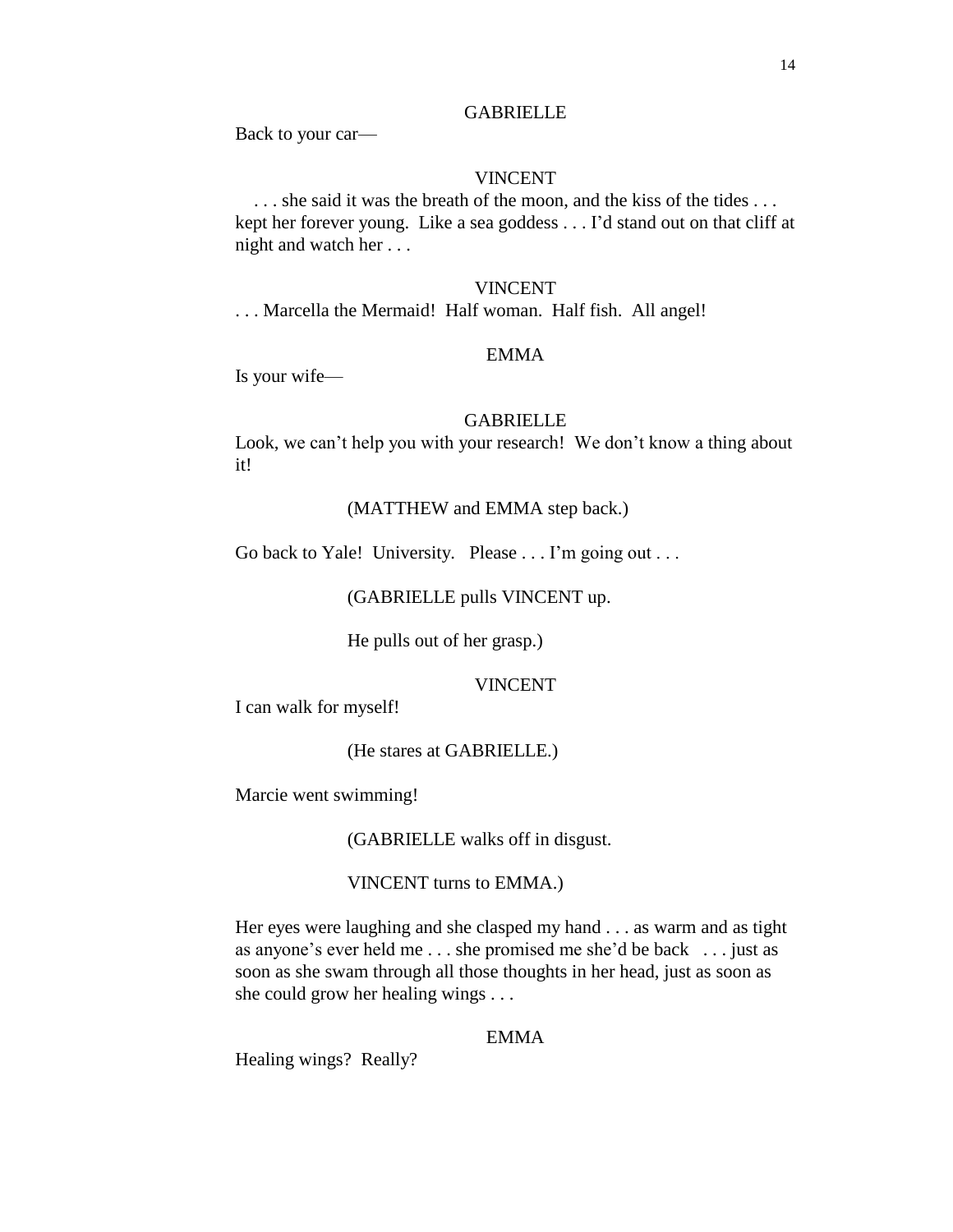# VINCENT

. . . her soothing arms and her healing angel wings . . . she wanted to fly beyond the water to where the ocean meets the stars. She promised to come back. Then she swam away . . . straight out into that bay and toward the sea. That was forty-five years ago . . .

# **END OF SCENE**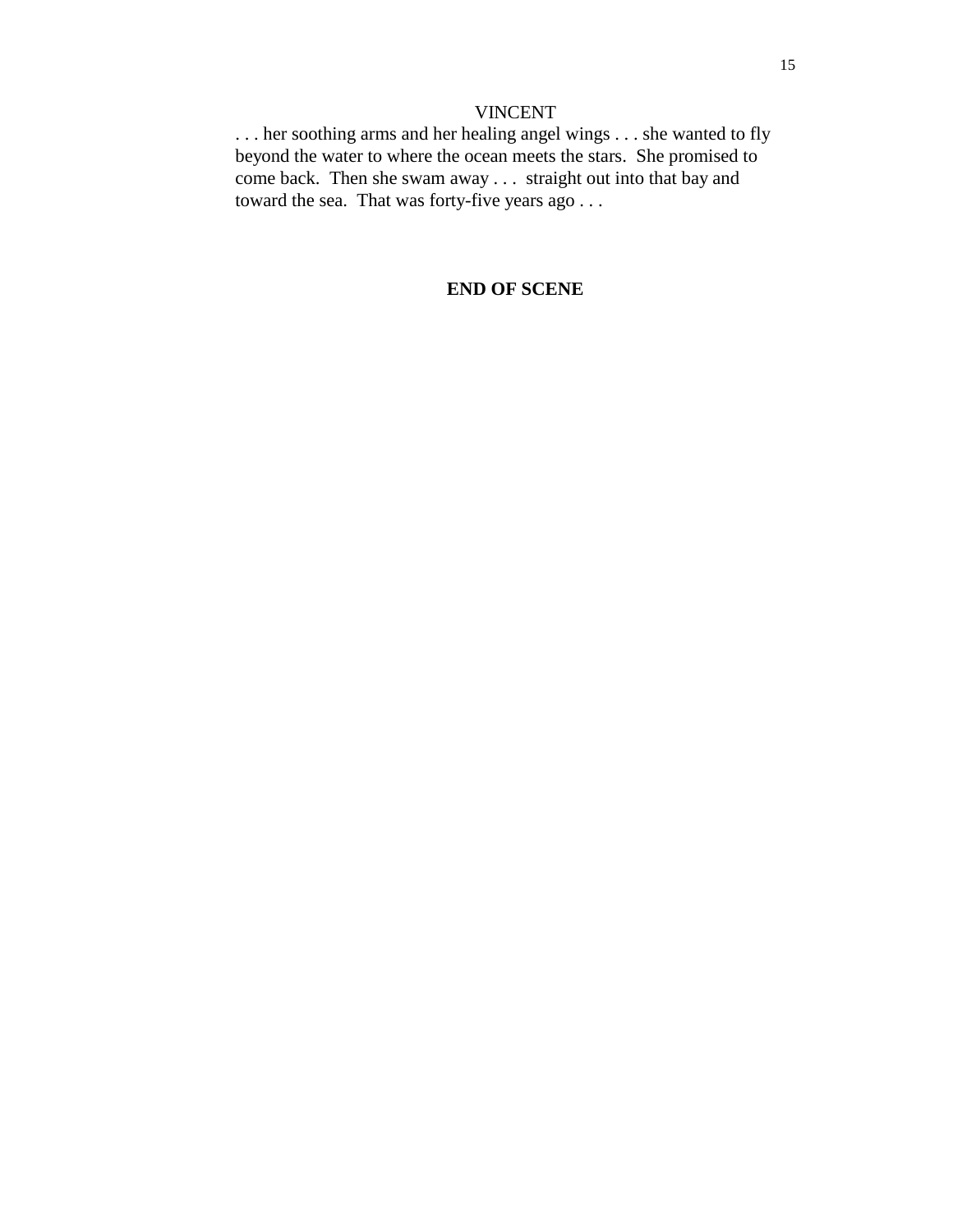# **SCENE THREE: THE HULL OF A SHIP. 1657.**

CRUMPLER and LUCIA sit wrapped in blankets. LUCIA is shivering as she leans against her father.

CRUMPLER Wrap yourself up tight, Lucia. Stay warm.

#### LUCIA

Tell me another story?

#### CRUMPLER

I think you ought to go to sleep. Sleep now . . .

## LUCIA

No. Not yet.

## CRUMPLER

The sea feels quite calm this evening, doesn't it? A splendid night for sleeping. Then in the morning, we'll see about going above deck and getting fresh air.

# LUCIA

One more story about Mother. Please! Just one.

# CRUMPLER

Where shall she be this time?

## LUCIA

One where she swims with mermaids.

# CRUMPLER

 $Good...$ 

# LUCIA

Do you think . . . do you think there are mermaids— swimming right outside our ship now?

# CRUMPLER

How could there not be?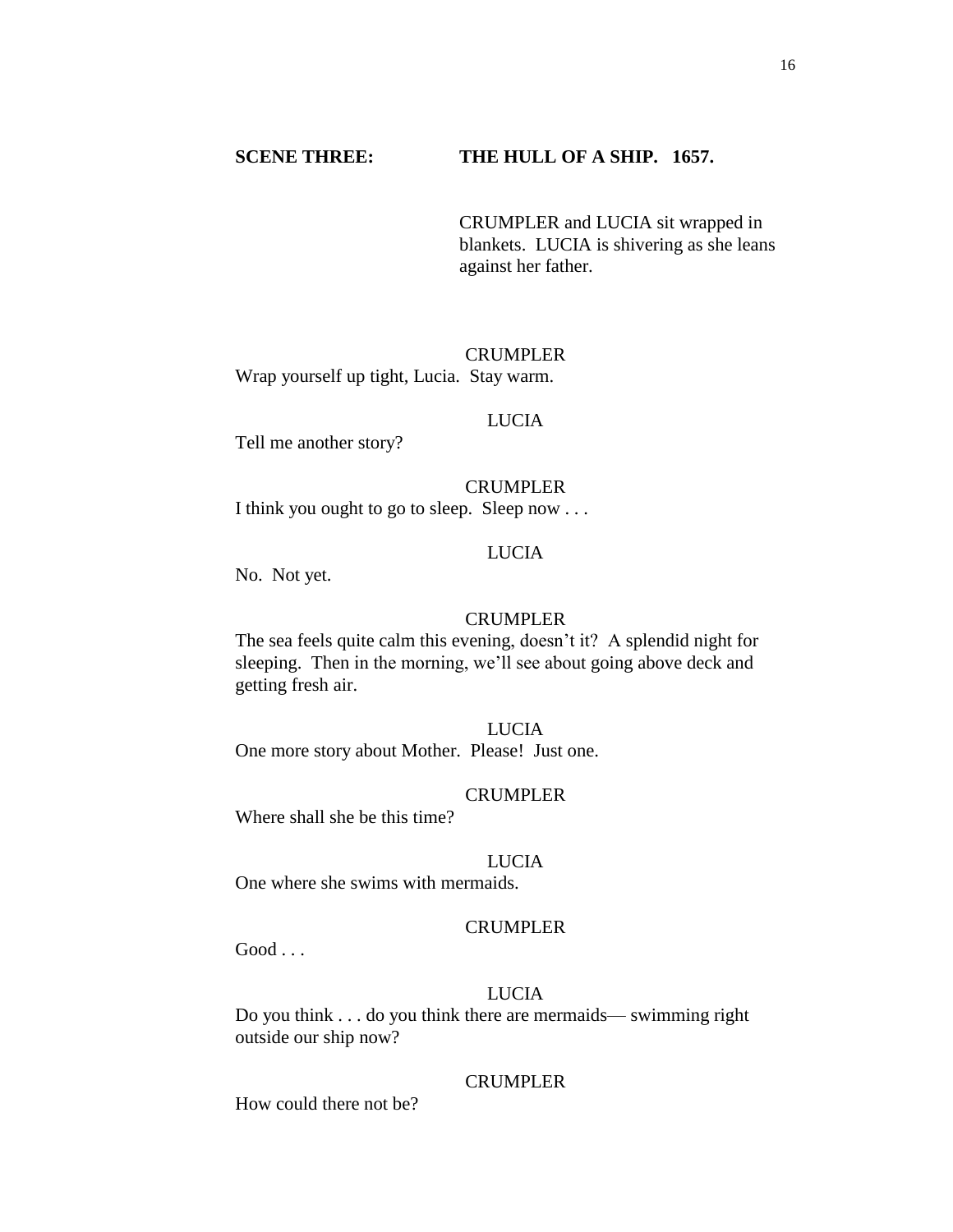#### LUCIA

Do you think these mermaids saw Mother?

## CRUMPLER

How could they not? On her journey Angelica searched everywhere for her beloved— to all four corners of the earth, then beyond the corners. Each sad place she traveled she brought food for the poor, for the unjustly imprisoned . . . and she spoke for those sad, trembling spirits who had even lost the strength of . . . words. Well, one day it seemed that some of the lovely mermaids who swam in the Sea of Preposterous Hopes—these English mermaids heard of your mother's renown and became quite jealous. They invited your mother to come swim with them. But the invitation was a trick, you see, for they intended to drown her . . .

## LUCIA

That wasn't nice ...

## CRUMPLER

Angelica set sail with her old friend wide-eyed Captain Gregorio and his weathered ship *Tenacity.* And when they arrived at the Sea of Preposterous Hopes, the English mermaids shouted "We must carry you to the hungry of heart so that you may give them hope." And upon hearing this urgent plea, your mother, being no coward, why she dove right in!

# LUCIA

She was brave.

#### CRUMPLER

The powerful mermaids quickly clasped their official arms 'round your mother, but instead of bringing her to the surface, they held her under the water. Angelica could not wiggle out of their hold! She held her breath as long as she could, but she was quite nearly done for!

#### LUCIA

 $No...$ 

#### CRUMPLER

But then, Lucia — the mermaids— they looked into your mother's frightened eyes— and they had pity in their mermaid hearts. Tears poured down their mermaid cheeks. "Why are we doing such a horrible thing?" "Why? Why?" And they let her go. Your mother drifted up and up to the surface. And the guilty English mermaids wept and wept at the shame of their deed. They filled the ocean with the taste of their tears . . . and they haven't stopped weeping to this very day.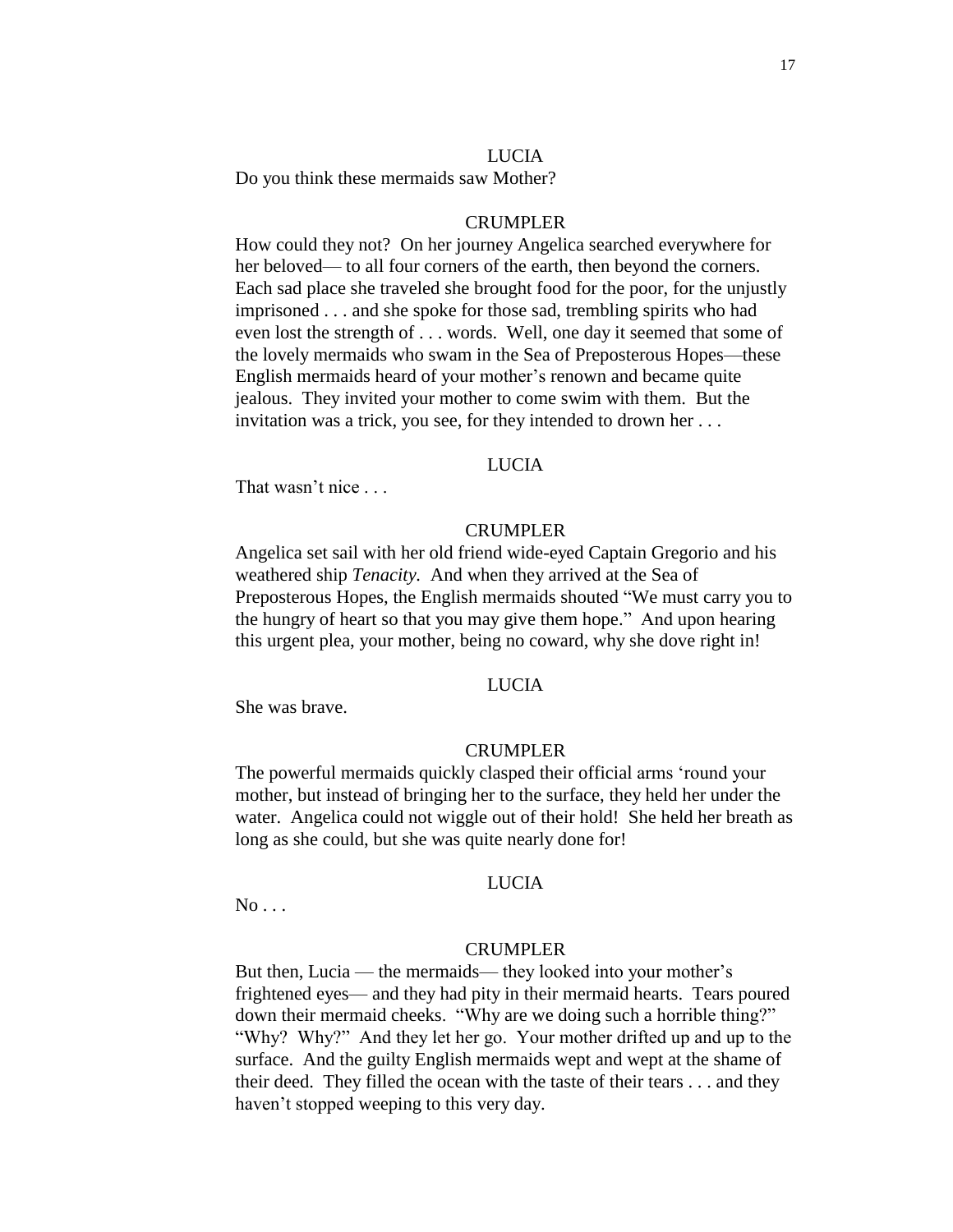(LUCIA wraps up tightly in her blanket. She is getting sleepy.)

# LUCIA

And . . . Mother . . .?

# CRUMPLER

She sprouted her angel wings, and flew off through the night, landing at last on a glistening shore. She rested there on the sand because she was sleepy, very very sleepy . . .

# LUCIA

I'm not sleepy . . . not sleepy . . .

# CRUMPLER

And one day she awoke, her generous eyes found her true love, Edward Blythebury. Then they rested there together, warm and at peace in each other's soothing arms. And they waited for the *Tenacity* to sail back to her. For their journey and her travails had just begun . . .

(He looks down at LUCIA as she sleeps.)

# **END OF SCENE**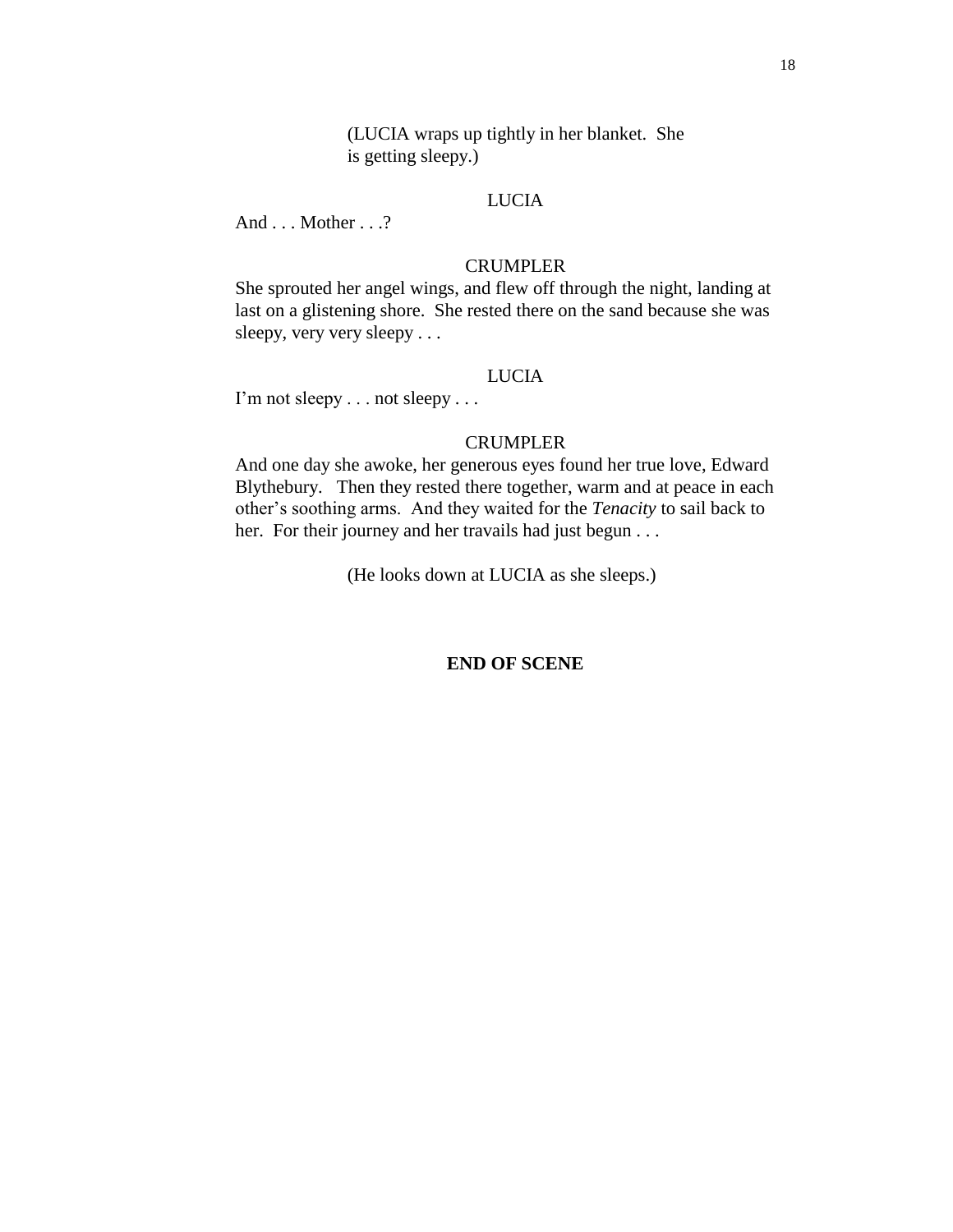# **SCENE FOUR: OUTSIDE NEAR THE CHESAPEAKE BAY. DUSK.**

EMMA runs on looking up at the sky.

MATTHEW follows her on. He carries a backpack.

# MATTHEW

Why did you have to stop already?

#### EMMA

And waste this view from the car? It's so clear tonight. Wow!

#### **MATTHEW**

(Smiles at her.)

If you don't let me drive it'll take us a year to get home . . . seriously . . .

## EMMA

Just look at that sunset hitting the bay . . . it's so peaceful and pretty at dusk . . .

> (MATTHEW sits on a bench. He takes a water bottle out of his backpack.)

I love it here . . .

# MATTHEW

I was listening to my music . . . trying to think of the perfect theme . . . I thought I had a good idea . . . now it doesn't seem like anything interesting. I'm not the writer you are . . . we should probably get back on the road . . .

# EMMA

How could we? Not yet. You can just now see the little stars up there ... distant but close . . . starting to reappear . . . glimmer down . . . like they're whispering to us . . . I wonder if Crumpler saw sunsets around here just like this . . .

#### MATTHEW

You know . . . maybe . . . maybe Crumpler's a dead end.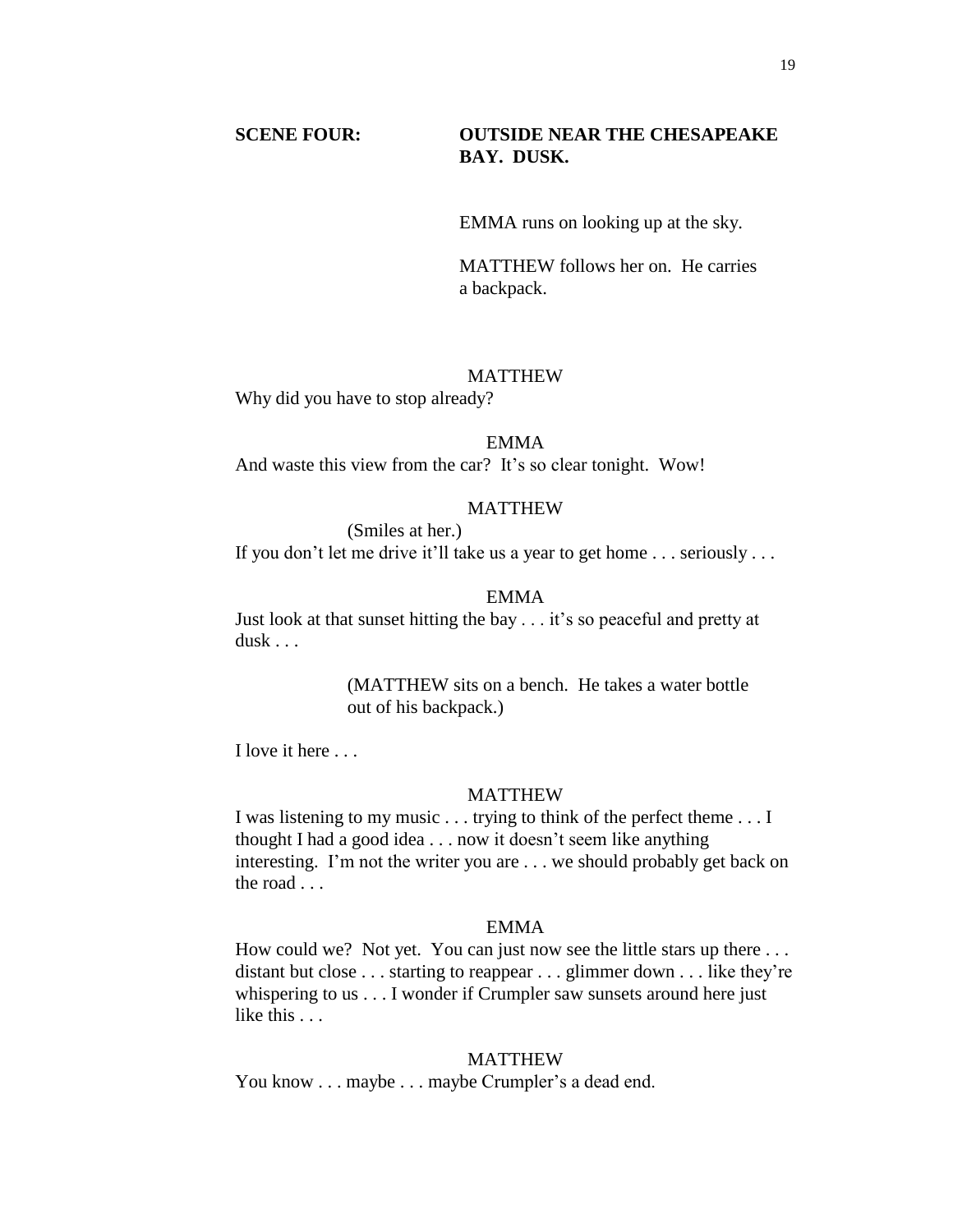# EMMA

What . . . no, you need to stay with it! You've got a great start.

#### MATTHEW

I don't know. I've looked at everything.

#### EMMA

No, wait— I think it was in Crumpler's diary . . . that's where I heard it . . .

(She pulls a book out of Matthew's backpack.)

## MATTHEW

Still don't have an angle . . . a hook . . .

## EMMA

It's been stuck in my brain since we saw those people this afternoon . . . somewhere near the end . . . Crumpler was sketching out characters . . . just like I do . . .

## MATTHEW

Do you really think I can build my whole dissertation around what we've got? My advisor just grunted and grumbled at it. He wasn't particularly encouraging.

#### EMMA

No, fight for your ideas! You're absolutely on to something good, Matthew. Crumpler's subversive writings are getting him in trouble with the Puritan authorities. And this diary confirms that Crumpler's new play was going to be an allegory with a Blythebury in it. So then Crumpler switches to his character's name: Edward Blythebury—

# MATTHEW

I can't even prove he changed names and traveled here to begin with. I can't prove he ever left London.

#### EMMA

It's got to be connected. Those people were Blytheburys.

# MATTHEW

The old guy married a Blythebury. But they could also be different Blytheburys. Unrelated to Crumpler.

(She finds the place in the book.)

## EMMA

Here it is! He's sketching out a the name and a character for a political play he was going to write: *Angela or Angelica . . . bravely*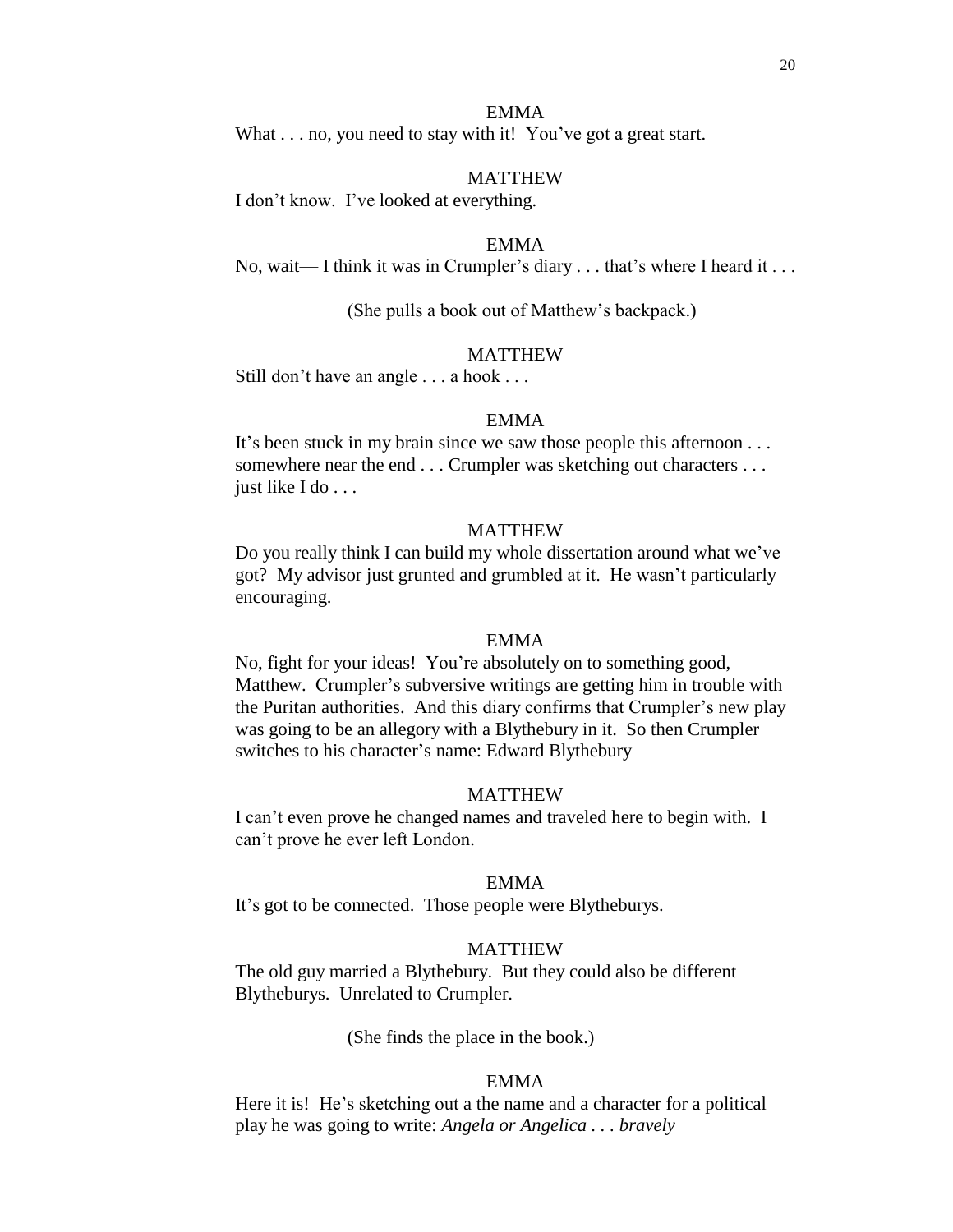*swims with the mermaids of Puritan oppression and torture . . . warns against an evil government and its fraudulent Christian god that must be defeated . . . a generous goddess of the common good . . . travels the oceans and the skies . . . finds the destitute of will, the hungry of hope . . . speaks for the poor, trembling spirits who have lost the strength of words . . . she becomes a benevolent sea nymph . . . and has the healing arms and the soothing wings of an angel . . .* 

## **MATTHEW**

Yeah. O.K . . . ?

# EMMA

That is similar to what that old man was saying about his wife.

#### MATTHEW

Just because it's similar—

# EMMA

*Has the healing arms and the soothing wings of an angel*? That's awful close to what he said: soothing arms and healing wings of an angel*.* And his daughter's name is Gabrielle Angelica? Angelica!

# MATTHEW

There are similarities, but—

# EMMA

This diary, it just stops cold in London on February  $15<sup>th</sup> 1657$ , right? And doesn't Crumpler then completely drop out of the historical record—

## MATTHEW

Maybe because they caught him and hanged him.

#### EMMA

There's no record in England that his execution order was carried out.

#### MATTHEW

Not every record survives—

# EMMA

Then Edward Blythebury suddenly pops up on over here on June  $10<sup>th</sup>$ when his deed is recorded?

#### MATTHEW

Emma—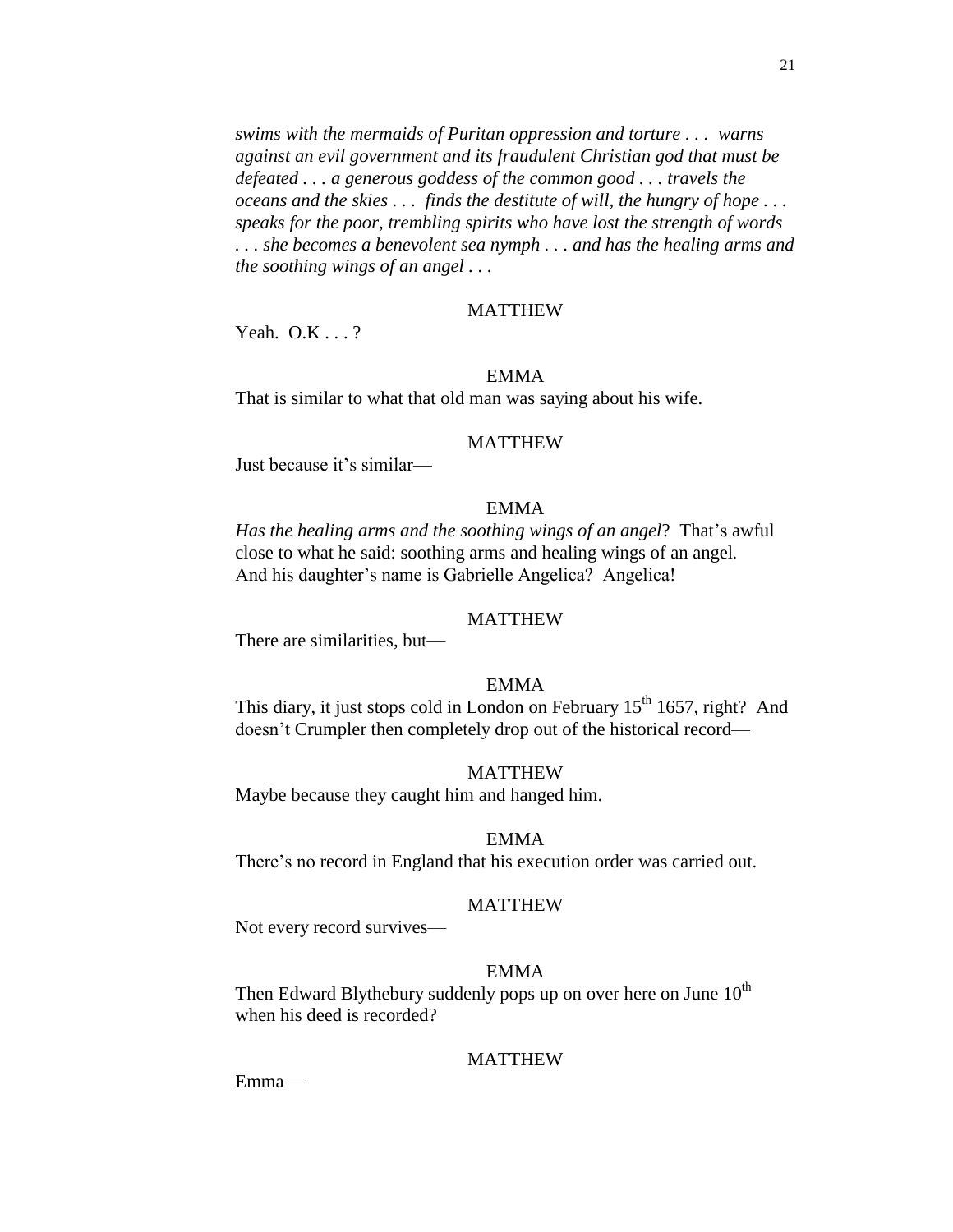# EMMA

Blythbury buys property at the end of what becomes Old Crumpler Road!

# MATTHEW

I know, Emma, I know . . . I've thought through all that. But is any of this much of a contribution to literary history? If I add a few unknown details to his biography, should that influence anybody's response to his body of work? Which is fairly slim anyway. Scraps of poetry from a young man. Plus, I can't actually prove he lived here or was executed here. There are no more records to research.

# EMMA

But Matthew—

# MATTHEW

Even if it's all true, I don't think it's not enough for me to use.

(He goes to EMMA, and hugs her.)

But thank you for helping me . . . you've been great . . . I'm glad you're excited . . .

#### EMMA

We've got to go back.

# MATTHEW

What?

# EMMA

We do ...

# MATTHEW

He's too much of an obscure, minor figure anyway . . .

#### EMMA

No—

# MATTHEW

I just want to finish my degree. I can find somebody else to write my dissertation on. It's O.K.

#### EMMA

No, it's me . . . I think I want to write about him . . .

## **MATTHEW**

You do?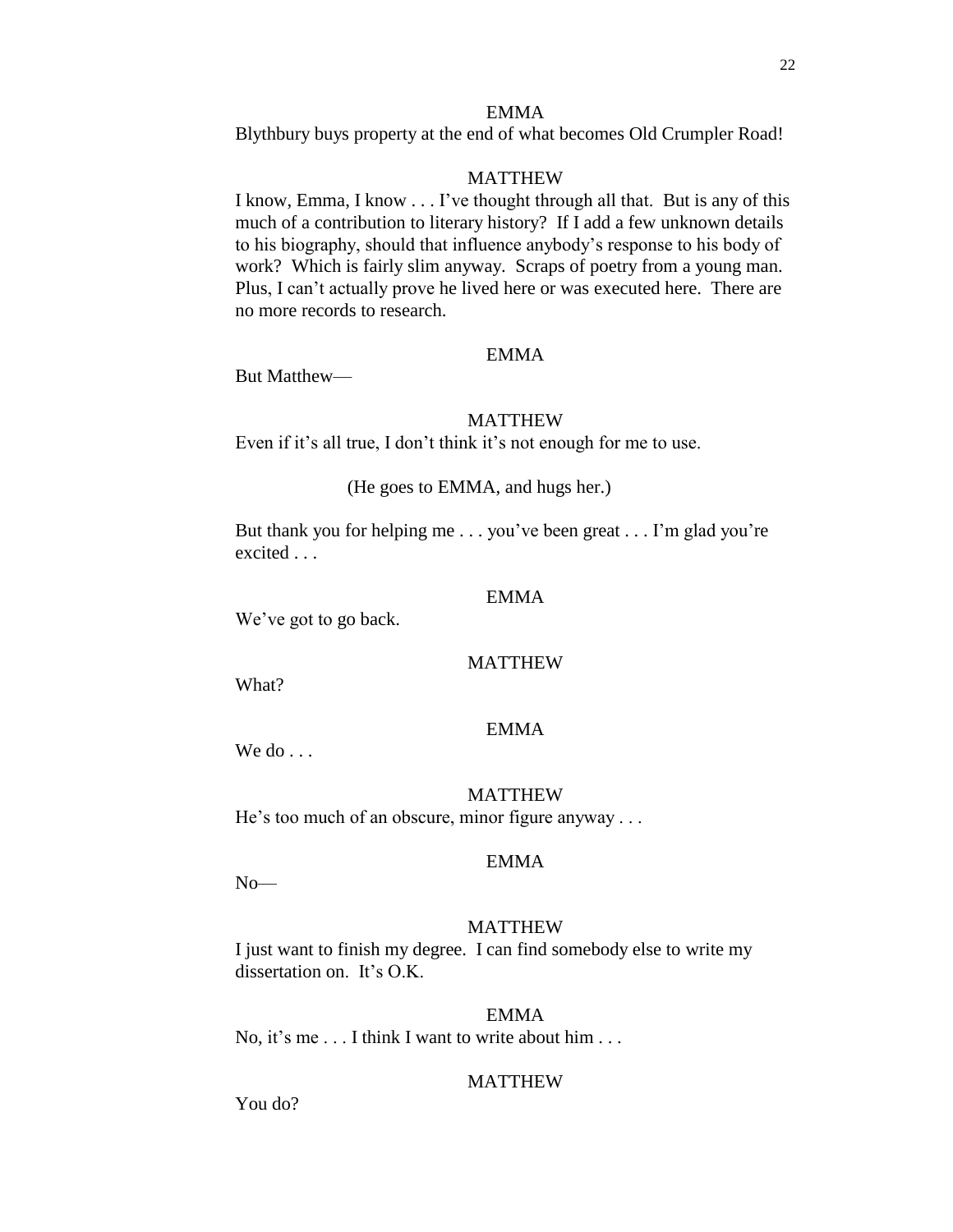# EMMA

I've been thinking . . . maybe he's a character for one of my stories or something . . . he's this restless, whimsical radical . . . I really like that. I want to see . . . whatever it is that's maybe still unseen . . . something barely living about him that's hiding out there. It's his sad, but beautiful fantasies . . . his unreasonable, unexpected . . . hope. When I try to write my poetry, try to write my stories . . . I think it feels like me . . .

## MATTHEW

(Smiles at her)

I love you, Emma.

# EMMA

I have a glimpse of him . . . just a glimpse . . . I need to go back.

# **END OF SCENE**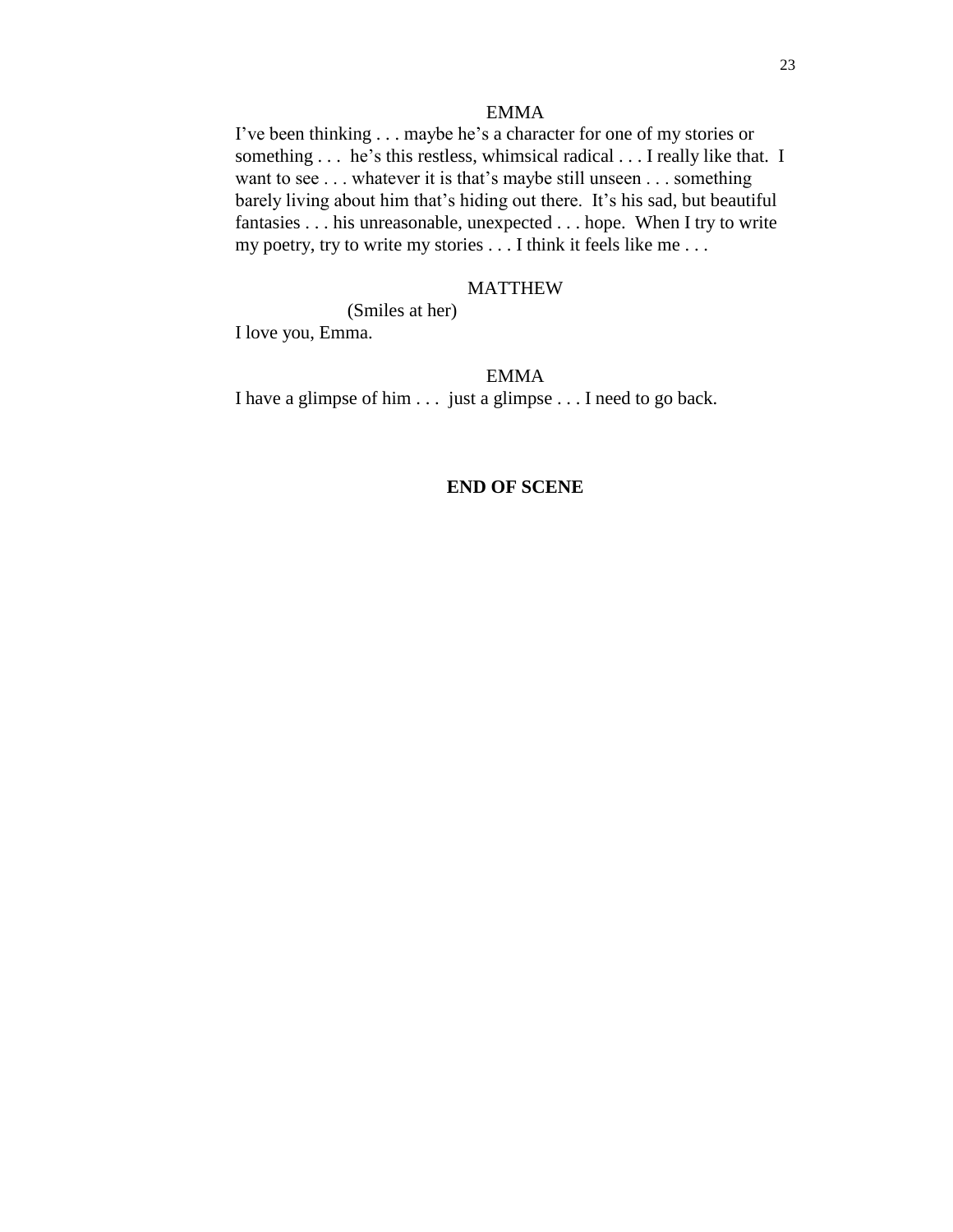# **SCENE FIVE: THE YARD. SUMMER. 1657. AFTERNOON.**

CRUMPLER sits at a wooden table writing with a quill on sheets of paper.

LUCIA stands, staring straight out.

## LUCIA

It's beautiful today!

# CRUMPLER

(Not looking up as he writes)

Uh-hmm $\ldots$ 

#### LUCIA

I can see the ocean. Can you see it?

## **CRUMPLER**

Of course . . .

# LUCIA

(Takes a deep breath)

The ocean smells like apple cider. With molasses! Never smelled like apple cider with molasses at home.

#### CRUMPLER

 $No...$ 

#### LUCIA

Home smelled like fish cakes. Do you smell the apple cider with molasses?

## CRUMPLER

Uh-huh $\ldots$ 

(She breathes deeply again.)

# LUCIA

I like this smell. Can we live here forever?

# CRUMPLER

Forever? We'll do our best.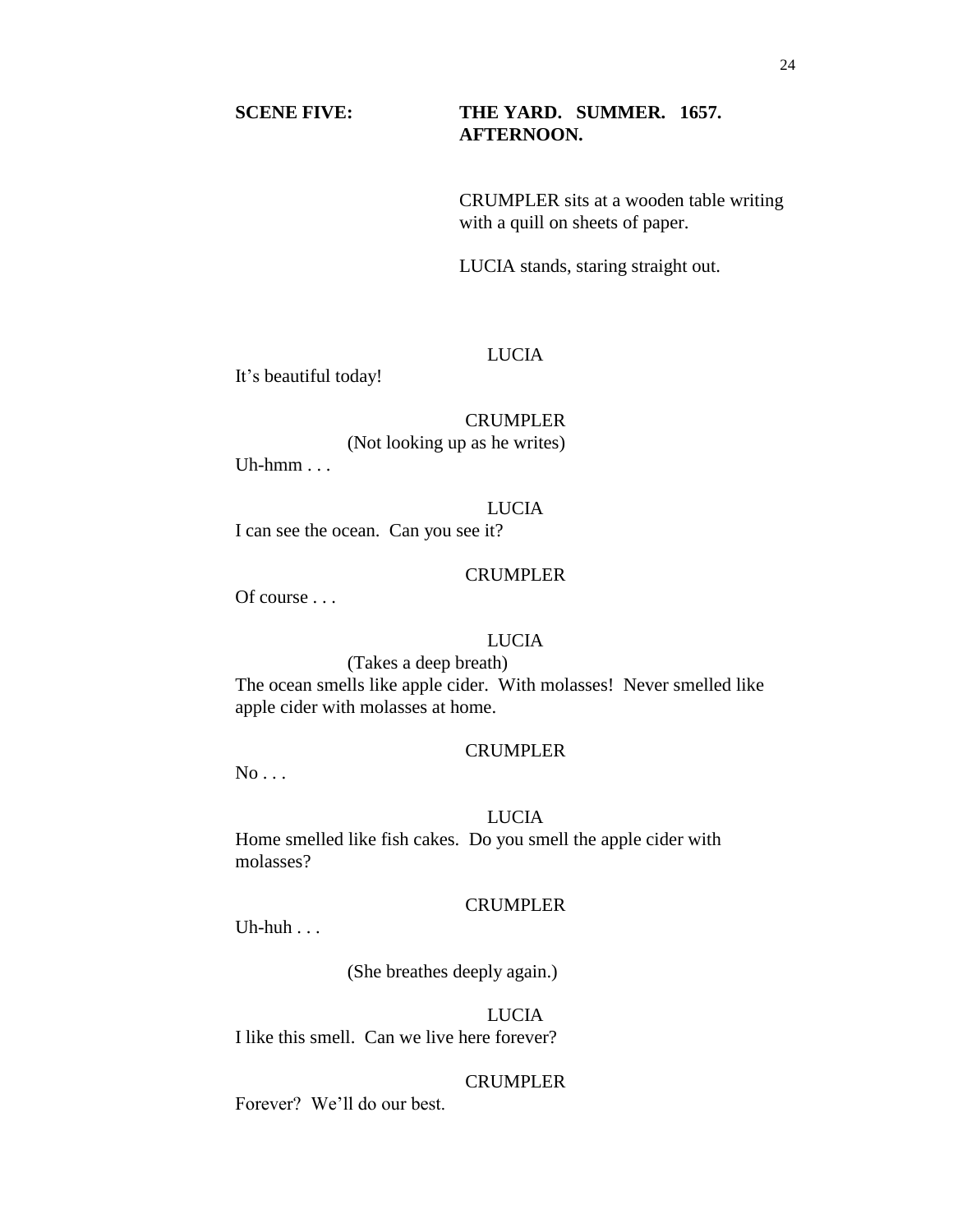(He looks back down and continues writing.)

# LUCIA

What are you writing?

CRUMPLER

Just words . . . nothing but words at this point . . .

# LUCIA

Oh.

(She looks over his shoulder.)

Are those the words?

## CRUMPLER

Uh-huh . . .

# LUCIA

I don't understand . . . how words on paper talk. What do those words say?

# CRUMPLER

Not much of anything yet . . .

(Pause)

# LUCIA

Are they happy?

# CRUMPLER

In spots. Perhaps.

#### LUCIA

Are they sad?

# CRUMPLER

Well, yes, in parts. I'm struggling . . . these words aren't doing their assigned tasks right now. I can't seem to find the precise words, the perfect words . . .

# LUCIA

Oh.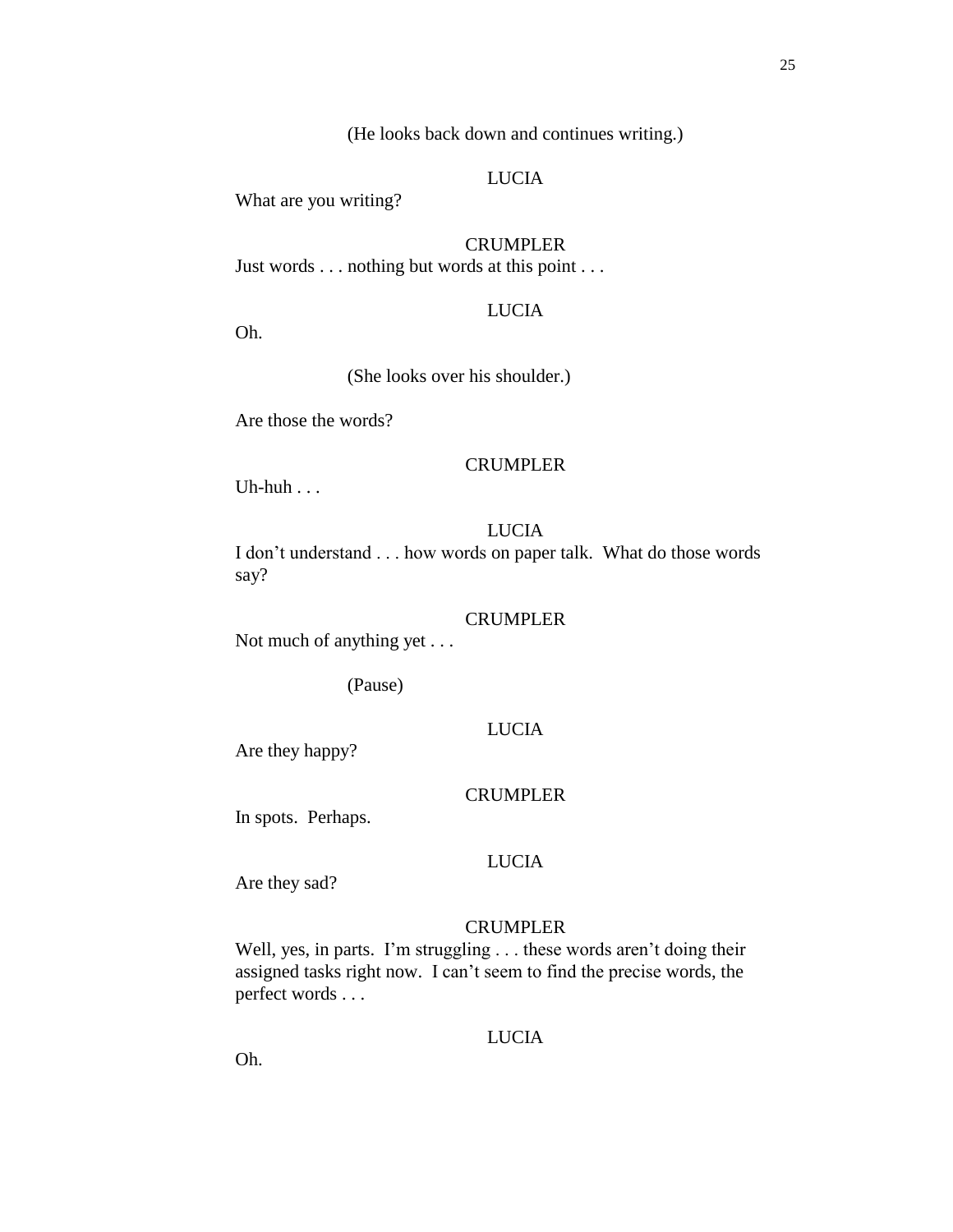# **CRUMPLER**

I'm still in the thicket of it. Searching for what needs to be said. And the best order of things— what comes next, and then next after that.

# LUCIA

Is Mother in your words?

#### CRUMPLER

Yes. It's my play about your mother.

# LUCIA

I get sad when I think of her. Sometimes.

#### (CRUMPLER looks up.)

#### CRUMPLER

I get sad too. Many times.

# LUCIA

She liked to sing to me. I remember. She let me twist my fingers in her hair . . . and she'd sing . . .

#### CRUMPLER

She sang to me too . . .

# LUCIA

I sing to my dolls. They're my babies.

#### CRUMPLER

Yes.

# LUCIA I'll sing to my new babies when I get older.

#### CRUMPLER

Lovely, Lucia. Now let your father get back to work for a little while. Please . . .

## LUCIA

All right . . .

(LUCIA watches him write for a few beats.)

Do you think . . . could there be a story about me? Can I be in your play too?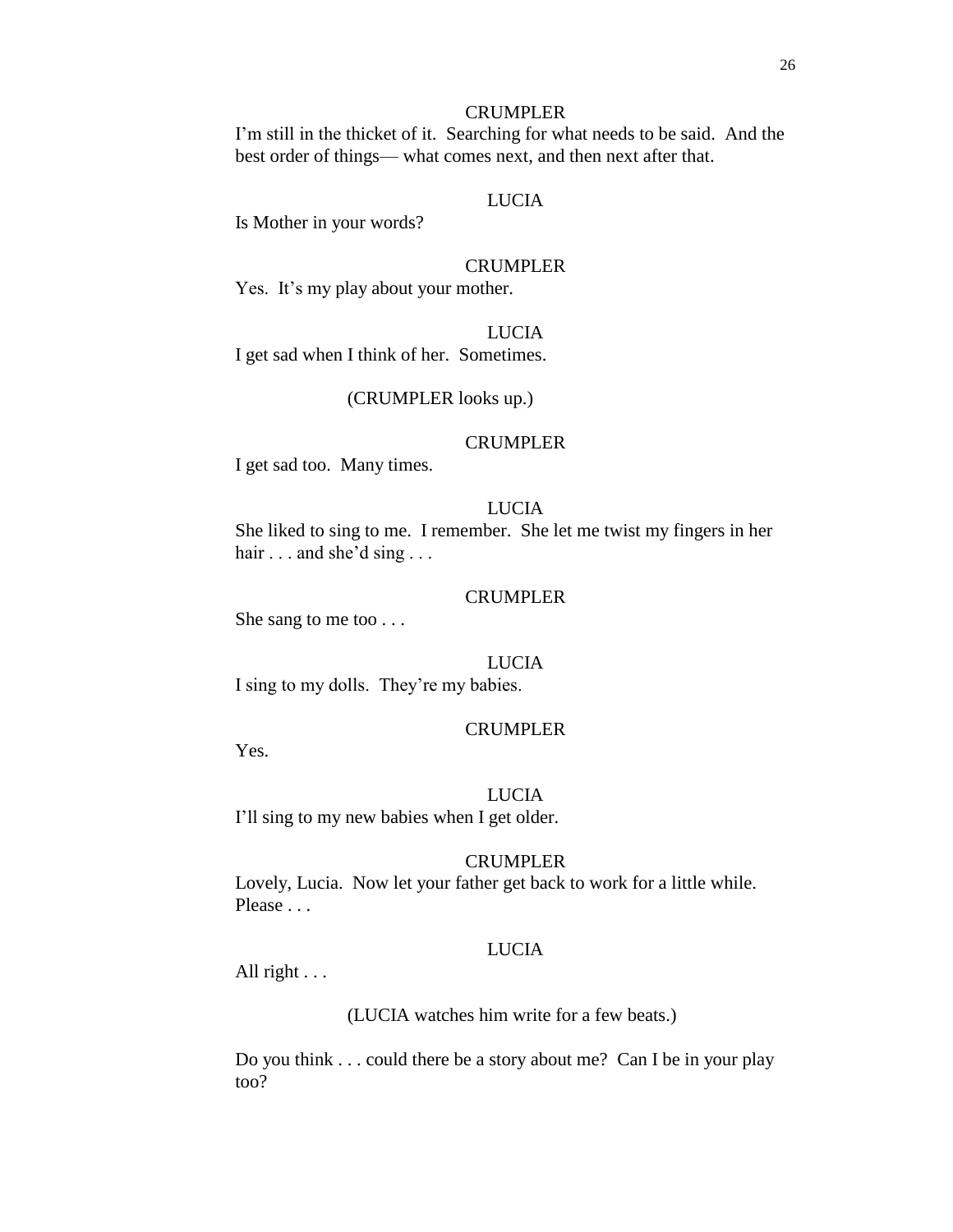#### CRUMPLER

Hmmm...

# LUCIA

Please?

## CRUMPLER

You know, Lucia . . . it's quite amusing you should say that. This just might work out . . . yes . . . I need a beautiful, magical name for a new character. Because I have just reached the scene where Angelica has been captured and whisked away from her true love, Edward Blythebury— (Whispers)

— that's me.

#### LUCIA

(Whispers back) That's your name now. I remembered!

## CRUMPLER

Yes, exactly. So here we are . . . . resolute Angelica and too whimsical for his own good Edward Blythebury, have been tricked and separated.

## LUCIA

I don't understand—

#### CRUMPLER

Your loving mother is being held prisoner on the magnificent ship of Lord Reginald Farthington!

# LUCIA

Who's that?

#### CRUMPLER

Why only the most feared and powerful man on the seas. Even powerful enough to capture your mother.

# LUCIA

I don't like him . . .

#### CRUMPLER

Lord Farthington has two sharp-clawed crows perched on each of his shoulders, waiting to fly off and attack the goodhearted! You see, Angelica has been helping the poor and the powerless. Greedy Lord Farthington doesn't like her at all. He'd like to see her dead.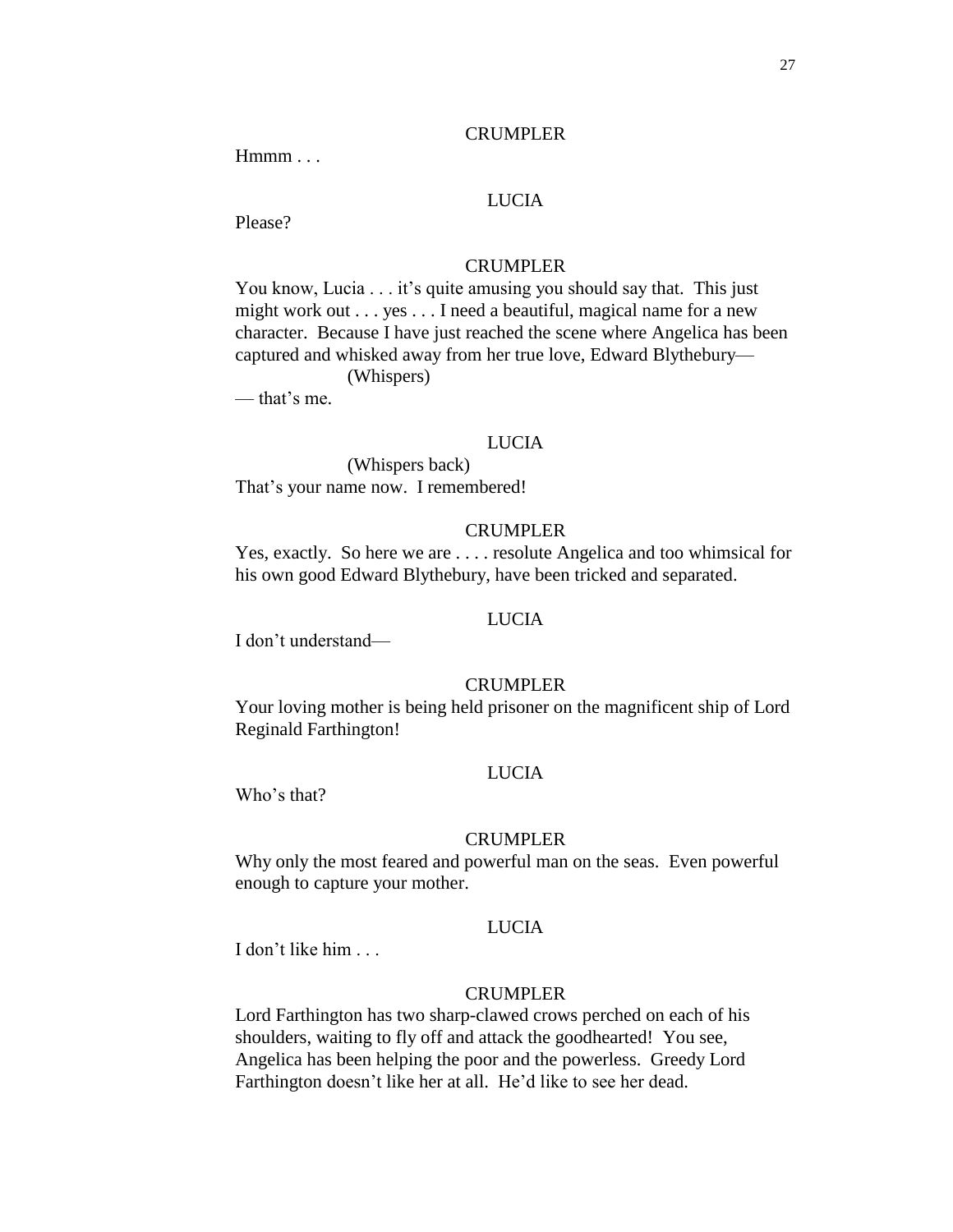# LUCIA

I don't like him at all!

# CRUMPLER

Of course you don't! But this is the wonderful part— there will be a scene at night on the deck of Lord Farthington's ship . . . where Angelica looks up to the stars for some small bit of guidance, of help. And out of the wavering mist appears—who do you think?

## LUCIA

I don't know.

# CRUMPLER

Her sister sea goddess: Lucia the Sea Nymph!

## LUCIA

Me! That's me!

# CRUMPLER

Sweet of heart and wise beyond her years!

# LUCIA

Am I beautiful?

# CRUMPLER

How could you not be?

**LUCIA** I'm a sea nymph! I'm a sea nymph! What's that?

# CRUMPLER

# (Jotting down notes)

Let's see now, first you'll have a little stage business picking some odd bits of seaweed from your wings. Then you'll have a thing or two to say about perseverance and man's tilted battle against all religion. Against all government. Hmm, when governments of men conspire with men of god and the gods of men . . . it's always for evil, never for good.

# LUCIA

All right  $\ldots$ 

# CRUMPLER

Then Angelica says you must hurry, so you take her hand and off you go!

# **LUCIA**

Go where?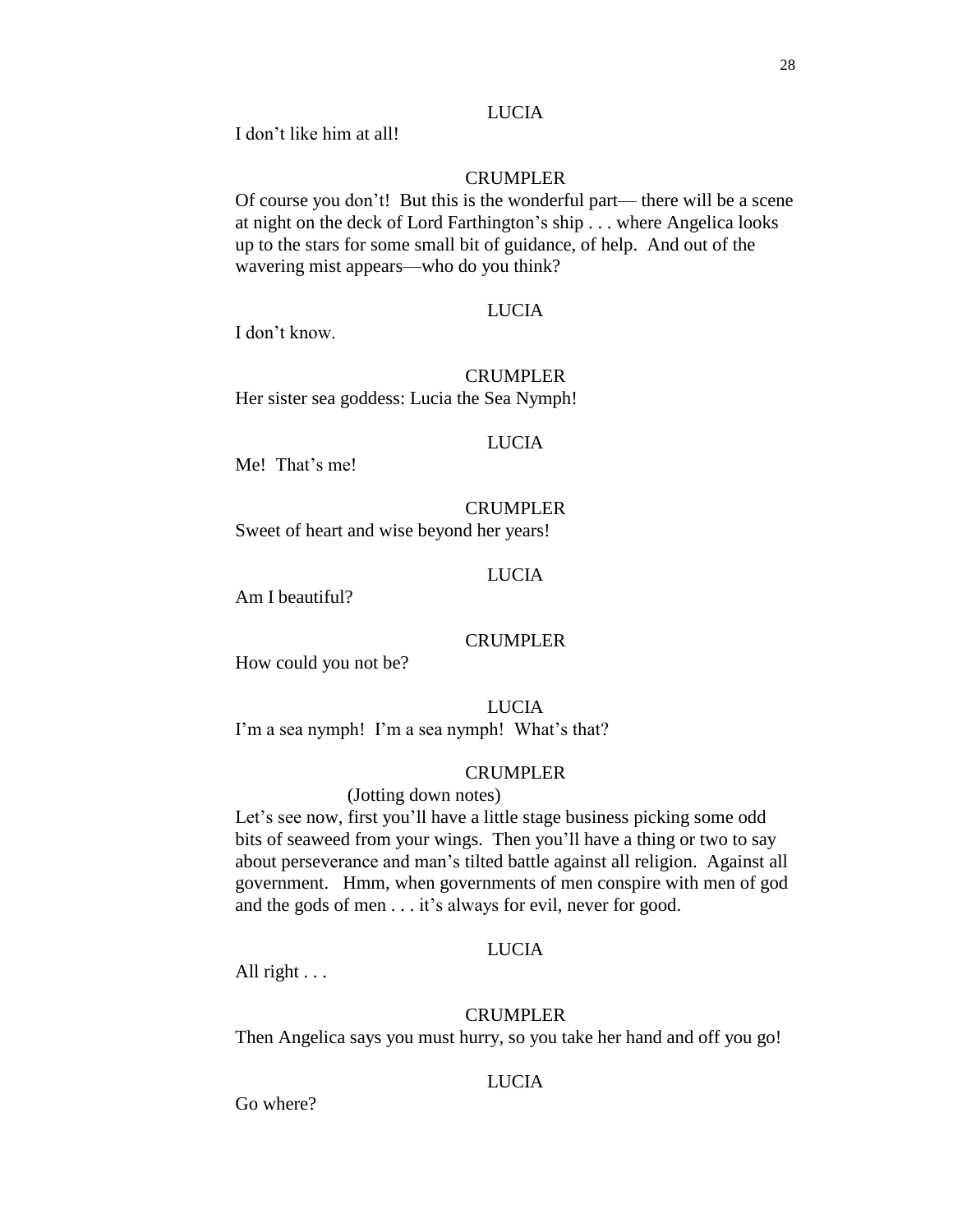## CRUMPLER

(Still jotting)

To find Edward Blythebury . . . through the sky, with much sound and commotion, all the while speaking this and that about perpetual love and time's cruel clock . . . until you despair that you can't fly any farther, and you rest on a sad and lonely spot: the Island of Bitter Dreams . . .

# LUCIA

Is that where Mother is now?

# CRUMPLER

Well . . . yes . . . in the play.

#### LUCIA

She didn't really die. Not like other people die. Not forever.

# CRUMPLER

(Smiles)

How could she? I'm keeping her alive, Lucia. As best I can, in words. Some day I may find people willing to listen on this shore

(CRUMPLER begins to write again.)

# LUCIA

Will I get to see her again?

#### CRUMPLER

After a good, grown life. Filled with your own fantastical tales.

#### LUCIA

But I want to see her now.

(PODGE, 50's, enters.)

#### PODGE

Mr. Blythebury!

# CRUMPLER

(Turns) Oh, hello. Mr. . . .

#### PODGE

Podge.

CRUMPLER Of course. Mr. Podge. Good day to you, sir. You're well, I trust?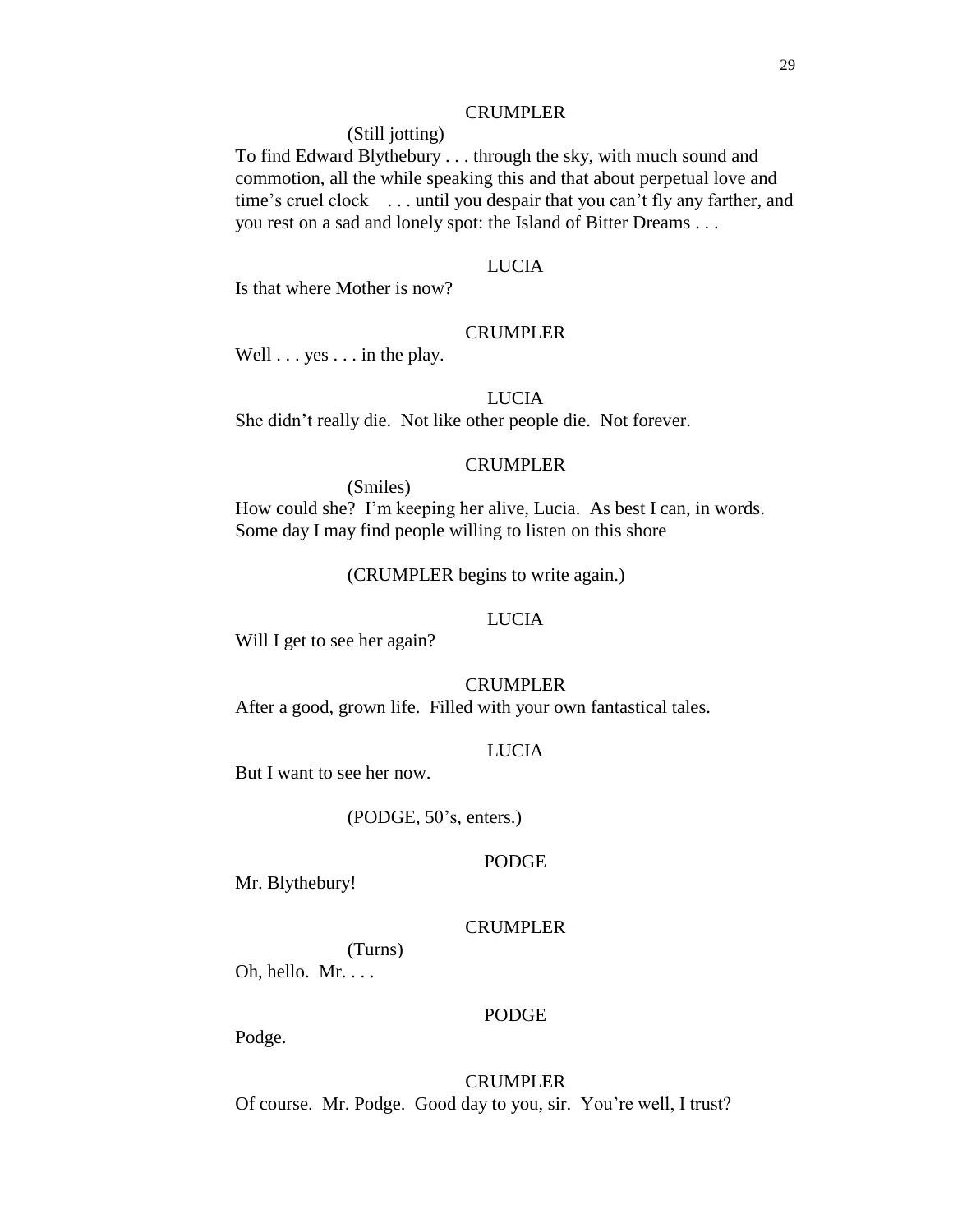# PODGE

A trusting man, are you, Mr. Blythebury?

# CRUMPLER

I hope that I am, sir.

# (PODGE looks around some more.)

# PODGE

You're not out in your fields today?

#### CRUMPLER

Earlier. Before the sun was full out. I'm learning. I'll be back at it later.

# PODGE

Yes, you should.

## CRUMPLER

I was just writing some letters. Friends back home . . .

(CRUMPLER quickly gathers up his papers into a single pile on the table.)

## PODGE

Scorchingly warm afternoon, it is. (Mopping his brow) Miserable . . . and insufferable . . .

# CRUMPLER

Oh, Lucia, fetch Mr. Podge a drink of water. I'm sorry, sir.

# LUCIA

Yes, father.

(LUCIA runs off. PODGE carefully watches her go.)

## CRUMPLER

Our well is drafting wonderfully now.

## (Pause)

I can't thank you enough. For your assistance in digging last month. It's a blessing to have a neighbor . . .

## PODGE

That daughter of yours . . .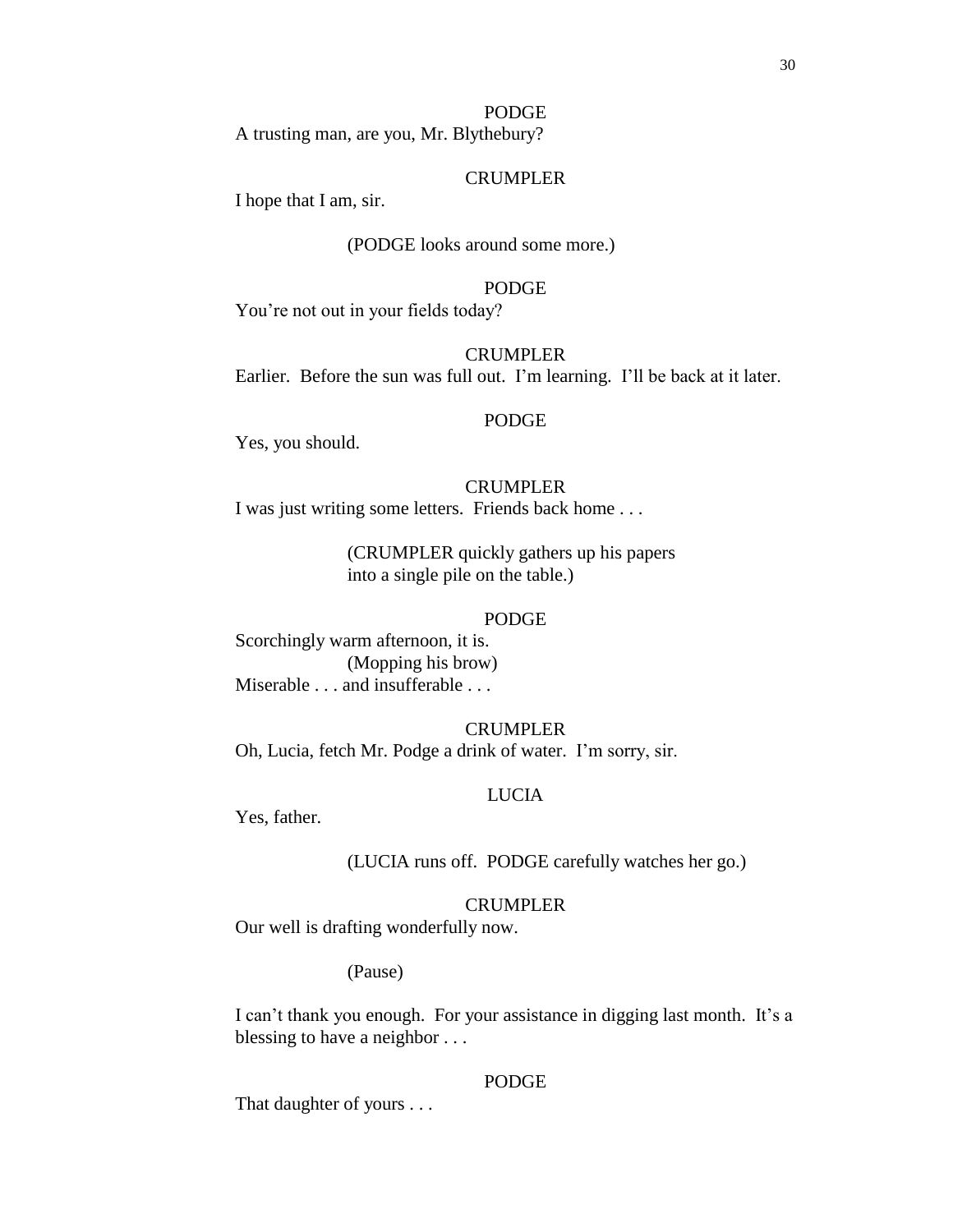**CRUMPLER** 

Lucia?

PODGE Unusual name. Lucia. It's not English?

## CRUMPLER

No.

# PODGE

Or German?

# **CRUMPLER**

Italian.

# PODGE

Ahhh.

## CRUMPLER

It's a beautiful language.

PODGE Hmmm. Lucia. Is it a Christian name?

## CRUMPLER

It is. Saint Lucy.

## PODGE

Ahhh. Saint Lucy. Virgin and martyr.

# CRUMPLER

For saints, I suppose it helps to be one or the other. Though I hear both are highly preferable.

## (CRUMPLER chuckles. PODGE does not laugh.)

# PODGE

Lucia. Lucia. She's slow, is she?

# CRUMPLER

Oh— Lucia, hurry, please! Mr. Podge is waiting!

#### PODGE

Slow-witted, I mean.

# CRUMPLER

Slow-witted. Well, I suppose . . .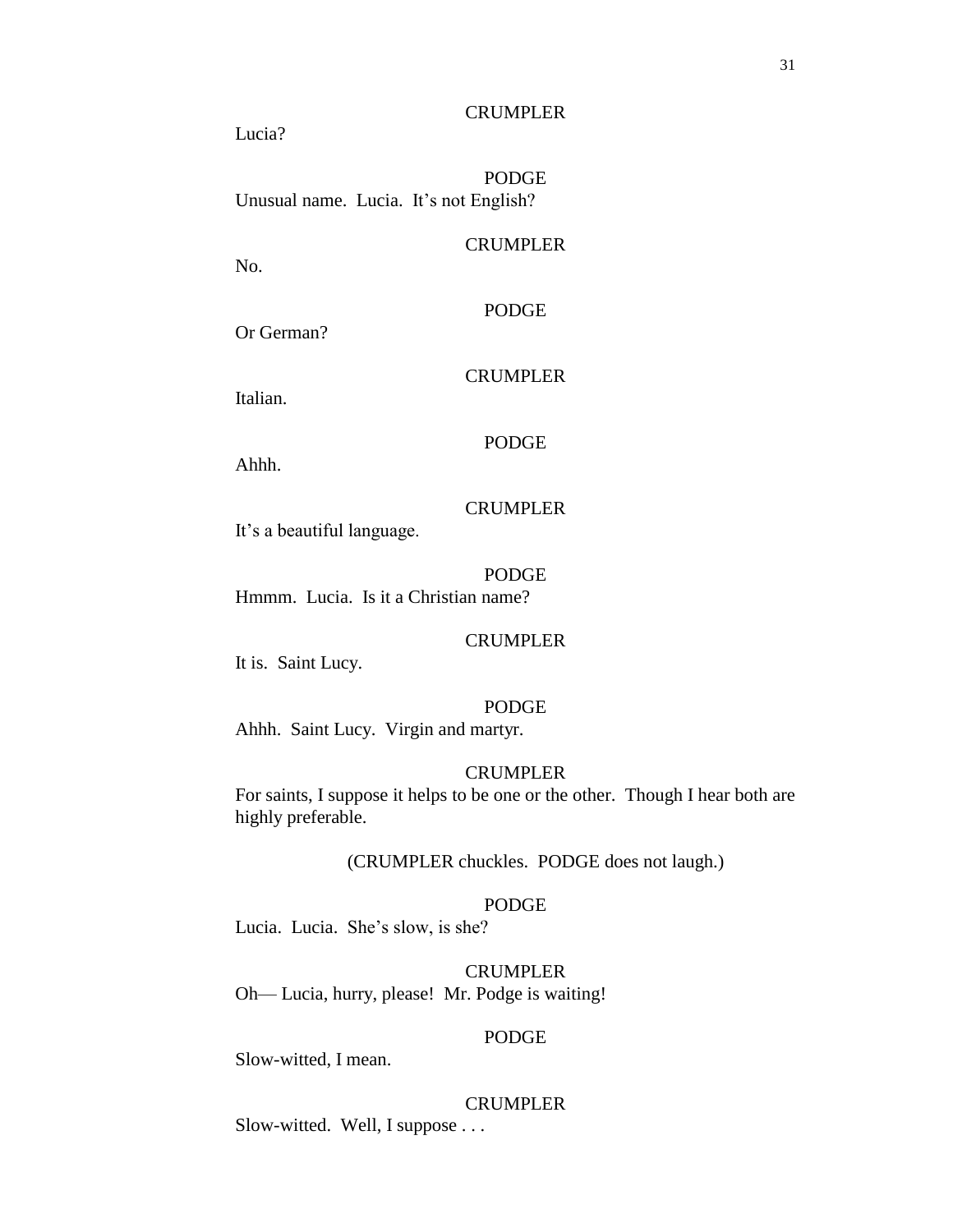## PODGE

A simpleton, is she?

# CRUMPLER

It depends on to whom she's compared.

# (LUCIA comes back with a cup of water.)

# LUCIA

(Very quietly)

Water, sir.

#### PODGE

Yes.

# (PODGE takes it and drinks.)

Thank you . . . ahhhhh . . .

(CRUMPLER motions LUCIA to go inside. She exits.)

#### CRUMPLER

Well . . . what can I do for you today, Mr. Podge?

# PODGE

Mr. Blythebury, we should be men of discriminate words. Not fellows who seek the earthly pleasure of their own voices . . .

#### CRUMPLER

Well, it's mostly our own voices we hear out here.

## PODGE

Our vast isolation in this colony can be a virtue. When I can better afford it, I'll send for my little wife from London. A man needs his wife. That's all . . . do you have a wife?

(Pause)

# **CRUMPLER**

She died.

#### PODGE

A pity. On the journey?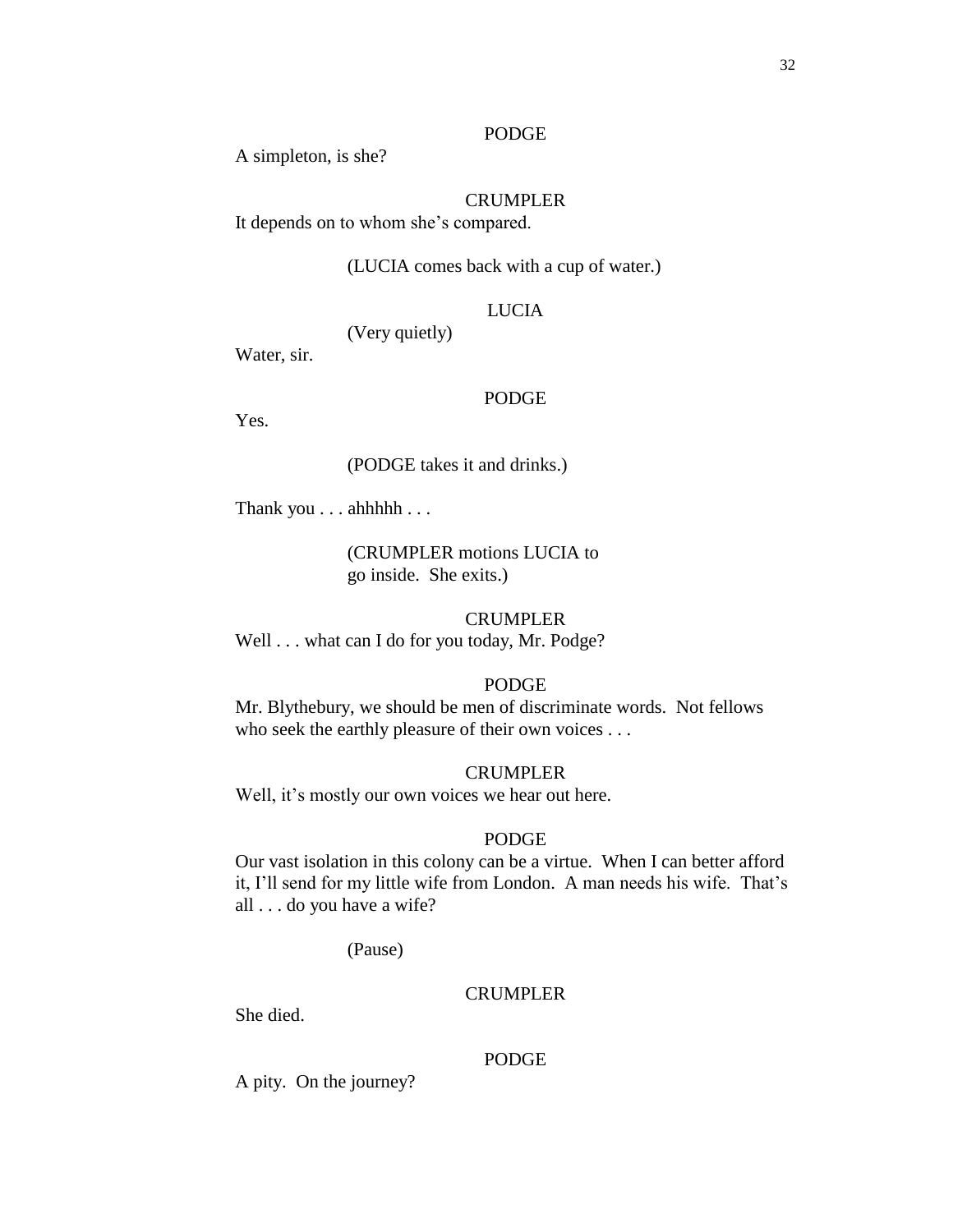# CRUMPLER

In England. Do you have some business with me today, Mr. Podge?

# PODGE

I've been conducting an observance of you, Mr. Blythebury.

#### CRUMPLER

An observance?

# PODGE

As I pass by from time to time through the trees, riding on to town . . . I watch and I listen. You appear to be . . . unusual . . . Mr. Blythebury.

#### CRUMPLER

Unusual?

# PODGE

Do you worship God, sir?

## CRUMPLER

In my own manner.

PODGE You don't intend to hire or purchase any laborers?

#### CRUMPLER

No.

# PODGE

I don't see how you can farm your acres by yourself. I needed a couple men for three days just to assist building my cabin.

#### CRUMPLER

I have managed on my own.

#### PODGE

Yes, of course. You're a younger man than I. But when you can better afford it, I would think you'll be buying some more permanent help. You must have plans for your existence here.

## CRUMPLER

I am what I can afford. And all I need.

#### PODGE

I'm not of the sort of men who makes judgments of another man.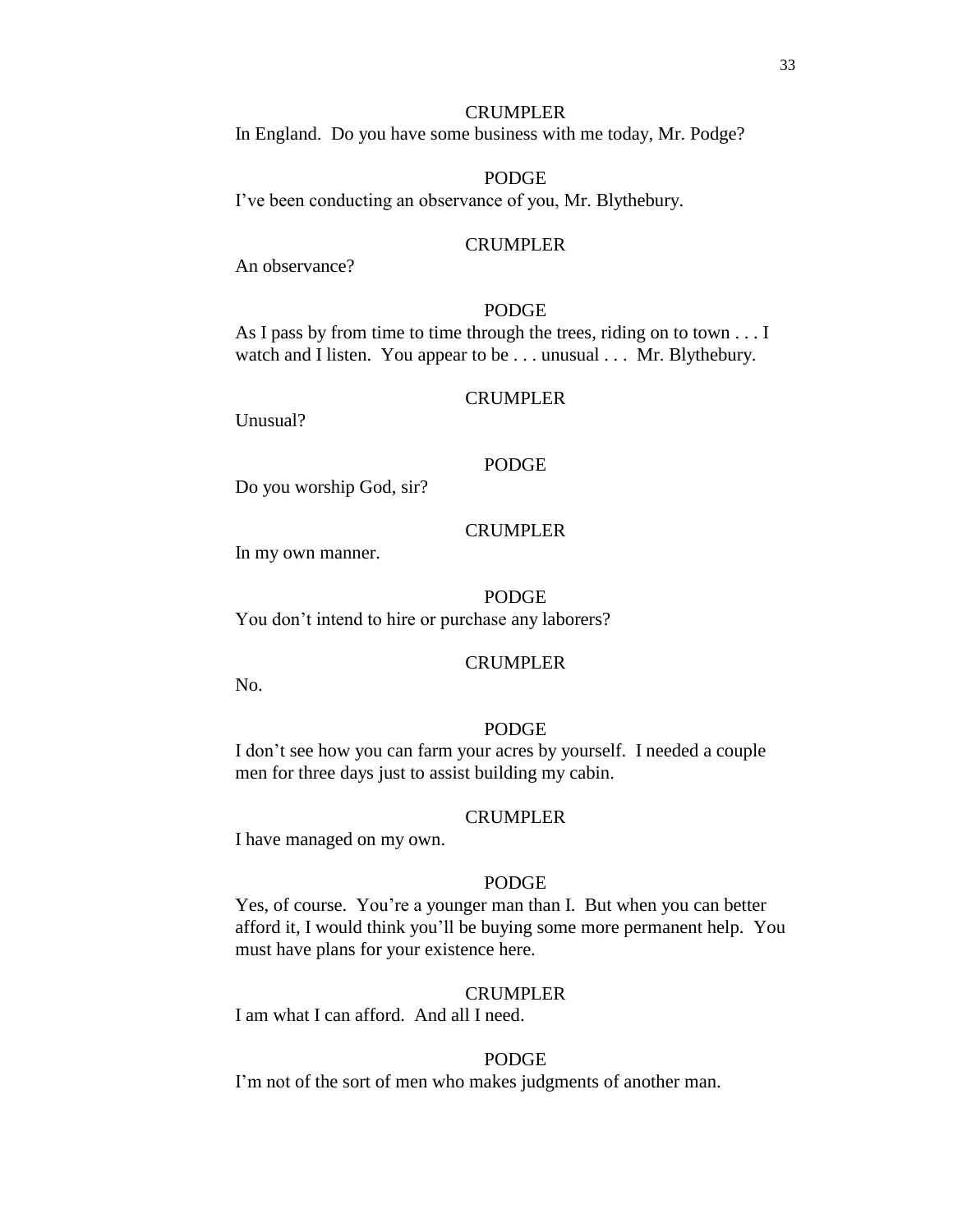Nor am I.

# PODGE

But a man such as I, who has just one neighbor . . . he needs to make an assessment of that other fellow. If you were a criminal perhaps . . . there are many reasons to leave England, as you know. Some of them unsavory.

# CRUMPLER

I am not a criminal.

## PODGE

It's a matter of safety. Of trust.

# CRUMPLER

You can trust me.

## PODGE

We must be careful. I can say with a smile that you're a likeable man. And I intend you no particular harm, Mr. Blythebury.

## CRUMPLER

And I intend only courtesies to you, Mr. Podge.

# PODGE

You and I must have the most unfruitful plots in Virginia. Sandy. Rocky. No one else has the poor judgment—or poor fortune— to be so far out this way.

#### CRUMPLER

We'll get by.

(PODGE steps away from CRUMPLER.

As he does so, PODGE grabs the top sheet off of the stack of papers on the table.

He reads it.)

Mr. Podge!

PODGE

*Travels of Angelica*? What does that mean?

(Pause)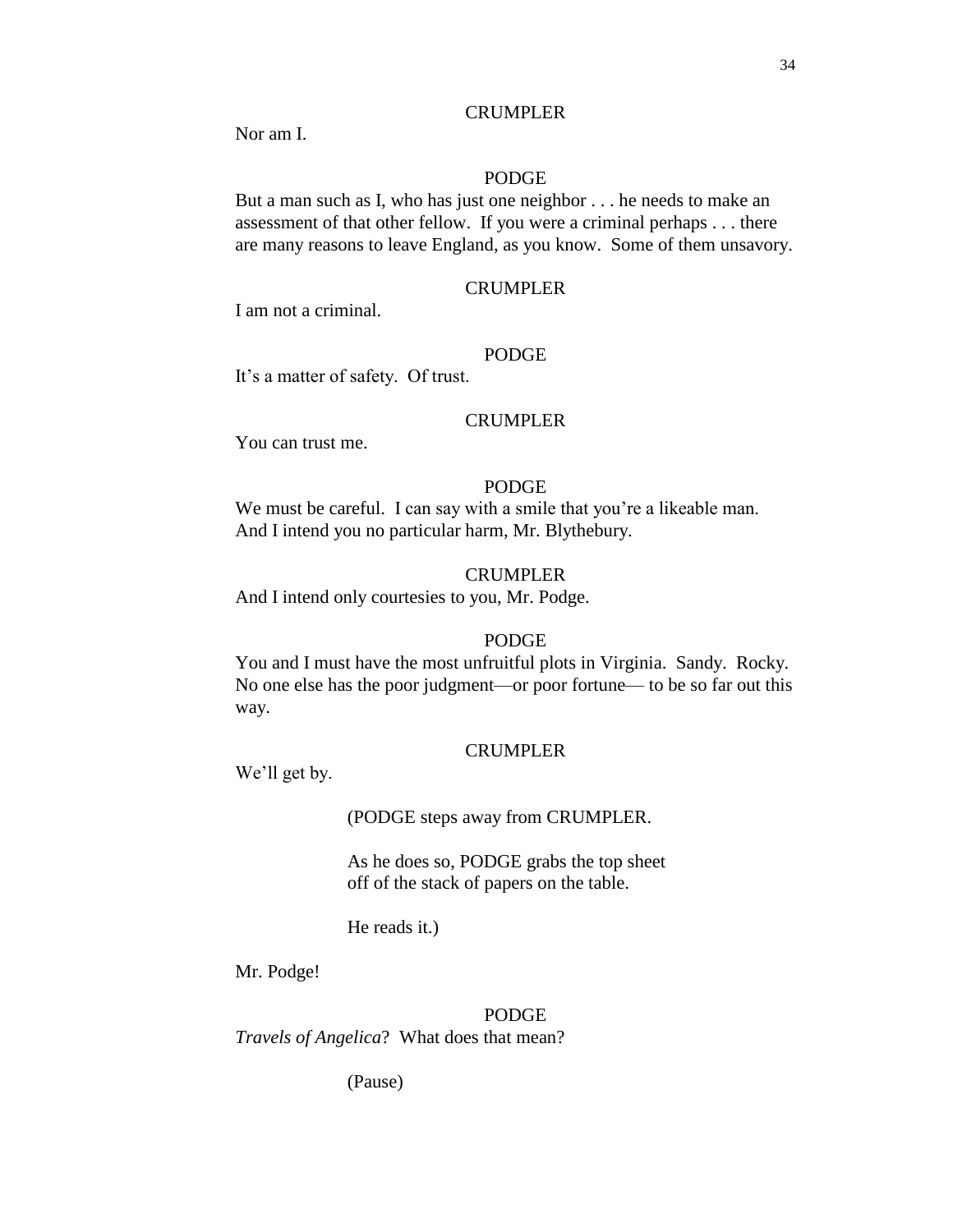## CRUMPLER

It's *Travails*, actually.

## PODGE

Ahhh, yes, I see. *Travails*. This is a letter you're writing?

## CRUMPLER

No. It's a different sort of writing.

## PODGE

Oh. How unusual.

# **CRUMPLER**

It's religious writing.

#### PODGE

Hmmm.

# CRUMPLER

It has angels in it.

(PODGE hands the paper back to CRUMPLER.)

# PODGE

Aside from the Bible, I'm not of the sort of men who profess much inclination for writings.

#### CRUMPLER

I wouldn't think so.

# PODGE

It's not considered a saintly pursuit, I wouldn't think.

# CRUMPLER

I have no aspirations for sainthood.

## PODGE

None?

# CRUMPLER Sainthood would be wasted on me. Humility suits me best.

PODGE Good day to you, Mr. Blythebury.

# **CRUMPLER**

Good day to you, Mr. Podge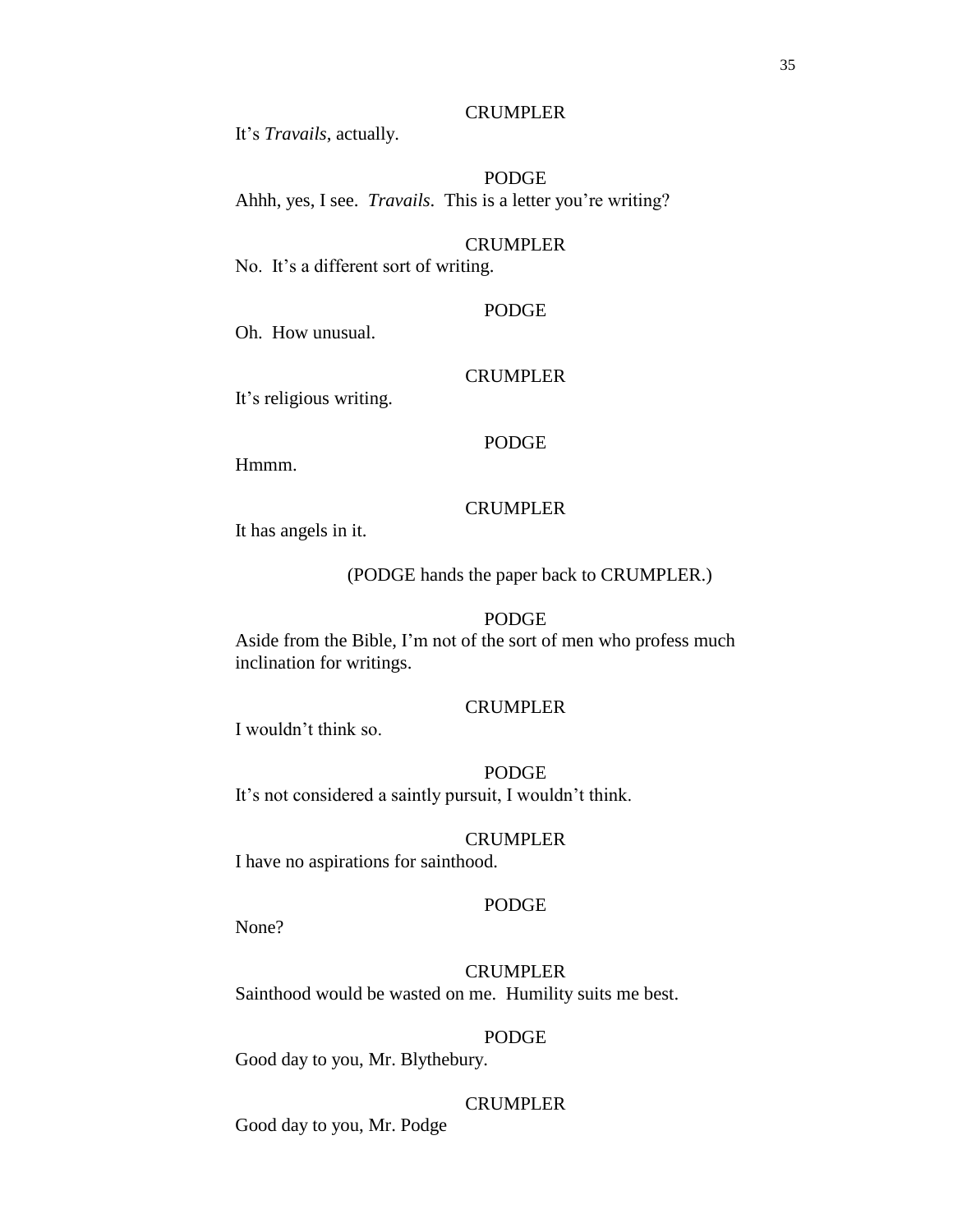(As PODGE goes away he speaks from the shadows.)

PODGE

We are nearly exactly the same . . .

(CRUMPLER watches him go.)

# **END OF SCENE**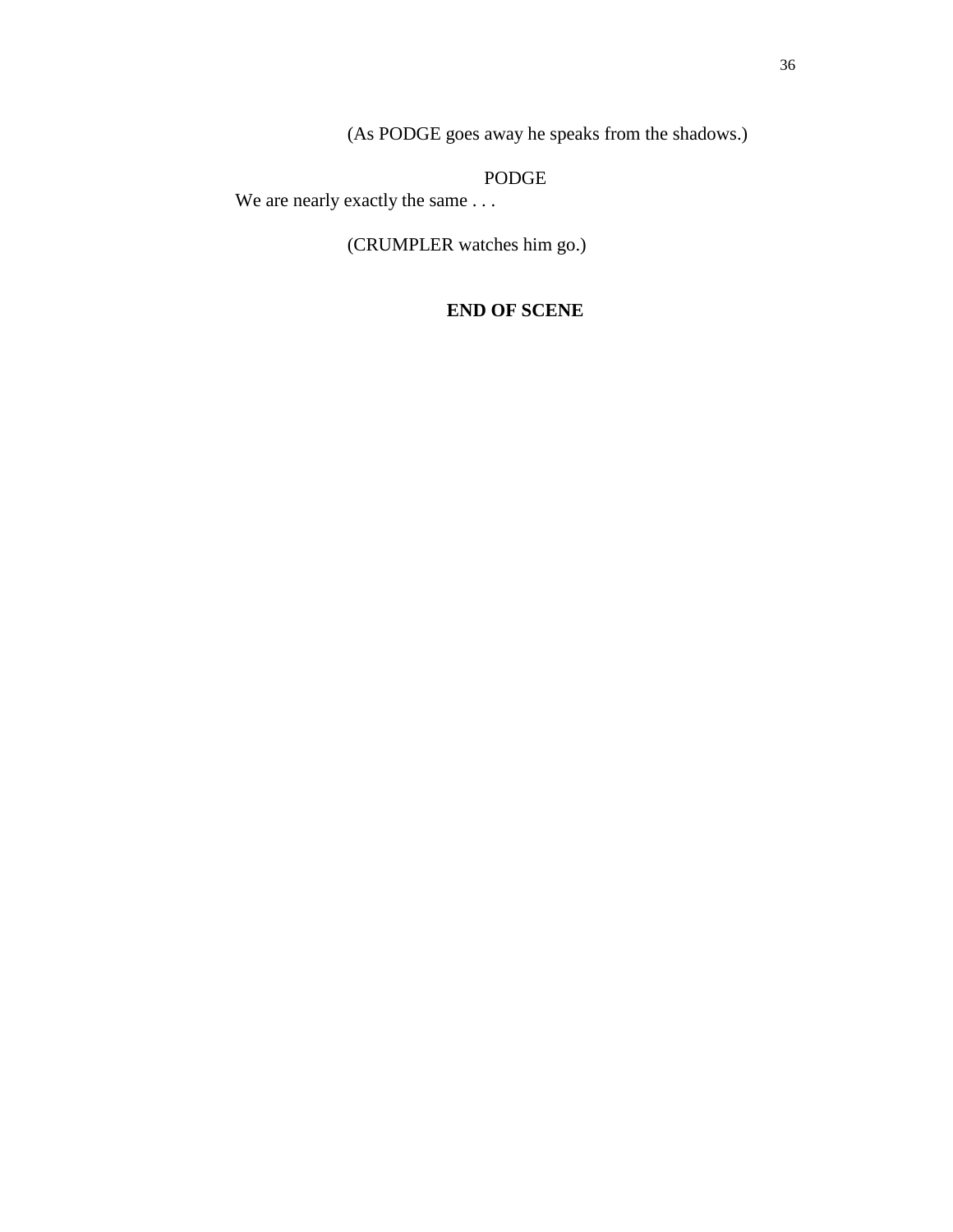# **SCENE SIX: THE YARD. EVENING.**

VINCENT sits looking out toward the bay. He is drinking a beer.

MATTHEW and EMMA sit near him. EMMA has a notebook.

### VINCENT

No hangings that I ever saw. Nope.

## EMMA

No, you wouldn't have seen it. But maybe heard of it? Somebody named Bythebury? Or Crumpler? He was condemned in England but maybe hanged over here.

## VINCENT

Though there's a couple of people who I wouldn't have minded getting hung.

### EMMA

It would've been an old, old story. Like from your grandfather. Or from your wife's family.

#### VINCENT

My grandpa never hung anybody.

## MATTHEW

(Laughs) No, he would have only been telling a tale he'd been told—

#### VINCENT

He shot a few.

# MATTHEW

Shot?

## VINCENT

When I was nine years old, Grandpa Penny shot his own brother. Shot my Great Uncle Leonard in the kneecap for looking at my grandma funny. When I was twelve, he shot his best friend Charlie's pinky finger off for laughing at him when he lost at poker. When I was fourteen, he shot the postman in the heel of his foot for delivering the mail with a smirk. Grandpa Penny liked to drink. But he wasn't much of a shot.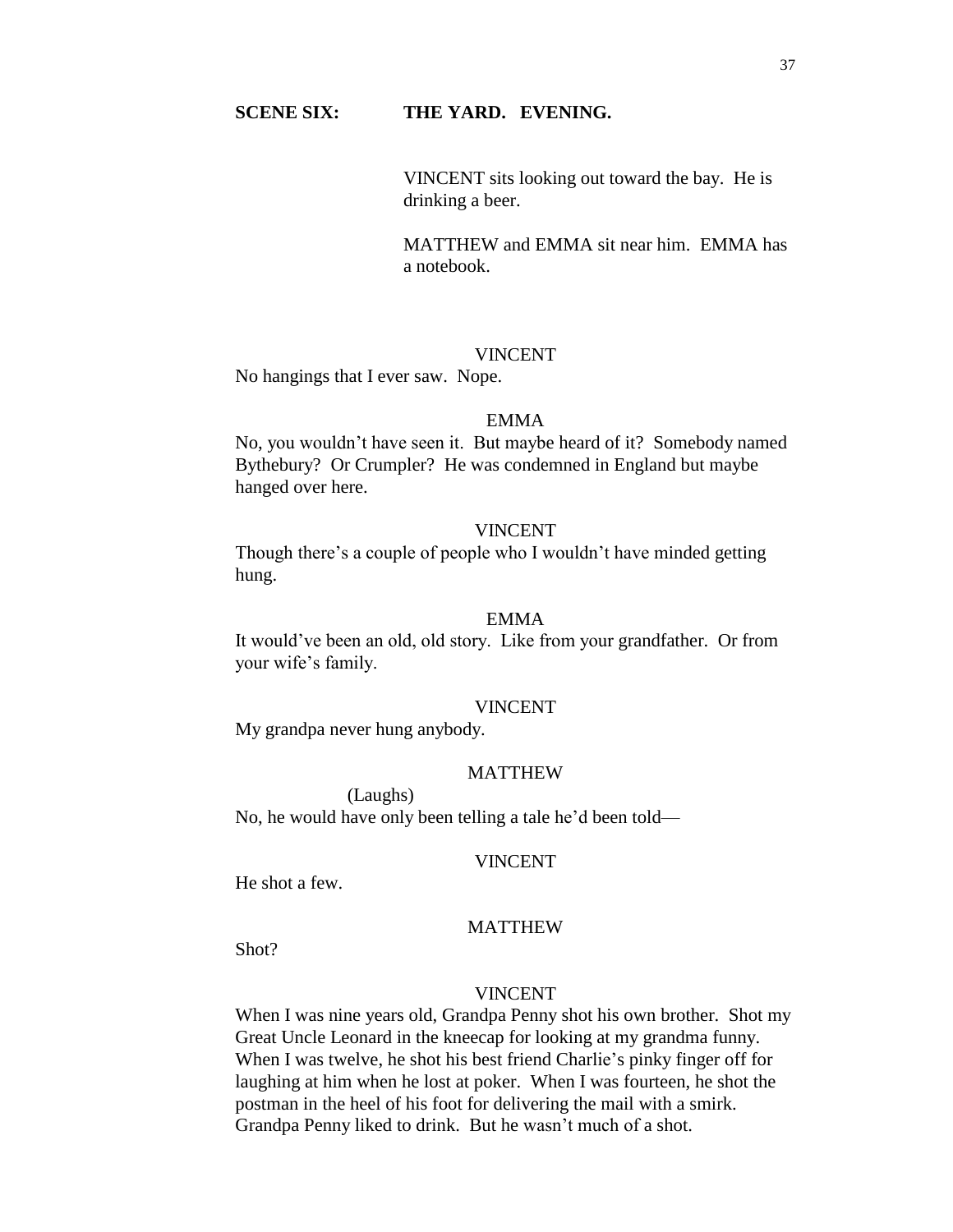# EMMA

Well—

# MATTHEW

We're sorry to have bothered you again, Mr. Penny. Thanks for your help.

## EMMA

Well, Mr. Penny—

# VINCENT

My name's Vincent, Emma.

## EMMA

Well, Vincent, maybe there's another story you might remember. From way back?

# (VINCENT looks at his empty bottle, then looks at MATTHEW.)

VINCENT I've got another job for you, Beer Boy!

### MATTHEW

Great.

# VINCENT

Fetch me another!

#### MATTHEW

I'd really rather not go in your house again. We don't know these people, Emma—

# VINCENT

There's another nickel in it for you when you get back. There should be plenty in the basement if the kitchen is out.

MATTHEW I feel funny snooping around in their house if she walks in.

VINCENT Gabby? She'll stay out all night. Like a tomcat.

# MATTHEW

(Whispers to EMMA) I don't think he knows anything—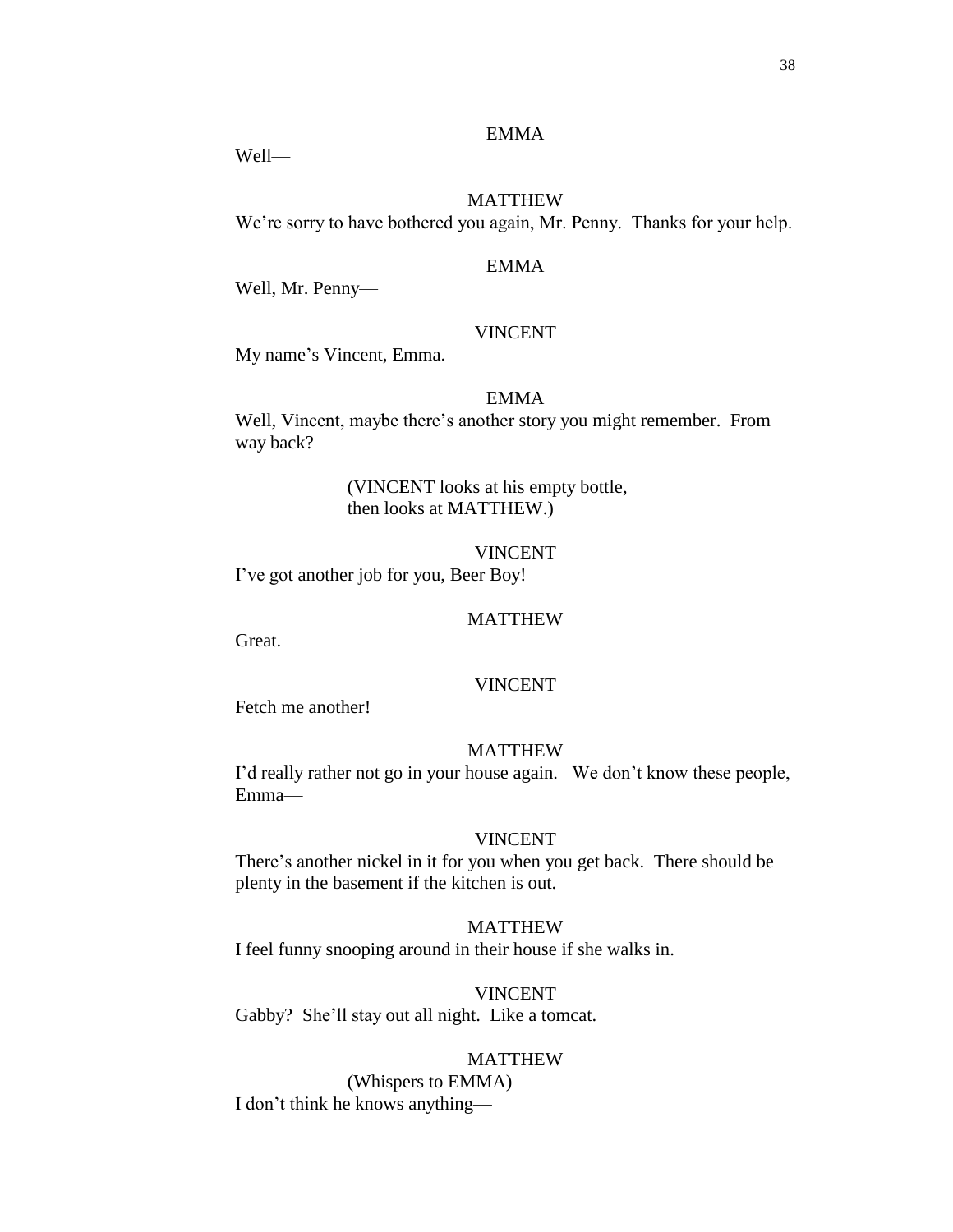#### EMMA

(Laughing) Come on, Beer Boy. One more. Please?

## MATTHEW

All right, all right.

EMMA And another one for me. I've got a nickel for you too when you get back.

#### MATTHEW

Your Beer Boy will return.

(MATTHEW heads toward the house.

#### VINCENT watches him.)

# EMMA

You know, Vincent, I'm a writer myself. A save the world wannabe, I guess. And I'm becoming fascinated by Alexander Crumpler—

#### VINCENT

Your fellow doesn't like it here. Look at that sky. How could he not?

## EMMA

Well . . . Matthew's a little stressed out right now. Pressures at school. It's very competitive in his department.

#### VINCENT

Betcha he's no fun at parties. Nope.

#### EMMA

He's a little awkward with strangers at first . . . but I kind of like that. We have fun together.

### VINCENT

Hmmm . . .

### EMMA

He's sweet to me . . . puts up with me . . . I get crazy about . . . I'm a little strange, I guess . . .

#### VINCENT

Are you going to marry him?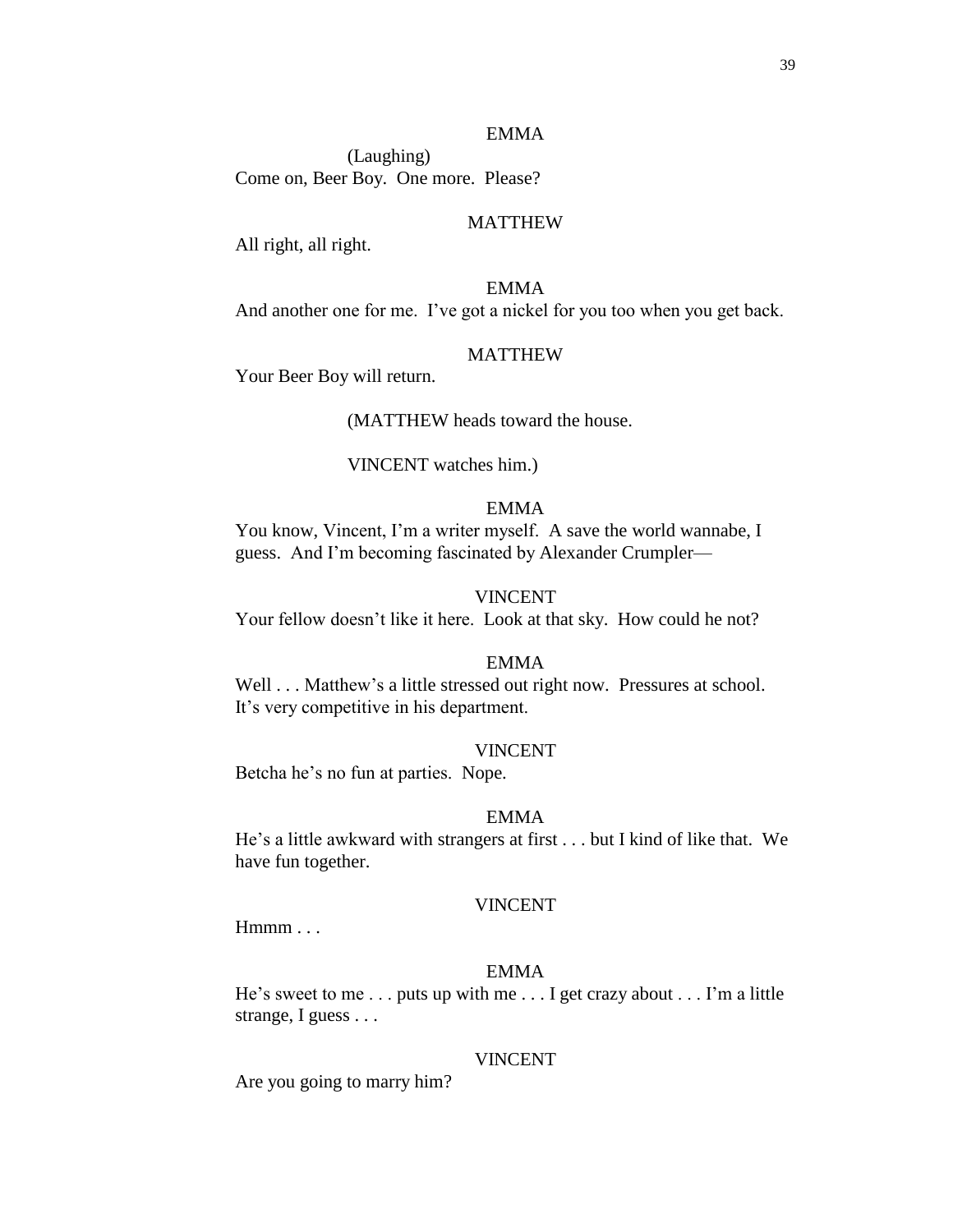#### (EMMA laughs.)

Huh?

# EMMA

You know, that's kind of a personal question, Vincent.

## VINCENT

Are you? Fess up.

#### EMMA

Well, I don't really know . . . maybe . . .

#### VINCENT

Don't do it! Hell of a mistake.

## EMMA

Vincent!

### VINCENT

He's not the worst I've seen, but he's lacking a proper sense of adventure, that one. Wouldn't be a decent marriage.

## EMMA

A decent marriage requires a proper sense of adventure?

#### VINCENT

A half decent husband does. Marcie wanted to teach me that.

## EMMA

How?

#### VINCENT

Forget everything you know and start learning everything new. We married late, you know. We were odd people. Different in the same way. I was a chatty fellow with a crippled leg but a lot of dreams. And she loved to listen to me talk. Imagine that. I'd go on and on about the crazy places I was going to take her, the grand travels we had ahead of us. Just talk. Marcella Blythebury was so lively, so imaginative . . . I could see all the world laughing in her eyes. She was my adventure . . . but I didn't . . .

> (Loud noises are heard from the house, followed by MATTHEW screaming.)

# MATTHEW'S VOICE

Owwwwwwww!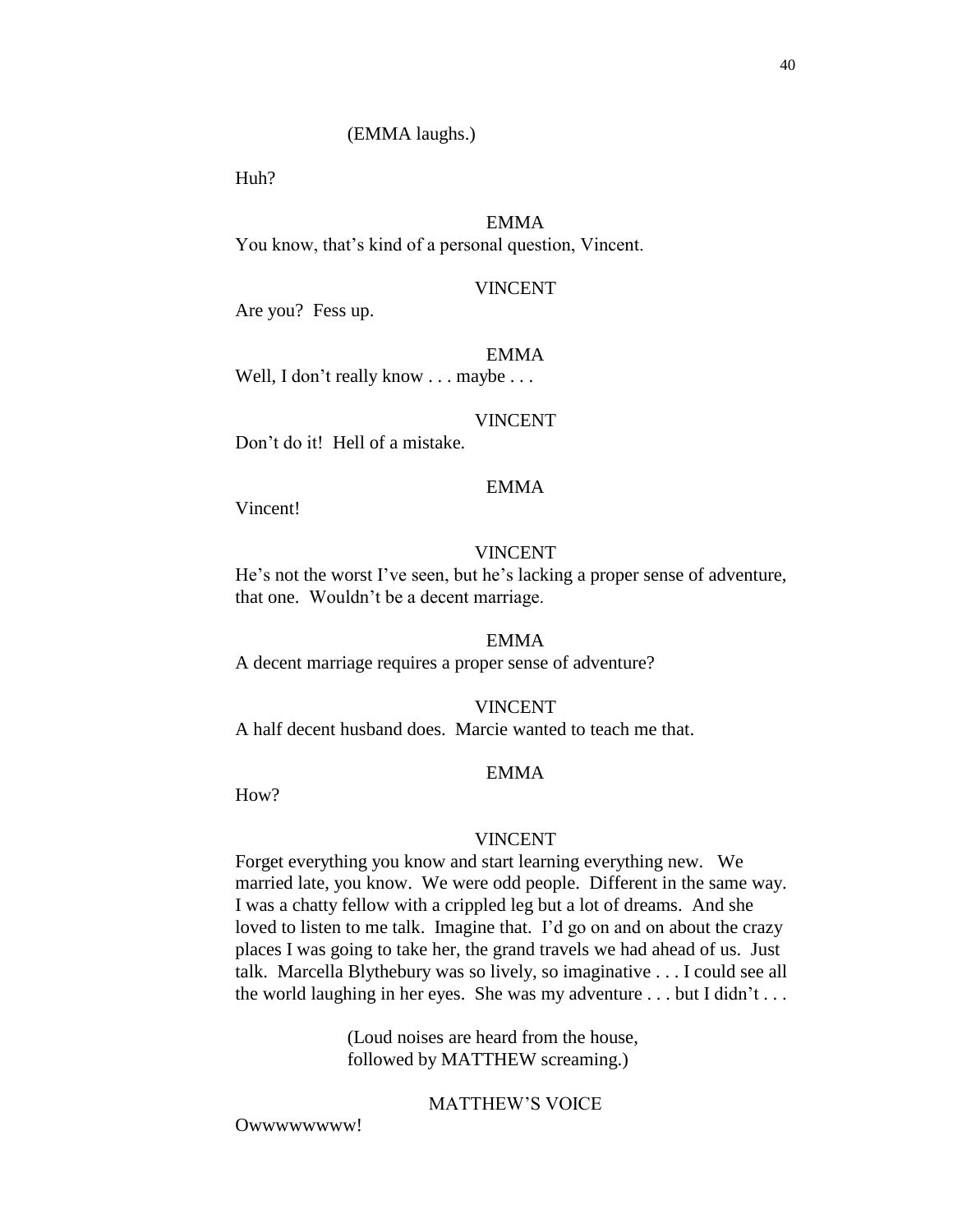# EMMA

Matthew?

MATTHEW'S VOICE

Oh, crap! Crap!

(EMMA gets up.)

# EMMA

What's wrong?

(MATTHEW appears from the house.

He has beer dripping all over him.)

# MATTHEW

Uh, can we go now?

# EMMA

What happened?

# MATTHEW

Beer Boy screwed up.

(He hands VINCENT a beer.)

This might be the last one.

EMMA

Wait—

## MATTHEW

We ought to leave.

# EMMA

What happened?

MATTHEW I dropped something! C'mon!

# EMMA

Dropped what?

MATTHEW Twenty-four bottles of beer, O.K.?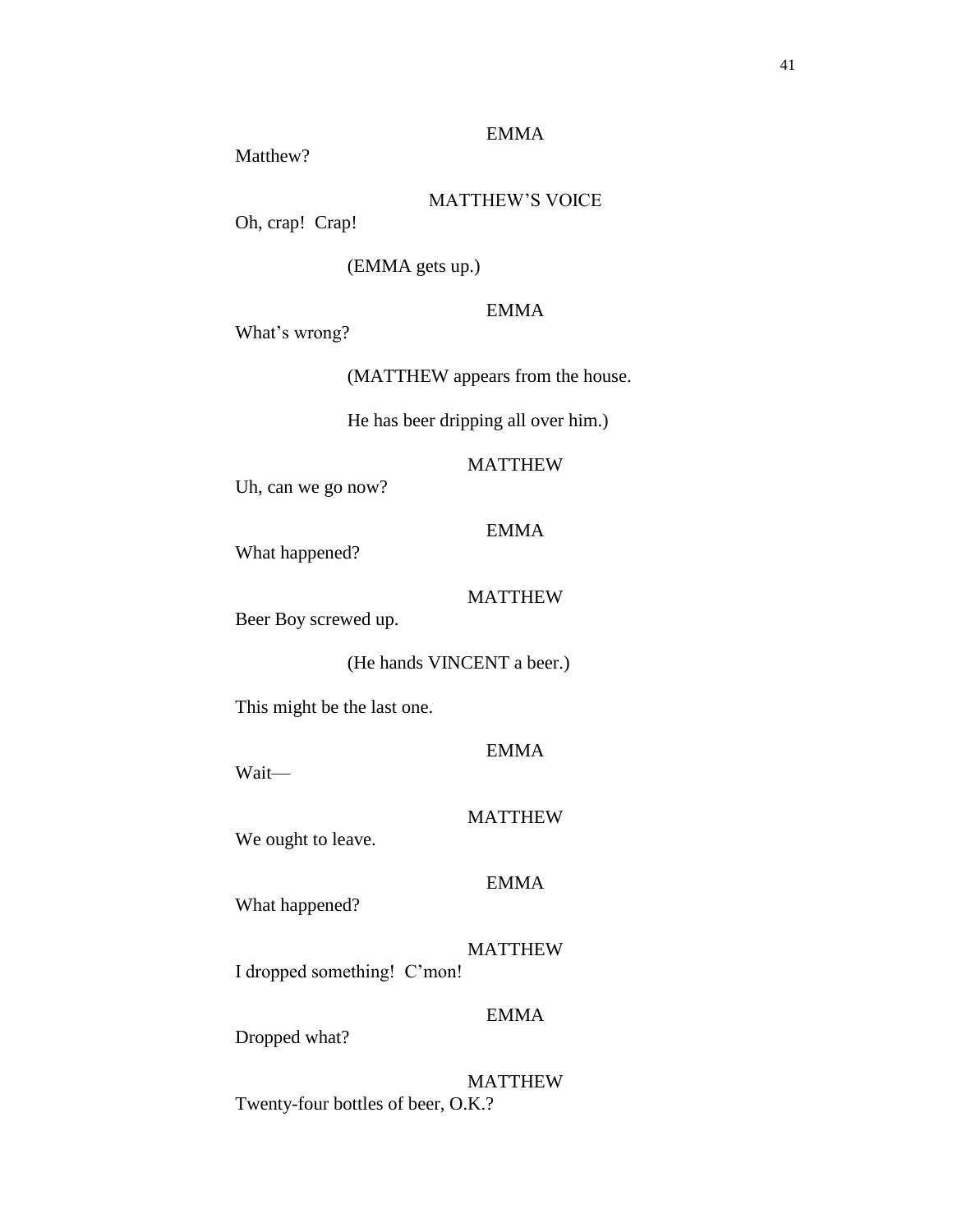#### VINCENT

What the hell?

## MATTHEW

There weren't any more cold ones in the fridge! And there's a case right there on the floor. So I thought I'd be nice and put 'em in the fridge then I slip and I drop the whole case, and they go crashing all over the kitchen floor.

# VINCENT

I'm not paying for those!

# MATTHEW

(To VINCENT)

Sorry.

#### EMMA

We can't just leave that mess in there.

## MATTHEW

Yes we can! Let's go. I don't have any more questions for him.

### EMMA

No. No! We're not going to leave beer and glass on the floor! Go clean it up. I'll help you. You go find a broom or a mop . . .

## MATTHEW

Emma, please . . .

#### EMMA

I'll be right in. Humor your compulsive note taker?

(MATTHEW heads back to the house.)

#### MATTHEW

All right, all right . . .

## VINCENT

Gabby's gonna be so pissed when she gets home!

# MATTHEW

Let's hurry!

#### (MATTHEW rushes into the house.)

# VINCENT

No adventure . . .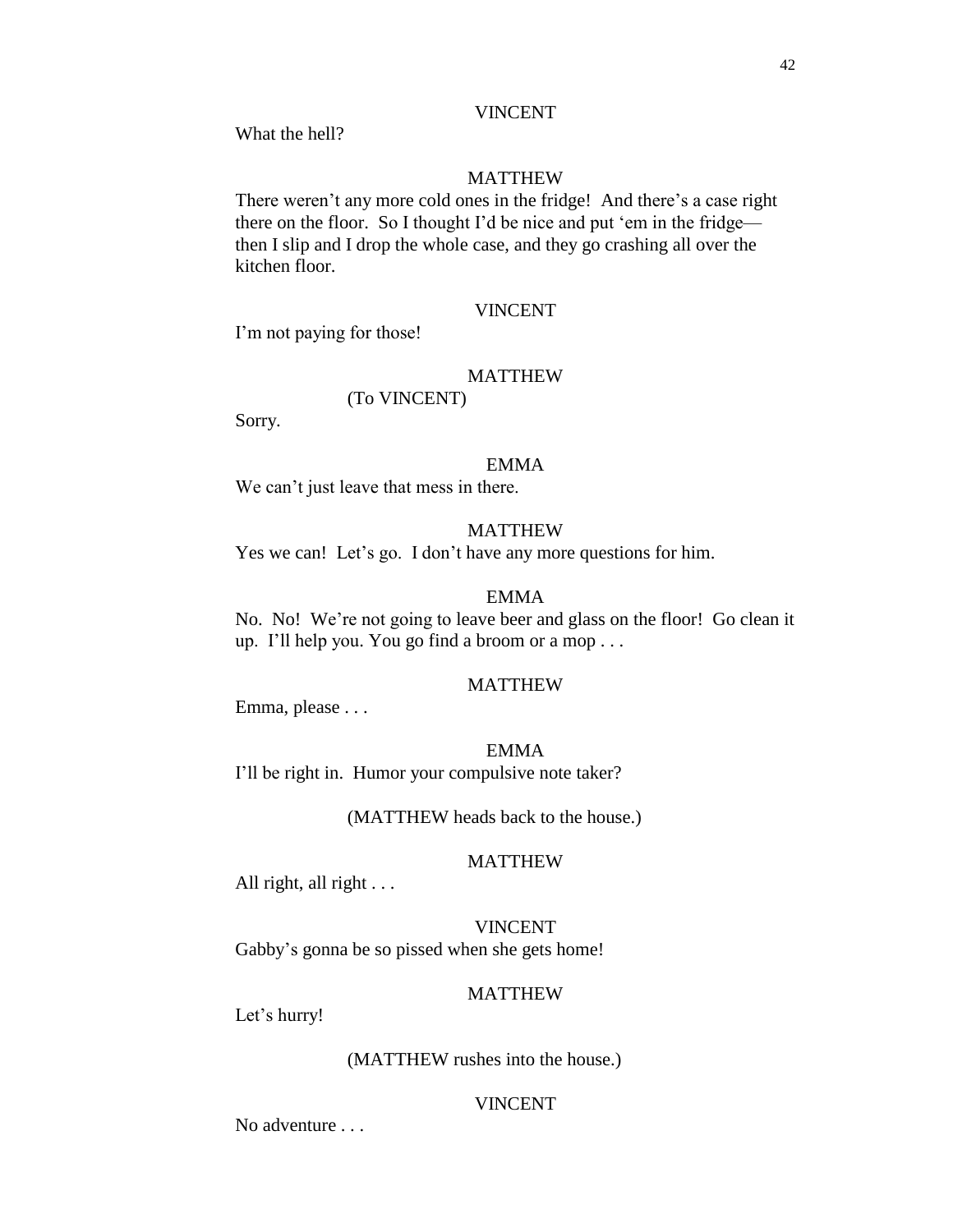#### EMMA

Vincent, please, listen! This Alexander Crumpler, he's my new adventure, and I really need you to help me if you can.

### VINCENT

I want to help . . . yes . . .

(She grabs his hand.)

# EMMA

Vincent, I need you to concentrate.

#### VINCENT

O.K.

### EMMA

Think back for me on any tale or story you might have been told . . . when you were young . . . will you do that for me?

#### VINCENT

I am . . . I am . . .

### EMMA

Good. There were always people named Blythebury who lived around here?

#### VINCENT

Marcie was the last one named Blythebury. And then she married me.

### EMMA

When did Marcie's Blytheburys come to this part of Virginia?

#### VINCENT

They were an old, old family . . .

## EMMA

From back in colonial times?

#### VINCENT

Yes, I think so . . .

# EMMA

But were Marcie's Blytheburys related to an Edward Blythebury who lived right around here in 1657?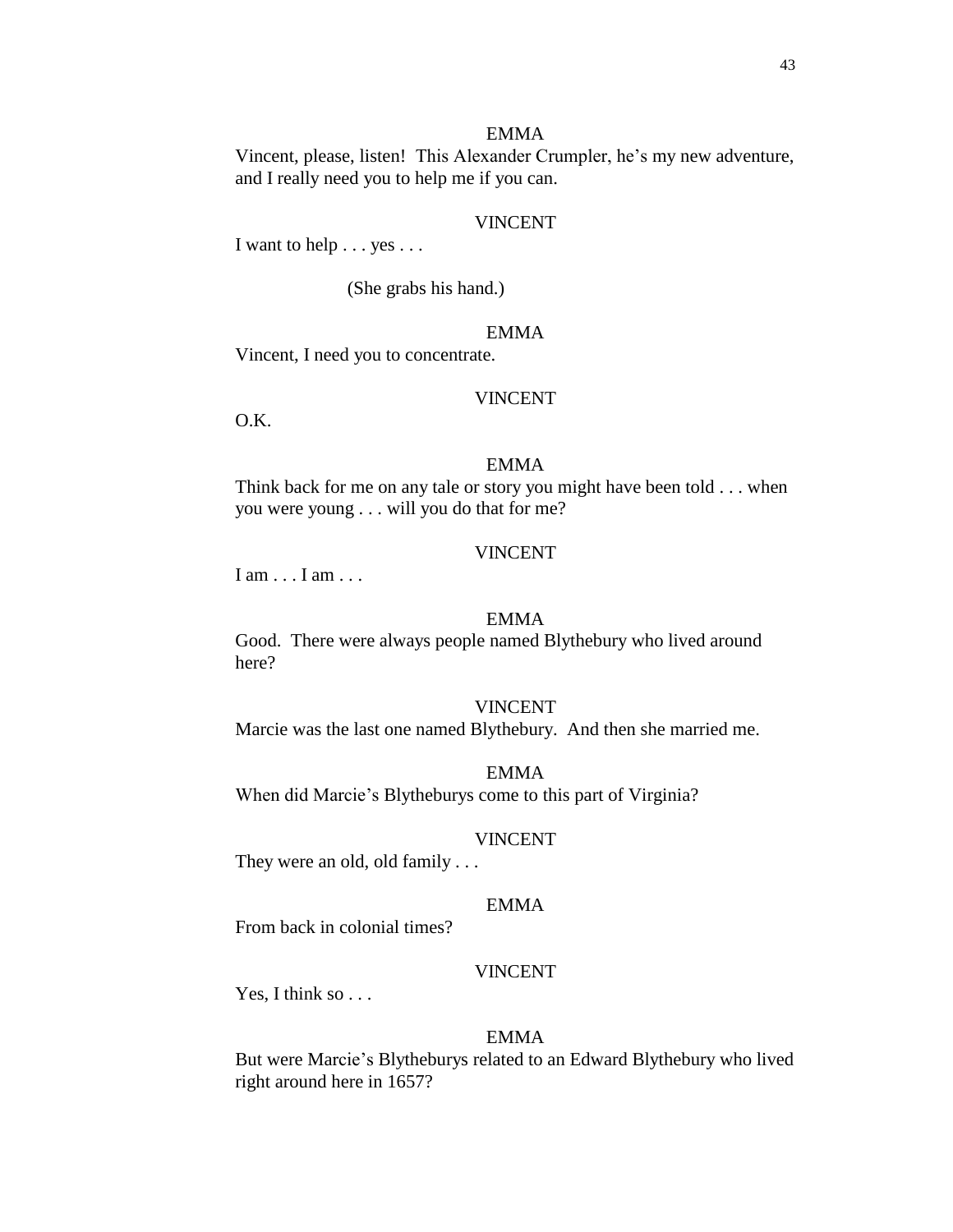#### VINCENT

I'll ask her when she comes back . . .

# EMMA

Do you have any kind of memory of him at all . . . anything Marcie might have said . . . ?

#### VINCENT

I'm trying . . .

# EMMA

Focus really hard. Close your eyes if you need to . . .

#### VINCENT

All right, my eyes are closed. . . .

### EMMA

I know you can think of it, Vincent. Something you might of heard from Marcie about Edward Blythebury . . . an old tale, old folklore, maybe phrases she used, odd expressions of hers or even a song . . . what did she tell you about a sea woman . . . a sea nymph . . . a benevolent sea nymph . . .

#### VINCENT

Sea nymph . . . sea nymph . . .

#### EMMA

Healing angel wings . . . a sea nymph with wings . . .

(VINCENT begins to recite a poem, struggling to remember the words.)

#### VINCENT

*The sea nymph . . . the sea nymph sings . . .*  (He pauses and thinks) *The sea nymph sings . . . of promised treasure Buried be at Crumpler's pleasure The hangman thinks he's won the game But Crumpler lives without his name*

## EMMA

Vincent . . .

(VINCENT begins to sing, finding the melody deep in his memory.

The melody is roughly the same as the song Lucia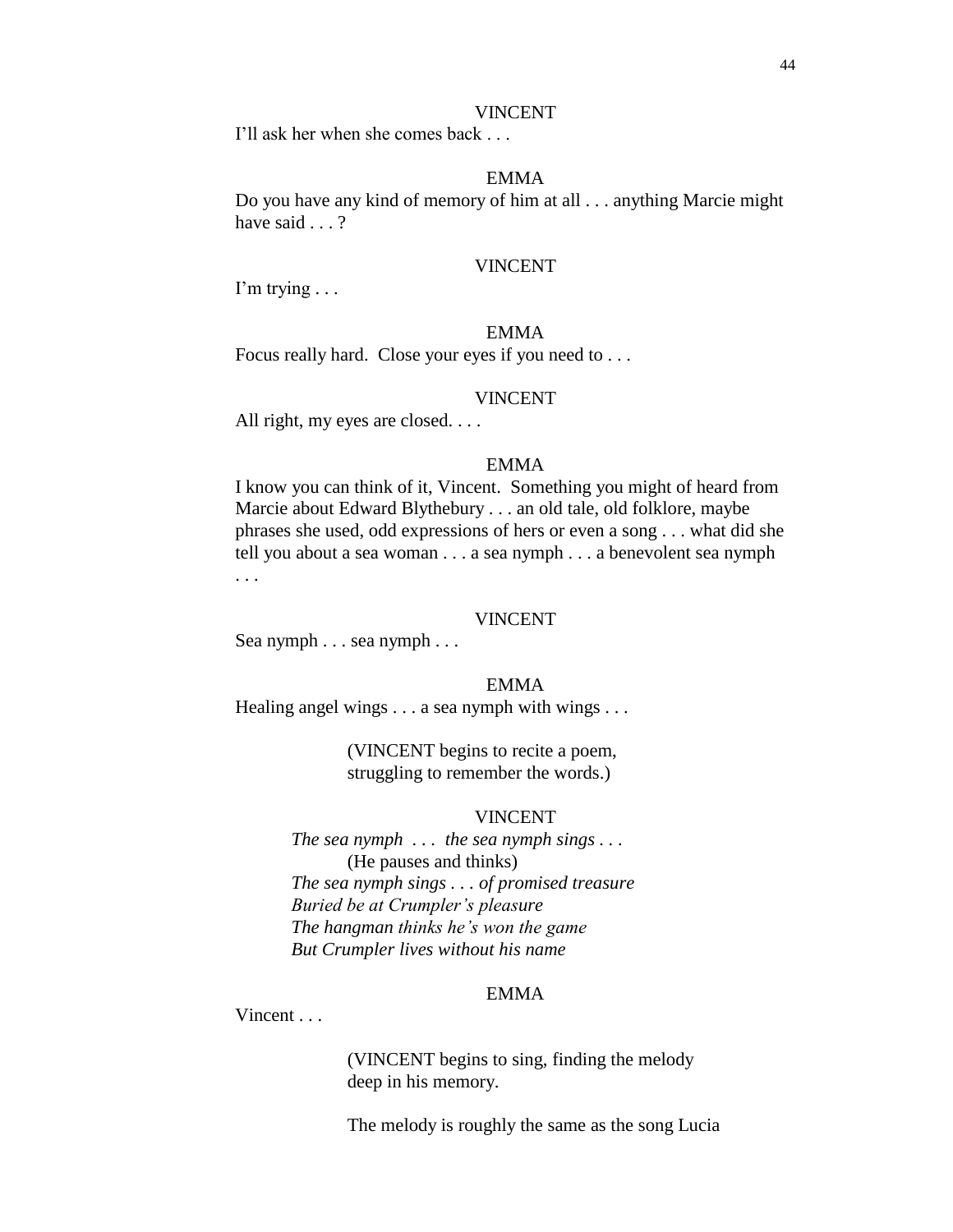hummed to her doll in the first scene.)

## VINCENT

*The hangman often spies the tree A crooked oak snakes toward the sea The sea nymph keeps the cur away For Crumpler shall return some day!*

### EMMA

Vincent! Oh my god! On my god!

(She hugs him.)

### VINCENT

Can I open my eyes now?

# EMMA

Yes!

# VINCENT

EMMA

That was an old song!

That was wonderful!

# VINCENT

I'd forgotten I'd forgotten it!

# EMMA

You did great, Vincent! Fantastic!

# VINCENT

(Laughs) I did! I did it! Wow, that was fun!

# EMMA

Where did you hear that?

## VINCENT

When I was a boy . . .

EMMA And you're sure the name in the song is "Crumpler?"

# VINCENT

Of course!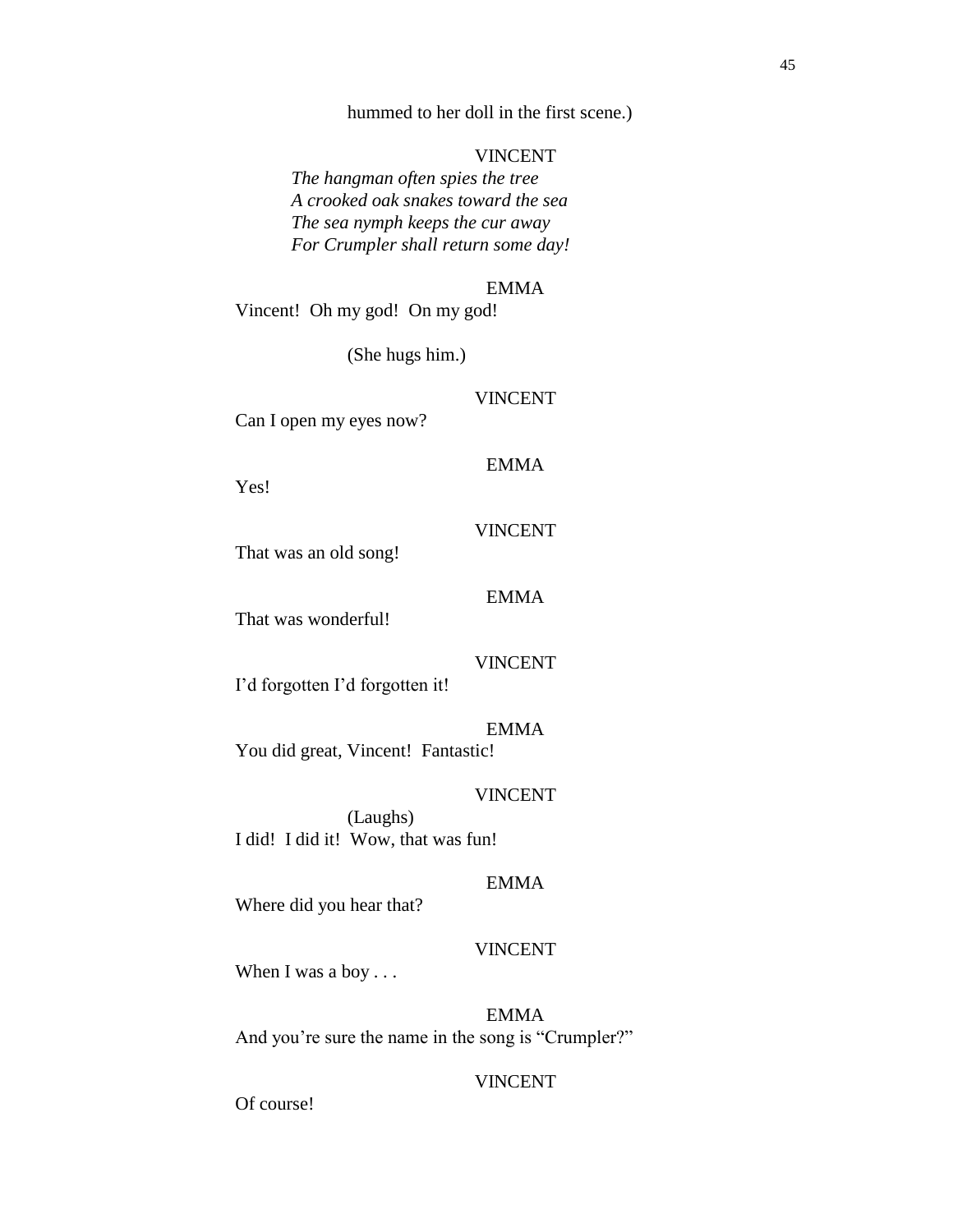## EMMA

Wait! I have to write this down!

### VINCENT

I think fishermen sang it. No, farmers. At night when they were drinking. Men are more likely to sing when they're drinking.

## EMMA

People sang it around here?

## VINCENT

No. Wait, I think maybe the women sang it. Yes! Women sang it to the babies on their laps. They'd take us kids down to the feed and bait shop on Saturday nights. The men would drink and sing and tell lies in the back room. The women would relax with their babies in rocking chairs on the long front porch. They'd sing songs, and laugh and gossip all night . . . and in the dark in the store, us big kids would play with the minnows and the bugs and the worms . . . giggling at what we overheard . . . listening and dreaming . . . we'd make up stories . . . those were perfect nights . . .

# EMMA

Tell me the song again!

### VINCENT

. . . I think Marcie sang it to Gabby to rock her to sleep . . . she liked to sing like that . . .

> (He slowly sings again) *The sea nymph sings of promised treasure Buried be at Crumpler's pleasure . . .*

> > (There is a loud scream from the house.)

#### MATTHEW'S VOICE

# HELLLP! EMMAAAA!

## EMMA

Matthew?

## (MATTHEW runs on, chased by GABRIELLE.

She is wielding a butcher knife. She is drunk. She chases him around the yard.)

#### GABRIELLE

Lousy thief! I'll kill you!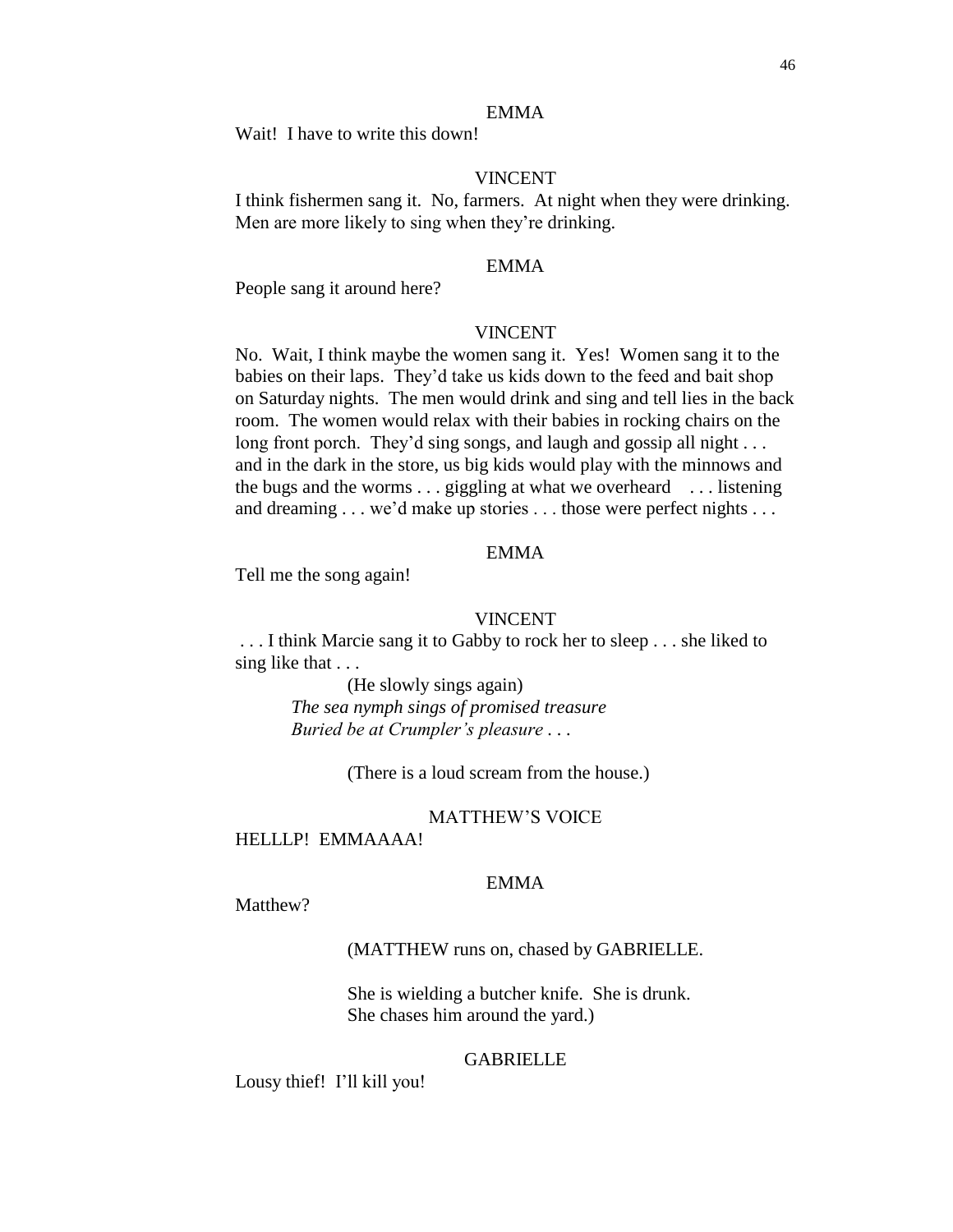# GABRIELLE

I'll slice you open!

No!

# MATTHEW

I was just cleaning up—

**GABRIELLE** Slice you in two! Rip out your spleen!

I wasn't stealing anything!

### GABRIELLE

EMMA

MATTHEW

Cut out your heart!

Stop it!

## MATTHEW

I swear!

# GABRIELLE

Liar!

# EMMA

You don't need to hurt anybody!

# GABRIELLE

This is my house!!!

## (VINCENT stands.)

# VINCENT

Gabrielle Angelica Penny!!!

(GABRIELLE stops. She stands still for several seconds.)

You're not going to kill him . . . no . . . no!

(GABRIELLE slowly puts the knife down.)

# MATTHEW

Thank god . . .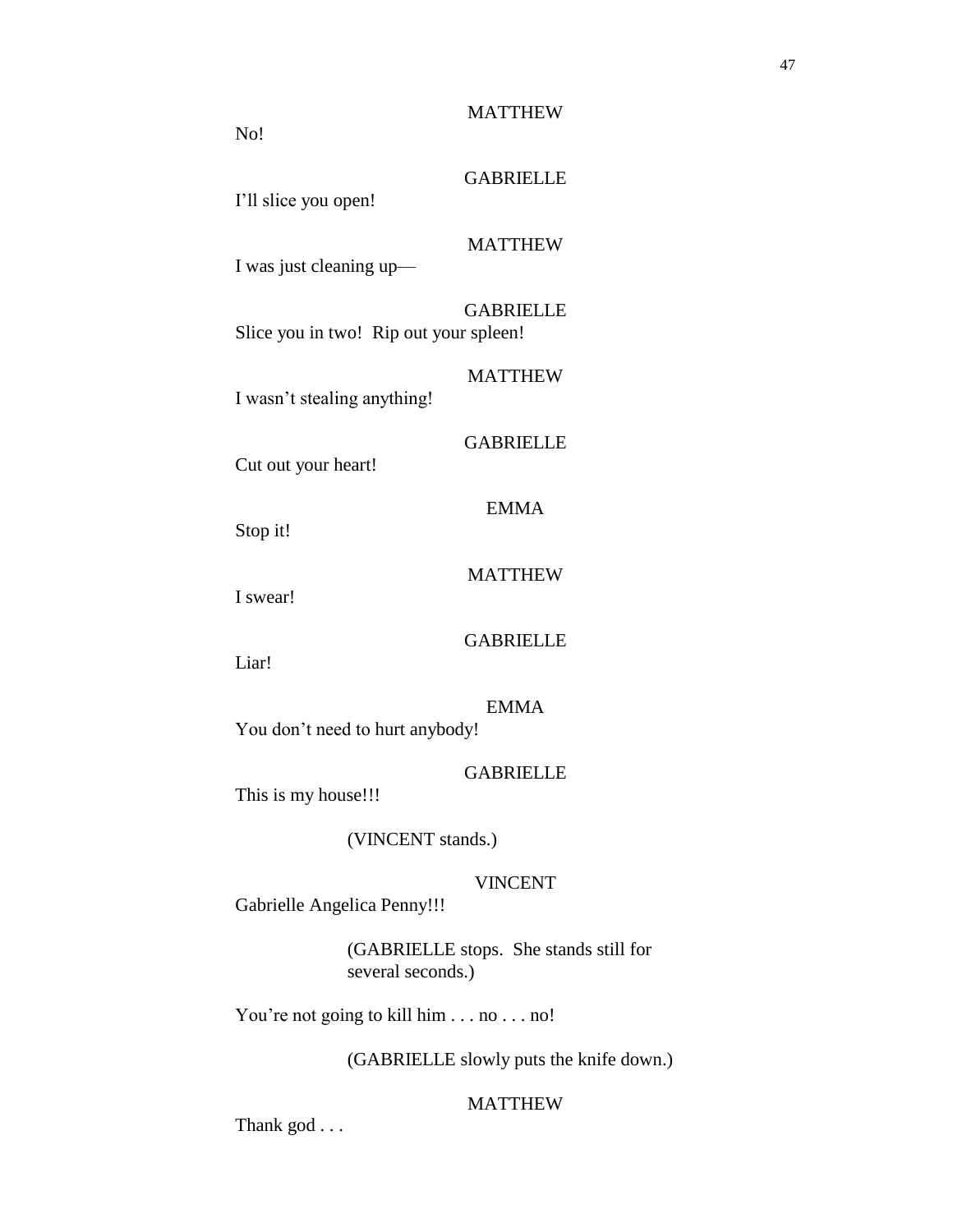#### VINCENT

Not till he cleans up that mess in the kitchen.

### EMMA

Let me help with the kitchen! It won't take us long . . .!

### (EMMA and MATTHEW run off.)

## **GABRIELLE**

I'm so tired, Dad . . . exhausted . . .

(GABRIELLE sits on the ground and cries.)

#### VINCENT

Gabby, you're a bright girl when you want to be. You knew your multiplication tables when you were four. When I taught mathematics down at the school, you were the only child who always knew the answer. Every time I called on you. Always had the answer . . .

#### GABRIELLE

Don't hardly know what to do with myself anymore . . .

#### VINCENT

Which lying bastard was it this time?

(VINCENT sits on the ground with her.

He slowly cradles her.)

#### **GABRIELLE**

They're all bastards!

#### VINCENT

I know.

# GABRIELLE

But he was the worst. He didn't even lie.

#### VINCENT

You shouldn't stay out so late, young lady. It's no good for you.

#### GABRIELLE

He was stingy . . . with his words. Not even some made-up story . . . so I could pretend the son of a bitch wasn't seeing somebody else . . . so I could hear him say pretty things about me that I could believe for a day or two . . . I wasn't worth the bother . . .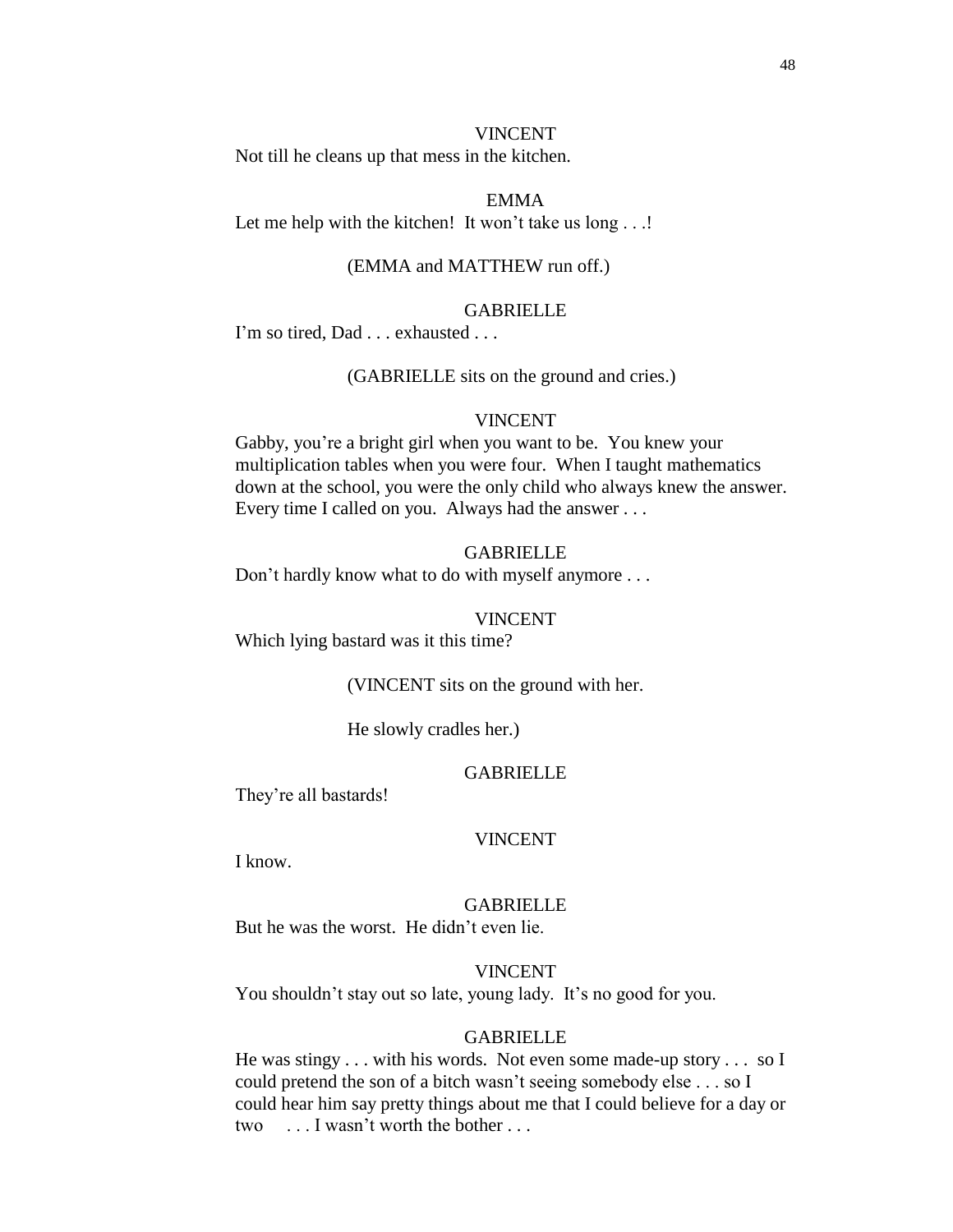# VINCENT

No good for you . . .

# GABRIELLE

I hate the whole tired, rotten stink of this place . . . a lifetime of bad health and you're still here . . .

### VINCENT

I'll be dead soon enough, girl . . . I'm dying a little bit every day . . .

# GABRIELLE

. . . tired of fighting . . . every day I'm fighting . . . I'm getting too damn ugly . . . too damn old . . . my head's killing me . . . there's nothing worth holding on to here ... there's nothing worth dreaming ...

# **END OF SCENE**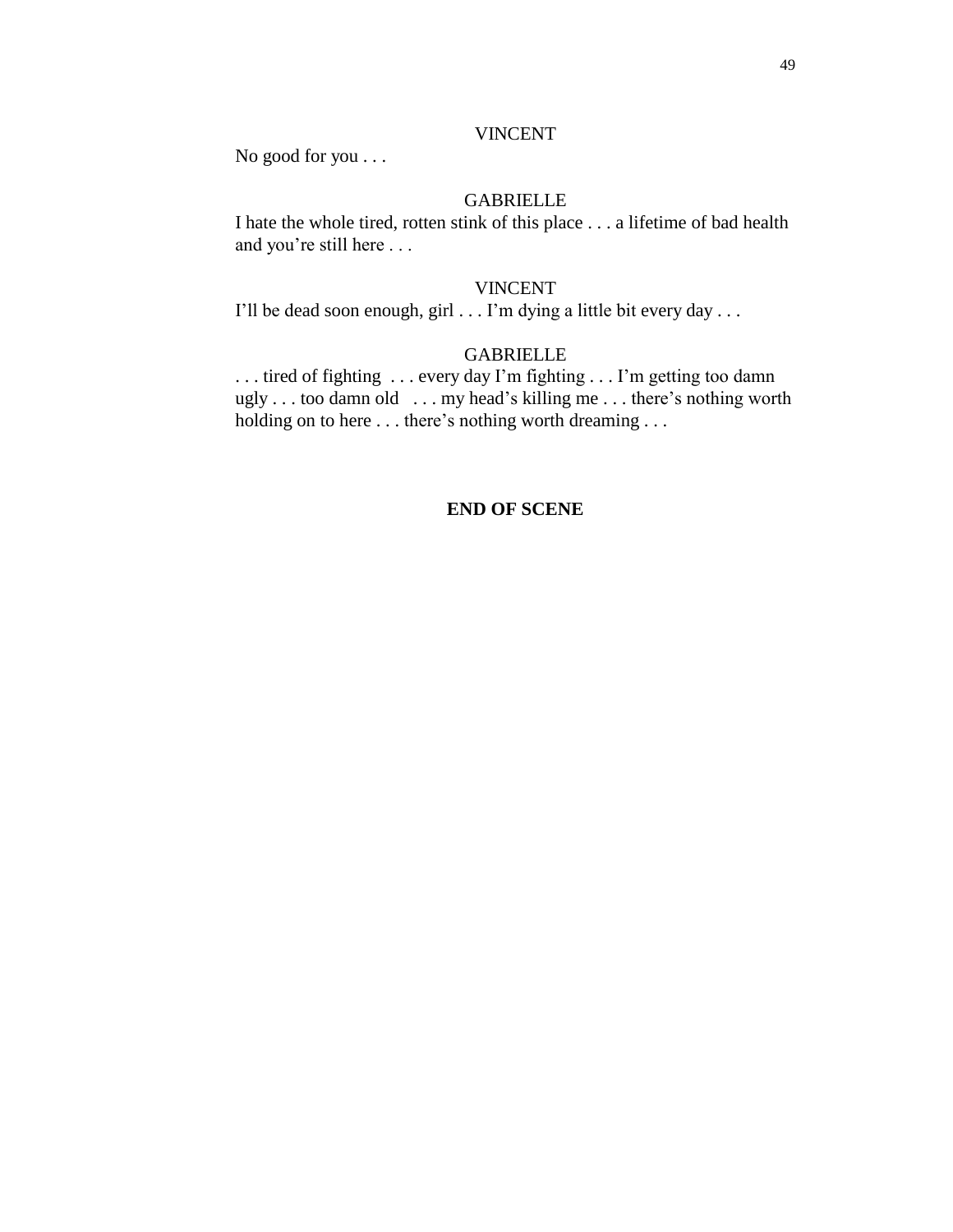# **SCENE SEVEN: THE YARD. EVENING.**

CRUMPLER sits at the table, writing by lantern light.

LUCIA runs on holding a sheet of paper.

# LUCIA

Father! I finished!

#### CRUMPLER

(Still writing)

Hmm?

# LUCIA

My picture! I'm finished!

CRUMPLER You can never say you're truly finished . . .

### LUCIA

Look!

(She holds it out to him.

He looks up from his writing.

He is slowly overwhelmed.)

I drew it! All by myself. This afternoon. And tonight too.

## CRUMPLER

It's lovely . . .

LUCIA I worked and worked. Just like you told me.

# CRUMPLER

Beautiful . . .

# LUCIA

It's mother.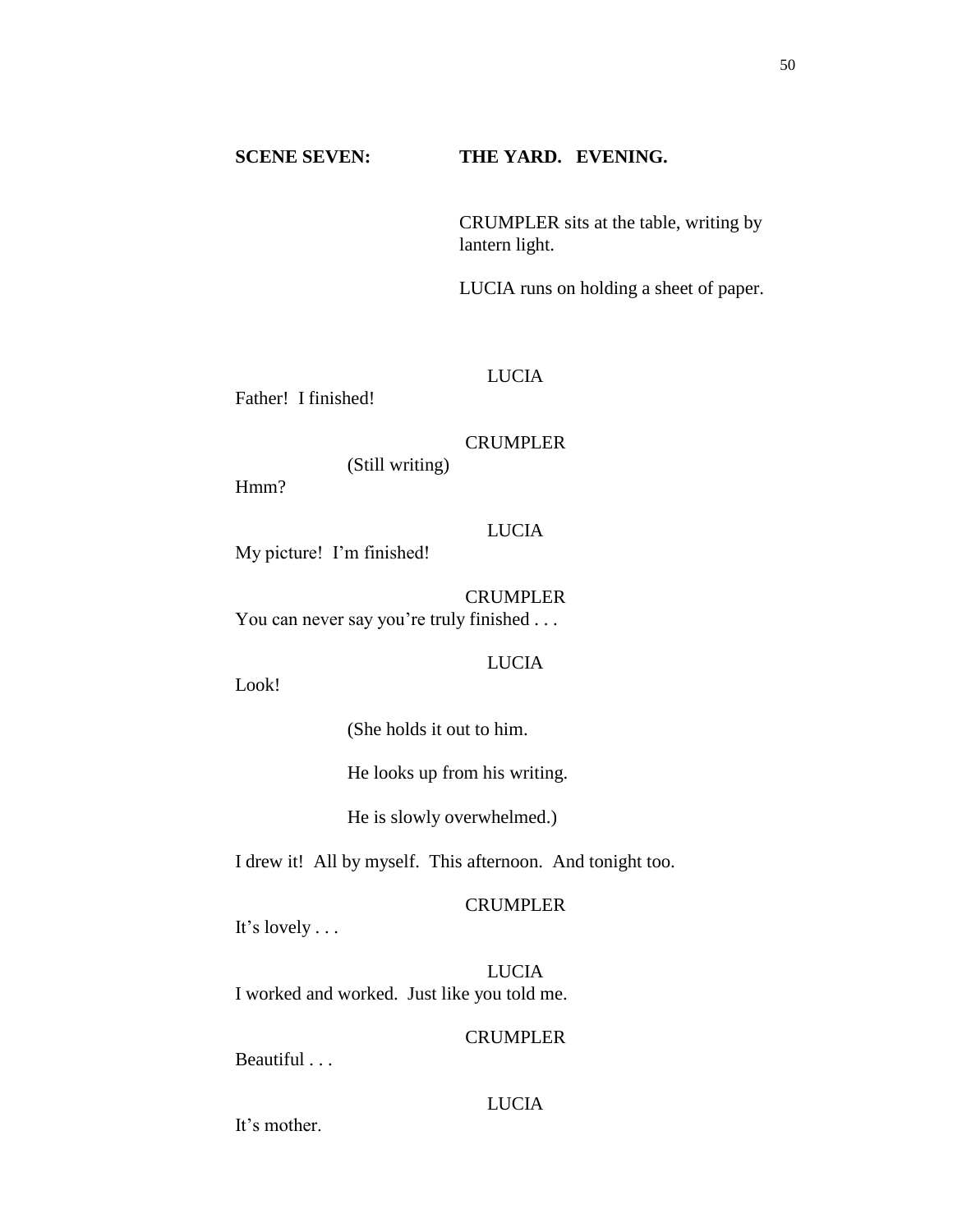51

# CRUMPLER

I know.

# LUCIA

It's how I remember. Does it look like her? Just like her?

# CRUMPLER

It's precisely how she should look . . . exactly as I'd want you to think of her . . . look at those eyes, Lucia . . . how could you not believe those eyes . . . ?

# LUCIA

Did I do good?

# CRUMPLER

How could you not?

LUCIA I had trouble remembering what I remembered . . .

CRUMPLER It's perfect, Lucia. I wouldn't change a thing!

# LUCIA

I did good!

CRUMPLER Quite the artist! You make me proud, Lucia.

(She hugs him.)

# LUCIA

I'm an artist!

(PODGE walks on, a bit unsteady, carrying a lantern.)

# PODGE

Mr. Blythebury . . . ?

# CRUMPLER

Who's there?

# PODGE

Mr. Blythebury?

# **CRUMPLER**

Mr. Podge? Good evening . . .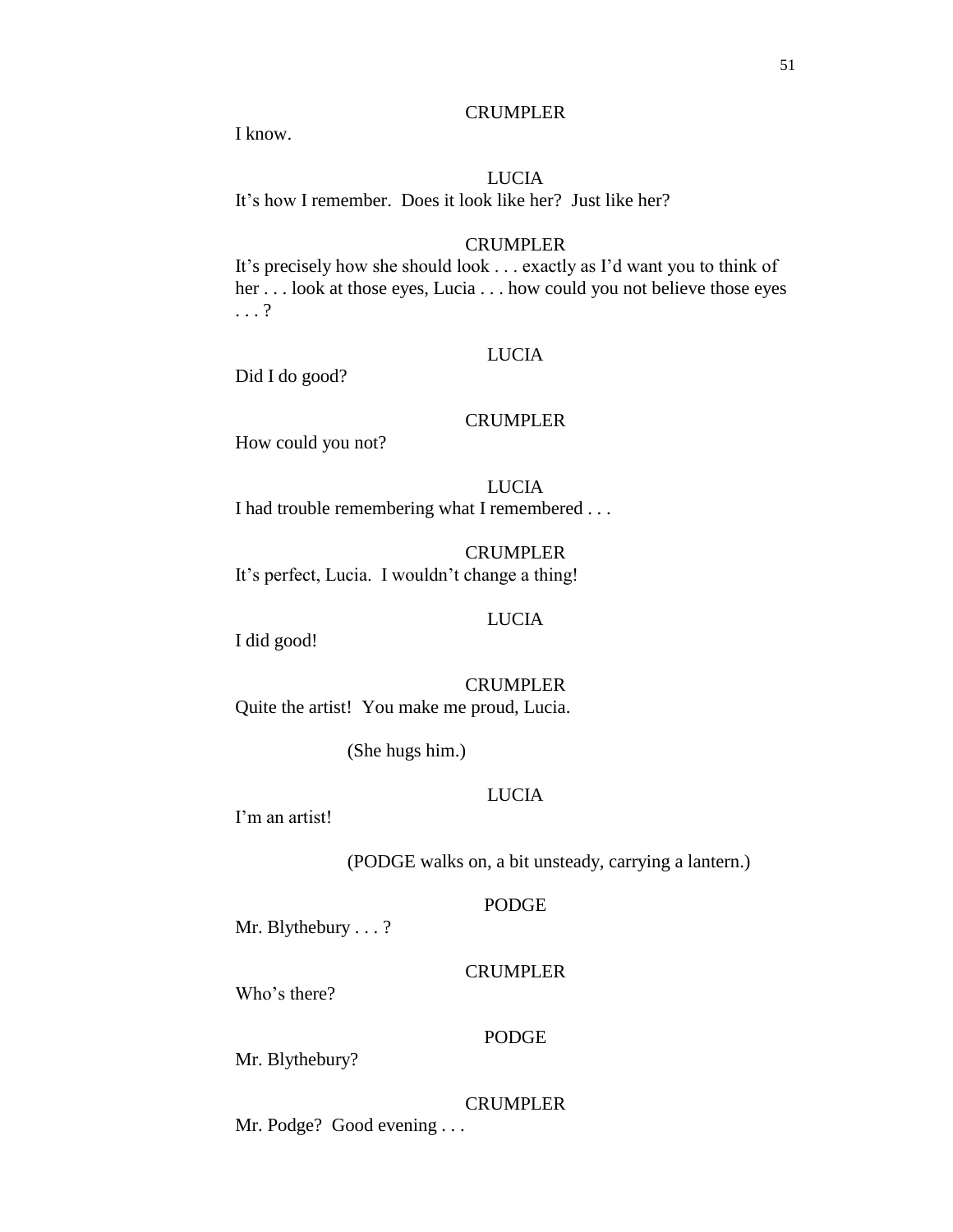#### PODGE

Most excellent to see you . . . .

## CRUMPLER

And the same to you, Mr. Podge . . .

# PODGE

I was wandering up the path . . . enjoying the cool night air that is . . . is here under this clear sky tonight . . . we've had so many, many thunderstorms since I've last been out this way . . . I haven't been neighborly . . .

#### CRUMPLER

Are you well, sir? Mr. Podge?

#### PODGE

No voices for me to converse with as it were . . .

## CRUMPLER

By chance, have you been drinking any spirits, Mr. Podge?

## PODGE

Spirits? Oh, yes. They are my occasional weakness, my friend . . .

# CRUMPLER

(Smiles) You have been drinking . . .

# PODGE

And each evening is an exceptional occasion . . .

### CRUMPLER

Would you like to sit down?

#### PODGE

Oh, no!

# CRUMPLER

Can I help you?

PODGE Mr. Blythebury! It is I who must help you!

### CRUMPLER

Help me?

(They look at each other.)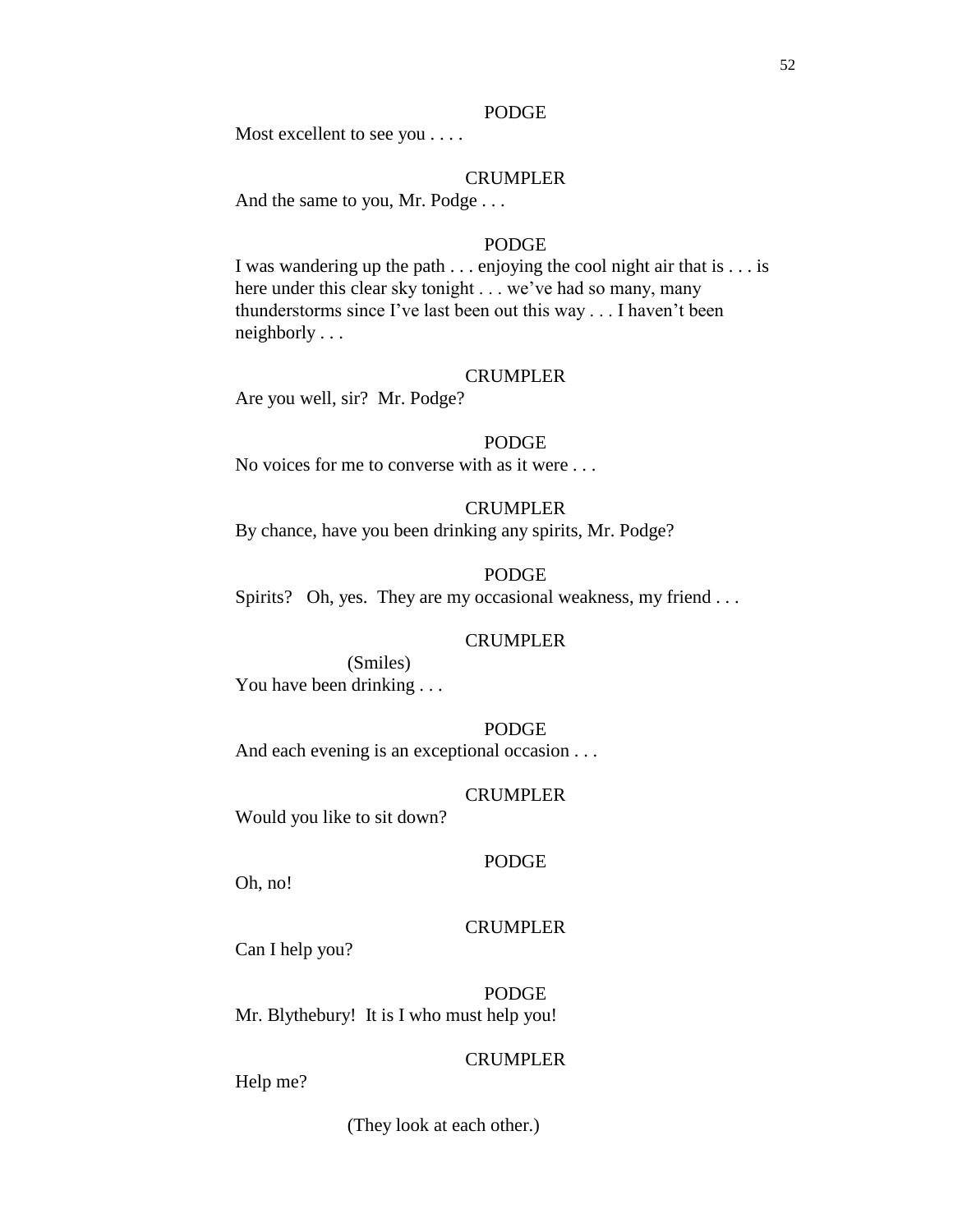Perhaps your daughter . . . Saint Lucia . . . she might wish to go inside for a bit . . .

### CRUMPLER

Lucia . . .

(He motions LUCIA inside. She goes.)

## PODGE

Just between us . . . two unremarkable men . . . my friend . . .

(PODGE tries to peer at Crumpler's manuscript pages.)

Still writing, is it?

## CRUMPLER

Yes—

### PODGE

Still writing religiously?

(CRUMPLER quickly gathers up the pages to keep them away from PODGE.)

Angel's travels, is it?

## CRUMPLER

It's late, Mr. Podge.

PODGE

No . . . travails. Travails of an angel it is! Yes!

### CRUMPLER

Mr. Podge—

## PODGE

So grand to hear your voice . . . I don't hear many these days . . . not like in England. Too many, many voices there . . . so many of them discourteous . . .

#### CRUMPLER

You were going to help me, Mr. Podge?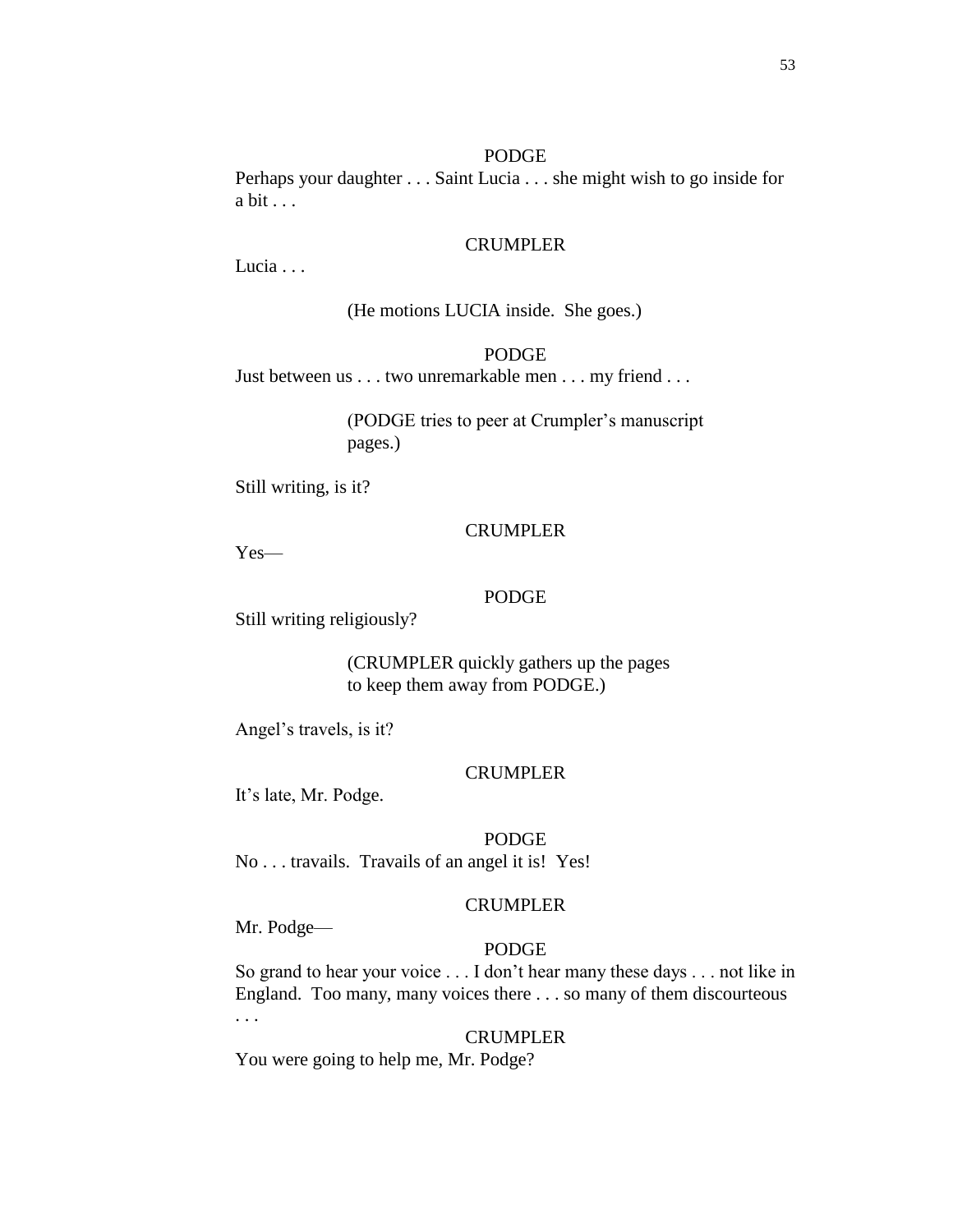### PODGE

Yes, Mr. Blythebury. Yes. I rode down to Lancaster today. They've posted notices of looked-for miscreants. They've got officers and soldiers and the like to search into such matters down there. But I don't mingle. I'm not one to judge myself the faults of another man.

#### CRUMPLER

What does this have to do with me?

# PODGE

There was one such notice. Describing one such man. A Mr. Alexander Crumpler? Of London town. Seen this February past in Portsmouth. Witness says he boarded a tall ship for Virginia . . . he and his conspicuous, simpleton daughter.

#### CRUMPLER

Well, we did sail from Portsmouth. That's where we lived— I have papers that state who I am. I can show them to you—

### PODGE

Ahhh, good! I am pleased this was not you! Why this Crumpler fellow seems like most despicable and unnecessary man. An evil poet . . . a . . . what else did it say? An atheist! An actor! An insurrectionist!

## CRUMPLER

That is not me.

#### PODGE

Advocator of treason . . . slanderer of God . . .

#### CRUMPLER

But I am Edward Blythebury.

#### PODGE

Yes! Why this misguided Crumpler, a nobleman's son-- he bedded and married a dirty Irish tavern maid. A bawdy instigator. You may have heard of her. A notorious Nessa Gallagher? She was reputed a brazen and obstinate malcontent. Known for inciting troubles in the most ignoble quarters of London, it said. Making baseless promises to the sick and the weak. Found guilty of insurrection, she was. Some eight or ten years past.

#### CRUMPLER

That was not my wife . . .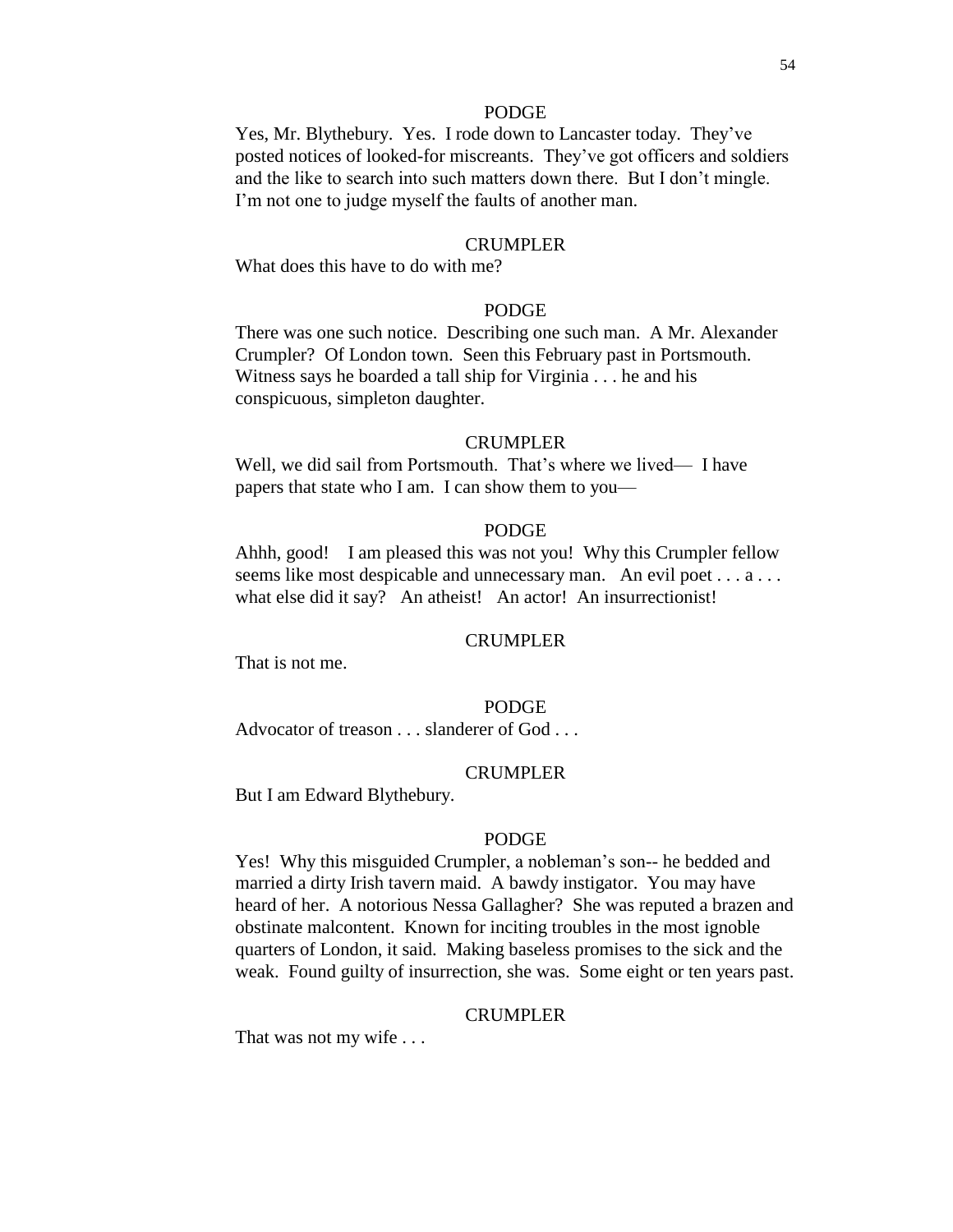## PODGE

(Quietly and softly) Met a merciless, monstrous fate. Hung by her neck at Tyburn. Disembowled and dragged through the streets of London, her head held high on a pike. For the awful entertainment and applause of the public ...

#### CRUMPLER

That was not my wife . . .

# PODGE

No Christian could take pleasure in that . . . whatever the crime . . . no Christian—

#### CRUMPLER

That was not my wife!

PODGE Of course not, Mr. Blythebury. I'm relieved to know it.

(CRUMPLER tries to help him.)

#### CRUMPLER

I'll walk you back home.

#### PODGE

No, no, I can manage myself . . . !

(Pause)

If I thought you were Crumpler, I could have turned you in. They offer rewards for such actions. Be careful. Please. I wouldn't wander about outside your farm any more than necessary. I'm not of the sort of men who likes to judge, but many men are lacking decency . . . it is unfortunate but it is true. 'Tis a blessing to disappear. To be forgotten. As if no one but God . . . and perhaps not even he . . . knew that you lived. I shall be watching out for you, and listening for you . . .

### CRUMPLER

Good night to you, Mr. Podge.

#### PODGE

Good luck to you, my friend.

(PODGE slowly walks away.

LUCIA runs back on to CRUMPLER.)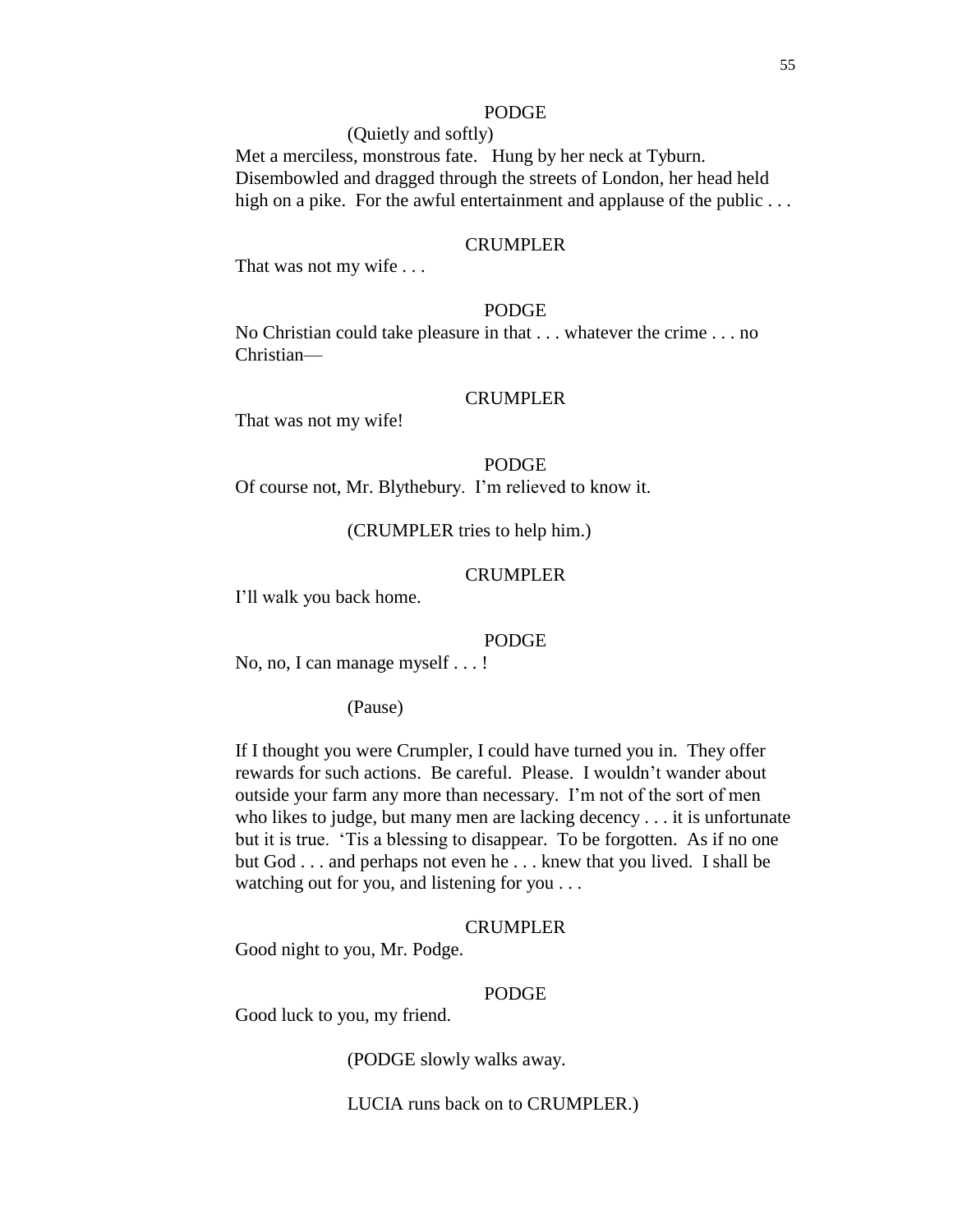## LUCIA

(Whispers)

What did he say?

# (CRUMPLER puts his arm around her.)

### CRUMPLER

Lucia, don't worry . . . don't worry about him . . .

# LUCIA

I don't like him. Don't like the looks of him.

# CRUMPLER

He seems a very sad man. He's a bit of a talker, Lucia. But you needn't trouble yourself.

## LUCIA

He won't take you away? Like they did mother?

## CRUMPLER

(Smiles)

How could he? No, no. And if he dared try, Lucia the Sea Nymph would flap and flutter her fanciful faerie wings . . . and swoop in on that ocean wind and rescue me!

# LUCIA

I would! I would!

(CRUMPLER walks her off to their house.

## EMMA and MATTHEW enter, followed by VINCENT and GABRIELLE.)

EMMA

Not one drop left on the floor. Didn't take so long.

### MATTHEW

No. Thanks for helping.

# VINCENT

Kitchen's never been cleaner. That's the shame of it. And I've been in that house forty-eight years and two months next Saturday. Marcie's father built that house. I've mopped that floor three times. First time forty-eight years ago when Marcie and I were newlyweds. Then forty-five years ago after Marcie swam off and I wanted the place spic and span for her return. And then tonight. It was due for a damn mopping.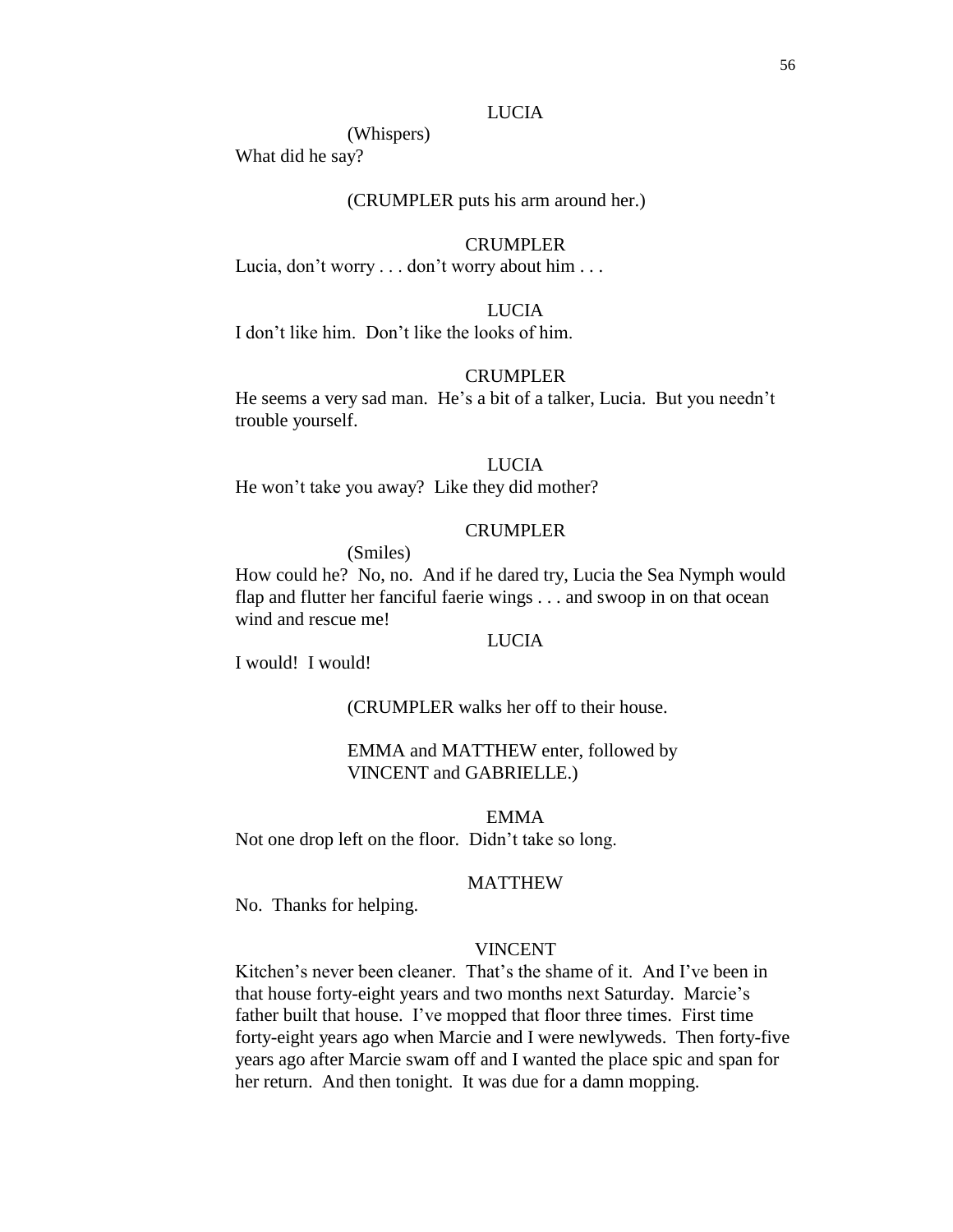#### MATTHEW

O.K. We should really go, Emma. We're done.

## EMMA

Wait— I need to get the whole song written down.

#### MATTHEW

But we—

# VINCENT

We never offered our guests any refreshments—

# MATTHEW

Thanks, but I've destroyed enough tonight. And we're really tired—

#### VINCENT

Where are my manners? Gabby, get them something to drink.

# GABRIELLE

I'm off duty, Dad! And I have to work early shift tomorrow. Unless you want us to starve around here. So leave me alone, will you?

(GABRIELLE steps aside and stands alone.)

## EMMA

Vincent . . . . that song . . .

## MATTHEW

Sorry to intrude. You folks have a very good night. We've got a long drive home.

## EMMA

. . . it mentioned some kind of treasure. Didn't it?

## VINCENT

I think so.

#### (EMMA pulls out the notes she was jotting down.)

## EMMA

The sea nymph sings of promised treasure . . . right?

#### VINCENT

Buried be at Crumpler's pleasure . . .

### EMMA

What do you think that means?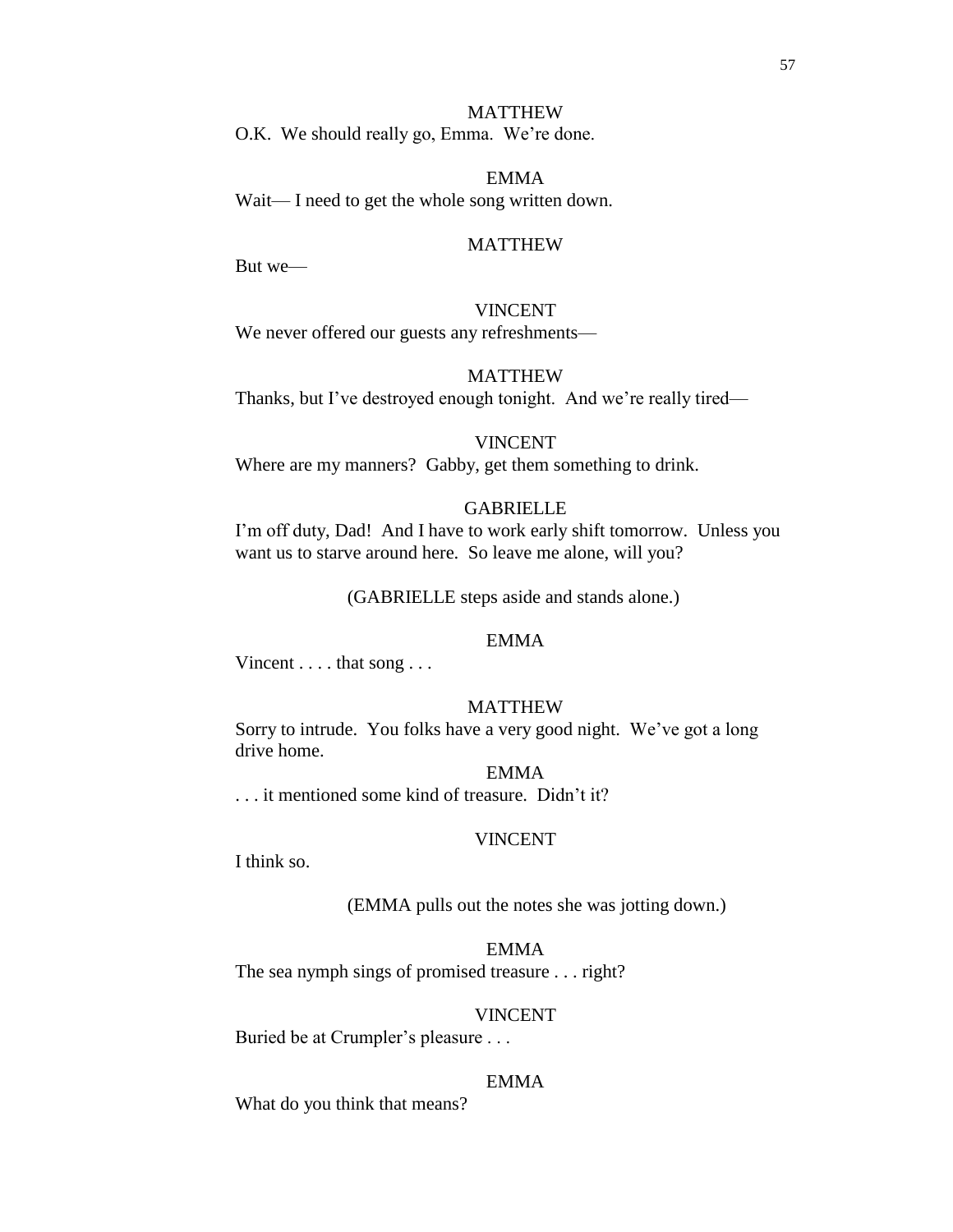#### VINCENT

I don't know.

# EMMA

Sings of promised treasure . . . Buried be . . . ?

### VINCENT

Buried treasure . . . ?

# EMMA

Wait . . . at Crumpler's pleasure!

### VINCENT

 $Yes \dots$ 

# EMMA

Oh my god! What if he was able to leave behind his unknown writings?

## MATTHEW

What?

### EMMA

What if he was able to bury what he wrote here? Bury it for safe keeping, before they got to him?

> (CRUMPLER and LUCIA walk out and gaze toward the water.

The modern characters and the  $17<sup>th</sup>$  century characters do not see or hear each other.)

CRUMPLER Look at the water out there, Lucia, lit up by that mysterious moon.

## LUCIA

It's bright . . .

# EMMA

It must have been vital to him . . .

(She stands near CRUMPLER though she does not see him.)

## CRUMPLER

Wave after wave after wave . . . gliding over the shore . . . never stopping, or completing . . .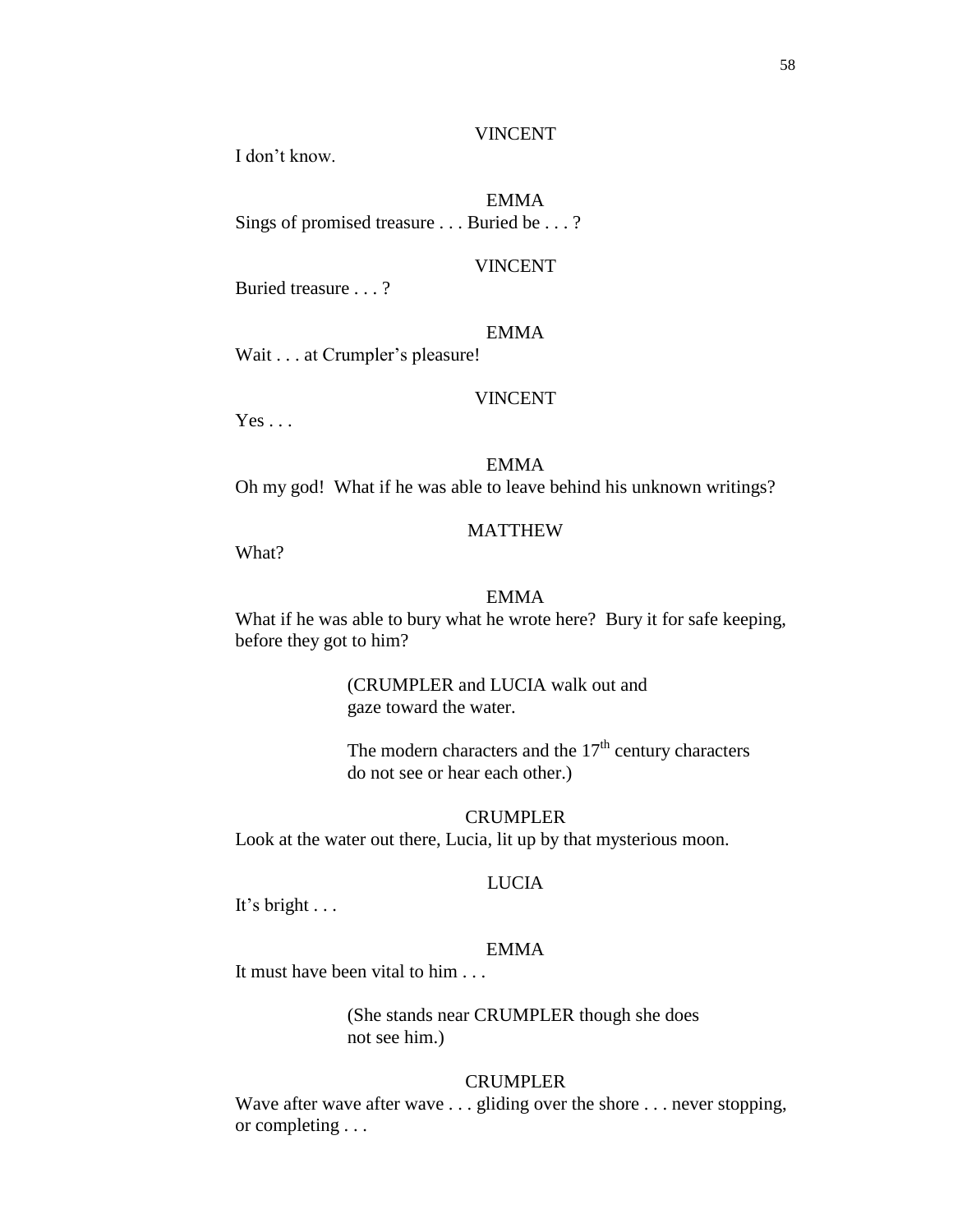# EMMA

Saving what's important . . .

# **CRUMPLER**

Has it been a hundred of them? Today and yesterday and tomorrow . . . ?

# EMMA

Waiting and waiting for somebody else to find it . . .

### LUCIA

More than a hundred, I think . . .

### EMMA

Communicate with him after 350 . . .

# CRUMPLER

A thousand? A million? Or more?

## MATTHEW

Emma . . . ?

#### CRUMPLER

We're so tiny out here— two nameless grains of sand breathing under that endless sea of stars . . .

# EMMA

Breathe in his words . . .

### CRUMPLER

The tides of time are heartless, Lucia. They wash over us and over us and then we're gone . . . as if we were never here . . .

# GABRIELLE

(Whispers to herself) I'm losing time . . .

### VINCENT

(Softly sings) The sea nymph sings of buried treasure . . .

#### GABRIELLE

. . . got old too quick . . .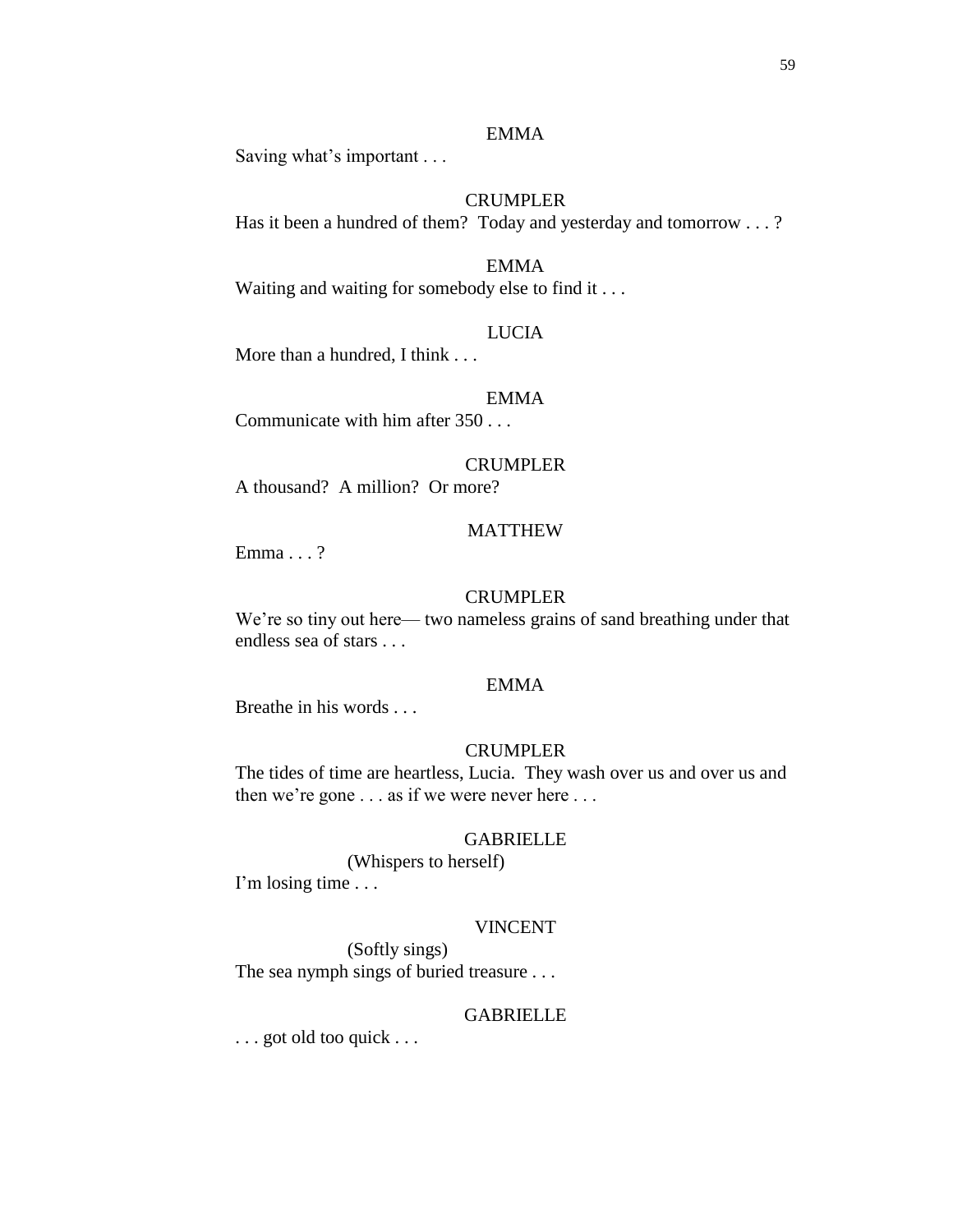#### CRUMPLER

But the moonlight, the sea and the stars, Lucia . . . they go on and on and on . . . I believe your mother might be found somewhere in those very stars . . .

## (LUCIA reaches to the sky.)

### EMMA

I understand it . . .

# LUCIA

I want to touch them . . . they're beautiful . . . beautiful . . .

# EMMA

He's been waiting for us! I can see him now . . .

#### (CRUMPLER looks up at the stars.)

## CRUMPLER

Are you there, my love?

### EMMA

 $Yes \dots$ 

## MATTHEW

Emma? What are you doing?

#### CRUMPLER

I'm trying to do right by you. Do you hear me still?

### EMMA

I need to help him speak again . . .

## CRUMPLER

Our days are lonesome and brief . . . our sad nights eclipsed by our dreams. Why couldn't we live on and on together? Was it not possible?

# EMMA

It is possible . . .

# LUCIA

Look! I'm touching them! The stars are in my hands! The stars are in my hands!

# **END OF ACT ONE**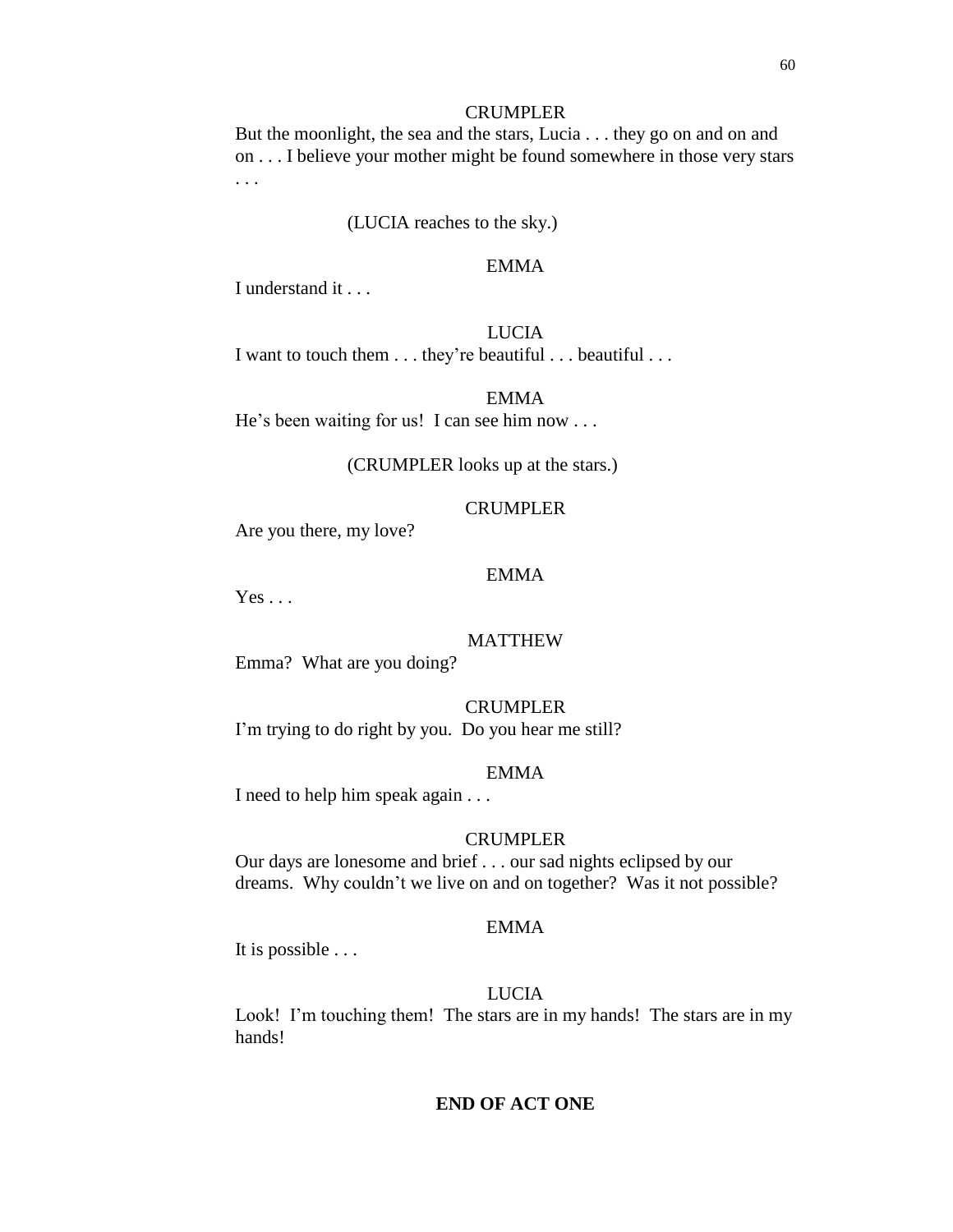## **ACT TWO**

# **SCENE EIGHT: THE YARD. LATER. THE SAME NIGHT.**

EMMA is pacing about the yard.

GABRIELLE sits lost in thought at the table.

## EMMA

I can feel it . . . it's full of clues!

(No response.)

I think the first verse could possibly mean that somehow Crumpler escaped execution. *The hangman thinks he's won the game. But Crumpler lives without his name*. What else could it mean? Or, I suppose, it could mean that he didn't escape the hangman, but he tricked him. By living on anyway. Maybe through the promised treasure that was buried. But how does he live without his name? As an anonymous writer? As Edward Blythebury?

#### GABRIELLE

My mama was the last Blythebury . . . Marcella Blythbury . . .

#### EMMA

Right. Did she have brothers or sisters?

## **GABRIELLE**

Just herself . . .

# EMMA

Do you have any family stories of some kind of treasure?

#### GABRIELLE

Can't find her stories . . . just pieces of her . . .

### EMMA

Gabby, did your mother ever tell you—?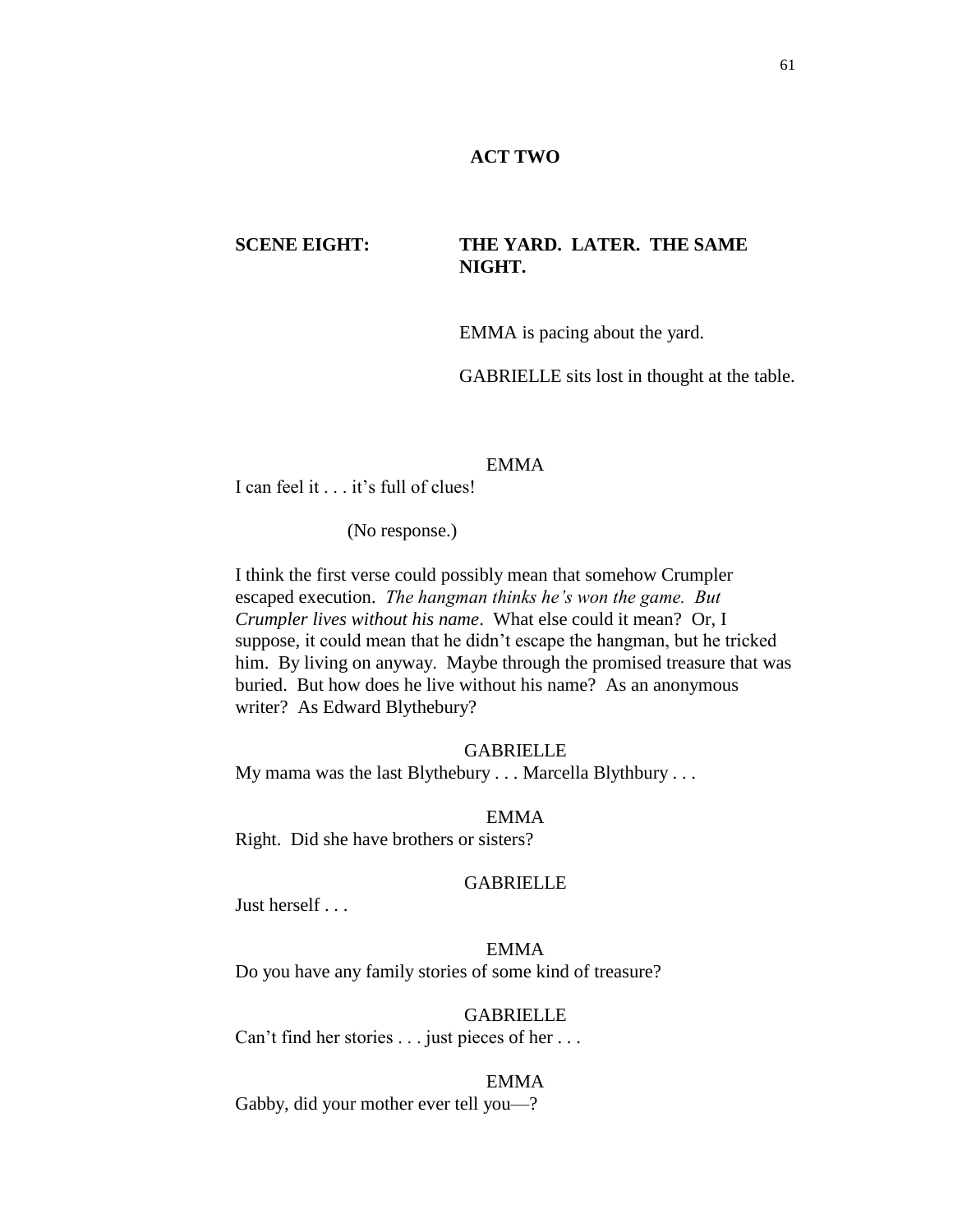#### **GABRIELLE**

My mama must have been brave . . . I've been a coward. If I was like her, I would've been brave enough to stop waiting cheap tables and be gone from here before I became what I swore I wouldn't . . . my mama found herself a way to go. I don't blame her. She hadn't been happy. She needed out in a terrible way. Maybe she drowned out there in a storm. But I want to imagine she really did find herself something. A big piece of driftwood. A ship. A mermaid. Some angel. Any way to keep floating on and on. And not let the tide float you back. God, she must have been strong. Leave the old man. Let him fend for himself.

#### EMMA

Well . . . he is your father.

#### GABRIELLE

Yeah . . . I know . . .

# EMMA

I'm sure you love him . . .

#### (GABRIELLE does not respond.)

. . . you do . . .

#### GABRIELLE

It would be worth a lot of money . . . if we found something here?

#### EMMA

Well—

### **GABRIELLE**

Right?

#### EMMA

Depending. On what we found.

## GABRIELLE

This guy . . . this English guy lots of people have heard of— he buried his secret writings . . . so they wouldn't get found by the wrong people . . . till the right people found them . . .

#### EMMA

I think so. If that's what "promised treasure" means.

### **GABRIELLE**

Handwritten pages. 350 years old?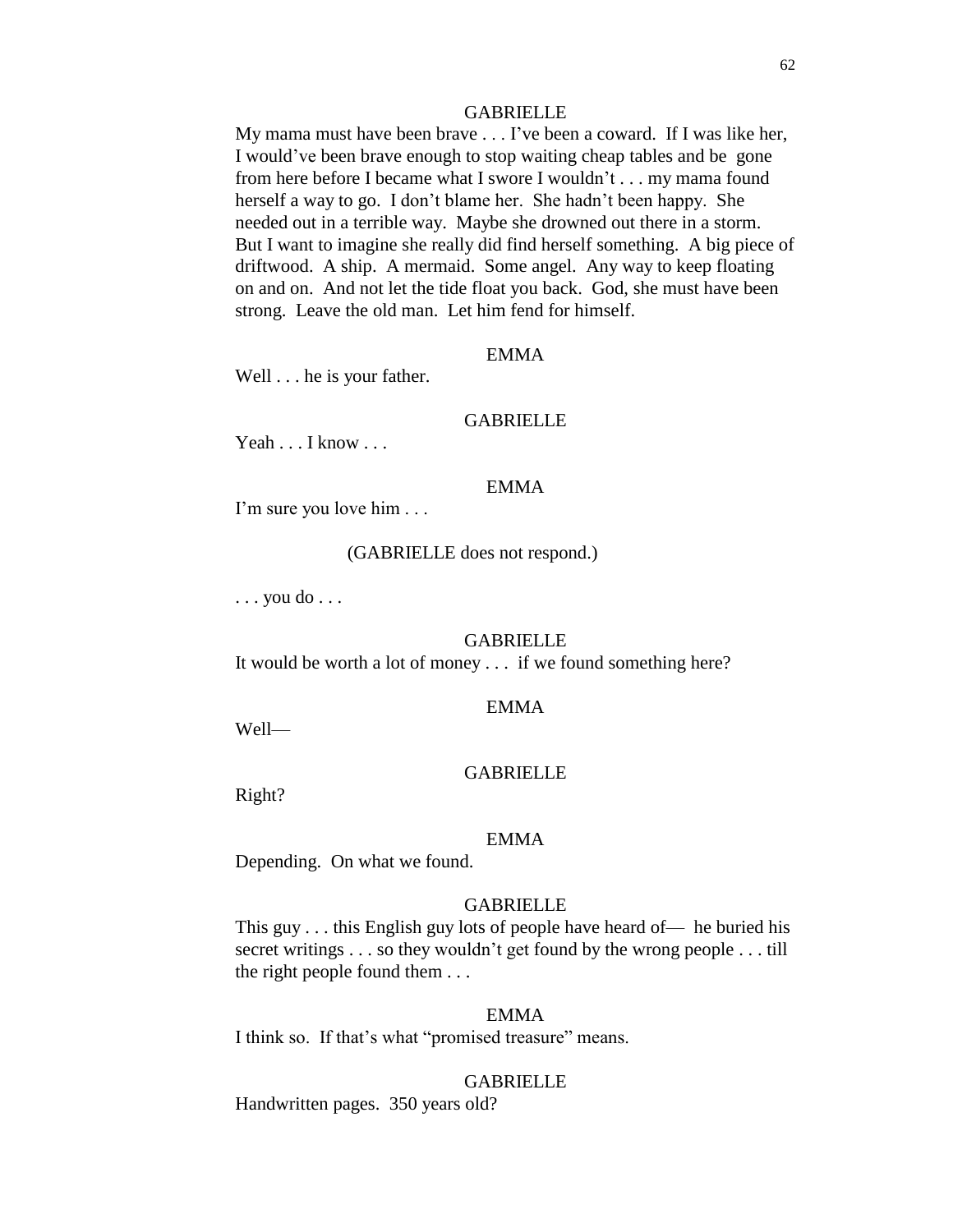## EMMA

About that.

## GABRIELLE

Sealed real tight I hope. And they'd be the only existing copies. Anywhere.

## EMMA

They'd have to be.

# **GABRIELLE**

And we could sell them?

## EMMA

Oh . . . yeah, you could . . . I guess it would be worth something. Probably not a fortune—

#### GABRIELLE

Dad and me. If it's on our property. Sell to the highest bidder . . . some university . . . some rich collector or somebody . . .

### EMMA

I guess so. The money would be yours. My interest is more . . . unusual.

## GABRIELLE

Let me see that! I can figure this out!

(GABRIELLE takes EMMA'S notebook from her.

MATTHEW comes on from the house, slowly followed by VINCENT.

MATTHEW is carrying a tray of drinks.)

#### VINCENT

Don't drop it, stumblebum—

# MATTHEW

I've got it—

VINCENT Or trip and fall on your ass like you did before.

### MATTHEW

Relax, I'm fine.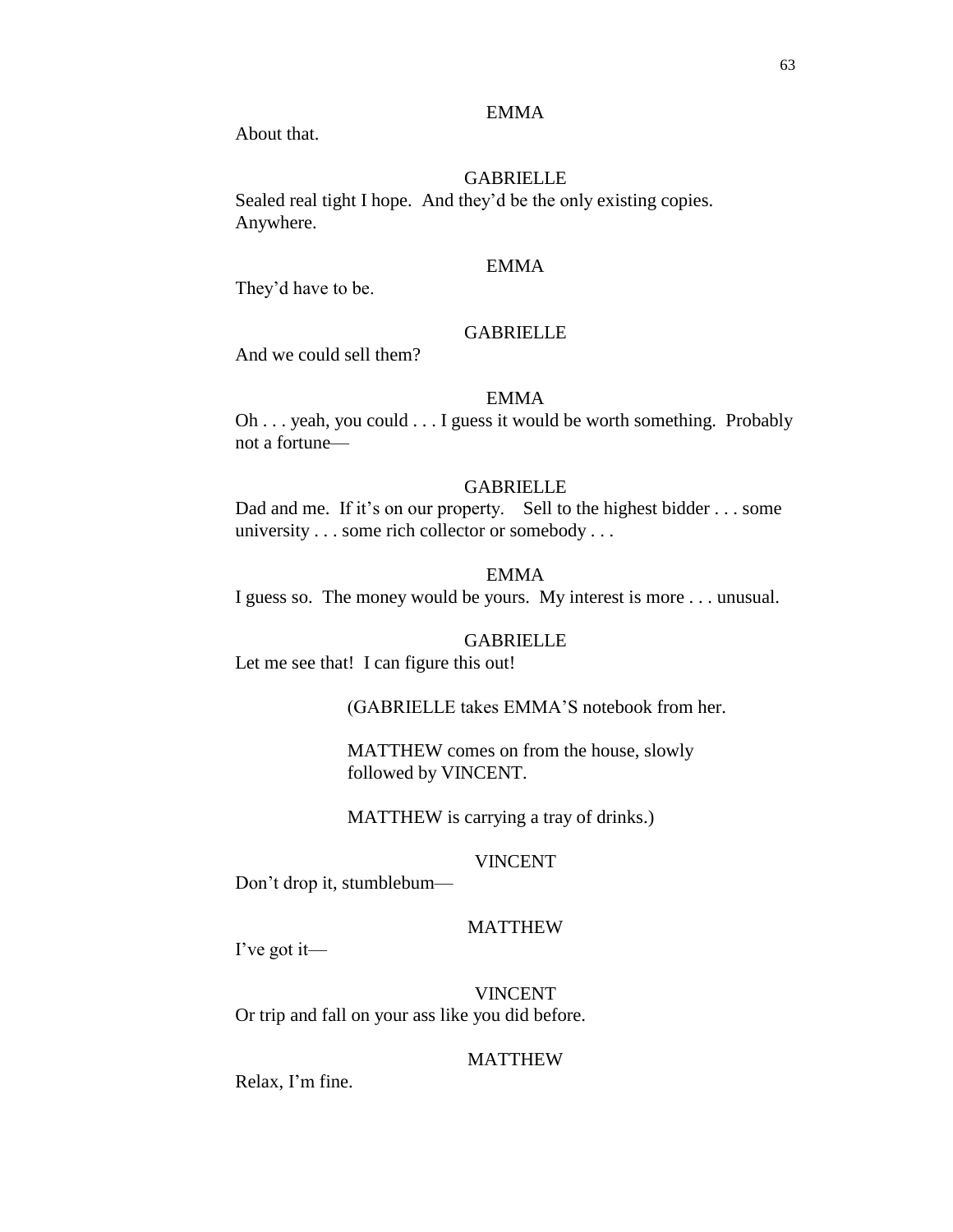#### VINCENT

A refreshment for our lovely guest? Emma? We found more beer in the basement.

# EMMA

Thanks.

## (EMMA takes a beer from the tray.

VINCENT takes one for himself.)

# VINCENT

(To MATTHEW) Put it down. On the table. (Smiling to EMMA) We've got plenty. Stay a while. A week. It's been too quiet 'round here.

## MATTHEW

(Takes a drink) Just a soda for the road for me. We need to find a hotel. You ready, Emma?

# EMMA

No—

## MATTHEW

We leave now, we get a few hours of sleep, then we split the driving tomorrow—

# EMMA

We can't leave now—

# MATTHEW

(Whispers to EMMA) Emma, it's ten till one.

# EMMA

We're almost there!

# MATTHEW

You're not.

# EMMA

I am!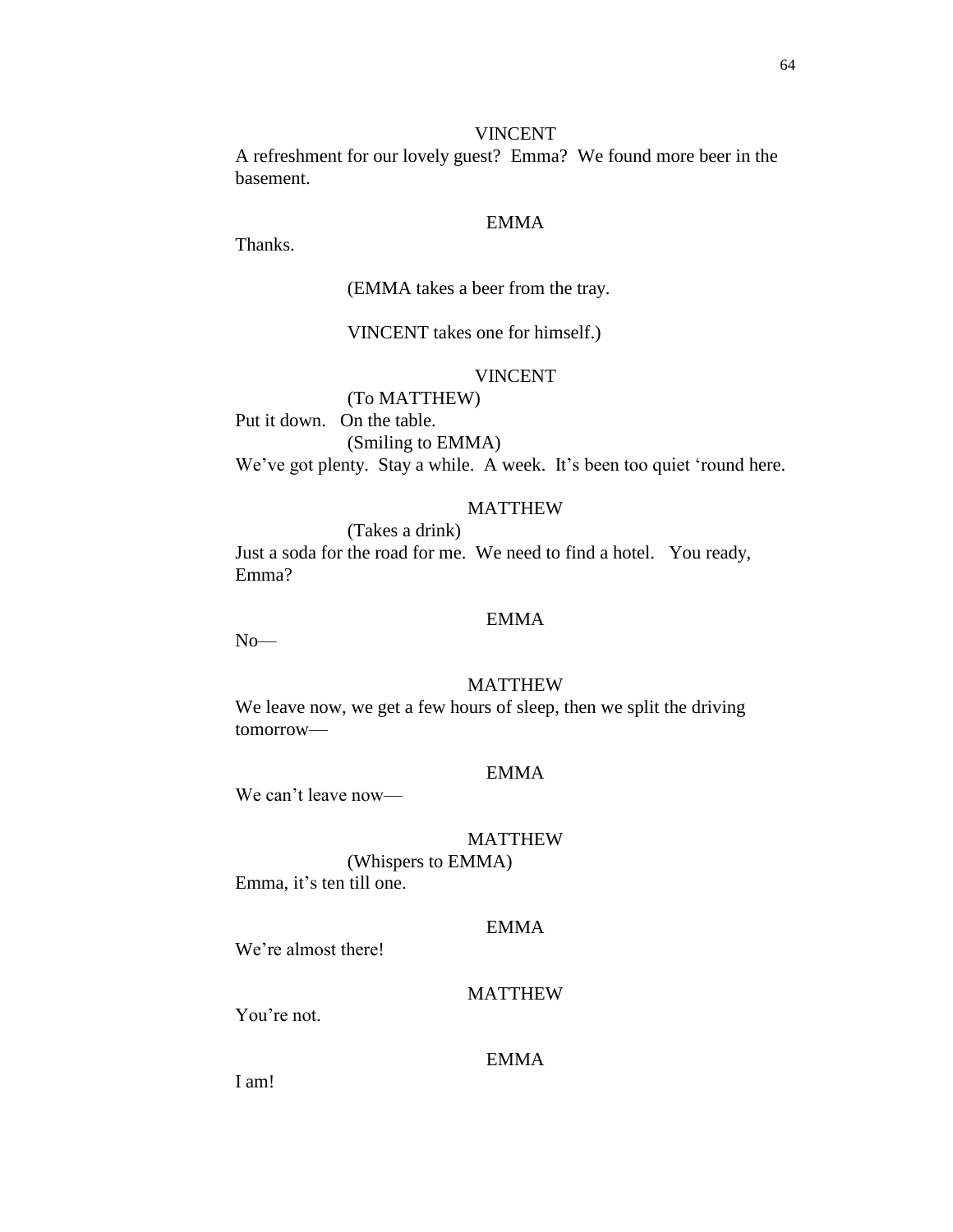#### MATTHEW

You're starting to embarrass yourself.

# EMMA

You have to trust me. Believe in me...

# (He walks away from her.)

### GABRIELLE

(Softly but firmly)

Half for you and half for me, old man. Then you're on your own. And so am I . . .

(Beginning to smile to herself)

Italy or Greece . . . France and England. See all the castles and the fancy gardens and all . . . where beautiful times really were . . . feel like a princess or somebody . . . and never drift back . . .

### (GABRIELLE looks at EMMA)

Let's find that damn treasure . . . I think I might know where to look . . .

# **END OF SCENE**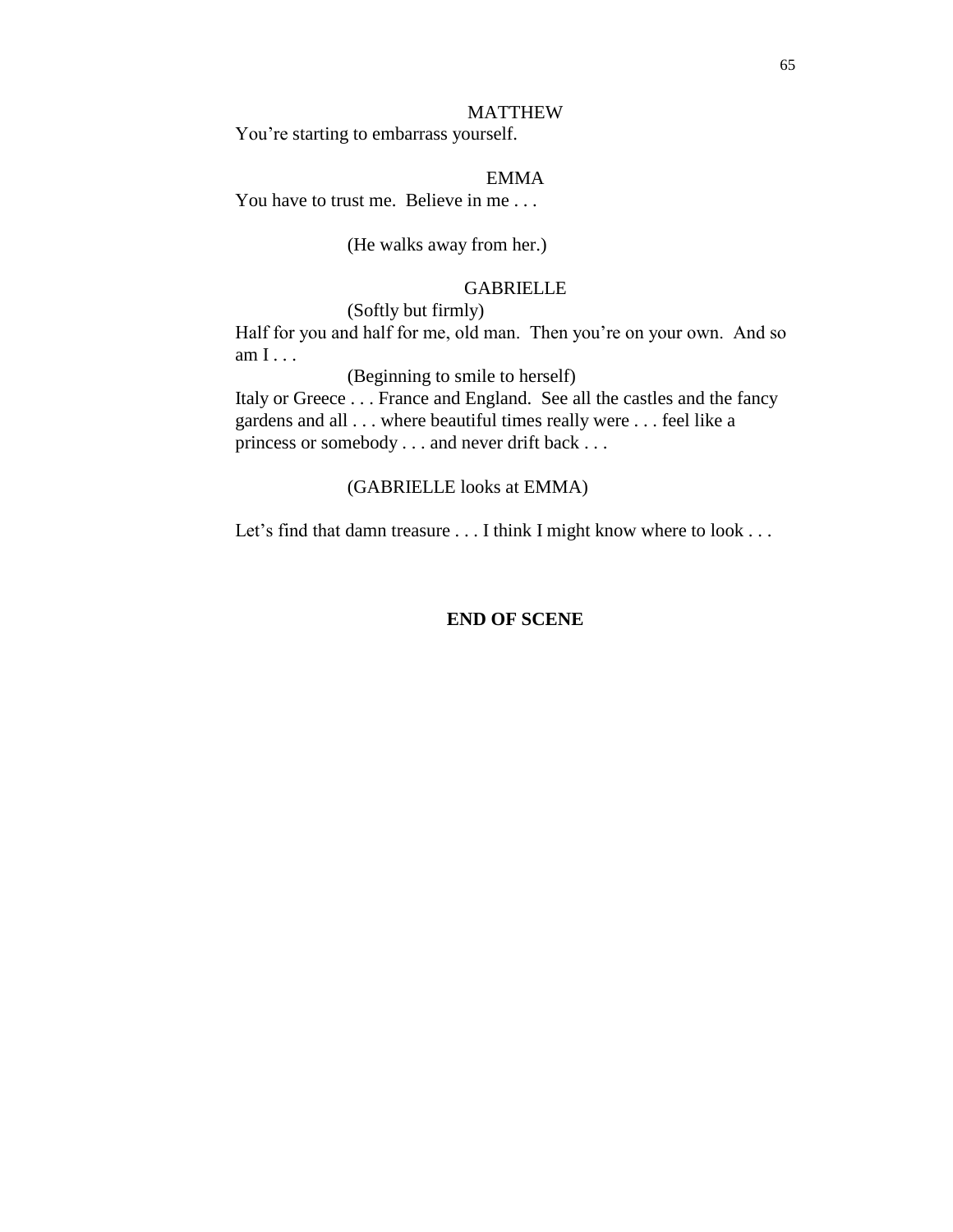# **SCENE NINE: INSIDE CRUMPLER'S CABIN. EARLY AUTUMN. LATE AFTERNOON.**

A fire burns in a small stove. A candle burns on the table.

Lucia's picture of her mother is tacked to the wall.

CRUMPLER is writing at a table.

LUCIA is singing softly to herself while drawing.

LUCIA Lucia the sea nymph . . . Lucia the sea nymph . . .

CRUMPLER Lucia! Maybe I've got the next scene. Listen . . .

## LUCIA

I am.

## CRUMPLER

Remember, Lucia, your mother is lost on the Island of Bitter Dreams.

## **LUCIA**

With a Queen . . .

# CRUMPLER

Yes, lonely Queen Marcella. Queen Marcella, you see, carries two impossibly heavy buckets. One a pail of sorrow from all the days behind her. And the other a pail of fear, for all the days that lie ahead. Angelica comforts the unhappy queen, but Angelica is sad herself. For she has lost Edward Blythebury and she may never see him again.

# LUCIA

But she will!

#### CRUMPLER

How could she not?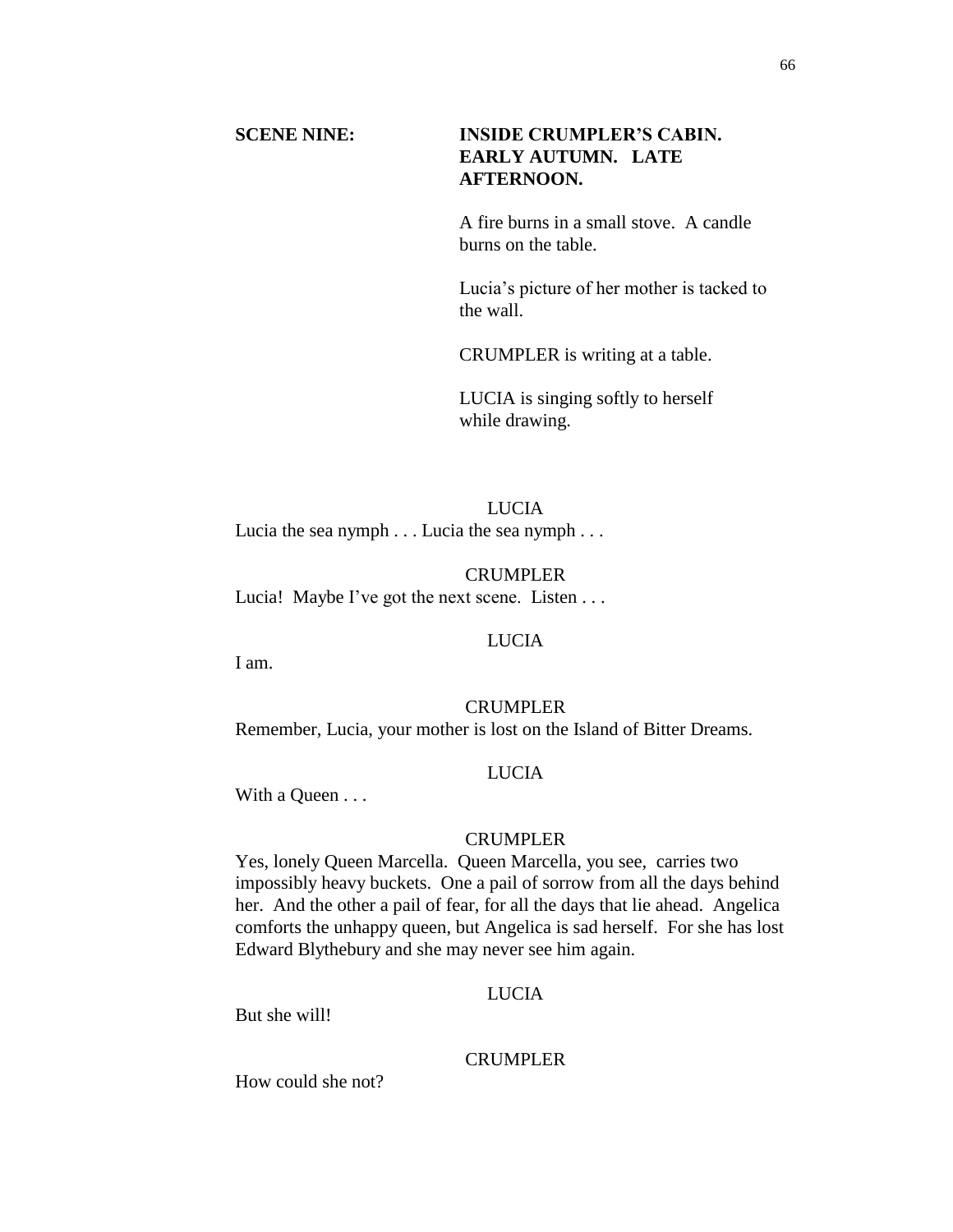# LUCIA

But how?

## CRUMPLER

Well, suddenly drifting up to the shore is—Poor Blind John . . . a trembling young man, afraid of all the earthly powers he cannot see. Poor Blind John floats the roaring seas, Lucia, crouched on the back of a porpoise!

# LUCIA

On a porpoise!

# CRUMPLER

Yes— a bit of a costume conundrum, I suppose, but not a concern of mine.

## LUCIA

What does he do?

(To himself)

# CRUMPLER

Why, with Angelica's help, Poor Blind John begins to see anew without his eyes.

# LUCIA

How?

## CRUMPLER

She gives him hope. Then Angelica asks him if he can point her the way toward Edward Blythebury. And he says he thinks he can!

# LUCIA

Good!

#### CRUMPLER

But as she is about to fly away, Lord Reginald Farthington descends upon her! He quickly grabs her in his gnarled hands!

# LUCIA

Oh, no . . .

## CRUMPLER

Farthington and his misguided ruffians—his evil men—whisk Angelica off again!

### **LUCIA**

Why?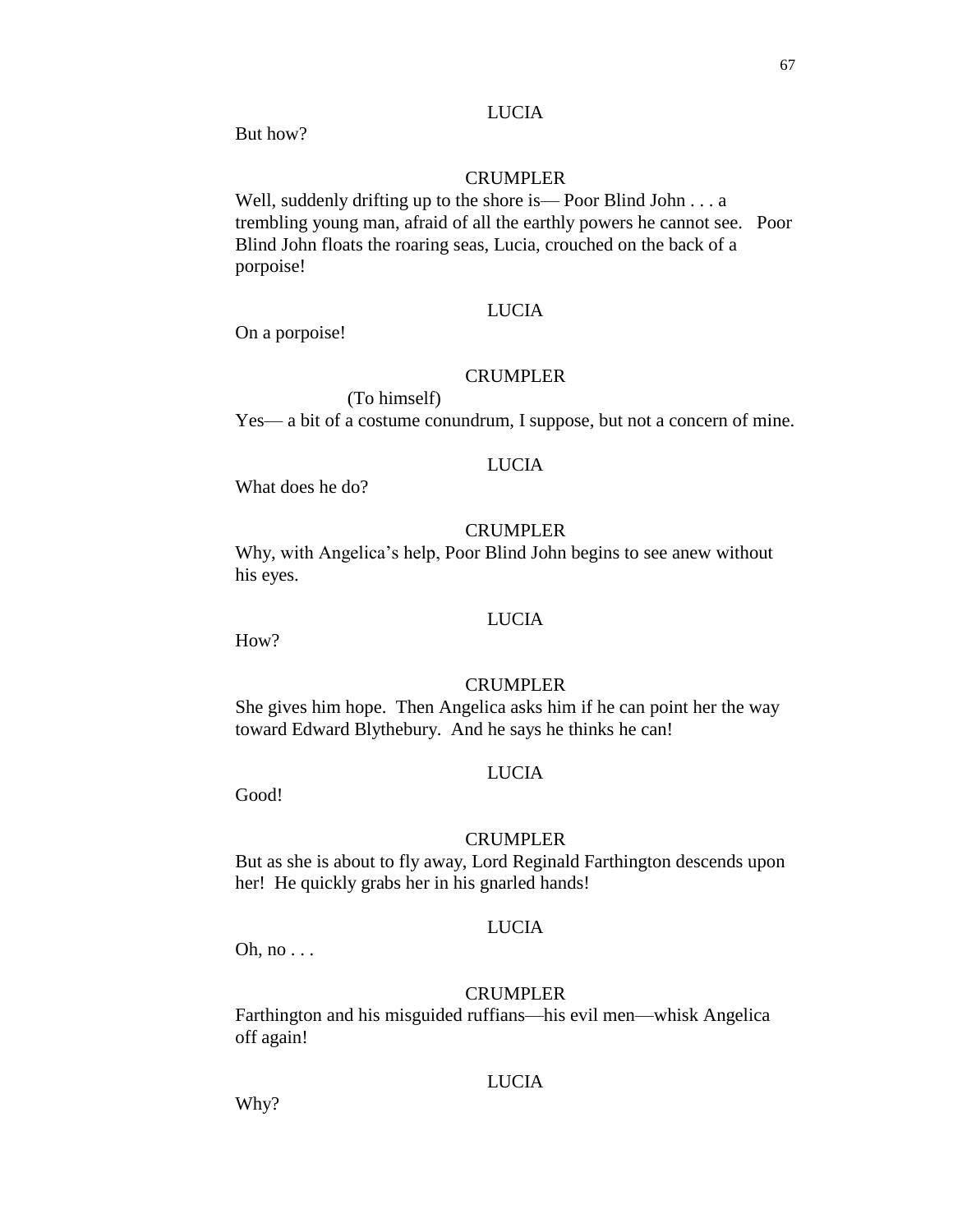#### CRUMPLER

Because . . . I've been thinking a lot about this . . . they're to be pitied, finally. I don't know if this makes any sense to you, Lucia, but they fear they will lose what they have, and consequently, they will lose who they are. Angelica reminds them of this. She's not afraid to tell them to their strong frightened faces.

## LUCIA

She's brave . . .

#### CRUMPLER

But now taken away to be executed.

#### LUCIA

How could she? No!

### CRUMPLER

Many weak men find strength in evil deeds. They've carried her to Lord Farthington's Puritan enclave.

### LUCIA

Where's that?

## CRUMPLER

It might be anywhere, Lucia.

(CRUMPLER makes quick notations on the sheet with his quill.)

Where a loving god . . . who created a world filled with suffering . . . is worshiped by men who blindly profess their love for him . . . by perpetuating suffering in his very name . . .

# LUCIA

What does per-pe-tu-ating suf-fering mean?

### CRUMPLER

In a way, it means some fightened men feel they've been chosen to do harm . . . and we must keep both eyes open so we can change their ways, Lucia.

#### LUCIA

I look with both eyes. Every time!

## CRUMPLER

Yes. Of course you do!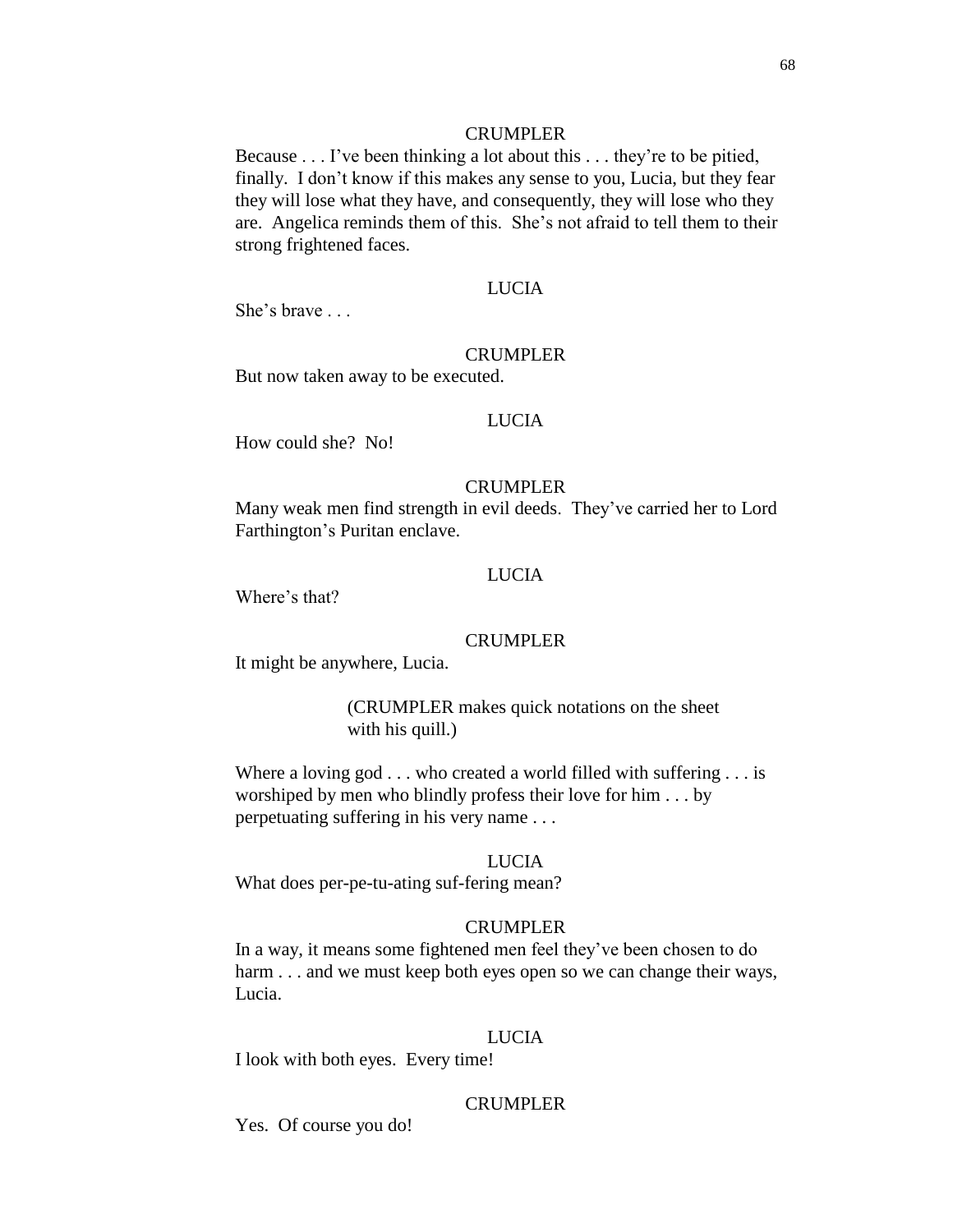69

# LUCIA

Then what? What about Mother?

# **CRUMPLER**

Well, Angelica must find a way to escape so that she can reunite with woeful Blythebury!

### LUCIA

But how?

### CRUMPLER

Well, I haven't actually written that part yet . . .

# LUCIA

 $Oh \ldots$ 

#### CRUMPLER

Maybe I'll write some today.

## LUCIA

Yes.

## CRUMPLER

There are things, parts of the story, I need to work out, Lucia.

(LUCIA screams.

She sees PODGE standing behind CRUMPLER.

PODGE has crept into the room unseen.)

### PODGE

Hello!

# **CRUMPLER**

Podge! How dare you!

# PODGE

Am I interrupting?

## CRUMPLER

You don't enter a man's home—

# PODGE

My apologies.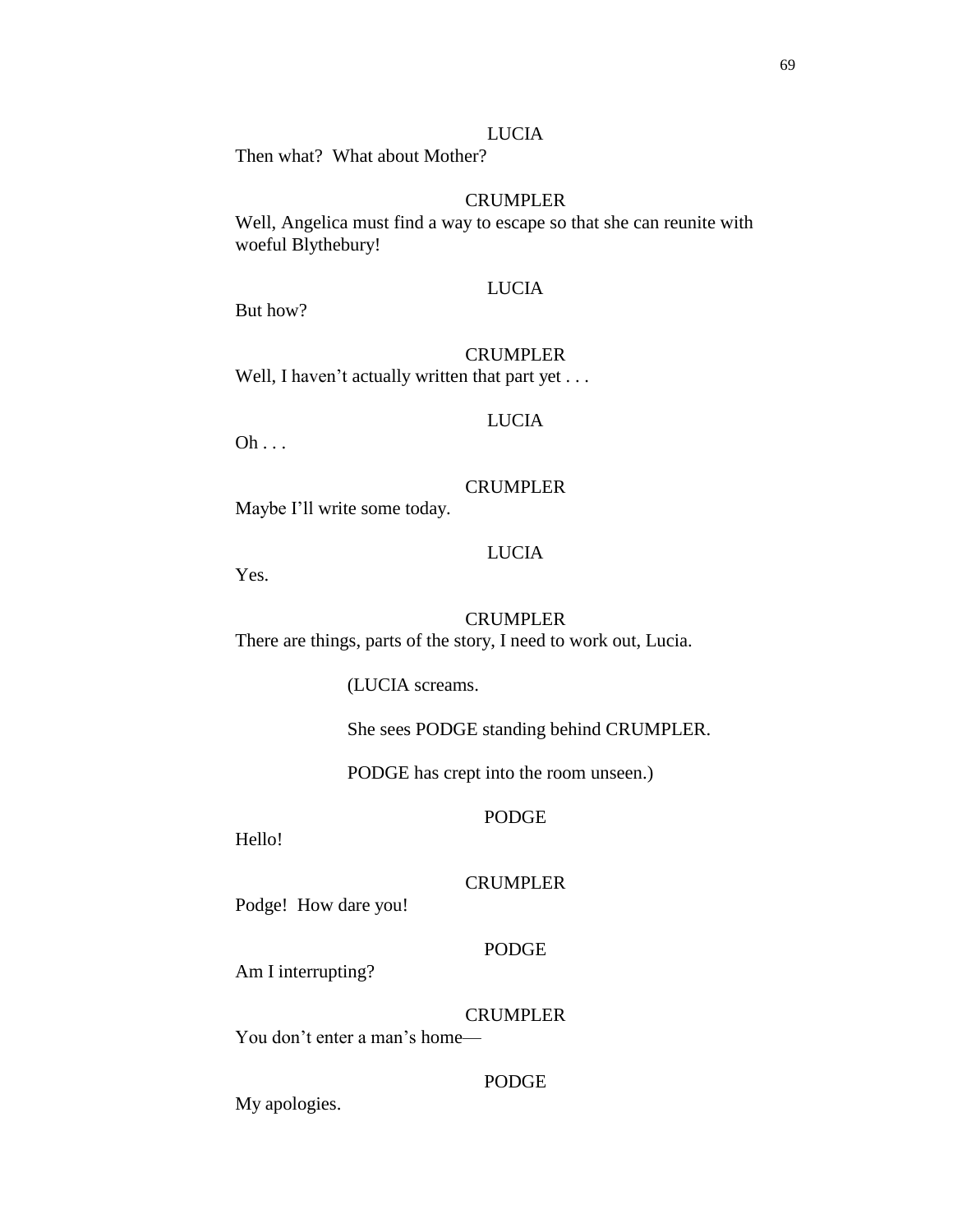## CRUMPLER

— without his beckoning!

(CRUMPLER quickly gathers up all the pages of his manuscript.

He puts them in a small wooden chest .)

## CRUMPLER

What business have you here?

#### PODGE

Your business.

# CRUMPLER

My business?

# PODGE

Yes, Mr. Crumpler.

## CRUMPLER

I've told you, I'm Edward—

# PODGE

Blythebury. Yes, I know. I've heard that tale. But I would think there's not another man in this vast Virginia colony who can recall having heard of this dull Blythebury fellow. Now, Alexander Crumpler, that might be an altogether different inquiry.

#### CRUMPLER

What do you want with me?

#### PODGE

To help you.

### CRUMPLER

Help me?

# PODGE

Alexander . . . we've kept remarkably quiet . . . and quietly unremarkable. Haven't we? Don't you think so, Lucia?

# CRUMPLER

Podge . . .

# LUCIA

 $I \ldots I$  don't know  $\ldots$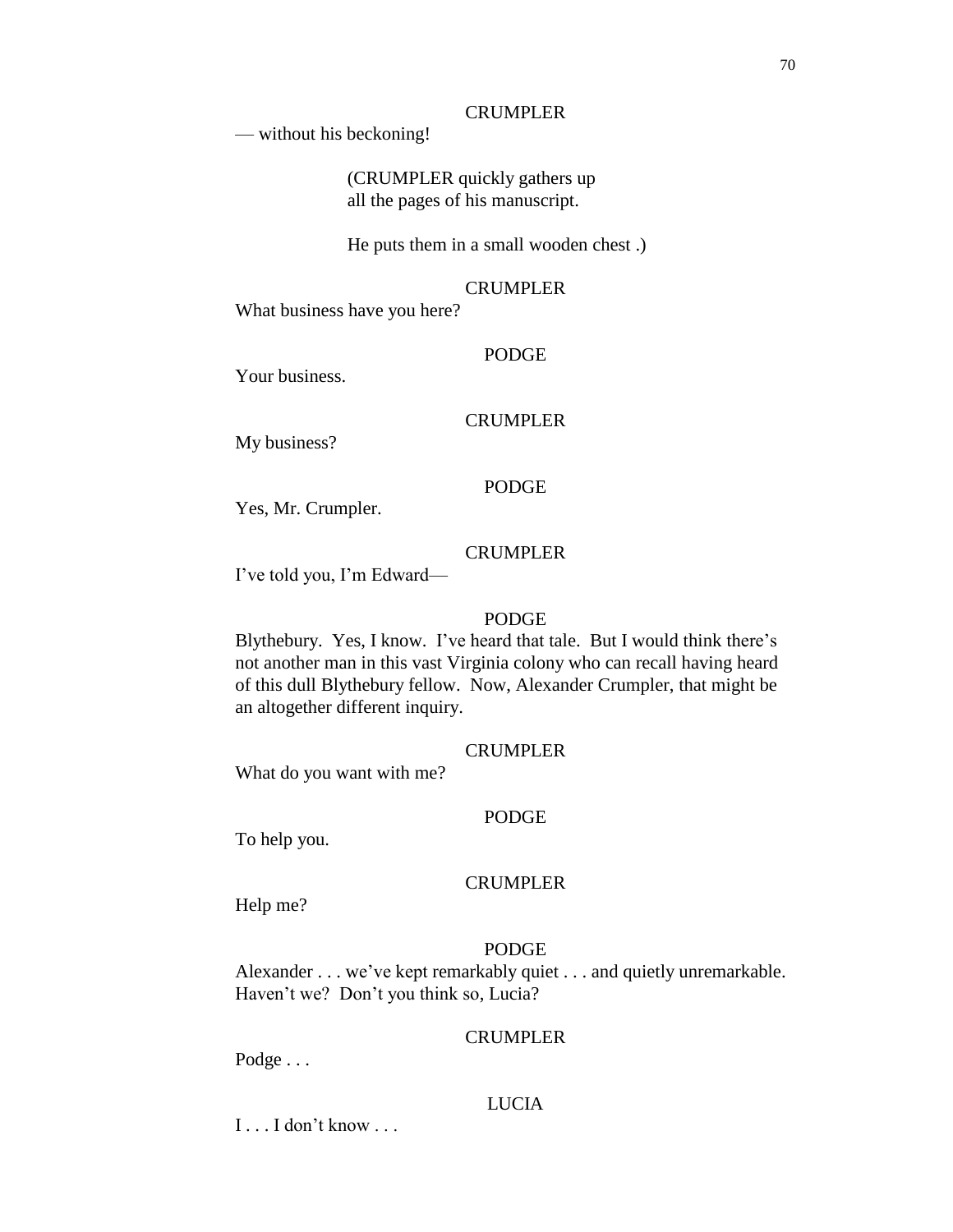#### (She turns away from him.)

# PODGE

(To LUCIA) You look lovely today.

#### CRUMPLER

Podge—

## (LUCIA runs behind CRUMPLER.)

# PODGE

We've been forgotten. To our farming. Tending to our tiny, private affairs, up here on our little sandy plots of earth. Though each time I pass by, I can't help but notice that your fields over here, across the creek they appear considerably less rocky and sandy than mine . . .

#### CRUMPLER

How do you propose to help me?

#### PODGE

A partnership. We bind together our fields.

#### CRUMPLER

Why would I want to do that?

PODGE Because I hear the hangman approaching. Swiftly.

### LUCIA

Father?

# CRUMPLER

Lucia, go outside. I must speak to Mr. Podge alone.

#### LUCIA

Father—

#### CRUMPLER

Outside, Lucia! Outside!

(LUCIA runs outside crying.)

### PODGE

I am not your hangman, Alexander, no . . . I rode down to the harbor two days ago to bring back some tea, some ale and whatnot. But instead, I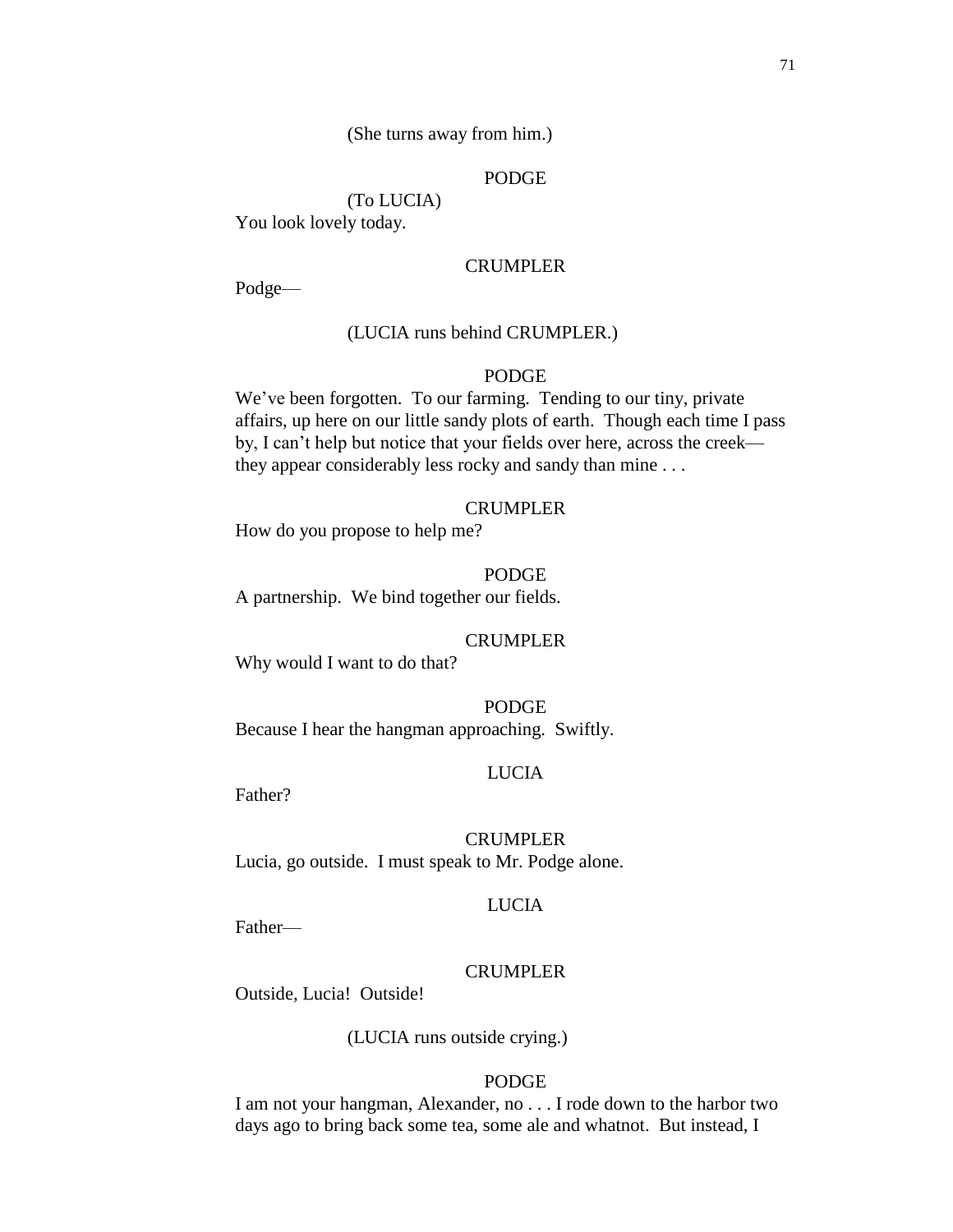#### CRUMPLER

What do you suggest?

## PODGE

Have I told you about Mrs. Podge?

## CRUMPLER

Have you sent for her?

## PODGE

No. I'm afraid Mrs. Podge won't be making the journey. She's dead.

## CRUMPLER

Oh.

## PODGE

Eleven years, four months and twenty-three days ago.

## CRUMPLER

I'm sorry.

## PODGE So am I. I mean that sincerely, Alexander. Deeply.

## CRUMPLER

I trust that you do.

## PODGE

I'm a man who is in the disposition, as it were . . . I'm going to market . . . I'm looking for a new Mrs. Podge . . .

## CRUMPLER

 $No \ldots no \ldots$ 

## PODGE

Too many nights endured alone have their own private terrors, Alexander. No more feverish trips . . . down to the perfumed lanes of dark harbors . . .

## CRUMPLER

Podge—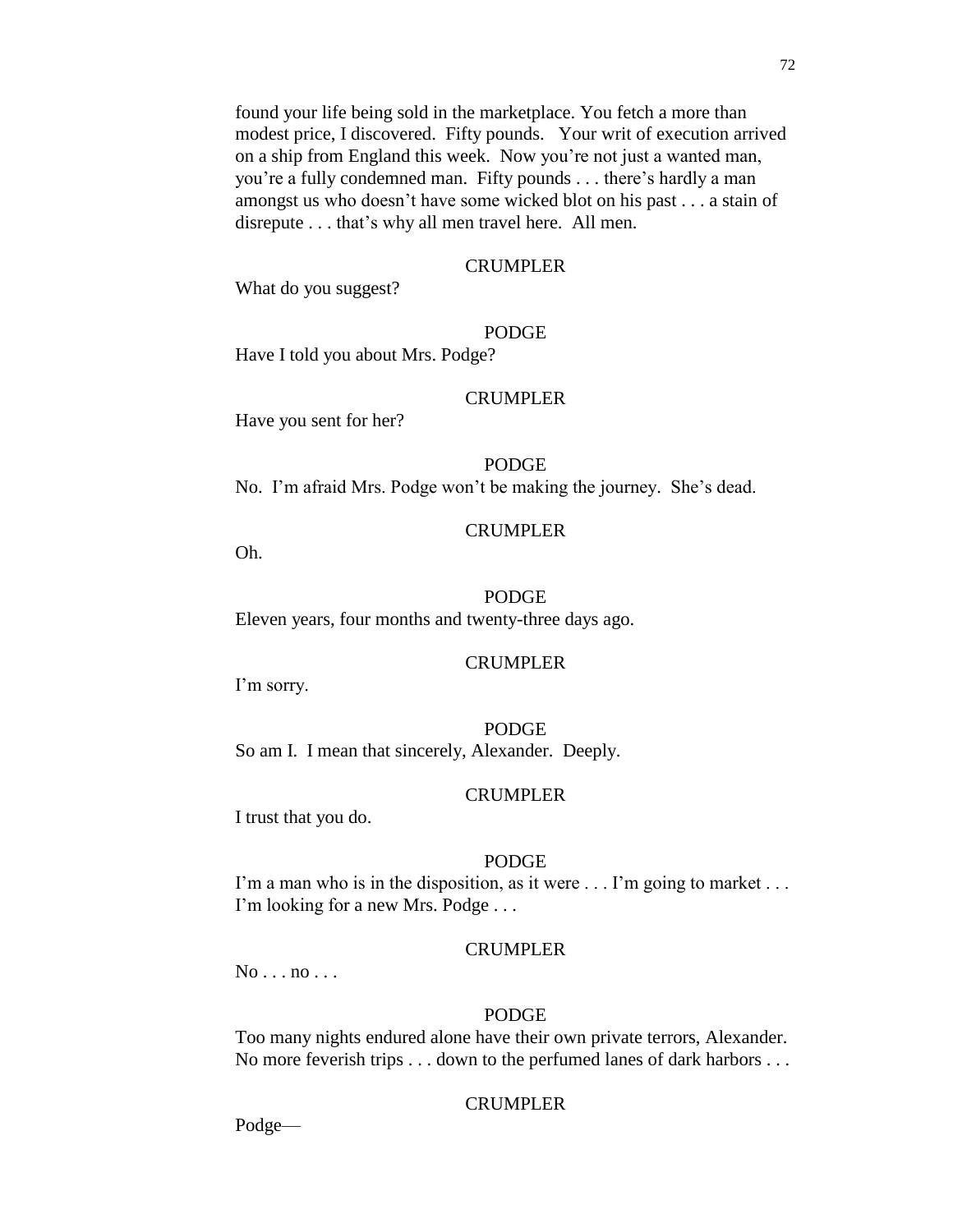#### PODGE

I am of the sort of men who requires a new Mrs. Podge to take proper care of—

## CRUMPLER

Not Lucia . . .

# PODGE

Which has brought me to a problem of . . . procurement. Having little property and less money—

## CRUMPLER

She's too young.

#### PODGE

Yes.

#### CRUMPLER

She's barely fifteen . . . and she's . . .

# PODGE

I can protect her, Alexander. I shall be quite good to her.

# CRUMPLER

She's simple . . . she has the mind of a child . . .

## PODGE

You have my word.

#### CRUMPLER

Just a child! She doesn't understand things . . .

#### PODGE

It's an excellent match.

#### CRUMPLER

Mr. Podge—

PODGE Fifty pounds would procure me another woman.

(Pause)

#### CRUMPLER

You . . . you are a sad, heartless man.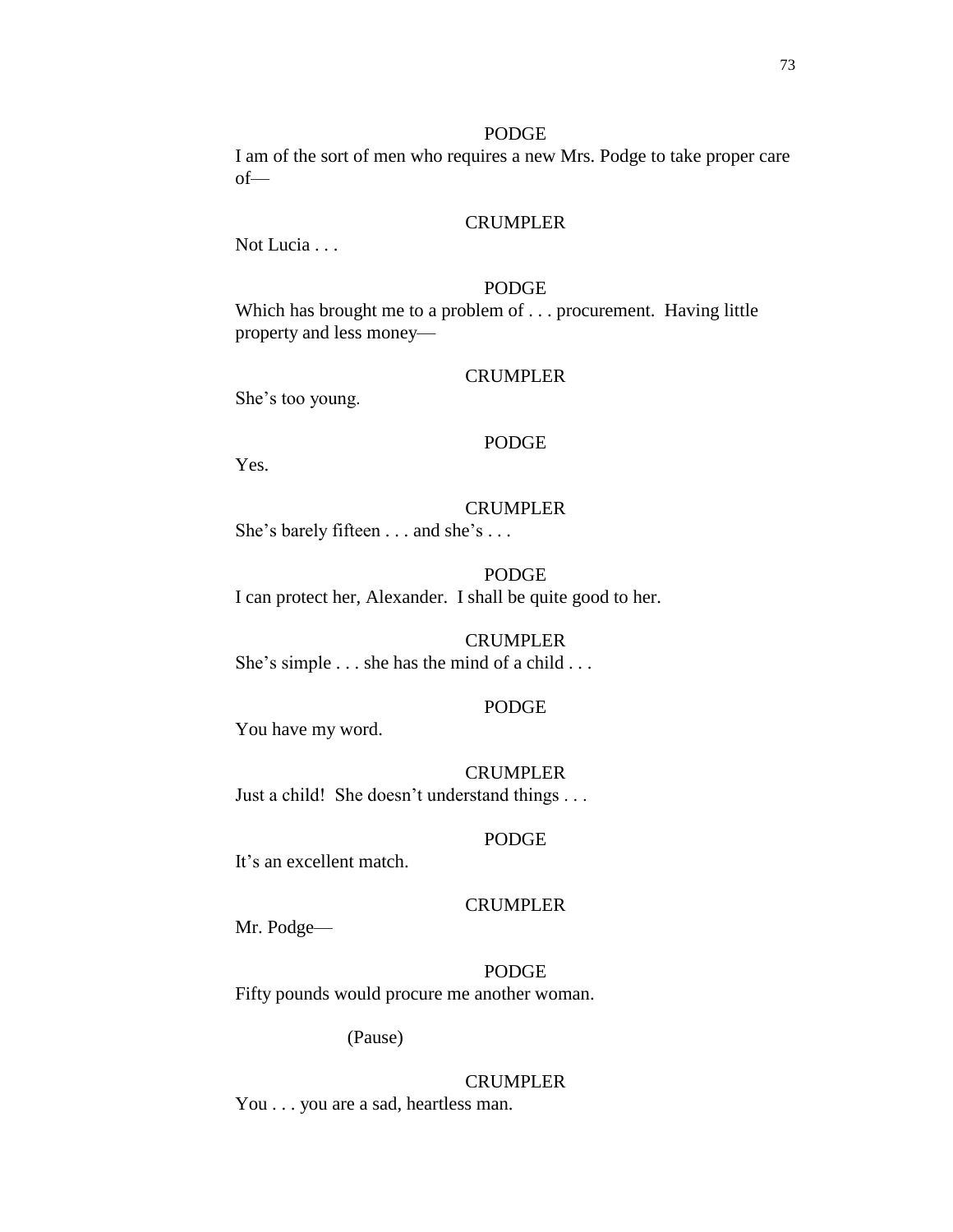74

## PODGE

But are you a practical man? Or a sad, heartless dreamer?

## CRUMPLER

Not Lucia.

## PODGE

I respect a practical man! What's bottled up in our heads is worthless. But what we grasp with our hands . . . hold carefully in our own hands, Alexander . . . shall we have a partnership? I leave the choice to you. I will be waiting for your answer.

(PODGE goes out.

CRUMPLER stands still for a moment then calls out.)

## CRUMPLER

Lucia! Lucia!

## (LUCIA runs in.)

#### LUCIA

He's gone, father!

#### CRUMPLER

Good.

## LUCIA

I hate him, father! I hate him!

## **CRUMPLER**

Hush now, hush . . .

#### LUCIA

What  $\ldots$  was he  $-$ ?

## CRUMPLER

Nothing . . . business . . . he likes to talk . . . you shouldn't be worried about him.

#### LUCIA

Are you going to die?

## CRUMPLER

No, no—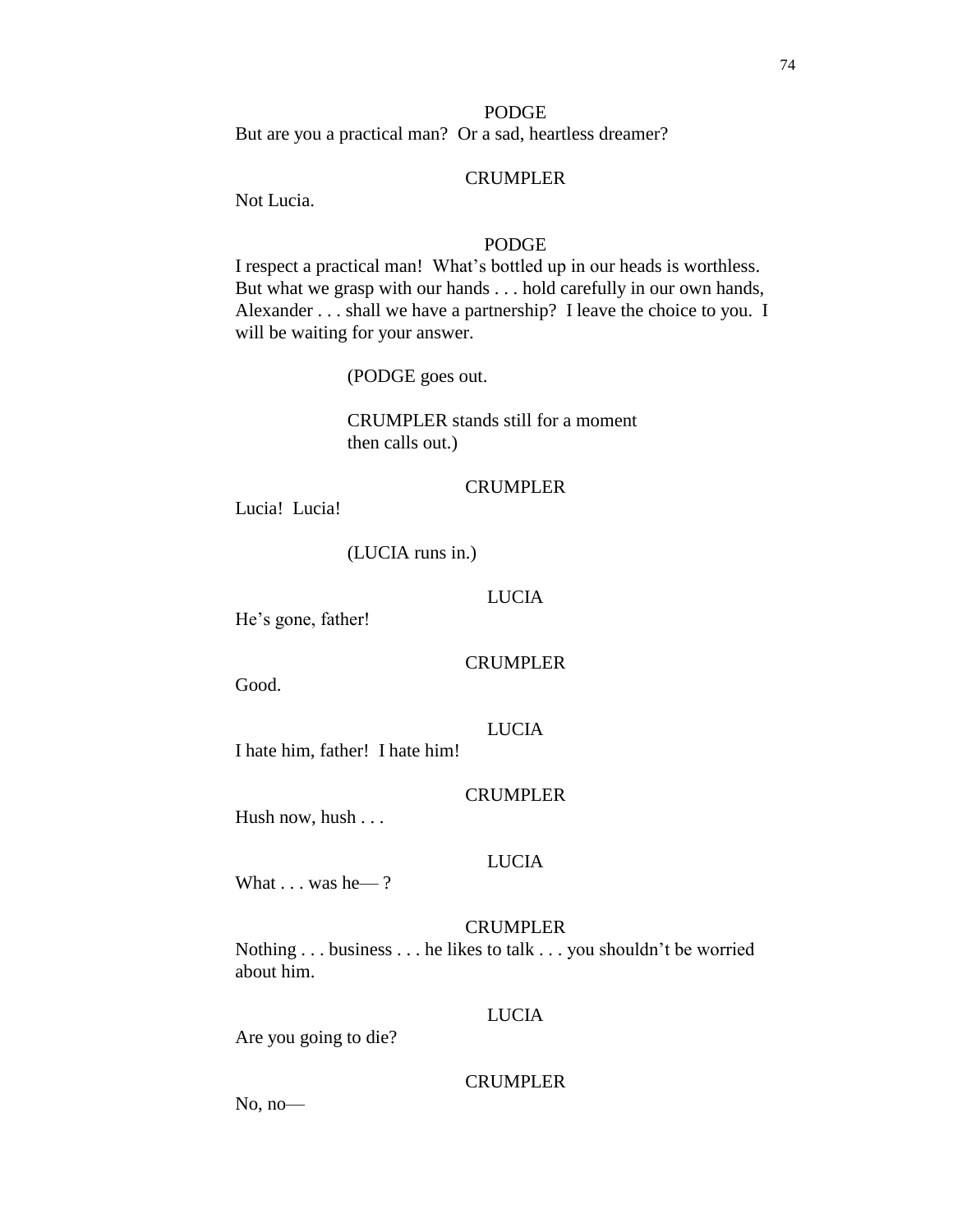## LUCIA

Are you?

## CRUMPLER

Of course not. How could I?

## LUCIA

I don't want you to die . . . like mother . . .

(He hugs her.)

## CRUMPLER

And I shall try not to, Lucia. For as long as I can. I promise you that.

#### LUCIA

Good . . .

(CRUMPLER goes to the wooden chest where he put his manuscript. He brings it to LUCIA.)

#### CRUMPLER

Now Lucia, I need you to listen to me. I'm thinking we may have to go away.

## LUCIA

Where?

## CRUMPLER

I don't know. We may not have to go at all. Men may come searching for me. And if we have to go away quickly for a short while, we ought to hide this chest. It contains my play about your mother. I shouldn't carry it with me. We should carry as little as possible. Where shall we hide it? I don't know . . . I think we should bury it. For safekeeping till we come back. Could you help me dig a hole? Please?

#### LUCIA

Yes—

## CRUMPLER

Just a few feet down— not nearly as deep as when we dug the well—

## LUCIA

I can dig! I'll help you!

## CRUMPLER

Good . . . good . . .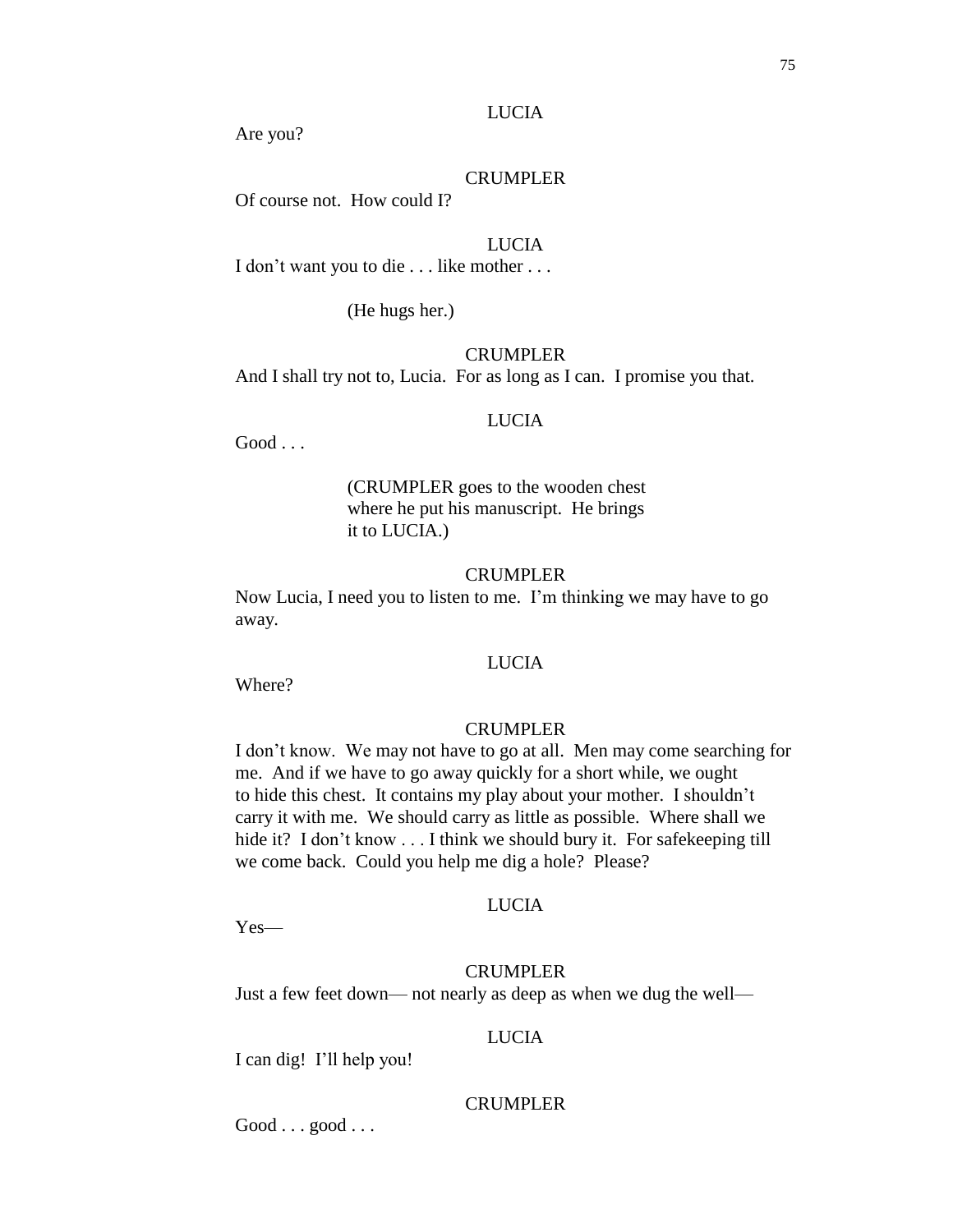I need to finish writing it first. It's important to me to keep your mother alive.

## LUCIA

Yes.

## CRUMPLER

Not her name. Or her face . . . but the essence, the spirit of her . . . she gave hope, Lucia . . . to each dead and tortured soul she smiled upon . . . especially me . . .

## LUCIA

And me . . .

## CRUMPLER

I am a better man. I was shameful . . . she inspired me toward worthier dreams . . . to compose my dreams to paper for others to see. As she would want me to do.

## LUCIA

I remember that smile . . .

## CRUMPLER

There's so much that's relentlessly dark and cruel, Lucia . . . your mother ... Nessa, my Angelica ... she was radiant ... a tiny, constant star ...

#### LUCIA

Angels don't die . . .

#### CRUMPLER

I didn't have the deeds or the words to save her as she deserved . . . I had no courage . . . what I couldn't do then . . . I think I might know now what she would want me to say . . .

# LUCIA

I want to save her too . . .

#### CRUMPLER

I see her in your face . . . your eyes . . .

#### LUCIA

She said I was her favorite angel.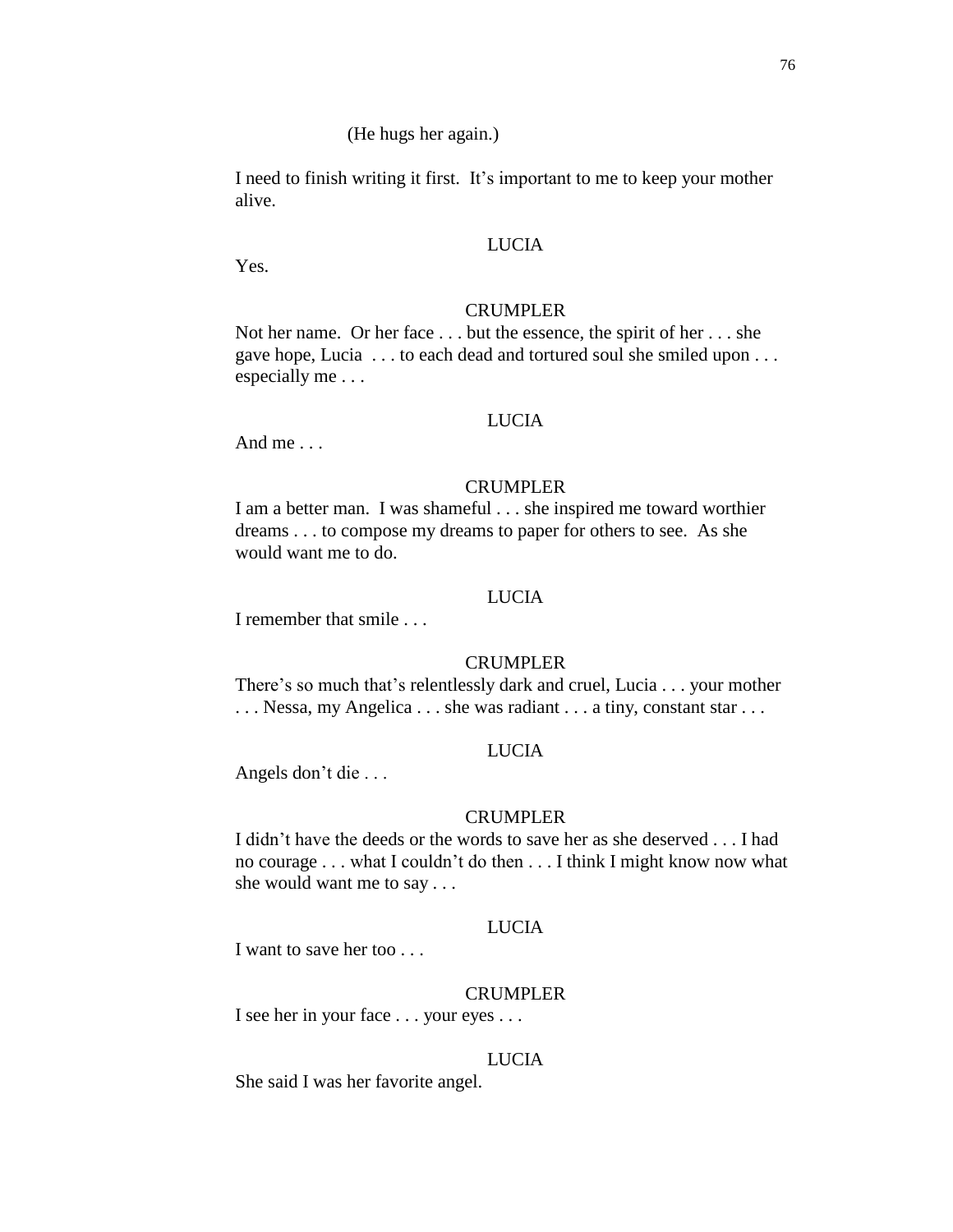(LUCIA hugs him.)

# LUCIA

I love you, father . . .

## CRUMPLER

And I do love you so, Lucia . . .

## LUCIA

Finish her story . . .

## CRUMPLER

Yes, yes . . . how do you suppose we should conclude her travails?

LUCIA I don't know . . . I don't know . . . we'll think of something . . .

## **END OF SCENE**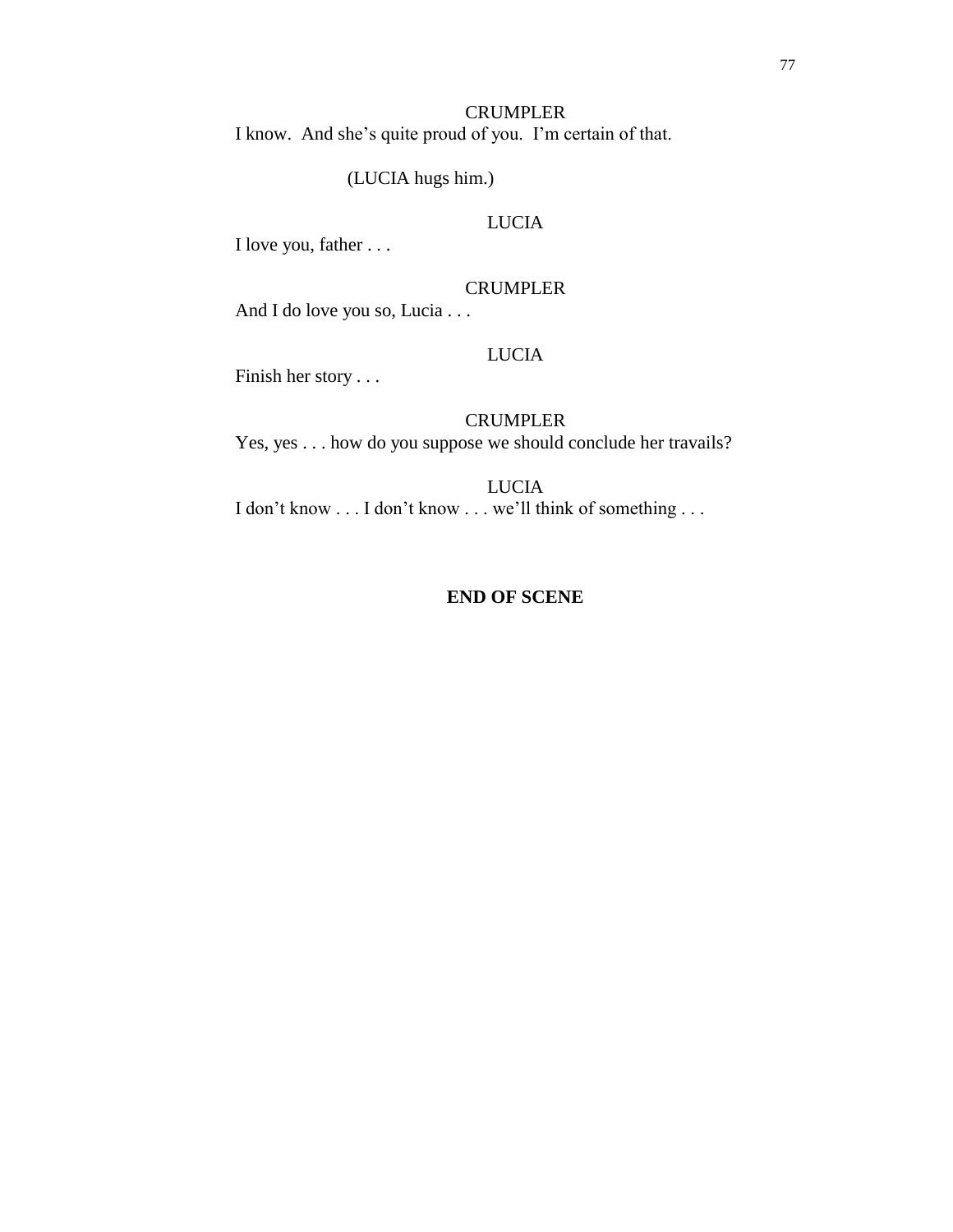## **SCENE TEN: INSIDE VINCENT'S HOUSE.**

GABRIELLE and EMMA are rummaging through old boxes of photographs.

VINCENT holds an old photo and is looking it over.

MATTHEW slouches uncomfortably in a chair off to the side by himself. He drinks a beer.

#### EMMA

*The hangman often spies the tree . . . a crooked oak snakes toward the sea . . . the sea nymph keeps the cur away . . . for Crumpler shall return some day . . .*

#### **GABRIELLE**

Crooked oak . . .

#### VINCENT

(Looks at the photo) This one's a fake. And a poor fake at that.

#### EMMA

You're definitely on to something . . .

#### GABRIELLE

I've looked through these old pictures lots and lots of times since I was a girl . . . it's fun to see other people, other times . . . to really imagine what it was like once . . . I know it's in here somewhere . . .

## VINCENT

That's Marcie's father, I suppose. But he never looked like that. Never wore a thick wool suit like that. Never.

## EMMA

A crooked oak tree . . .

## VINCENT

And her old man never wore a phony bowler like that. He never wore a hat at all. That head of his was perfectly square. With corners. A big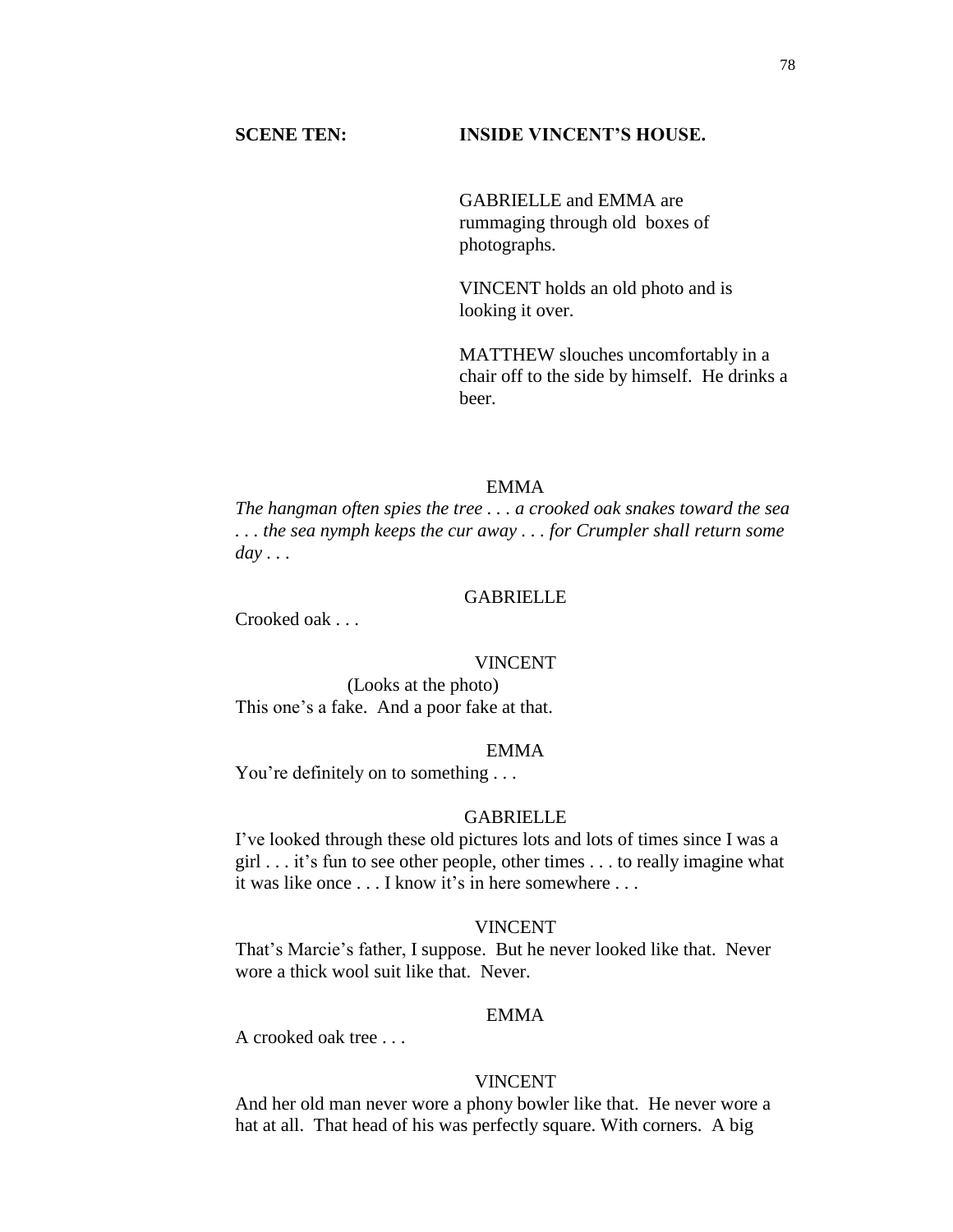fat cube of a head. It would've been a waste of time to try to fit a round hat on square head like his. This ain't a real photo. I'd swear to it.

## GABRIELLE

These are from Grandma Blythebury's things up in the attic ...

(VINCENT tries to look through a box, getting in GABRIELLE'S way.)

## VINCENT

I don't remember any of these . . .

## GABRIELLE

Move! Let me find it!

## (VINCENT steps away.)

#### VINCENT

Your Grandma Blythebury went insane. She put ketchup on ice cream.

#### GABRIELLE

Dad . . .

## VINCENT

Not just vanilla. Chocolate too.

GABRIELLE Why don't you go on to bed? You're tired.

#### VINCENT

I'm not tired.

## GABRIELLE

It's awful late.

## MATTHEW

# (Loudly)

No kidding!

(They all stop and look at MATTHEW for a moment, then ignore him.)

# EMMA

Probably a very big tree . . .

## VINCENT

These pictures are fakes . . .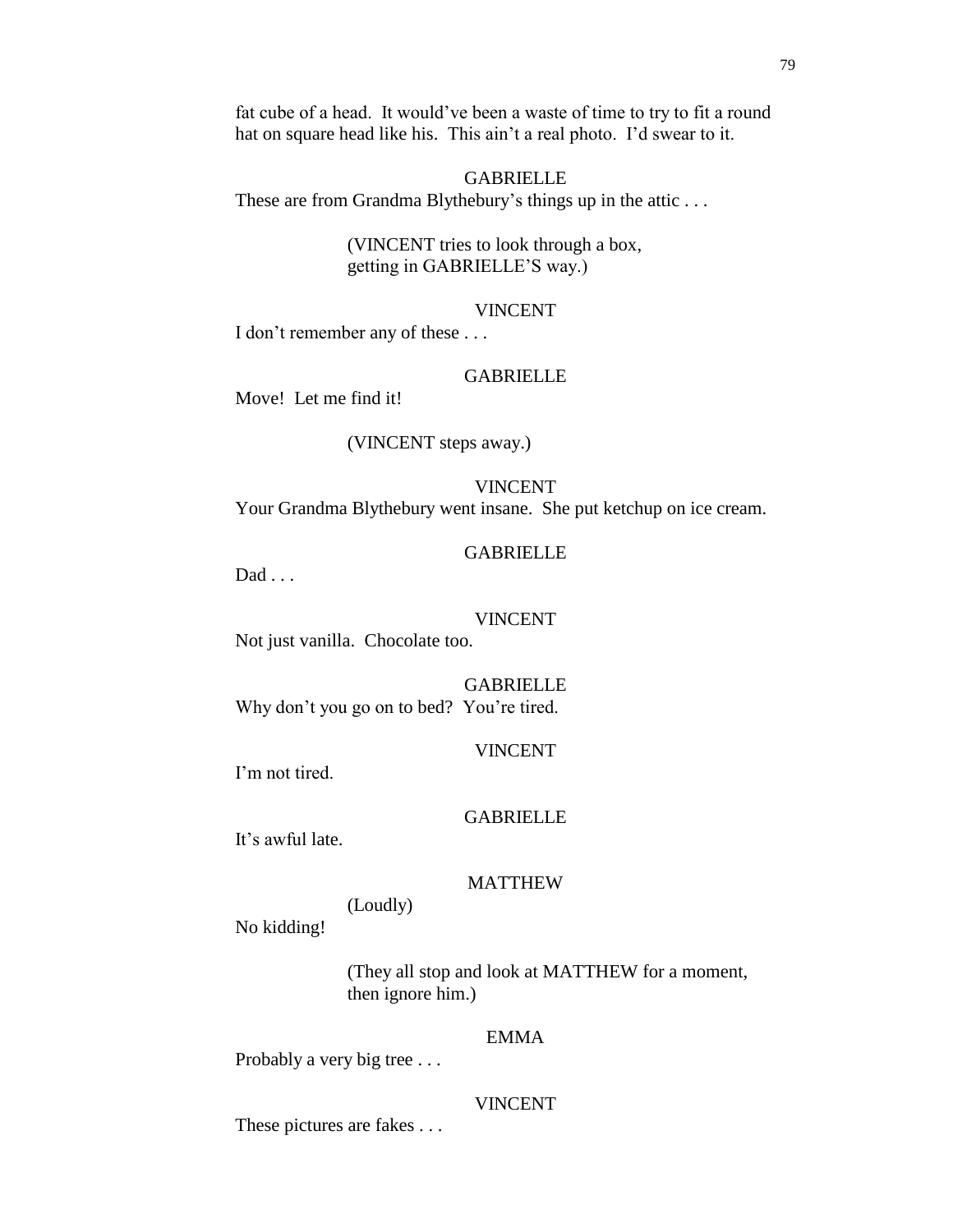(VINCENT gets in the way again.)

## GABRIELLE

Go to bed, Dad.

#### EMMA

*A crooked oak snakes toward the sea* . . . !

## VINCENT

I caught a snake once.

## **GABRIELLE**

Oh, Jesus . . .

#### EMMA

You're sure it was a crooked oak?

## GABRIELLE

It had to be!

## EMMA

Good!

## MATTHEW

(Almost to himself) Oh, that proves everything . . .

## VINCENT

Caught that snake barehanded. Big ol' copperhead.

## **GABRIELLE**

Grandpa Blythebury may have cut it down. It would've been an awful old tree. Maybe dying.

> (VINCENT grabs a picture from a pile GABRIELLE has set aside.)

#### VINCENT

Hey, look at this! I think this one's supposed to be Marcie just out of high school. I remember the flowers all over that dress. Pink rose petals, I'm sure of it. They're only gray petals here. There's nothing of Marcie in that smile . . . it's not her at all . . .

(GABRIELLE holds up an old photo.)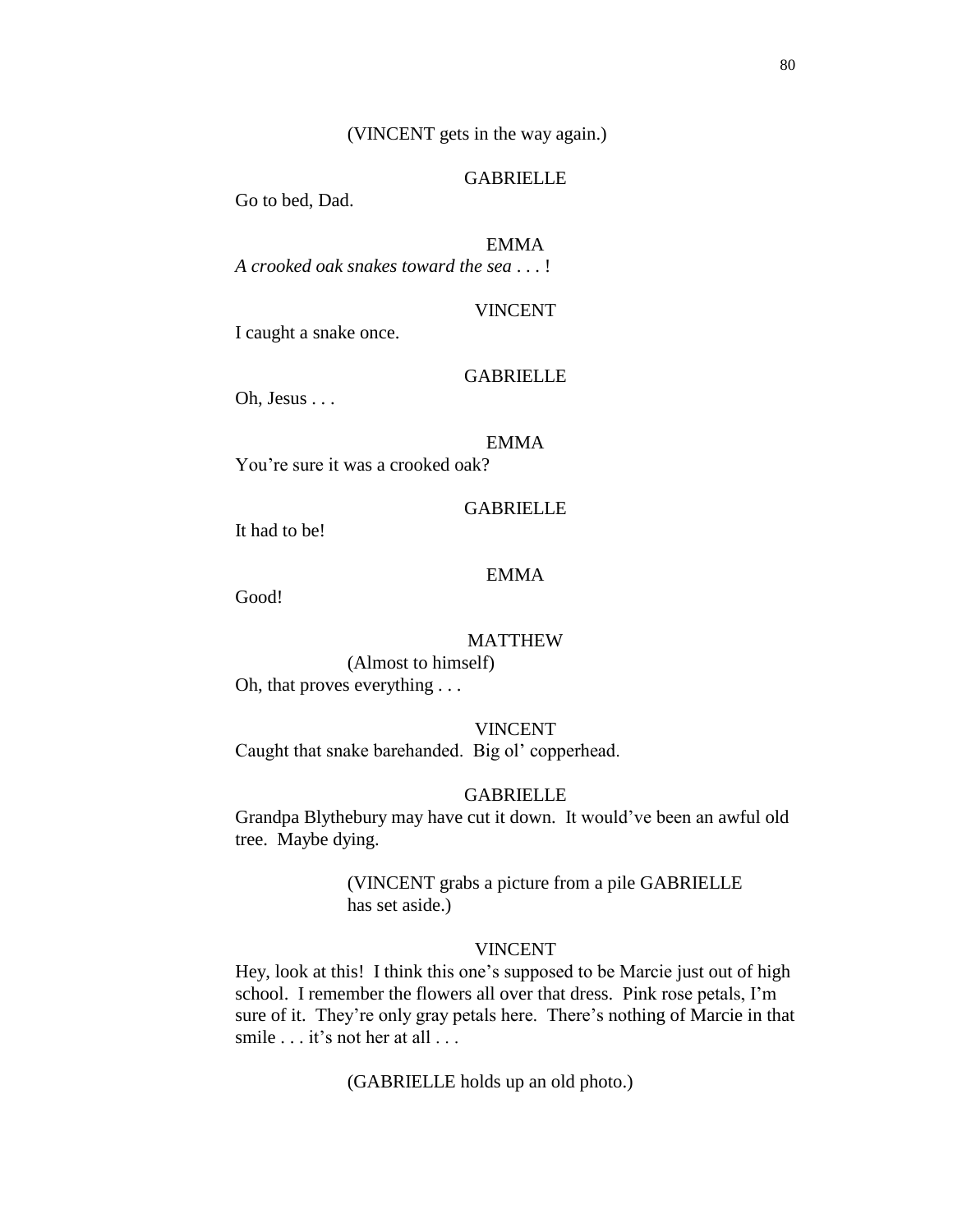## GABRIELLE

I found it! This is it! Look!

## EMMA

Let me see!

(GABRIELLE holds out the photo so the others can see it.)

I think that's an oak . . . isn't it?

## VINCENT

Looks like an oak.

## GABRIELLE

It's an oak! No doubt!

## EMMA

Yes!

## VINCENT

An ugly one. Those branches are twisting around every which way.

## EMMA

That's it!

## GABRIELLE

There on the side . . . must be the old house that was here before this one.

#### EMMA

So where was this oak?

## GABRIELLE

Look . . . on the other side, that's pretty much the same view out toward the bay, like we got in our yard now!

## EMMA

Looks like two bushes . . . or young trees in the background . . .

## GABRIELLE

Pine trees, aren't they? They're still there! Except a hell of a lot taller!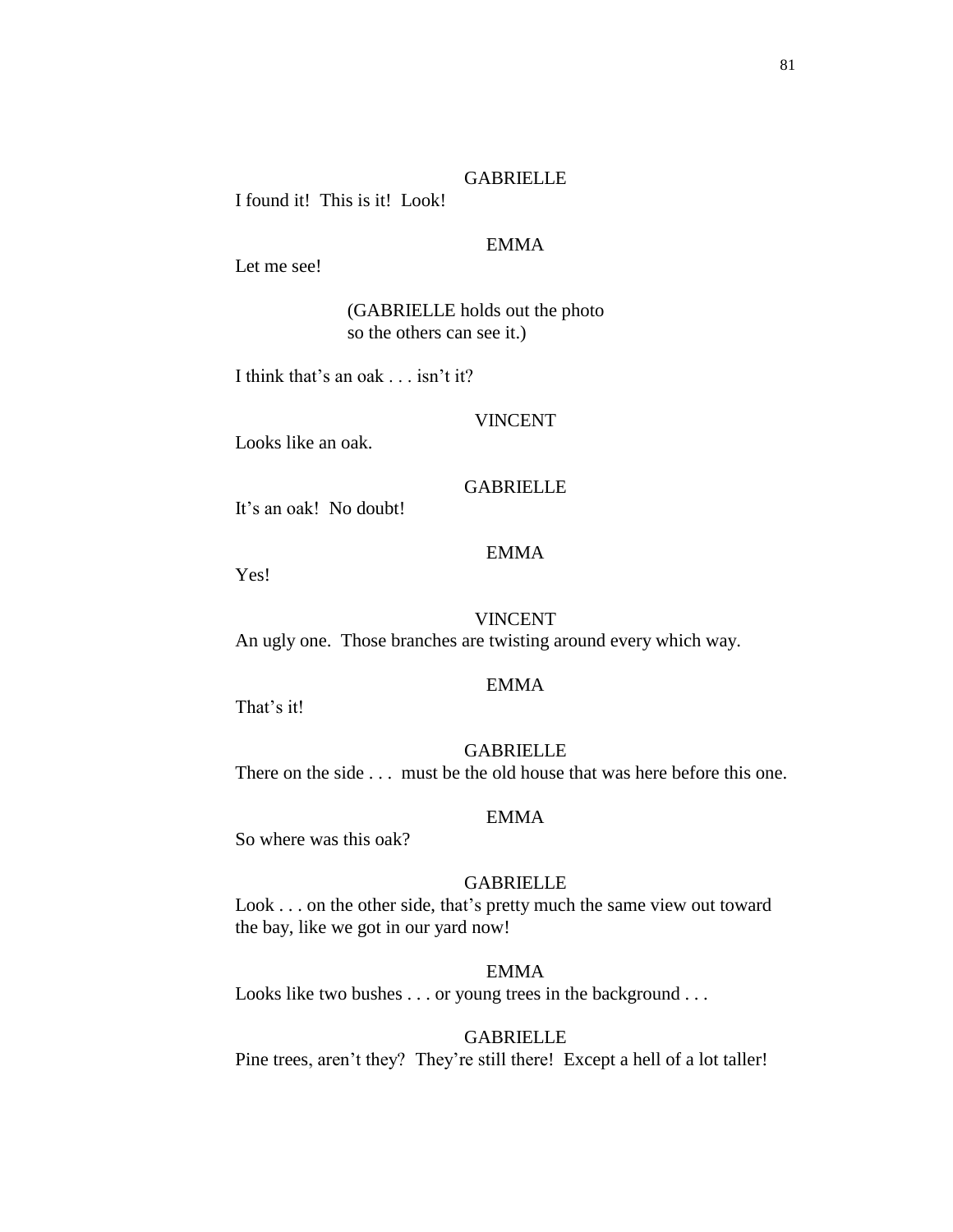## EMMA

So . . . we figure out from the picture where the crooked oak was in relation to those pine trees . . .

## GABRIELLE

Yeah!

## EMMA

And then we can—

## MATTHEW

And then what? And then what, Emma?

#### EMMA

Then, we'll dig—

#### MATTHEW

Dig up this hidden stash of literary treasure? Some old plays from your newly discovered undiscovered Shakespeare?

(EMMA stares at him.)

#### EMMA

Yes.

## MATTHEW

What for?

#### EMMA

Because it's important! To discover his ideas. Hear what he has to say- his inspiration-- let it take us wherever it takes us . . .

#### MATTHEW

(Softly) No. It's not important ...

#### EMMA

It is.

## MATTHEW

You write fiction. You've got your imagination. That's all you need. As for the rest of the world, they don't want any more Alexander Crumpler. Nobody's looking for a new old play. Who wants to read it? Who wants to sit through it? Who wants to even know about it? Nobody's interested. Think about it.

(Pause.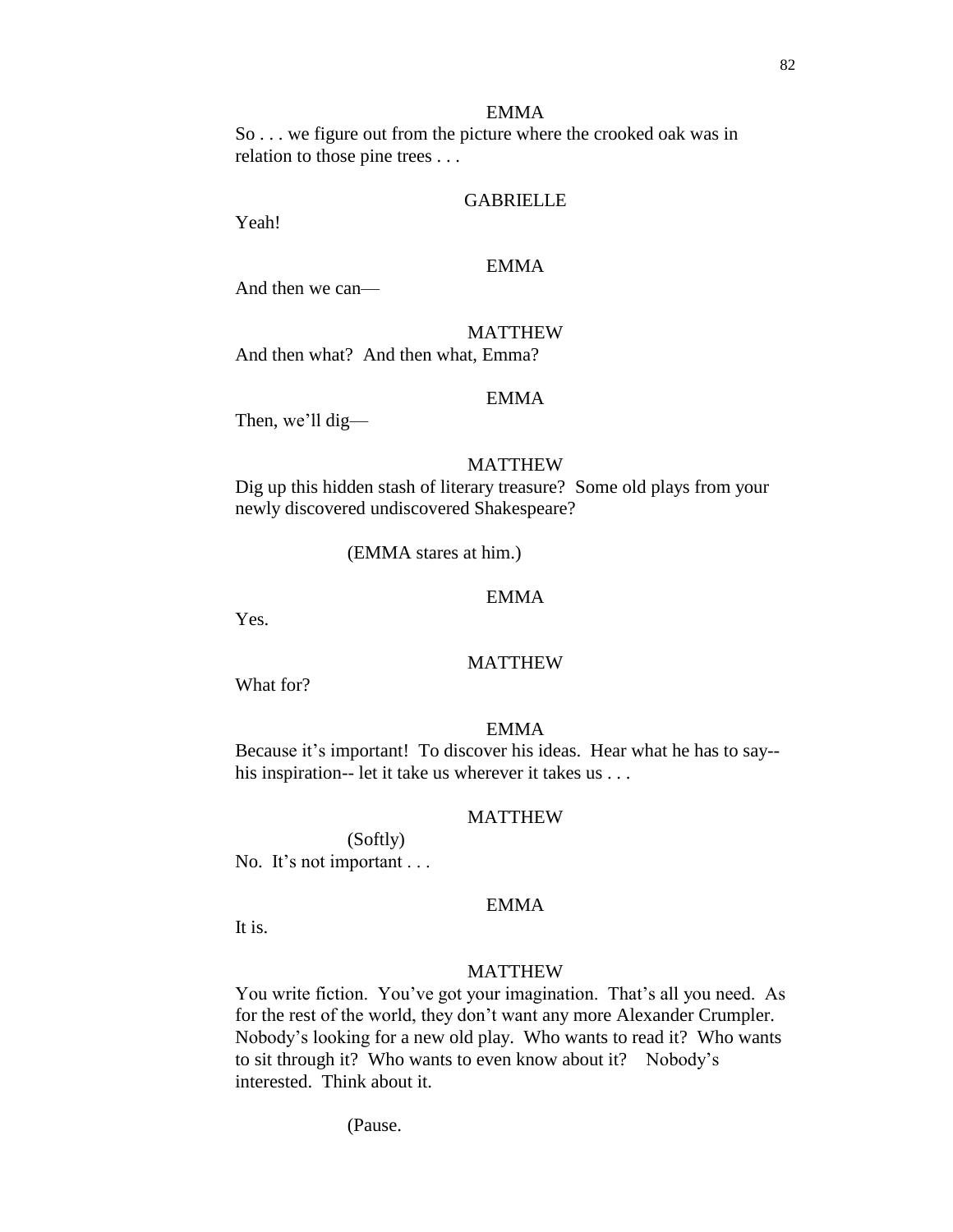## EMMA continues to stare at MATTHEW.)

## EMMA

I . . . I think . . . we should dig first on the east side . . . on the east side of the spot where the trunk of the tree stood! Toward the bay. *The crooked oak snakes toward the sea*. *Toward the sea*! It's a clue!

## VINCENT

Let's go.

# GABRIELLE

Absolutely!

# (GABRIELLE and VINCENT go off.)

## MATTHEW

I don't get it, Emma. I'm trying. I have been all night. I want to believe with you . . . but there's nothing . . . I don't want to see you hurt . . .

(She looks at him for a beat then turns.)

#### EMMA

I'm ready. Let's dig!

(EMMA runs off.)

**END OF SCENE**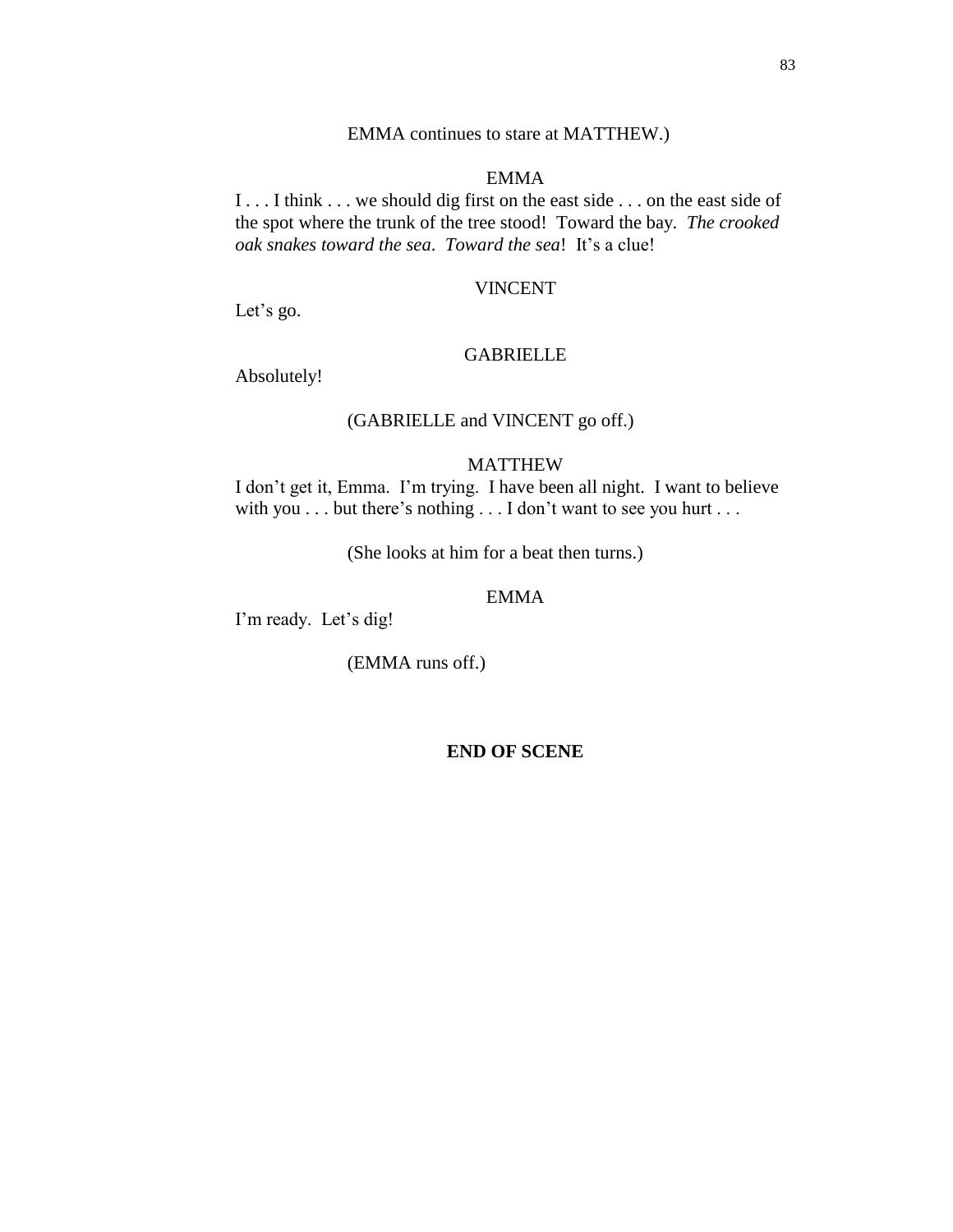# **SCENE ELEVEN: INSIDE CRUMPLER'S CABIN. NOT QUITE YET DAWN.**

A fire burns in the small stove. A candle burns on the table.

Lucia's picture of her mother is tacked to the wall.

CRUMPLER is carefully putting his manuscript pages into the wooden chest.

He is exhausted.

LUCIA is playing with her doll.

# CRUMPLER

You needn't have gotten up so early ...

# LUCIA

Couldn't sleep any more.

# CRUMPLER

Just because I was still up . . . it's not yet dawn . . .

# LUCIA

Not sleepy.

# CRUMPLER

Well . . . this is all of it. I got started last night and I kept writing and writing . . . I think I understand . . . there are still a few tricky places— but whatever its flaws. . . I think I finally have something . . . . it might be music . . .

# LUCIA

Maybe I'll draw again . . .

## CRUMPLER

I'm going to lock it, Lucia.

## LUCIA

Something happy . . .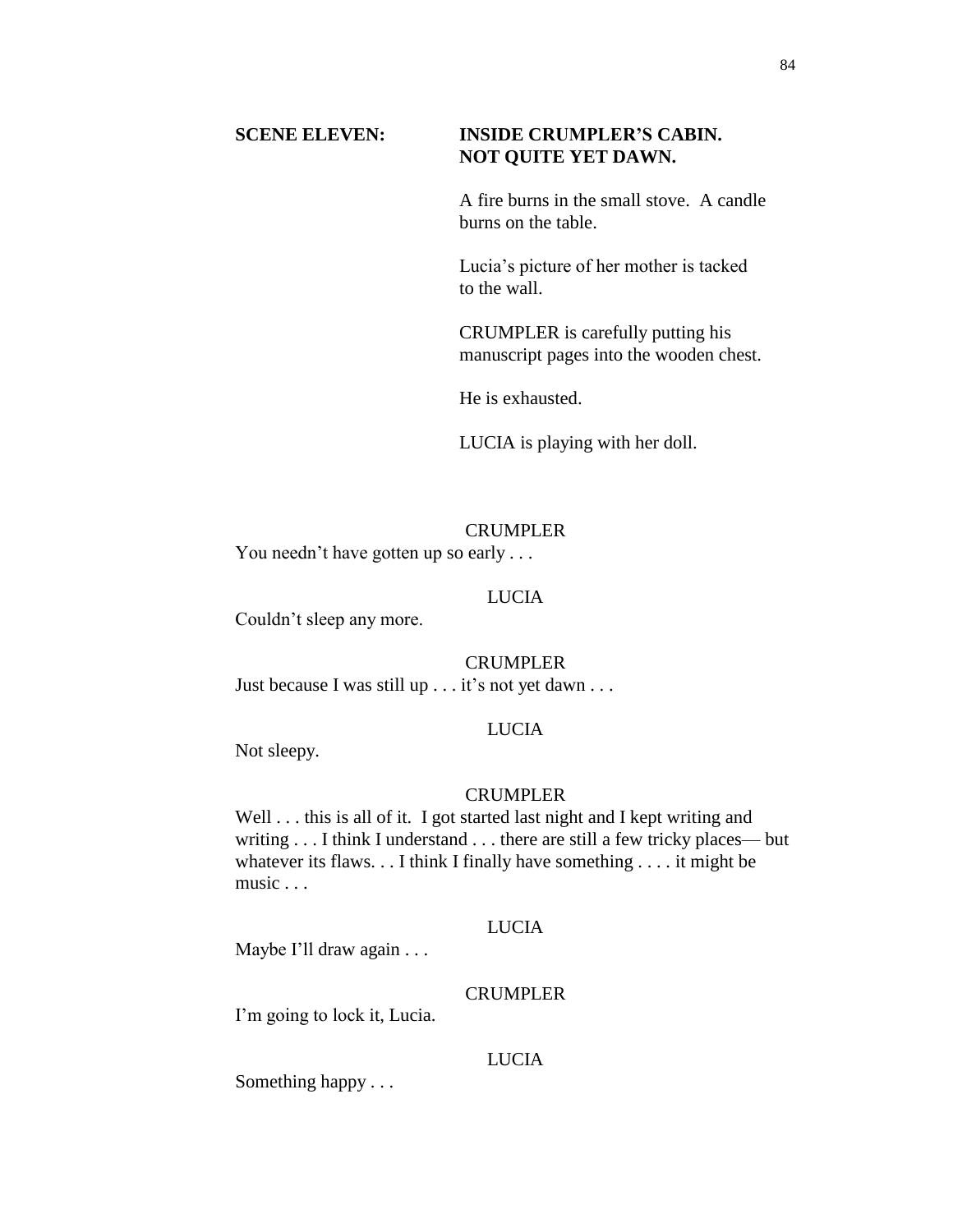LUCIA

There's a key— Lucia?

Huh?

## CRUMPLER

I'm locking it with this key.

# LUCIA

A key. I see it.

#### **CRUMPLER**

I'll just put the key beside it for the time being . . . don't ever mention a word about this to anyone—

## LUCIA

No one.

He whispers to her.)

#### CRUMPLER

We'll bury it.

(She whispers back.)

## LUCIA

Today?

CRUMPLER Why not? Beside your little tree.

## LUCIA

My crooked tree.

## CRUMPLER

 $Yes \dots$ 

## LUCIA

Which side?

# CRUMPLER

Wherever you want . . .

LUCIA Under the branch . . . that looks like a snake . . .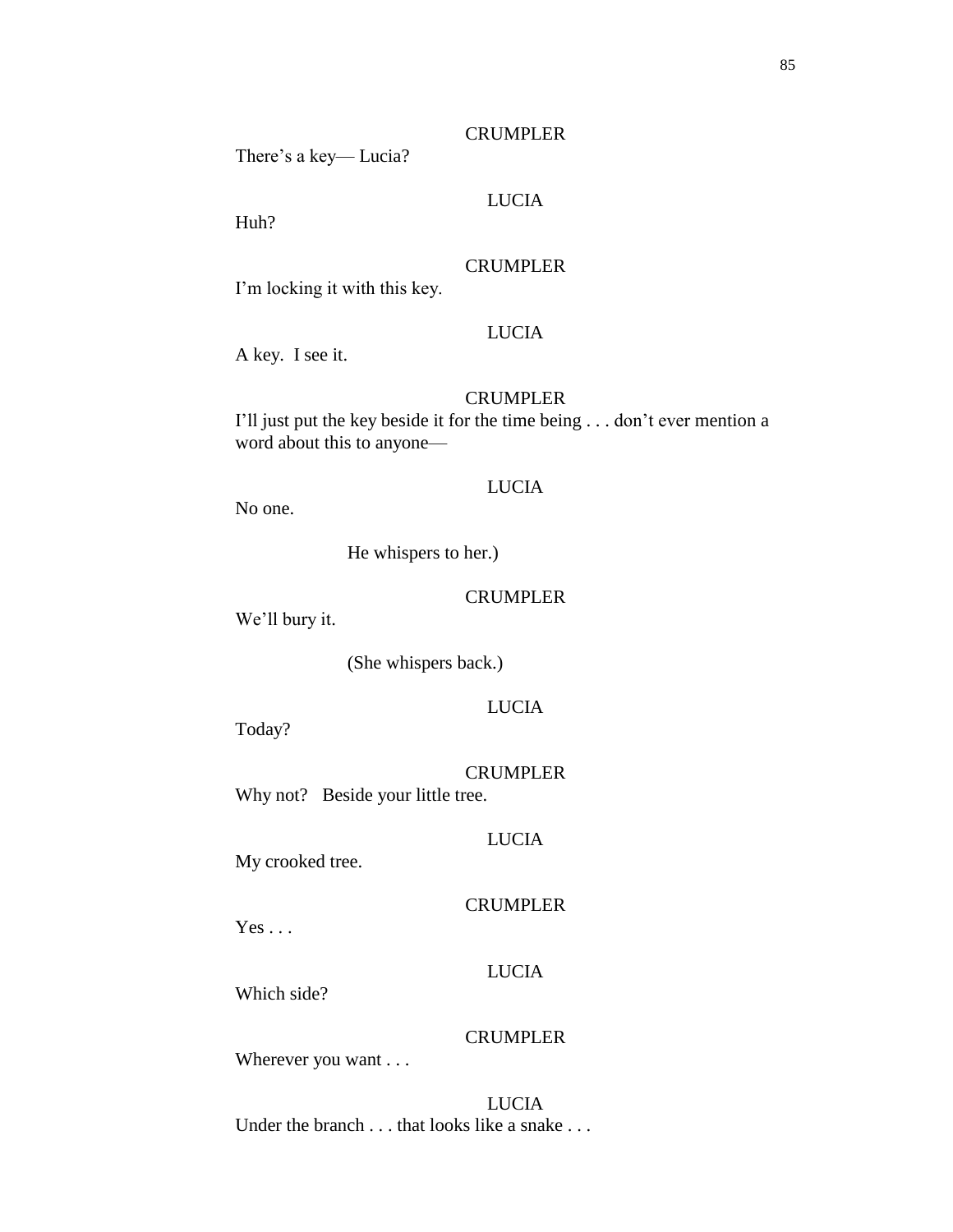#### CRUMPLER

A perfect place . . .

(He sits beside her.)

I'm so tired . . . I wrote and wrote, then wrote it again all night. Didn't stop. I hope it has all the words it needs. It might be beautiful . . . after all these years . . . I think she would approve . . .

LUCIA It must be beautiful! How could it not be?

CRUMPLER

Thank you, Lucia.

## LUCIA

How does it end?

## CRUMPLER

What?

LUCIA Your play? How does it end? Tell me.

(CRUMPLER smiles.)

#### CRUMPLER

Well . . .

## LUCIA

Tell me!

#### CRUMPLER

All those Angelica has aided throughout her travails—wide-eyed Captain Gregorio, Queen Marcella and all the rest— they now return the favor, and help Angelica and Edward at last find each other. There will be a perfect moment, just before they sail away together, when Edward sets eyes once again on his long lost beloved . . . and she sets eyes on him . . .

> (The room is suddenly filled with lantern light.)

PODGE'S VOICE Alexander! Alexander! Are you awake?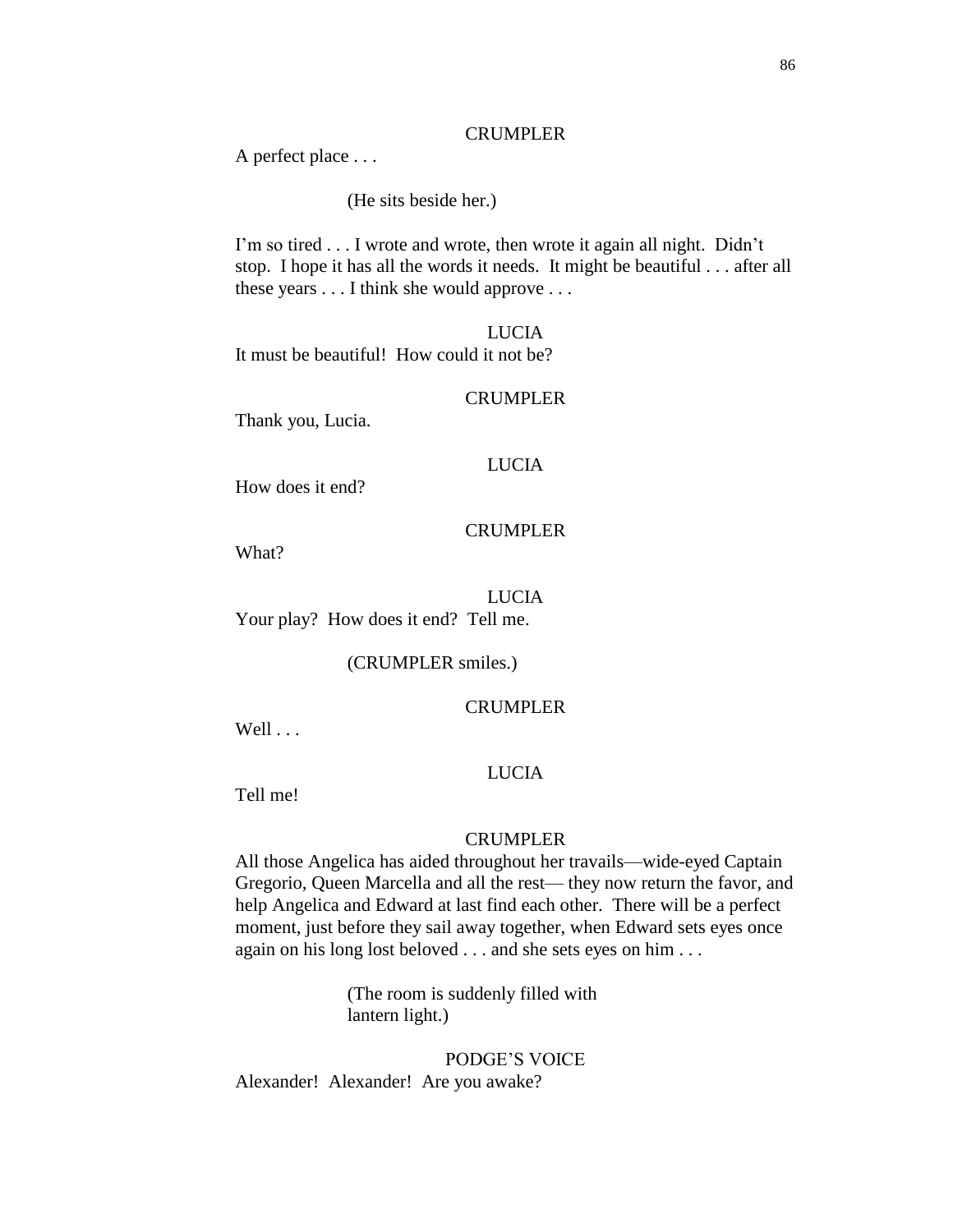## **CRUMPLER**

Podge?

(PODGE appears in the room, holding a lantern in CRUMPLER'S face.

PODGE is out of breath and in a hurry.)

## PODGE

Get up! Get up, Alexander!

# **CRUMPLER**

What—

## PODGE

**CRUMPLER** 

We haven't any time!

Time for what?

## PODGE

Listen to me, Alexander!

## CRUMPLER

My answer is no!

PODGE Yes, of course, of course! I knew you'd remain steadfast—

# CRUMPLER

I will never allow—

## PODGE

I'm not here for Lucia! This is much more urgent! Three soldiers came to my cabin late last night! Inquiring about you.

# **CRUMPLER**

You sent for them!

## PODGE

No! They're searching each farm! But I told them nothing!

## CRUMPLER

Liar!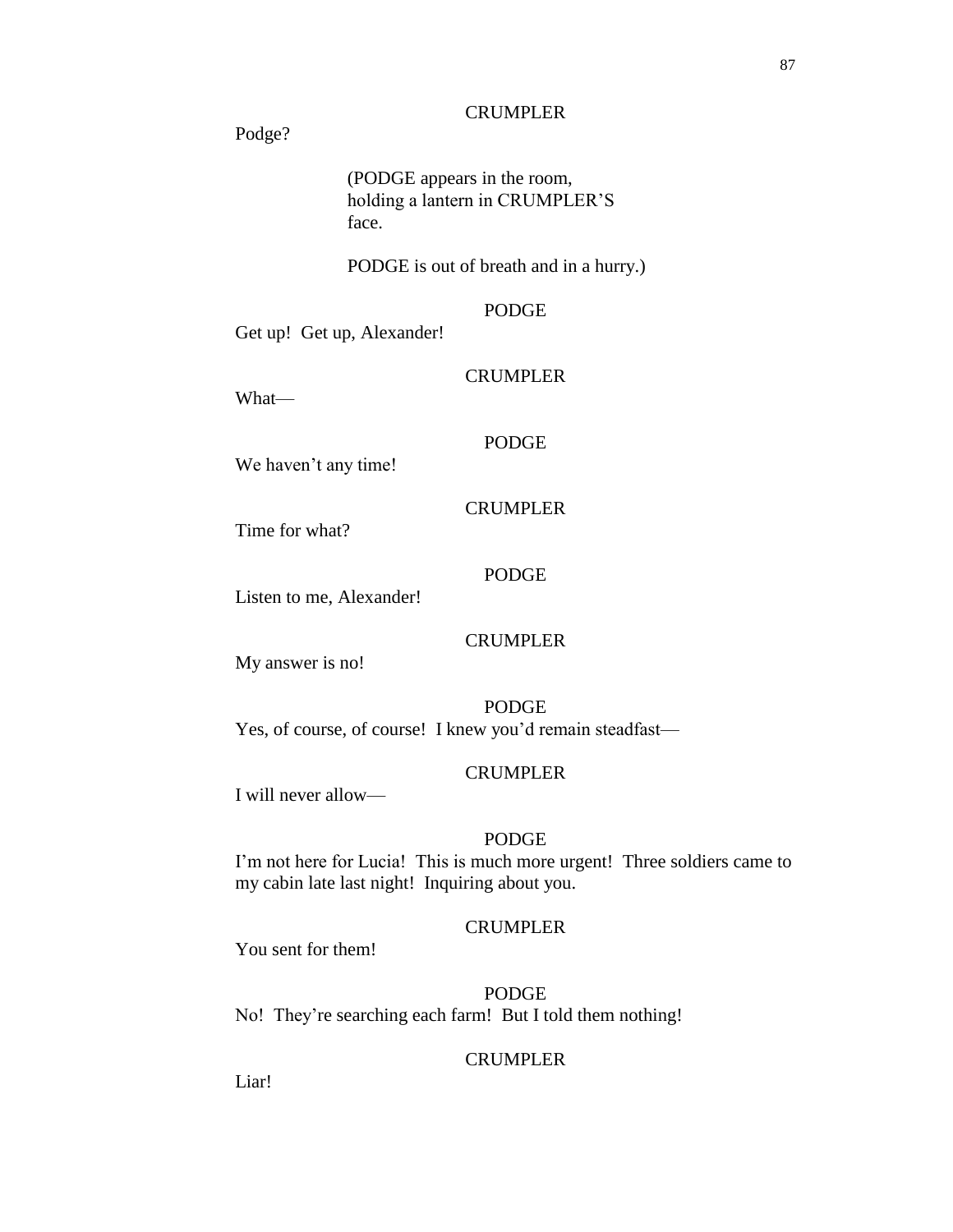## PODGE

Nothing! I held my silence! These men, Alexander . . . (He stops and catches his breath.)

These men were most unpleasant but tired. So I gave them quarter. And some ale to pickle their troubles. That's all! They were asleep just now when I rode over here. But they may have heard me. I don't know . . .

#### CRUMPLER

Bastard—

## PODGE

No! I knew nothing about them! Listen to me, please . . . take my horse. It's outside.

#### CRUMPLER

Your horse?

## PODGE

It's my mare with the bad front foot. Not as strong as my other. But she's healthy enough. She'll still get you well away if you don't ride her hard and you leave soon, Alexander. Ride west and wait for me. I'm traveling with you.

#### CRUMPLER

Why?

#### PODGE

There were several official papers to be read in these soldiers' satchels whilst they slept. I have a ghost of a past as well that lurks two steps behind me. I commiserate . . .

(PODGE tosses a small parcel to him.)

#### PODGE

Just in the event . . . that's nearly two pounds. I haven't any more to spare you.

## CRUMPLER

I don't understand

## PODGE

You may need that. Go to the Rappahannock, Alexander. But don't follow the creek there. You might be seen fleeing out in the open. Take the path down from here through the woods. Head west and make your way to the Rappahannock. Tonight, after dark, I'll bring Lucia in my wagon.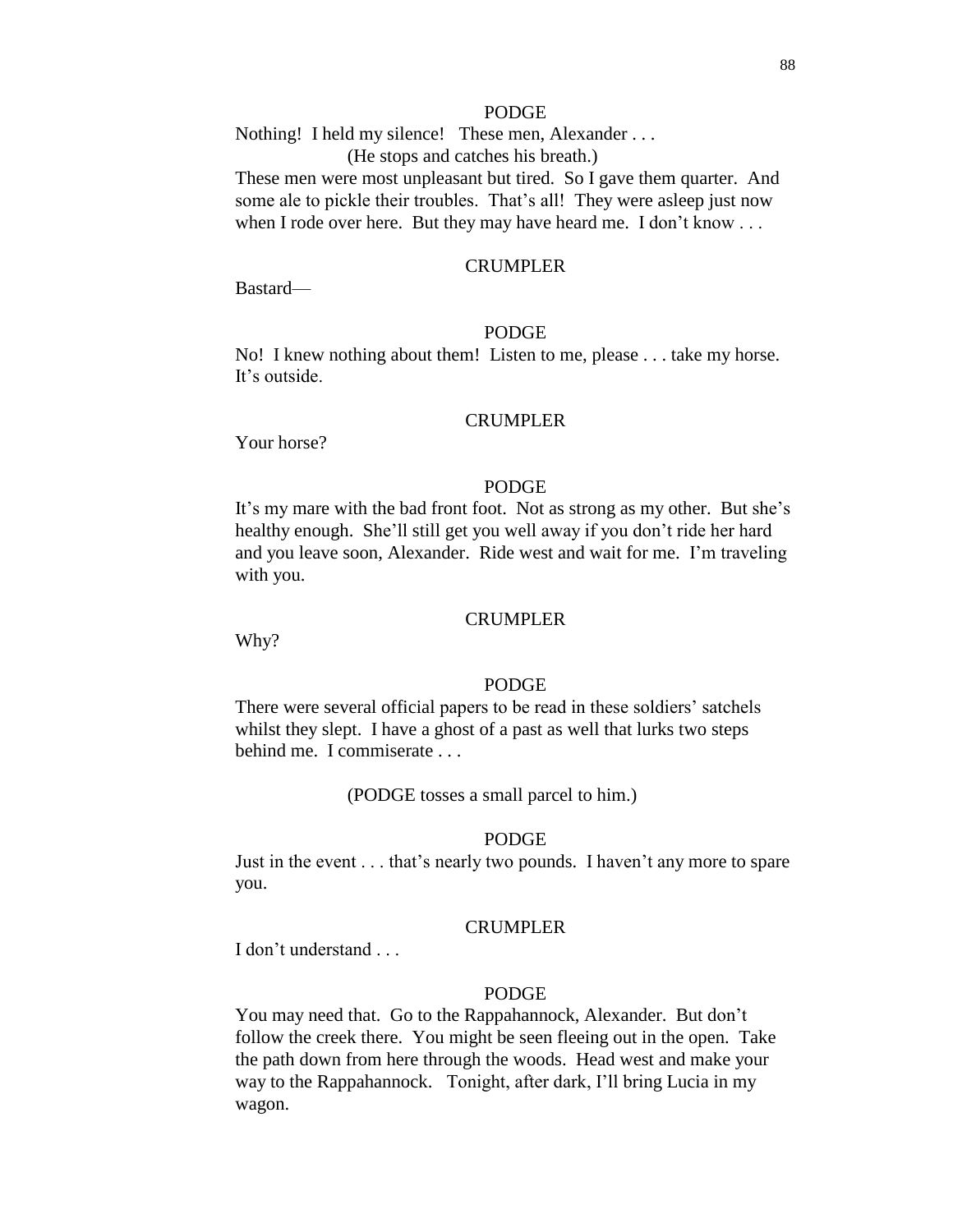#### PODGE

CRUMPLER

You can't be seen with her! We'll meet you at Morgan's Cross tomorrow morning. If we don't perchance find you there, we'll cross the river and ride further out to Bray's Fork. Morgan's Cross or Bray's Fork!

## CRUMPLER

Podge, I can't—!

PODGE Crumpler! They may have followed me! You'll be arrested!

(LUCIA runs to CRUMPLER.)

## LUCIA

Father!

## CRUMPLER

Don't worry, I won't leave you—

#### LUCIA

No! Take the horse!

## CRUMPLER

Lucia—

LUCIA They'll kill you! Like they killed Mother!

(CRUMPLER hugs LUCIA as she cries.)

## CRUMPLER

Lucia—

LUCIA Go now! You must! Don't let them kill you . . . please . . . don't let them kill you . . . !

## CRUMPLER

Lucia . . .

# LUCIA

Please . . . please . . . don't let them kill you . . . don't let them kill you!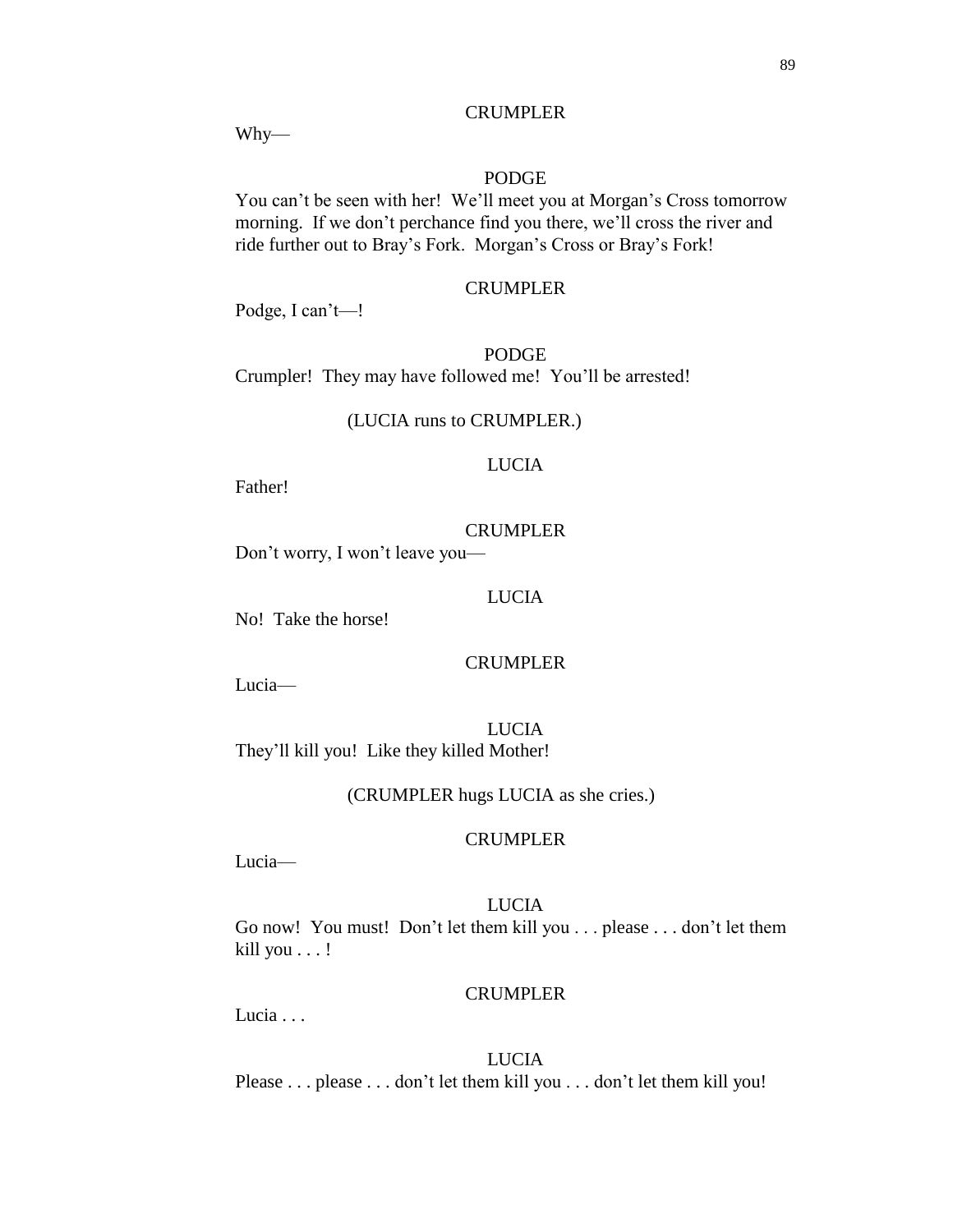#### CRUMPLER

I won't . . . I won't . . . I won't . . . I'll see you tomorrow.

## LUCIA

Yes! Yes!

## CRUMPLER

You take care of things inside here . . . and out in the yard . . .

## LUCIA

Yes, Father. I will.

## **CRUMPLER**

I'll wait for you. I won't go on. I promise, I promise . . .

#### PODGE

We'll see you tomorrow morn.

#### CRUMPLER

Tomorrow, Lucia.

## LUCIA

Tomorrow . . .

#### CRUMPLER

And I'll have a fantastical tale. A new tale just for you.

#### LUCIA

Hurry!!!

(CRUMPLER runs out.)

Good-bye . . .

(PODGE stands looking after him for several beats.

LUCIA sits still.

Silence.)

## PODGE

As they progress in years . . . many men think back on the terrible things they've done, and they begin to fear there may indeed be a hell looming before them. Not I. I'm more and more terrified there may be no heaven . . . and the angels who've flown past, here among us . . . are all there are . . . all there were . . .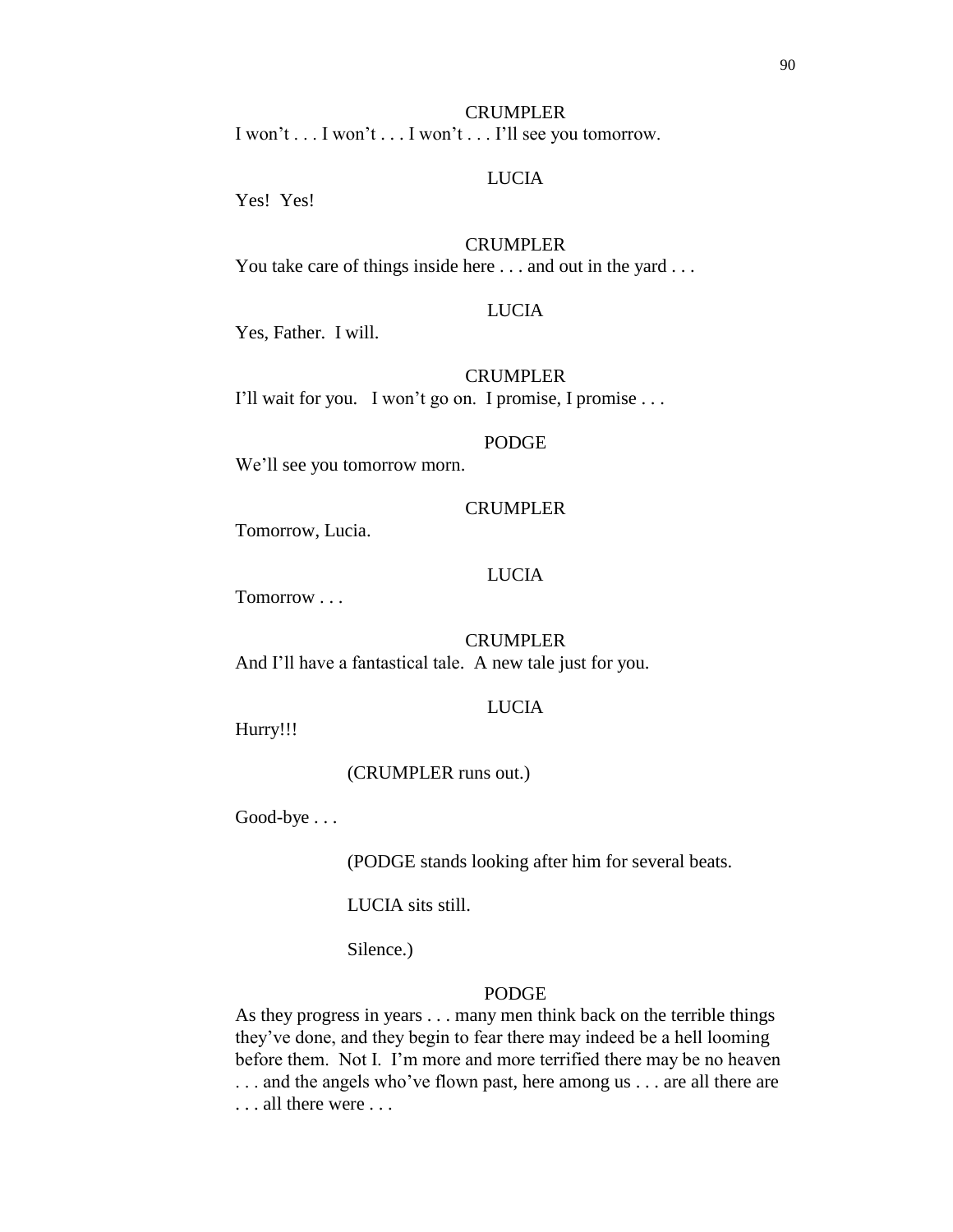(He turns to her.

She refuses to look at him.)

Some day you may understand this. Or perhaps not, but I hope that you might . . . I had to lead your father away . . . I needed to play a bit of a trick on him . . . there are laws and such things which not all of us can successfully escape . . . there's nothing more dangerous, you see, than a saint, or a martyr. Your mother was a martyr. And your father a saint. They couldn't abide by the world as it is . . . they trouble the quiet that the rest of us cling to . . . you might yet understand . . . we won't be joining him, Lucia . . . I am sorry . . . Lucia?

(Pause)

Where does your father keep his papers?

(LUCIA will not answer him.

PODGE begins to look about the room.

He finds the wooden chest and sees the key beside it.

He opens the chest and pulls out the manuscript pages.

LUCIA remains still, silent and afraid.

PODGE looks through the manuscript pages.)

Not these.

(He puts the pages down on the table.)

Does your father have other papers? His property deed? Legal papers?

(LUCIA doesn't answer.

PODGE looks around some more.

He finds a small tin, opens it and pulls out a few small rolls of paper.

He unrolls them and reads them.)

# PODGE

Yes, Mr. Blythebury . . .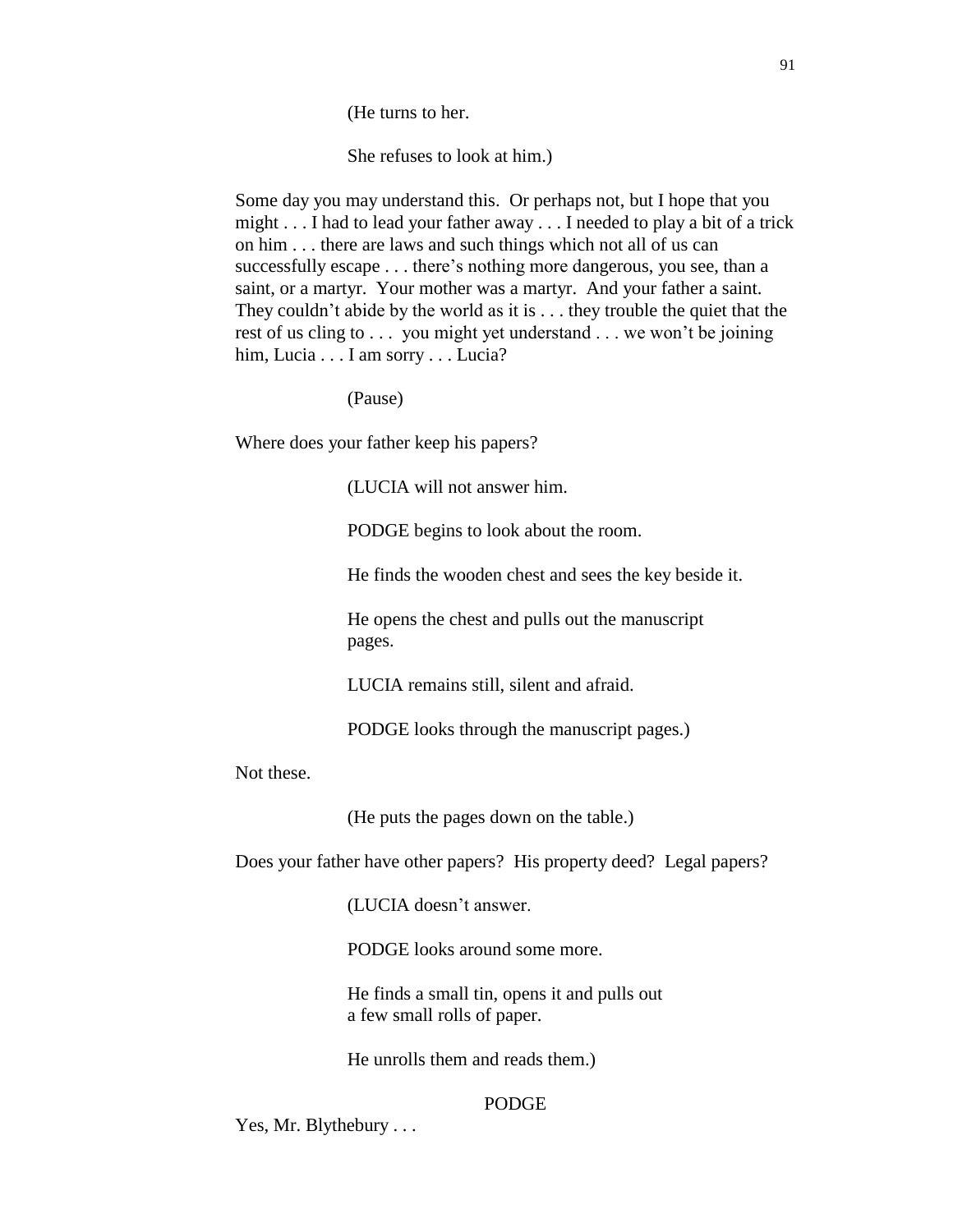(He rolls the sheets again and puts them in his pockets.

He looks at LUCIA.)

Lucia?

(Pause)

Look at me!

(LUCIA looks at him with fear.

PODGE calms himself and smiles at her.)

I have proceedings to attend to. There's one thing that's very, very important for you to remember. If anyone should come by here and ask about me . . . my name is Edward Blythebury. That's my name now. Mine. Edward Blythebury. Can you remember that?

(LUCIA slowly nods.)

What is my name, Lucia? What is my name?

LUCIA

(Softly) Edward Blythebury . . .

## PODGE

Good.

(PODGE gets up and goes toward the door.

He stops.

He comes back into the room and picks up all the manuscript pages.

He carries them to the stove and tosses them into the fire.

LUCIA runs to him and tries to stop him.)

## **LUCIA**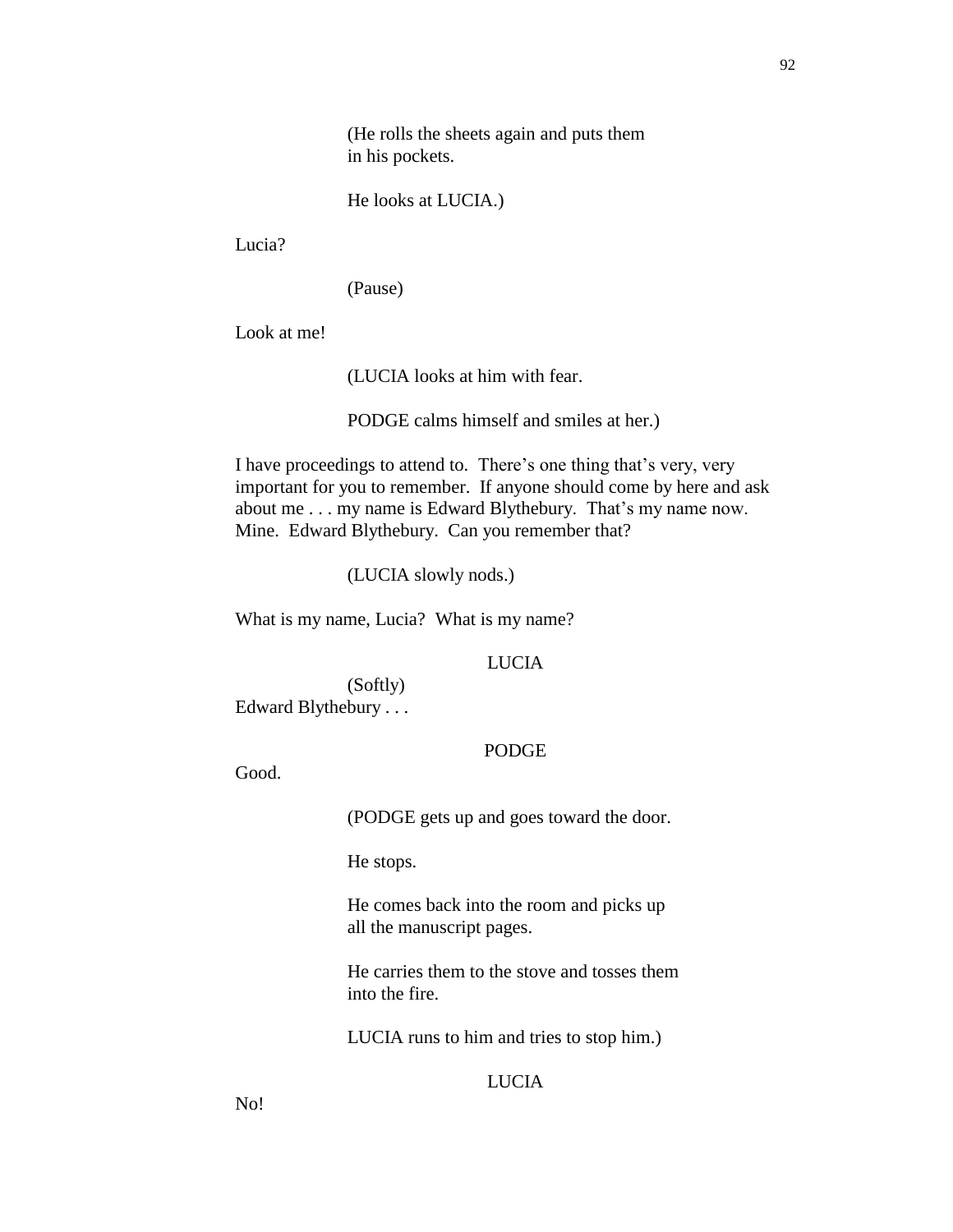## (PODGE pushes her away.)

## PODGE

Sit down!

## LUCIA

No!

## PODGE

Lucia. Sit. Please ...

(LUCIA sits in a chair.)

We don't need these writings here. These writings are too noisy, I suspect. We can't have that. Who knows what troubles they might bring about ... we'll be happier without them.

> (PODGE stands at the stove for several moments and watches the manuscript burn.

He struggles with great difficulty for the words with which to speak to her.)

I'm not the sort of man . . . who will cause you any harm, Lucia. No. It may not seem as such . . . but I am not a cur . . . not a rogue, nor a hateful man, I . . . I aspire to decency. I can be a good man . . . a proper man . . . in all ways respectful of you . . .

> (He stops and looks at her for a moment and gently gives LUCIA her doll.

She does not look at him.

He goes to the door.)

Don't go near the path down through the woods today. When I return, we'll have fifty pounds in our pockets, Mrs. Blythebury.

(PODGE goes out and is gone.

LUCIA sits alone and clutches her doll in fear.

She stares straight ahead and cries.

Finally she begins to softly hum and sing to her doll, so quiet she is almost imperceptible at first.)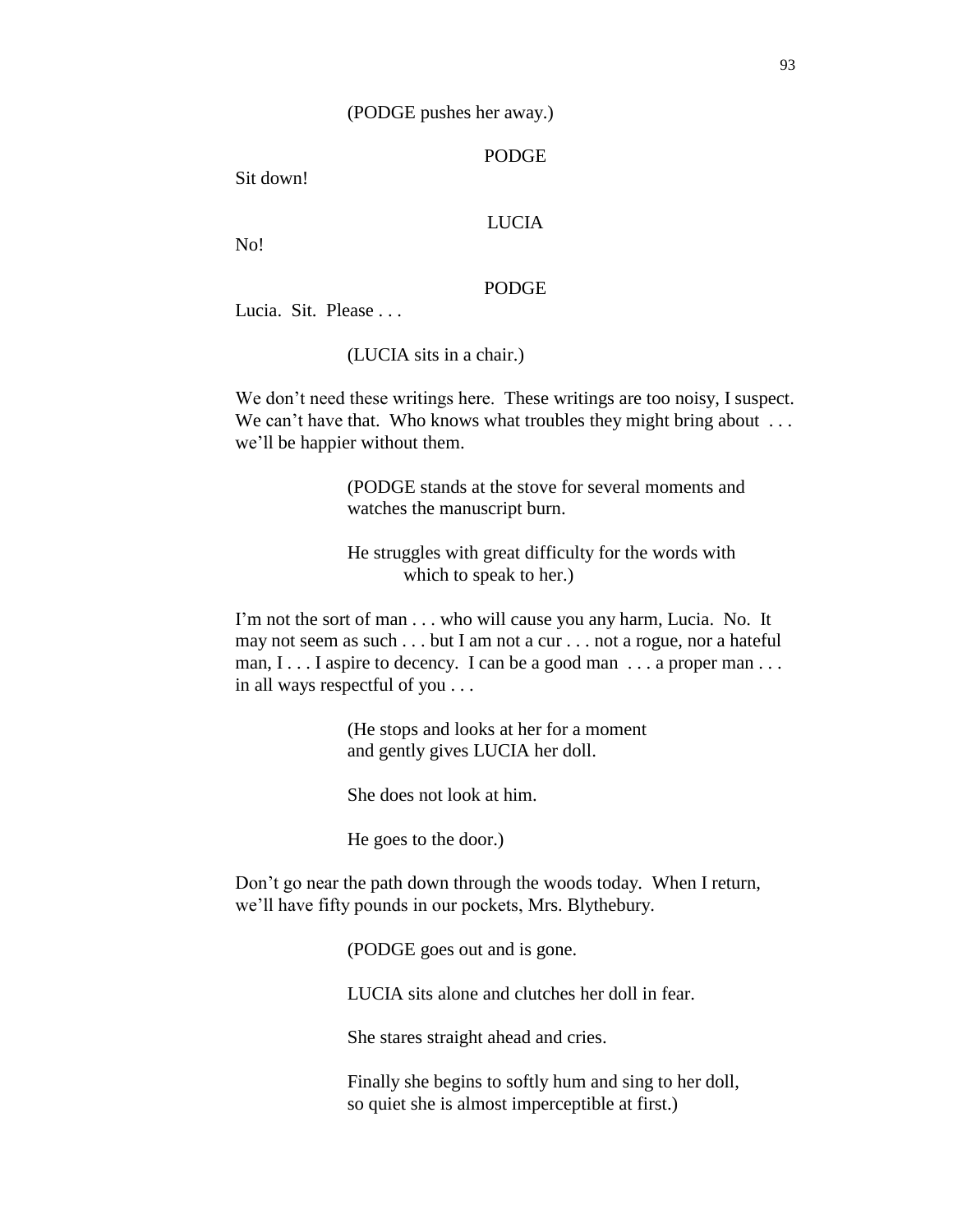Lu . . . cia . . . Lu . . . cia . . . the sea . . . nymph . . . Lucia . . . the sea nymph . . . Lucia the sea nymph . . . Lucia the sea nymph . . .

# **END OF SCENE**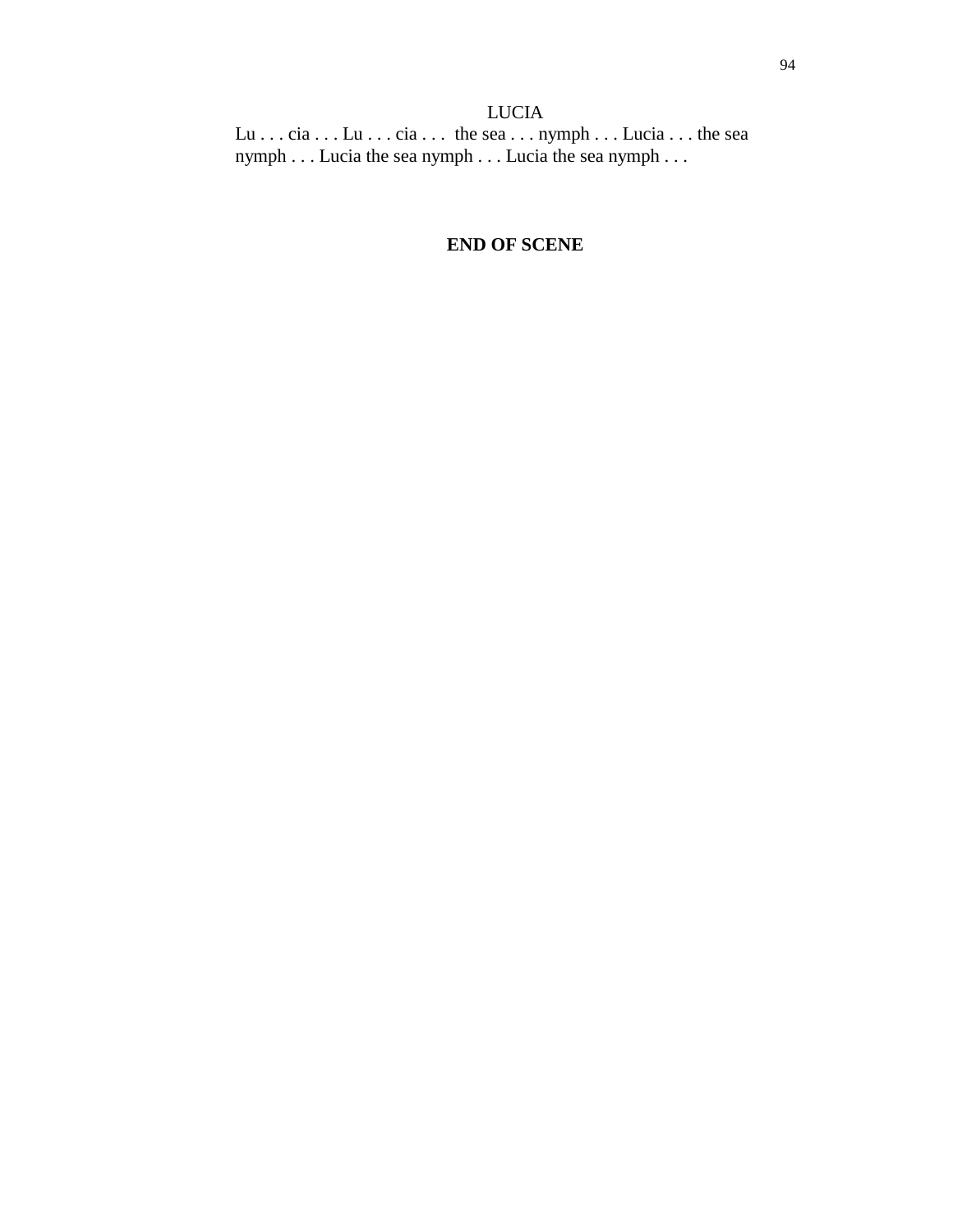#### **SCENE TWELVE: THE YARD. JUST AFTER DAWN.**

VINCENT and MATTHEW sit looking out toward the water, drinking beers.

Several empty beer bottles lie around.

There are some tools on the table.

#### MATTHEW

They can dig and dig, Vince . . . she gets so restless . . . and really excited, you know? They're not going to find anything. Disappointment, maybe . . .

#### VINCENT

Disappointment . . .

.

## MATTHEW

Yeah. I've got five hundred miles to drive . . . and I've got two, long seventeenth century Brit lit torture sessions to inflict tomorrow on summer term kids that don't want to be there any more than I do . . .

#### VINCENT

Shouldn't have taken that job teaching. I'd promised Marcie we'd go. Wake up under a different sky. She believed me. But when you get offered steady wages, you don't throw them away. She tried to smile when I told her but she just couldn't do it . . . tried to turn up the corners of her mouth, but her eyes wouldn't lie for her . . . Marcie's eyes would never lie . . .

#### MATTHEW

I don't have what . . . what she's got . . . some kind of . . .

## VINCENT

She came out later that night to swim. She told me . . . I do love you, Vincent  $\dots$  I'll be home soon  $\dots$  and her eyes told me she was happy  $\dots$ 

#### MATTHEW

She's finding this strange, perfect . . . love. She's tried her best to share it back with me . . . But I'm not the sort of guy who can see what she sees . .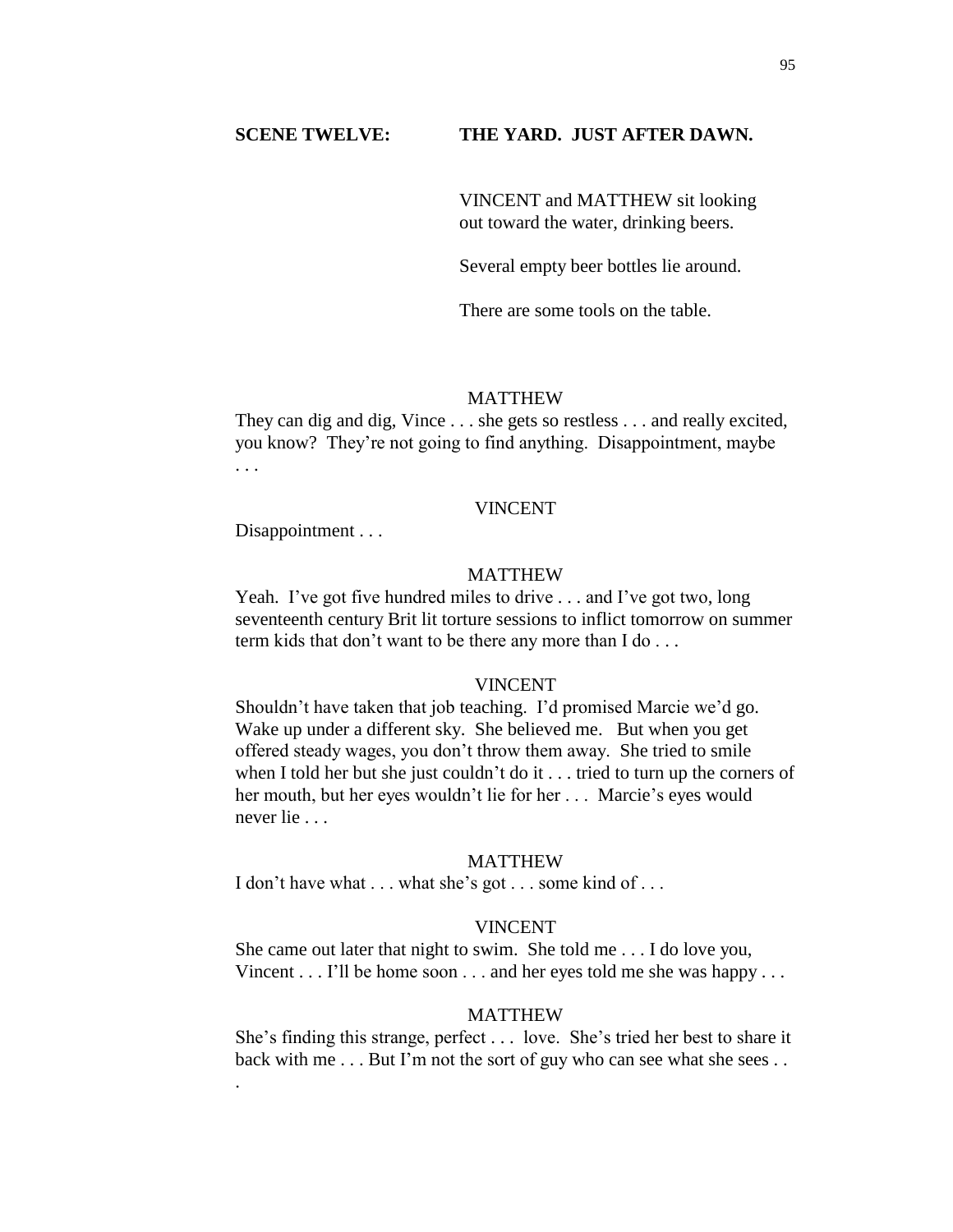#### VINCENT

I sat here and I watched her go . . .

## MATTHEW

I can't go where she wants . . . where she needs to go . . .

#### VINCENT

If you can't believe eyes like that . . .

(Loud screams from EMMA and GABRIELLE are heard.

MATTHEW jumps up.)

## MATTHEW

Emma? What's the matter?

(The screams continue.)

Emma?

## GABRIELLE'S VOICE

Dad!

(EMMA and GABRIELLE run on.

EMMA is carrying a wooden chest covered in dirt.)

#### EMMA

How about pliers?

## GABRIELLE

Maybe a screwdriver!

## EMMA

Yeah! Can't get the lock open—

(She calls to GABRIELLE.)

Just break it! It's all rusted!

(EMMA puts the chest on the ground and tries to break off the lock.

MATTHEW and VINCENT stare at her.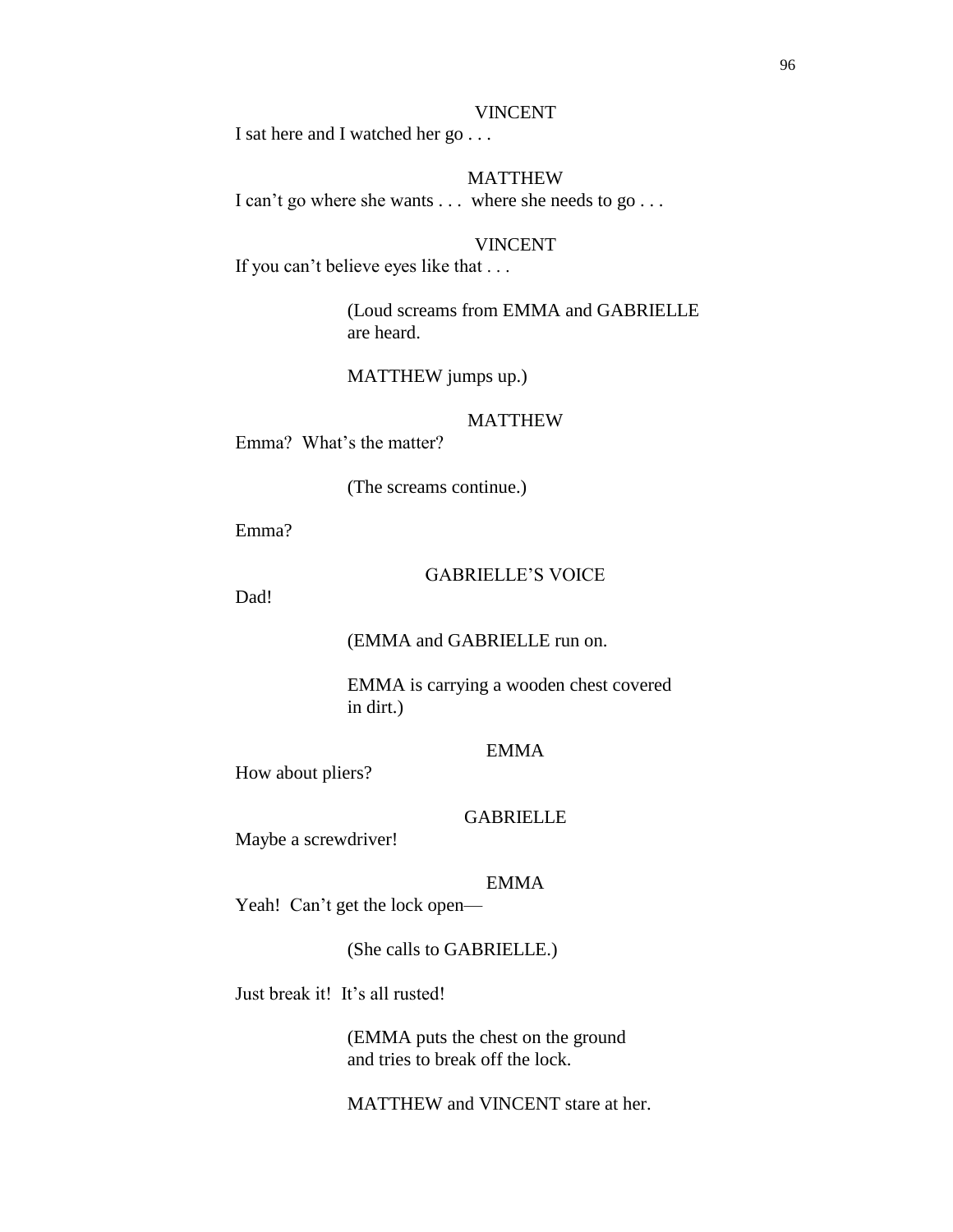## GABRIELLE runs over with a tool from the table.)

## GABRIELLE

Let me at it!

## EMMA

Carefully!

(GABRIELLE works at the lock and finally breaks it off.)

# **GABRIELLE**

There!

## EMMA

Oh . . . !

(EMMA gently holds the chest with anticipation.)

## **GABRIELLE**

Open it!

(EMMA opens the lid and looks in.

She carefully pulls out a brittle and damaged piece of paper. It is Lucia's drawing of her mother.

They all stare at it in silence.)

EMMA It's . . . some kind of picture . . . a sketch . . . a drawing of someone . . . .

## GABRIELLE

Let me see it!

## (GABRIELLE takes the drawing.)

I think it's a woman . . . look at her eyes . . . she's staring right back at you . . .

# EMMA

There's more . . .

(EMMA reaches into the chest.

She pulls out a dozen or so other drawings.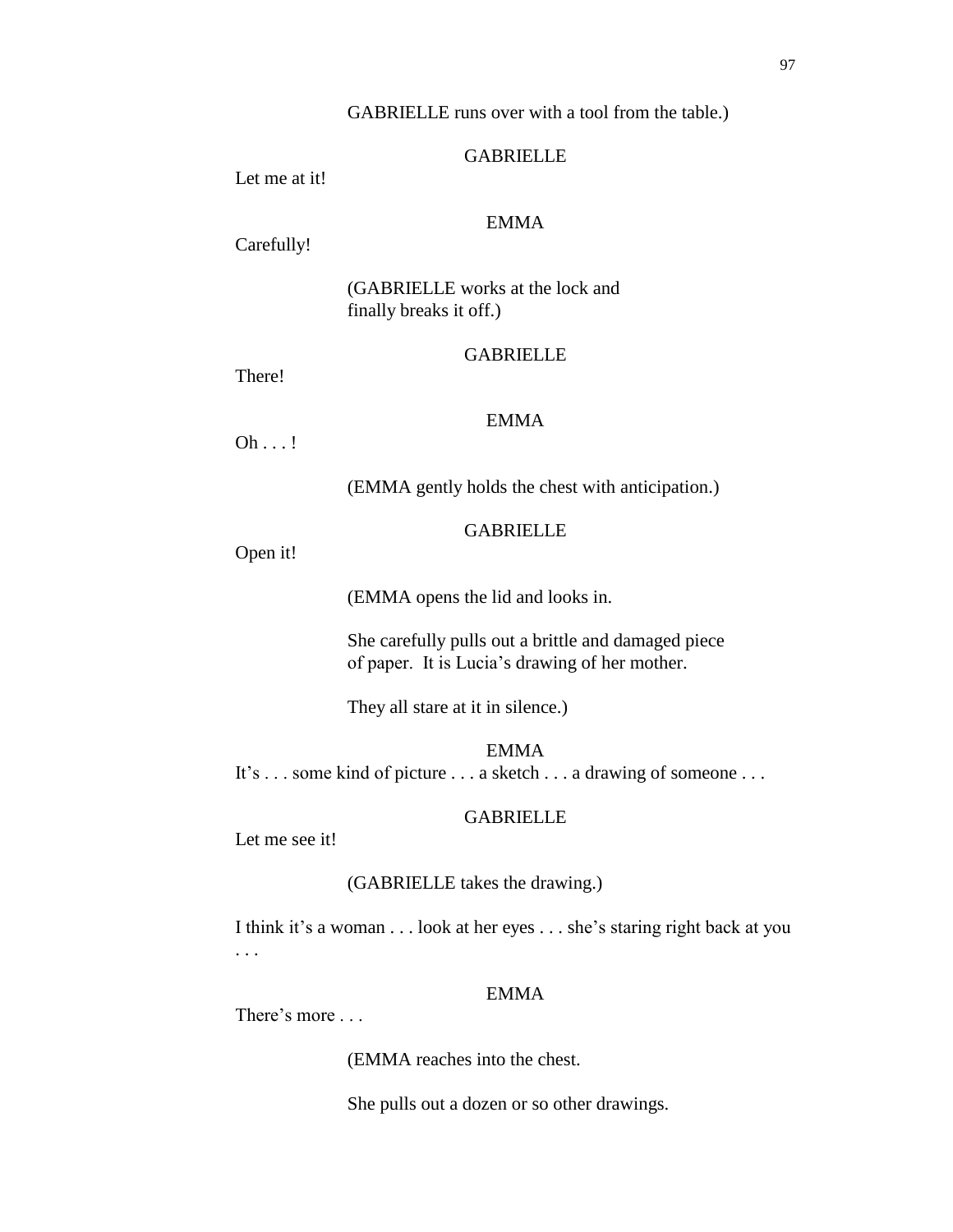She looks them over.)

#### EMMA

. . . more pictures . . . more drawings . . . old drawings . . .

## GABRIELLE

What else?

(EMMA looks in the chest.)

## EMMA

Nothing . . .

## (GABRIELLE and VINCENT look through the drawings.)

GABRIELLE This one . . . looks like some guy . . . riding a fish . . . !

## VINCENT

My dolphin!

#### GABRIELLE

Here's somebody carrying buckets or something . . . !

VINCENT Here's an old ship . . . see the sails? And there's the captain . . .

#### GABRIELLE

And fish underneath . . .

## VINCENT

No, people. Mermaids . . .

#### GABRIELLE

Look at this one! There's a woman and a little girl holding hands. A girl and her mother! And they've got wings. See?

## VINCENT

They're flying over the water . . .

#### GABRIELLE

And here . . . there's people on a ship . . . the girl is there and the mother . . . smiling . . . holding hands with a man . . .

## VINCENT

The ship's surrounded by stars . . .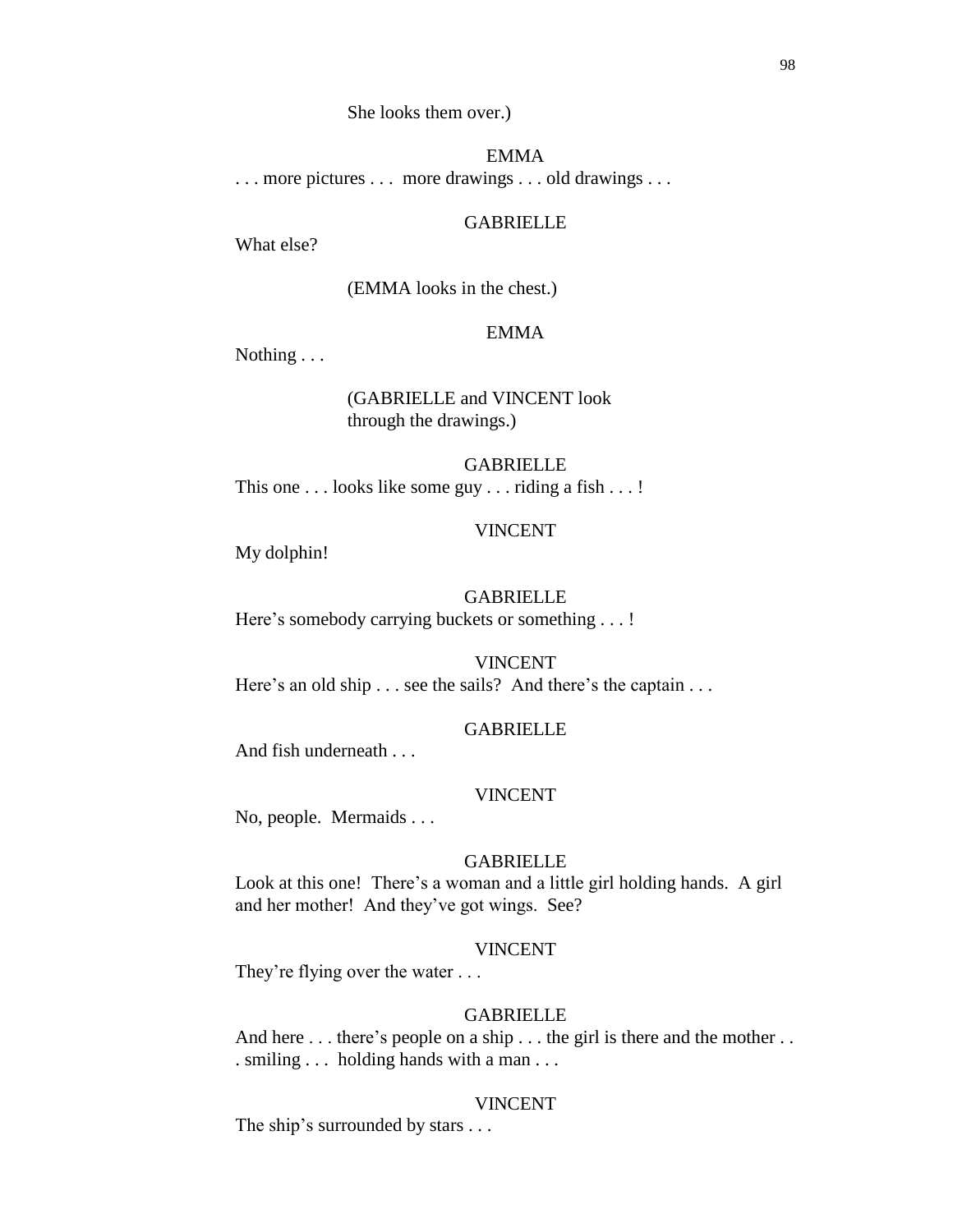99

## EMMA

There's no writing . . . no writing anywhere . . . nothing . . .

## GABRIELLE

Are these pictures valuable? They look really old. Don't they?

#### EMMA

There should be manuscripts . . . lost works . . .

#### GABRIELLE

How much can we get for this stuff? What do you think it's worth?

(There is a long pause as she looks at VINCENT.)

These have gotta be valuable! Gotta be  $\dots$  I know it  $\dots$  I  $\dots$  I ...

## VINCENT

Look like some kid drew them . . . playing around . . . Gabrielle, they're not worth anyting.

#### EMMA

Maybe there's more. We should keep digging! Let's go back and dig... Gabby . . . Gabby?

(GABRIELLE slowly puts her pictures down.

Silence.)

## **GABRIELLE**

(Softly)

I . . . gotta get ready for work . . . bastards put me on a double shift . . . I can't be late . . . can't be late . . .

(GABRIELLE slowly walks away into the house.

For the first time, VINCENT sees and holds the picture of Lucia's mother.)

## VINCENT

Marcie . . .?

# MATTHEW

I'm sorry, Emma . . . I am sorry . . . let's go.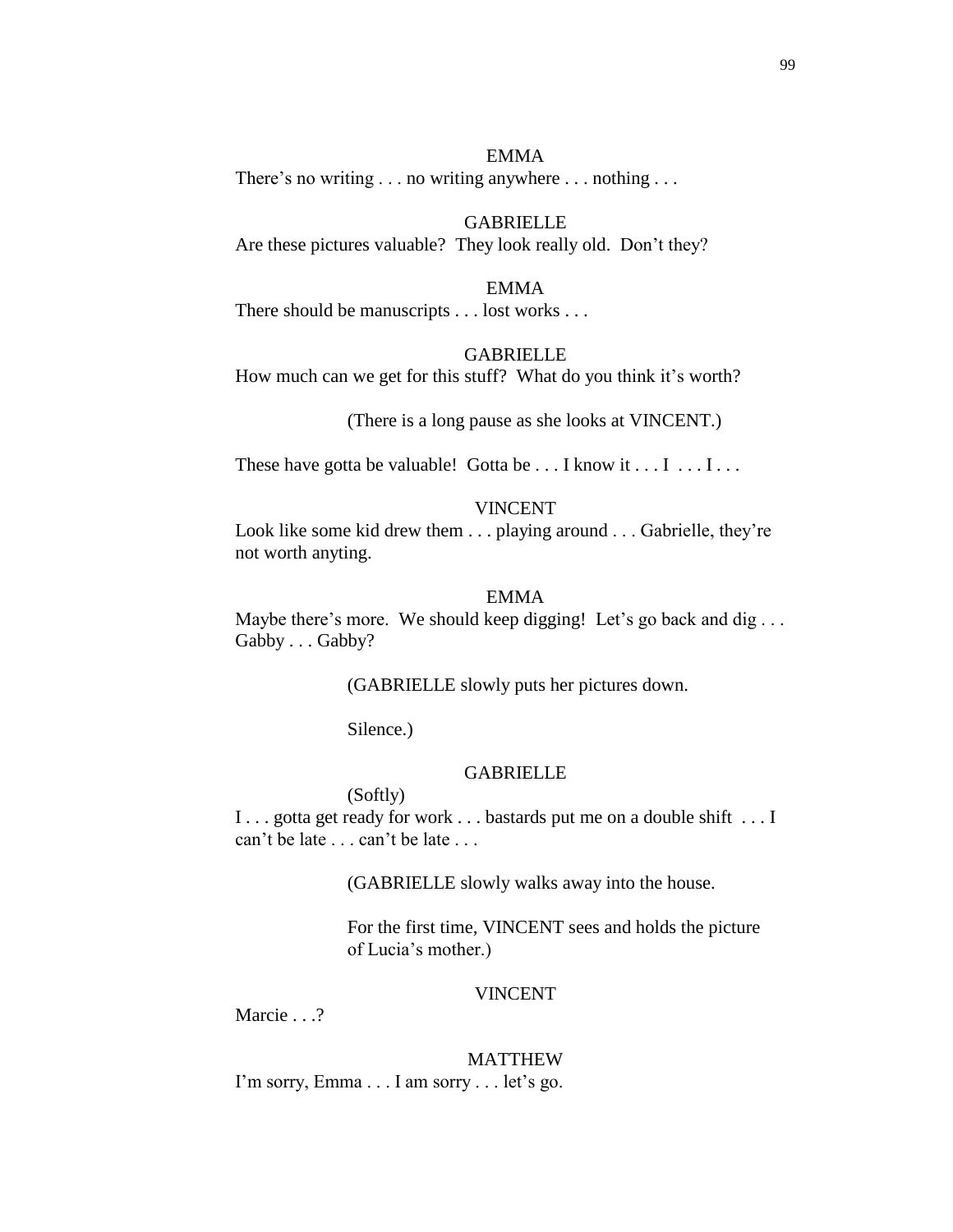#### EMMA

Maybe we miscalculated the spot . . .

## MATTHEW

No.

## EMMA

Matthew . . .

(There stare at each other for a moment.)

#### MATTHEW

I'm going home now.

(EMMA slowly nods, tries to smile, and turns away.)

Good-bye, Emma . . .

(MATTHEW walks off to his car.)

# EMMA

There should have been . . . this can't be it . . . there's more . . . he must have had words . . . stories . . . something to share . . . there has to be . . .

> (VINCENT is still holding the picture of Lucia's mother.

He looks it over carefully and begins to cry.)

## VINCENT

## (Softly)

Marcie . . .

(He drops the picture to the ground and walks away into the house.

EMMA is surrounded by the pictures all around her on the ground.

She begins to cry.)

## EMMA

There has to be . . .

(She looks over the drawings on the ground, trying to make sense of them.)